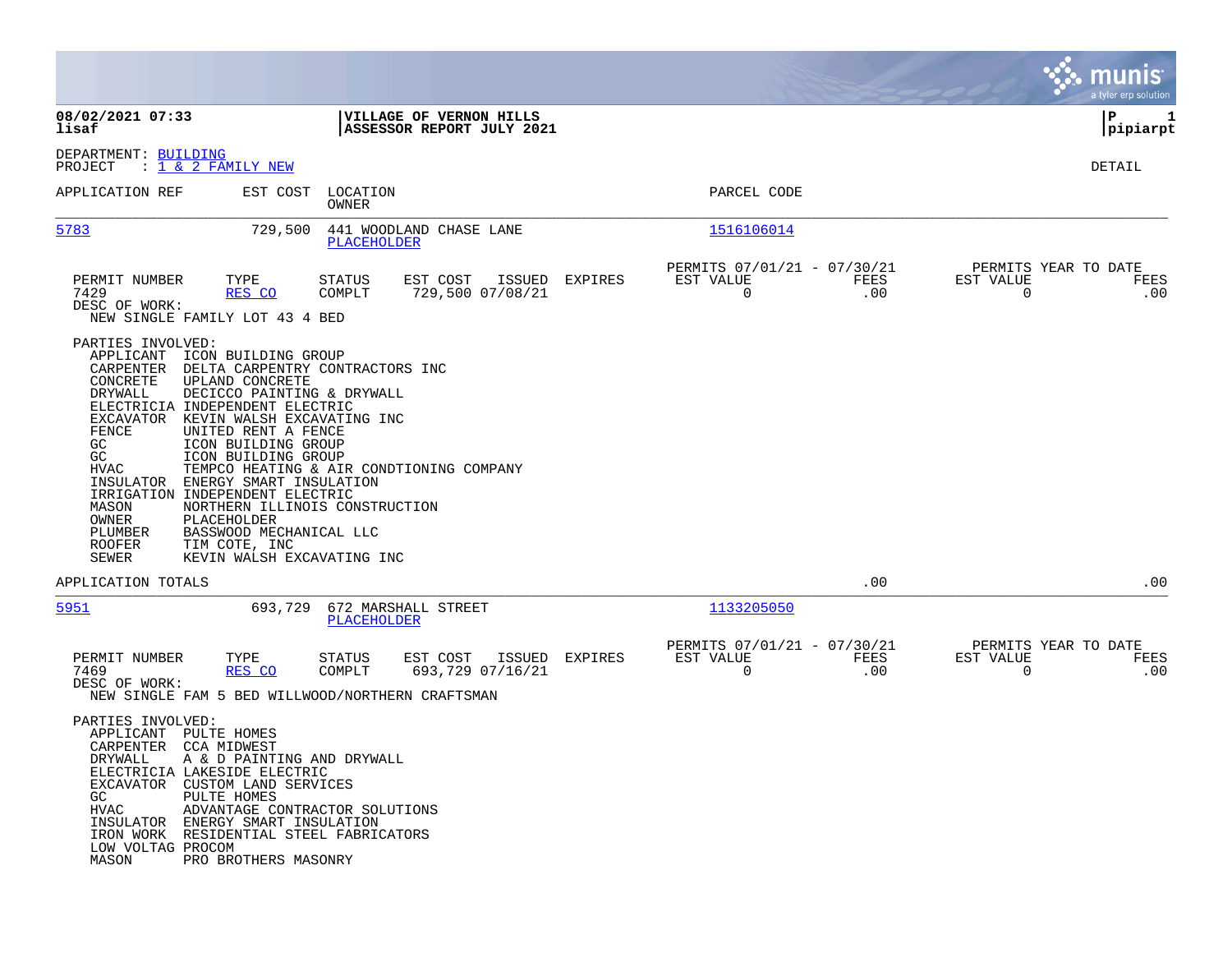|                                                                                                                                                                                                                                                                                                                                                                                                                                                                                                                                                                                                                                           |                                                            |         |                                                         |             | munis<br>a tyler erp solution                                   |
|-------------------------------------------------------------------------------------------------------------------------------------------------------------------------------------------------------------------------------------------------------------------------------------------------------------------------------------------------------------------------------------------------------------------------------------------------------------------------------------------------------------------------------------------------------------------------------------------------------------------------------------------|------------------------------------------------------------|---------|---------------------------------------------------------|-------------|-----------------------------------------------------------------|
| 08/02/2021 07:33<br>lisaf                                                                                                                                                                                                                                                                                                                                                                                                                                                                                                                                                                                                                 | VILLAGE OF VERNON HILLS<br>ASSESSOR REPORT JULY 2021       |         |                                                         |             | P<br>2<br> pipiarpt                                             |
| DEPARTMENT: BUILDING<br>PROJECT<br>: <u>1 &amp; 2 FAMILY NEW</u>                                                                                                                                                                                                                                                                                                                                                                                                                                                                                                                                                                          |                                                            |         |                                                         |             | DETAIL                                                          |
| APPLICATION REF<br>EST COST<br>PLACEHOLDER<br>OWNER<br><b>PLUMBER</b><br>S3 PLUMBING AND MECHANICAL<br>PAYER<br>PULTE HOMES<br>ROOFER<br>SCHALL DEVELOPEMENT CORP<br>SEWER<br>HOLIDAY SEWER & WATER                                                                                                                                                                                                                                                                                                                                                                                                                                       | LOCATION<br>OWNER                                          |         | PARCEL CODE                                             |             |                                                                 |
| APPLICATION TOTALS                                                                                                                                                                                                                                                                                                                                                                                                                                                                                                                                                                                                                        |                                                            |         |                                                         | .00         | .00                                                             |
| 6348<br>675,913                                                                                                                                                                                                                                                                                                                                                                                                                                                                                                                                                                                                                           | 511 COUNCIL CIRCLE<br>PLACEHOLDER                          |         | 1133213017                                              |             |                                                                 |
| PERMIT NUMBER<br>TYPE<br>7472<br>RES CO<br>DESC OF WORK:<br>SINGLE FAMILG LOT 93 3 BED STRASBOURG/EC3G<br>PARTIES INVOLVED:<br>APPLICANT<br>CCA MIDWEST<br>CARPENTER<br>FIVE STAR<br><b>DRYWALL</b><br>A&D HOME IMPROVEMENT LLC<br>ELECTRICIA LAKESIDE ELECTRIC<br>EXCAVATOR<br>CUSTOM LAND SERVICES<br><b>PULTE HOMES</b><br>GC<br>HVAC<br>ADVANTAGE CONTRACTOR SOLUTIONS<br>INSULATOR<br>ENERGY SMART INSULATION<br>RESIDENTIAL STEEL FABRICATORS<br>IRON WORK<br>LOW VOLTAG PROCOM<br>MASON<br>PRO BROTHERS MASONRY<br>OWNER<br>PLACEHOLDER<br>PLUMBER<br>S3 PLUMBING AND MECHANICAL<br>PAYER<br>PULTE HOMES<br>RABY ROOFING<br>ROOFER | STATUS<br>EST COST<br>ISSUED<br>COMPLT<br>675,913 07/16/21 | EXPIRES | PERMITS 07/01/21 - 07/30/21<br>EST VALUE<br>$\mathbf 0$ | FEES<br>.00 | PERMITS YEAR TO DATE<br>EST VALUE<br>FEES<br>$\mathbf 0$<br>.00 |
| SEWER<br>HOLIDAY SEWER & WATER                                                                                                                                                                                                                                                                                                                                                                                                                                                                                                                                                                                                            |                                                            |         |                                                         |             |                                                                 |
| APPLICATION TOTALS                                                                                                                                                                                                                                                                                                                                                                                                                                                                                                                                                                                                                        |                                                            |         |                                                         | .00         | .00                                                             |
| 6376<br>726,544                                                                                                                                                                                                                                                                                                                                                                                                                                                                                                                                                                                                                           | 664 MARSHALL STREET<br>PLACEHOLDER                         |         | 1133205049                                              |             |                                                                 |
| PERMIT NUMBER<br>TYPE<br>7471<br>RES CO<br>DESC OF WORK:<br>NEW SINGLE FAM LOT 3 4 BED MELROSE/CT3M                                                                                                                                                                                                                                                                                                                                                                                                                                                                                                                                       | EST COST<br>ISSUED<br>STATUS<br>COMPLT<br>726,544 07/16/21 | EXPIRES | PERMITS 07/01/21 - 07/30/21<br>EST VALUE<br>$\mathbf 0$ | FEES<br>.00 | PERMITS YEAR TO DATE<br>EST VALUE<br>FEES<br>.00<br>0           |
| PARTIES INVOLVED:<br>APPLICANT PULTE HOMES<br>CARPENTER CCA MIDWEST<br>CONCRETE<br>FIVE STAR<br>DRYWALL<br>A & D PAINTING AND DRYWALL<br>ELECTRICIA LAKESIDE ELECTRIC                                                                                                                                                                                                                                                                                                                                                                                                                                                                     |                                                            |         |                                                         |             |                                                                 |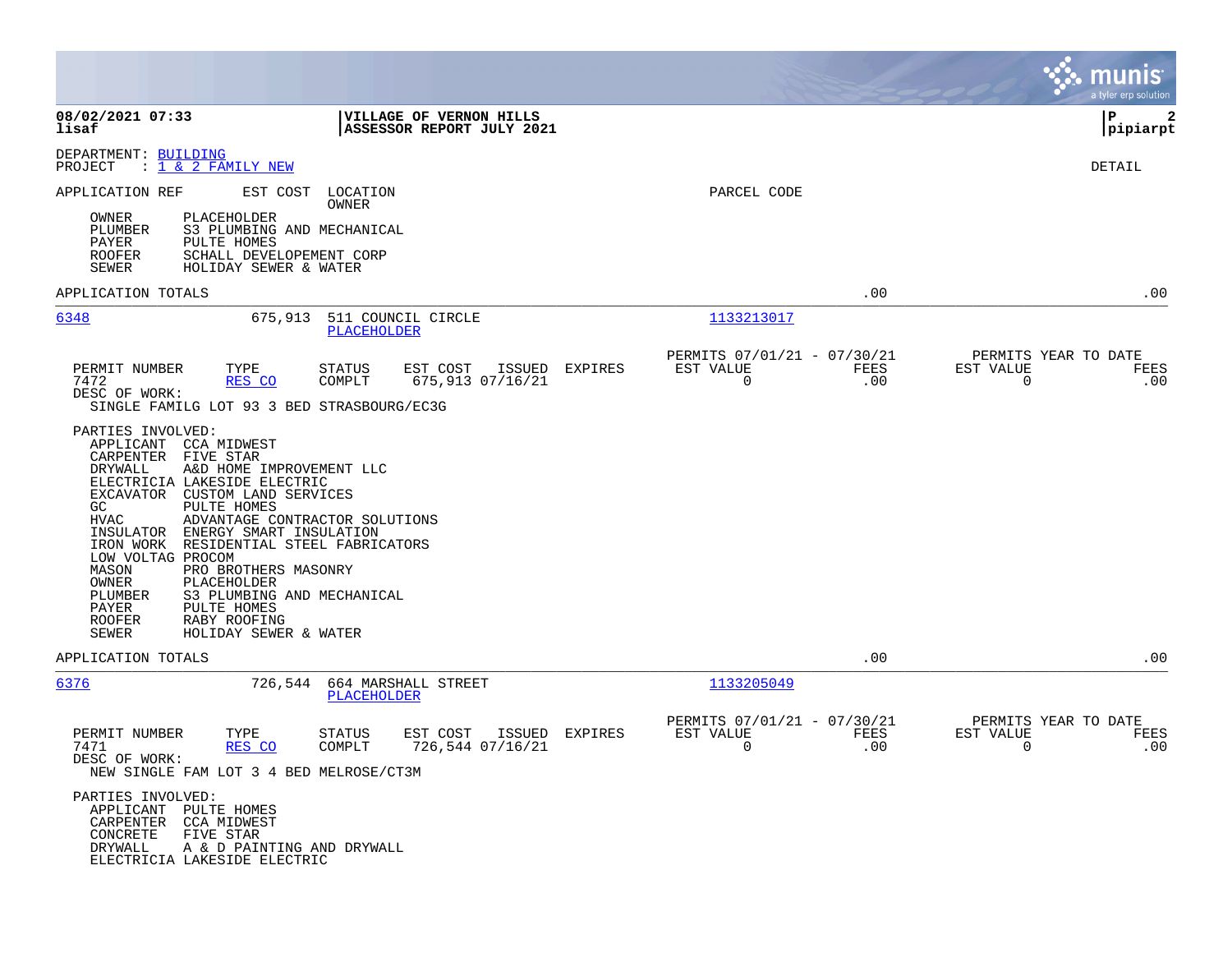|                                                                                                                                                                                                                                                                                                                                                                                                                                                                                                                                                                                                                                                                                                                                                                |                                                                            | munis<br>a tyler erp solution                                         |
|----------------------------------------------------------------------------------------------------------------------------------------------------------------------------------------------------------------------------------------------------------------------------------------------------------------------------------------------------------------------------------------------------------------------------------------------------------------------------------------------------------------------------------------------------------------------------------------------------------------------------------------------------------------------------------------------------------------------------------------------------------------|----------------------------------------------------------------------------|-----------------------------------------------------------------------|
| 08/02/2021 07:33<br><b>VILLAGE OF VERNON HILLS</b><br>lisaf<br>ASSESSOR REPORT JULY 2021                                                                                                                                                                                                                                                                                                                                                                                                                                                                                                                                                                                                                                                                       |                                                                            | l P<br>3<br> pipiarpt                                                 |
| DEPARTMENT: BUILDING<br>: 1 & 2 FAMILY NEW<br>PROJECT                                                                                                                                                                                                                                                                                                                                                                                                                                                                                                                                                                                                                                                                                                          |                                                                            | <b>DETAIL</b>                                                         |
| APPLICATION REF<br>EST COST LOCATION<br>OWNER<br>EXCAVATOR CUSTOM LAND SERVICES<br>GC<br>PULTE HOMES<br><b>HVAC</b><br>ADVANTAGE CONTRACTOR SOLUTIONS<br>INSULATOR ENERGY SMART INSULATION<br>IRON WORK RESIDENTIAL STEEL FABRICATORS<br>LOW VOLTAG PROCOM<br>MASON<br>PRO BROTHERS MASONRY<br>OWNER<br>PLACEHOLDER<br>PLUMBER<br>S3 PLUMBING AND MECHANICAL<br>PULTE HOMES<br>PAYER<br>SCHALL DEVELOPEMENT CORP<br><b>ROOFER</b><br>SEWER<br>HOLIDAY SEWER & WATER                                                                                                                                                                                                                                                                                            | PARCEL CODE                                                                |                                                                       |
| APPLICATION TOTALS                                                                                                                                                                                                                                                                                                                                                                                                                                                                                                                                                                                                                                                                                                                                             | .00                                                                        | .00                                                                   |
| 6377<br>767,492<br>624 MARSHALL STREET<br><b>PLACEHOLDER</b>                                                                                                                                                                                                                                                                                                                                                                                                                                                                                                                                                                                                                                                                                                   | 1133205044                                                                 |                                                                       |
| PERMIT NUMBER<br>TYPE<br>STATUS<br>EST COST ISSUED EXPIRES<br>MU7442<br>RES TCO<br><b>ISSUED</b><br>767,492 07/13/21 07/30/22<br>DESC OF WORK:<br>NEW SINGLE FAM LOT 8 4 BED MELROSE/EC3W<br>PARTIES INVOLVED:<br>APPLICANT PULTE HOMES<br>CARPENTER CCA MIDWEST<br>CARPENTER FIVE STAR<br>A & D PAINTING AND DRYWALL<br>DRYWALL<br>ELECTRICIA LAKESIDE ELECTRIC<br>EXCAVATOR CUSTOM LAND SERVICES<br>GC<br>PULTE HOMES<br><b>HVAC</b><br>ADVANTAGE CONTRACTOR SOLUTIONS<br>INSULATOR ENERGY SMART INSULATION<br>IRON WORK RESIDENTIAL STEEL FABRICATORS<br>LOW VOLTAG PROCOM<br>MASON<br>PRO BROTHERS MASONRY<br>PLACEHOLDER<br>OWNER<br>PLUMBER<br>S3 PLUMBING AND MECHANICAL<br><b>ROOFER</b><br>SCHALL DEVELOPEMENT CORP<br>SEWER<br>HOLIDAY SEWER & WATER | PERMITS 07/01/21 - 07/30/21<br>EST VALUE<br>FEES<br>$\mathsf{O}$<br>100.00 | PERMITS YEAR TO DATE<br>EST VALUE<br>FEES<br>$\overline{0}$<br>100.00 |
| APPLICATION TOTALS                                                                                                                                                                                                                                                                                                                                                                                                                                                                                                                                                                                                                                                                                                                                             | 100.00                                                                     | 100.00                                                                |
| 6398<br>667,219<br>660 INSULL DRIVE<br><b>PLACEHOLDER</b>                                                                                                                                                                                                                                                                                                                                                                                                                                                                                                                                                                                                                                                                                                      | 1133216014                                                                 |                                                                       |
| PERMIT NUMBER<br>EST COST<br>ISSUED EXPIRES<br>TYPE<br>STATUS<br>667,219 07/22/21 07/30/22<br>MU7523<br><b>ISSUED</b><br>RES TCO<br>DESC OF WORK:<br>NEW SINGLE FAM 3 BED BELFORT/EC3X LOT 88                                                                                                                                                                                                                                                                                                                                                                                                                                                                                                                                                                  | PERMITS 07/01/21 - 07/30/21<br>EST VALUE<br>FEES<br>$\mathbf 0$<br>100.00  | PERMITS YEAR TO DATE<br>EST VALUE<br>FEES<br>0<br>100.00              |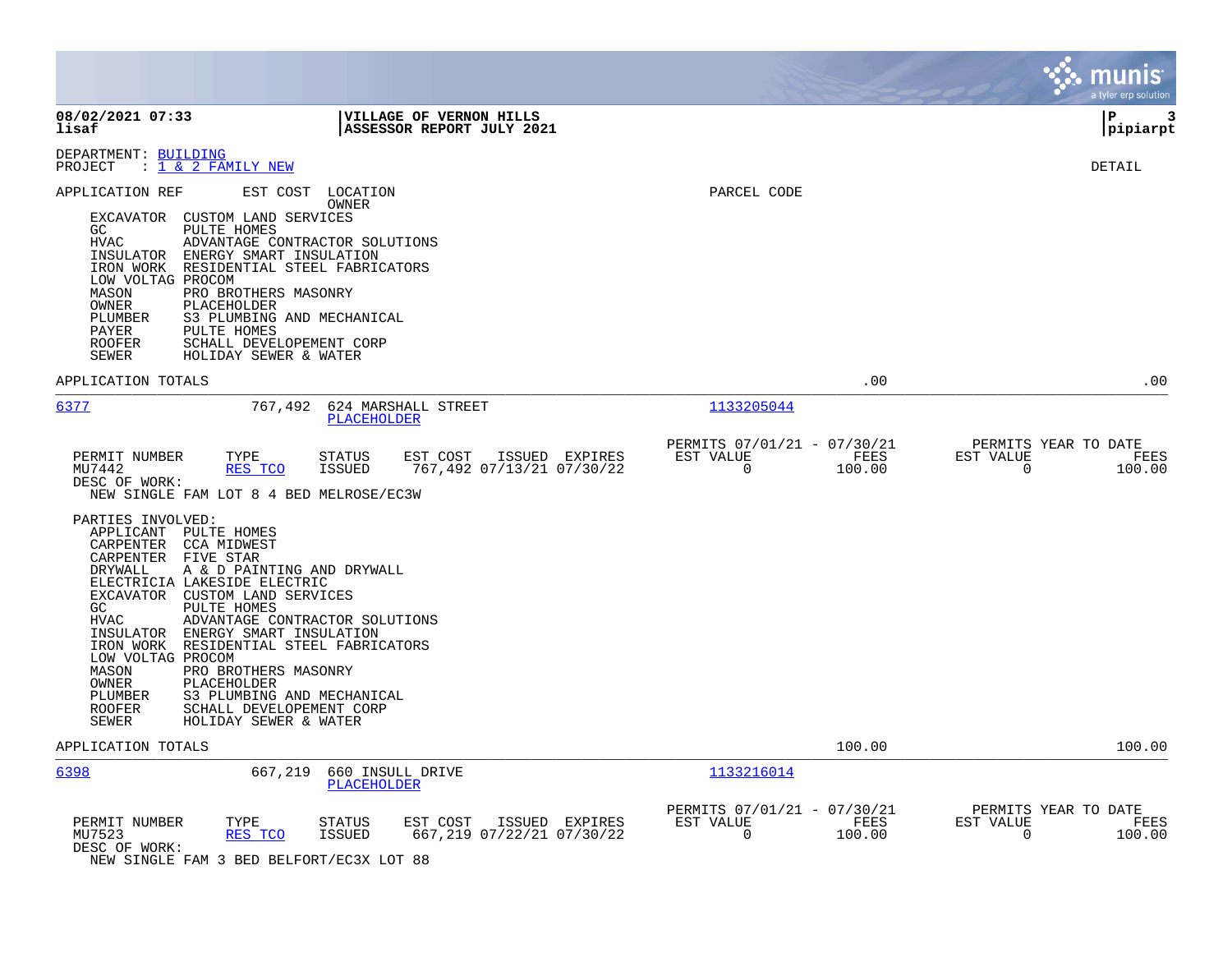|                                                                                                                                                                                                                                                                                                                                                                                                                                                                                                                                                    |                                                                                           |                                                         | munis<br>a tyler erp solution                                                        |
|----------------------------------------------------------------------------------------------------------------------------------------------------------------------------------------------------------------------------------------------------------------------------------------------------------------------------------------------------------------------------------------------------------------------------------------------------------------------------------------------------------------------------------------------------|-------------------------------------------------------------------------------------------|---------------------------------------------------------|--------------------------------------------------------------------------------------|
| 08/02/2021 07:33<br>lisaf                                                                                                                                                                                                                                                                                                                                                                                                                                                                                                                          | VILLAGE OF VERNON HILLS<br>ASSESSOR REPORT JULY 2021                                      |                                                         | l P<br> pipiarpt                                                                     |
| DEPARTMENT: BUILDING<br>PROJECT : 1 & 2 FAMILY NEW                                                                                                                                                                                                                                                                                                                                                                                                                                                                                                 |                                                                                           |                                                         | <b>DETAIL</b>                                                                        |
| APPLICATION REF<br>PARTIES INVOLVED:<br>CARPENTER CCA MIDWEST<br>CONCRETE<br>FIVE STAR<br>DRYWALL<br>A&D HOME IMPROVEMENT LLC<br>ELECTRICIA LAKESIDE ELECTRIC<br>EXCAVATOR CUSTOM LAND SERVICES<br>GC<br><b>PULTE HOMES</b><br><b>HVAC</b><br>INSULATOR<br>ENERGY SMART INSULATION<br>RESIDENTIAL STEEL FABRICATORS<br>IRON WORK<br>LOW VOLTAG PROCOM<br>MASON<br>PRO BROTHERS MASONRY<br>OWNER<br>PLACEHOLDER<br>PLUMBER<br>S3 PLUMBING AND MECHANICAL<br>PULTE HOMES<br>PAYER<br><b>ROOFER</b><br>RABY ROOFING<br>SEWER<br>HOLIDAY SEWER & WATER | EST COST LOCATION<br><b>OWNER</b><br>ADVANTAGE CONTRACTOR SOLUTIONS                       | PARCEL CODE                                             |                                                                                      |
| APPLICATION TOTALS                                                                                                                                                                                                                                                                                                                                                                                                                                                                                                                                 |                                                                                           |                                                         | 100.00<br>100.00                                                                     |
| 6503                                                                                                                                                                                                                                                                                                                                                                                                                                                                                                                                               | 697,712 510 COUNCIL CIRCLE<br><b>PLACEHOLDER</b>                                          | 1133205076                                              |                                                                                      |
| PERMIT NUMBER<br>TYPE<br>MU7568<br>RES TCO<br>DESC OF WORK:<br>NEW SINGLE FAM WILLWOOD/CT3M 5 BED<br>PARTIES INVOLVED:<br>APPLICANT<br>PULTE HOMES<br>CARPENTER<br>CCA MIDWEST<br>CONCRETE<br>FIVE STAR<br>DRYWALL<br>A & D PAINTING AND DRYWALL<br>ELECTRICIA LAKESIDE ELECTRIC                                                                                                                                                                                                                                                                   | ISSUED EXPIRES<br><b>STATUS</b><br>EST COST<br><b>ISSUED</b><br>697,712 07/29/21 07/29/22 | PERMITS 07/01/21 - 07/30/21<br>EST VALUE<br>$\mathbf 0$ | PERMITS YEAR TO DATE<br>EST VALUE<br>FEES<br>FEES<br>100.00<br>$\mathbf 0$<br>100.00 |
| EXCAVATOR CUSTOM LAND SERVICES<br>PULTE HOMES<br>GC<br><b>HVAC</b><br>INSULATOR ENERGY SMART INSULATION<br>RESIDENTIAL STEEL FABRICATORS<br>IRON WORK<br>LOW VOLTAG PROCOM<br>OWNER<br>PLACEHOLDER<br>PLUMBER<br>S3 PLUMBING AND MECHANICAL<br>ROOFER<br>SCHALL DEVELOPEMENT CORP<br>SEWER<br>HOLIDAY SEWER & WATER                                                                                                                                                                                                                                | ADVANTAGE CONTRACTOR SOLUTIONS                                                            |                                                         |                                                                                      |
| APPLICATION TOTALS                                                                                                                                                                                                                                                                                                                                                                                                                                                                                                                                 |                                                                                           |                                                         | 100.00<br>100.00                                                                     |
| 6505<br>742,282                                                                                                                                                                                                                                                                                                                                                                                                                                                                                                                                    | 548 COUNCIL CIRCLE<br>PLACEHOLDER                                                         | 1133205040                                              |                                                                                      |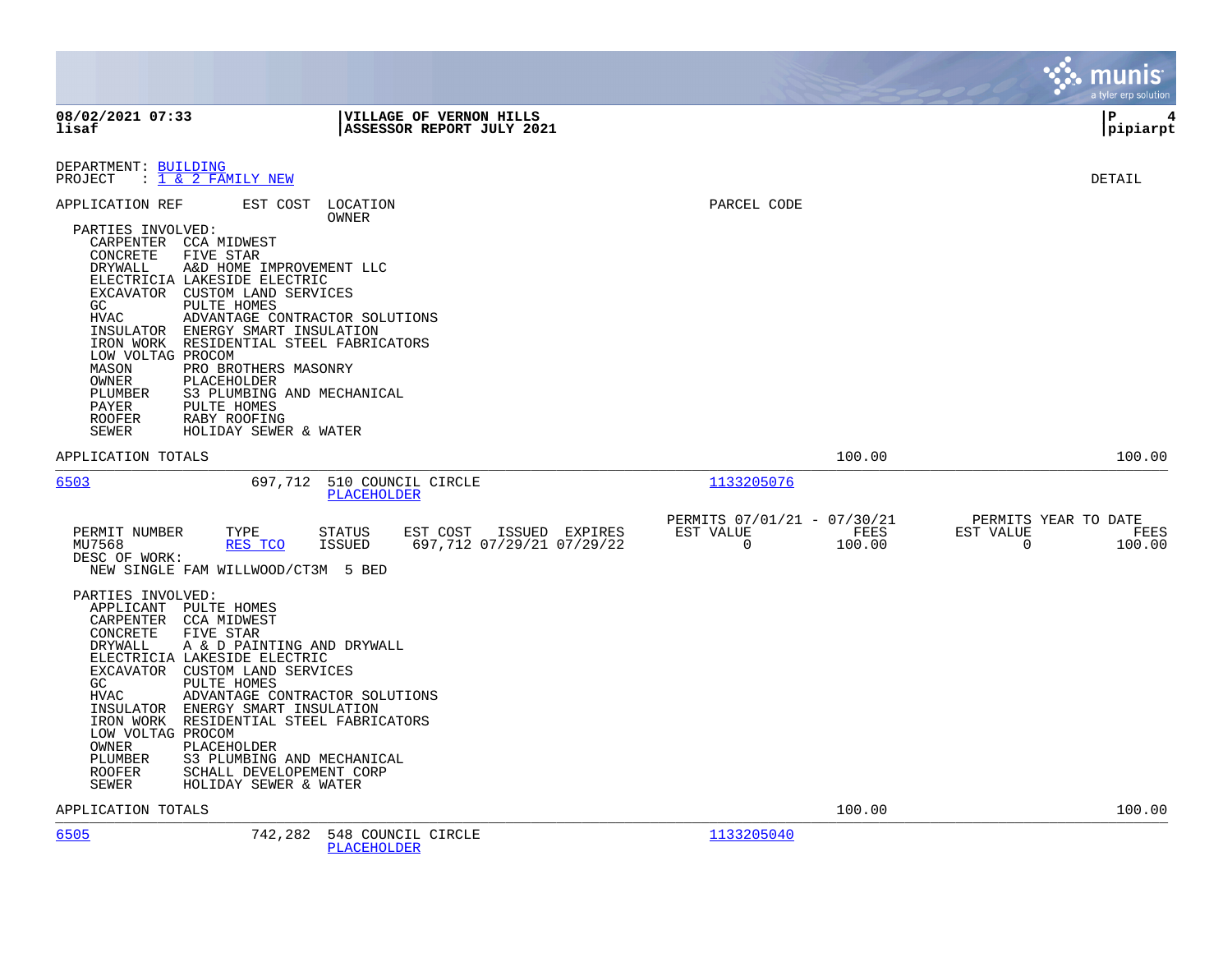|                                                                                                                                                                                                                            |                                                                                                                                                                                                                                                                                                                        |                                                             |                |                                                     |                   |                                              | a tyler erp solution |
|----------------------------------------------------------------------------------------------------------------------------------------------------------------------------------------------------------------------------|------------------------------------------------------------------------------------------------------------------------------------------------------------------------------------------------------------------------------------------------------------------------------------------------------------------------|-------------------------------------------------------------|----------------|-----------------------------------------------------|-------------------|----------------------------------------------|----------------------|
| 08/02/2021 07:33<br>lisaf                                                                                                                                                                                                  |                                                                                                                                                                                                                                                                                                                        | <b>VILLAGE OF VERNON HILLS</b><br>ASSESSOR REPORT JULY 2021 |                | PERMITS 07/01/21 - 07/30/21                         |                   | PERMITS YEAR TO DATE                         | 5<br>ΙP<br> pipiarpt |
| PERMIT NUMBER                                                                                                                                                                                                              | TYPE<br><b>STATUS</b>                                                                                                                                                                                                                                                                                                  | EST COST                                                    | ISSUED EXPIRES | EST VALUE                                           | FEES              | EST VALUE                                    | FEES                 |
| DEPARTMENT: BUILDING<br>: 1 & 2 FAMILY NEW<br>PROJECT                                                                                                                                                                      |                                                                                                                                                                                                                                                                                                                        |                                                             |                |                                                     |                   |                                              | DETAIL               |
| APPLICATION REF                                                                                                                                                                                                            | EST COST LOCATION<br>OWNER                                                                                                                                                                                                                                                                                             |                                                             |                | PARCEL CODE                                         |                   |                                              |                      |
| MU7432<br>DESC OF WORK:                                                                                                                                                                                                    | RES TCO<br><b>ISSUED</b><br>NEW SINGLE FAM 5 BED LOT 12 WILLWOOD/CR3G                                                                                                                                                                                                                                                  | 742,282 07/08/21 07/30/22                                   |                | $\mathbf 0$                                         | 100.00            | $\Omega$                                     | 100.00               |
| PARTIES INVOLVED:<br>APPLICANT PULTE HOMES<br>CARPENTER CCA MIDWEST<br>CONCRETE<br>DRYWALL<br>ELECTRICIA LAKESIDE ELECTRIC<br>EXCAVATOR<br>GC<br><b>HVAC</b><br>MASON<br>OWNER<br>PLUMBER<br><b>ROOFER</b><br><b>SEWER</b> | FIVE STAR<br>A&D HOME IMPROVEMENT LLC<br>CUSTOM LAND SERVICES<br>PULTE HOMES<br>ADVANTAGE CONTRACTOR SOLUTIONS<br>PRO BROTHERS MASONRY<br>PLACEHOLDER<br>S3 PLUMBING AND MECHANICAL<br>RABY ROOFING<br>HOLIDAY SEWER & WATER                                                                                           |                                                             |                |                                                     |                   |                                              |                      |
| APPLICATION TOTALS                                                                                                                                                                                                         |                                                                                                                                                                                                                                                                                                                        |                                                             |                |                                                     | 100.00            |                                              | 100.00               |
| 7115                                                                                                                                                                                                                       | 763,007 1337 MANSION ROAD<br>PLACEHOLDER                                                                                                                                                                                                                                                                               |                                                             |                | 1133205116                                          |                   |                                              |                      |
| PERMIT NUMBER<br>MU7547<br>DESC OF WORK:                                                                                                                                                                                   | TYPE<br><b>STATUS</b><br>$1&2$ FAM<br>ISSUED<br>NEW SINGLE LYON/EC3T 3 BED LOT 77                                                                                                                                                                                                                                      | EST COST ISSUED EXPIRES<br>763,007 07/27/21 07/27/22        |                | PERMITS 07/01/21 - 07/30/21<br>EST VALUE<br>763,007 | FEES<br>13,637.34 | PERMITS YEAR TO DATE<br>EST VALUE<br>763,007 | FEES<br>13,637.34    |
| PARTIES INVOLVED:<br>APPLICANT PULTE HOMES<br>CARPENTER CCA MIDWEST<br>CONCRETE<br>DRYWALL<br>ELECTRICIA LAKESIDE ELECTRIC<br>GC<br>HVAC<br>LOW VOLTAG PROCOM<br>MASON<br>OWNER<br>PLUMBER<br><b>ROOFER</b><br>SEWER       | FIVE STAR<br>A&D HOME IMPROVEMENT LLC<br>EXCAVATOR CUSTOM LAND SERVICES<br>PULTE HOMES<br>ADVANTAGE CONTRACTOR SOLUTIONS<br>INSULATOR ENERGY SMART INSULATION<br>IRON WORK RESIDENTIAL STEEL FABRICATORS<br>PRO BROTHERS MASONRY<br>PLACEHOLDER<br>S3 PLUMBING AND MECHANICAL<br>RABY ROOFING<br>HOLIDAY SEWER & WATER |                                                             |                |                                                     |                   |                                              |                      |
| APPLICATION TOTALS                                                                                                                                                                                                         |                                                                                                                                                                                                                                                                                                                        |                                                             |                |                                                     | 13,637.34         |                                              | 13,637.34            |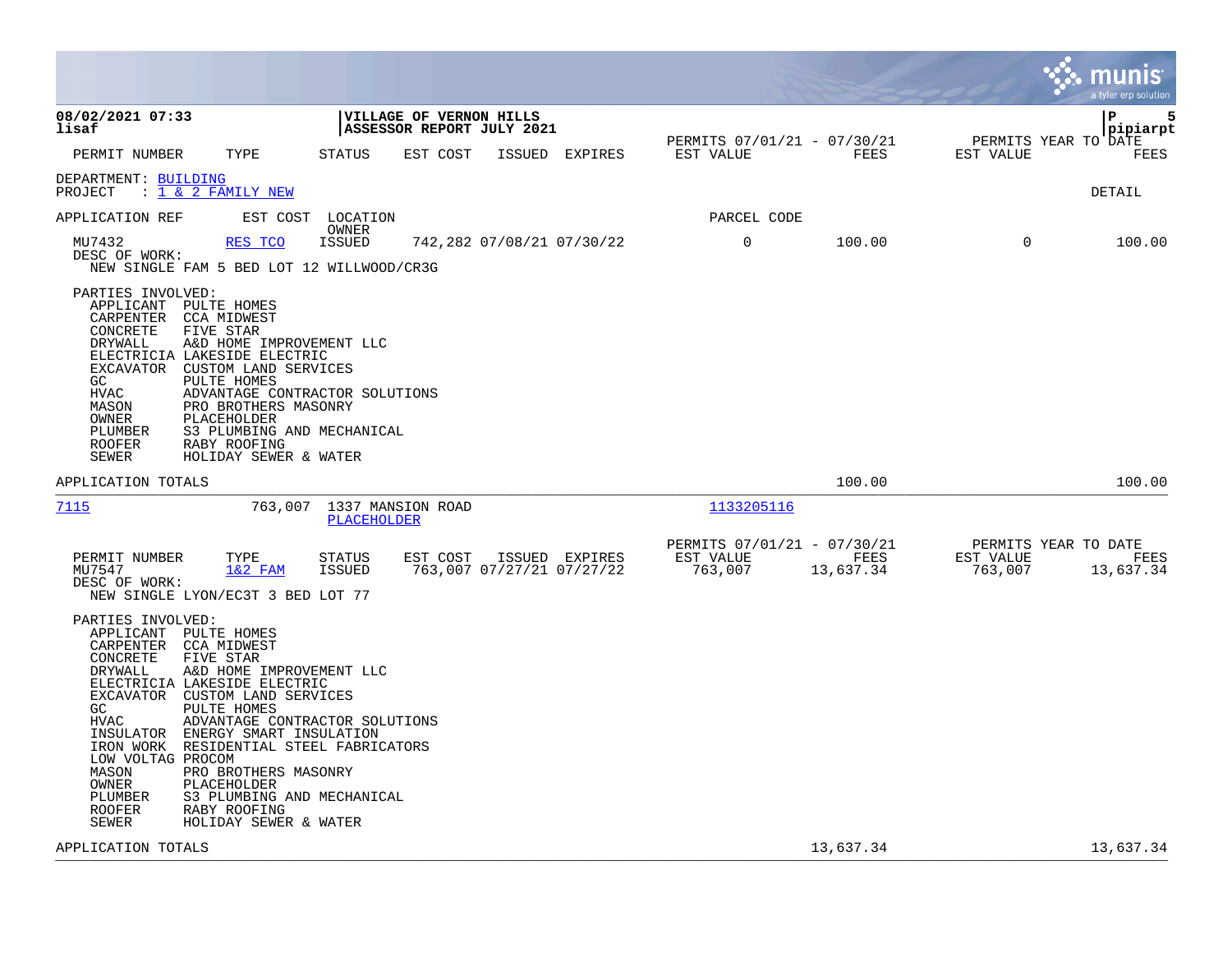|                                                                                                                                                                                                    |                                                                                                                                                                                                                                                                                                            |                                                                                                   |                           |                |                                                     |                   |                                              | munis<br>a tyler erp solution |
|----------------------------------------------------------------------------------------------------------------------------------------------------------------------------------------------------|------------------------------------------------------------------------------------------------------------------------------------------------------------------------------------------------------------------------------------------------------------------------------------------------------------|---------------------------------------------------------------------------------------------------|---------------------------|----------------|-----------------------------------------------------|-------------------|----------------------------------------------|-------------------------------|
| 08/02/2021 07:33<br>lisaf<br>7116                                                                                                                                                                  | 682,726                                                                                                                                                                                                                                                                                                    | <b>VILLAGE OF VERNON HILLS</b><br>ASSESSOR REPORT JULY 2021<br>650 CUNEO BOULEVARD<br>PLACEHOLDER |                           |                | 1133215011                                          |                   |                                              | 6<br>IΡ<br> pipiarpt          |
| PERMIT NUMBER                                                                                                                                                                                      | TYPE                                                                                                                                                                                                                                                                                                       | EST COST<br>STATUS                                                                                |                           | ISSUED EXPIRES | PERMITS 07/01/21 - 07/30/21<br>EST VALUE            | FEES              | PERMITS YEAR TO DATE<br>EST VALUE            | FEES                          |
| DEPARTMENT: BUILDING<br>PROJECT                                                                                                                                                                    | : <u>1 &amp; 2 FAMILY NEW</u>                                                                                                                                                                                                                                                                              |                                                                                                   |                           |                |                                                     |                   |                                              | DETAIL                        |
| APPLICATION REF                                                                                                                                                                                    |                                                                                                                                                                                                                                                                                                            | EST COST LOCATION                                                                                 |                           |                | PARCEL CODE                                         |                   |                                              |                               |
| MU7545<br>DESC OF WORK:                                                                                                                                                                            | $1&2$ FAM                                                                                                                                                                                                                                                                                                  | OWNER<br>ISSUED<br>NEW SINGLE FAM MAPLE VALLEY/CT3G 4 BED LOT 120                                 | 682,726 07/27/21 07/27/22 |                | 682,726                                             | 14,693.28         | 682,726                                      | 14,693.28                     |
| PARTIES INVOLVED:<br>APPLICANT PULTE HOMES<br>CARPENTER CCA MIDWEST<br>CONCRETE<br>DRYWALL<br>EXCAVATOR<br>GC.<br>HVAC<br>LOW VOLTAG PROCOM<br>MASON<br>OWNER<br>PLUMBER<br><b>ROOFER</b><br>SEWER | FIVE STAR<br>A&D HOME IMPROVEMENT LLC<br>ELECTRICIA LAKESIDE ELECTRIC<br>CUSTOM LAND SERVICES<br>PULTE HOMES<br>INSULATOR ENERGY SMART INSULATION<br>IRON WORK RESIDENTIAL STEEL FABRICATORS<br>PRO BROTHERS MASONRY<br>PLACEHOLDER<br>S3 PLUMBING AND MECHANICAL<br>RABY ROOFING<br>HOLIDAY SEWER & WATER | ADVANTAGE CONTRACTOR SOLUTIONS                                                                    |                           |                |                                                     |                   |                                              |                               |
| APPLICATION TOTALS                                                                                                                                                                                 |                                                                                                                                                                                                                                                                                                            |                                                                                                   |                           |                |                                                     | 14,693.28         |                                              | 14,693.28                     |
| 7117                                                                                                                                                                                               |                                                                                                                                                                                                                                                                                                            | 712,670 1333 MANSION ROAD<br>PLACEHOLDER                                                          |                           |                | <u> 1133205117</u>                                  |                   |                                              |                               |
| PERMIT NUMBER<br>MU7544<br>DESC OF WORK:                                                                                                                                                           | TYPE<br>$1&2$ FAM                                                                                                                                                                                                                                                                                          | EST COST<br>STATUS<br><b>ISSUED</b><br>NEW SINGLE FAM STRASBORG/CT3G 3 BED LOT 76                 | 712,670 07/27/21 07/27/22 | ISSUED EXPIRES | PERMITS 07/01/21 - 07/30/21<br>EST VALUE<br>712,670 | FEES<br>13,166.94 | PERMITS YEAR TO DATE<br>EST VALUE<br>712,670 | FEES<br>13,166.94             |
| PARTIES INVOLVED:<br>APPLICANT<br>CARPENTER<br>CONCRETE<br>DRYWALL<br>GC<br>HVAC<br>LOW VOLTAG PROCOM<br>MASON<br>OWNER                                                                            | PULTE HOMES<br>CCA MIDWEST<br>FIVE STAR<br>A&D HOME IMPROVEMENT LLC<br>ELECTRICIA LAKESIDE ELECTRIC<br>EXCAVATOR CUSTOM LAND SERVICES<br>PULTE HOMES<br>INSULATOR ENERGY SMART INSULATION<br>IRON WORK RESIDENTIAL STEEL FABRICATORS<br>PRO BROTHERS MASONRY<br>PLACEHOLDER                                | ADVANTAGE CONTRACTOR SOLUTIONS                                                                    |                           |                |                                                     |                   |                                              |                               |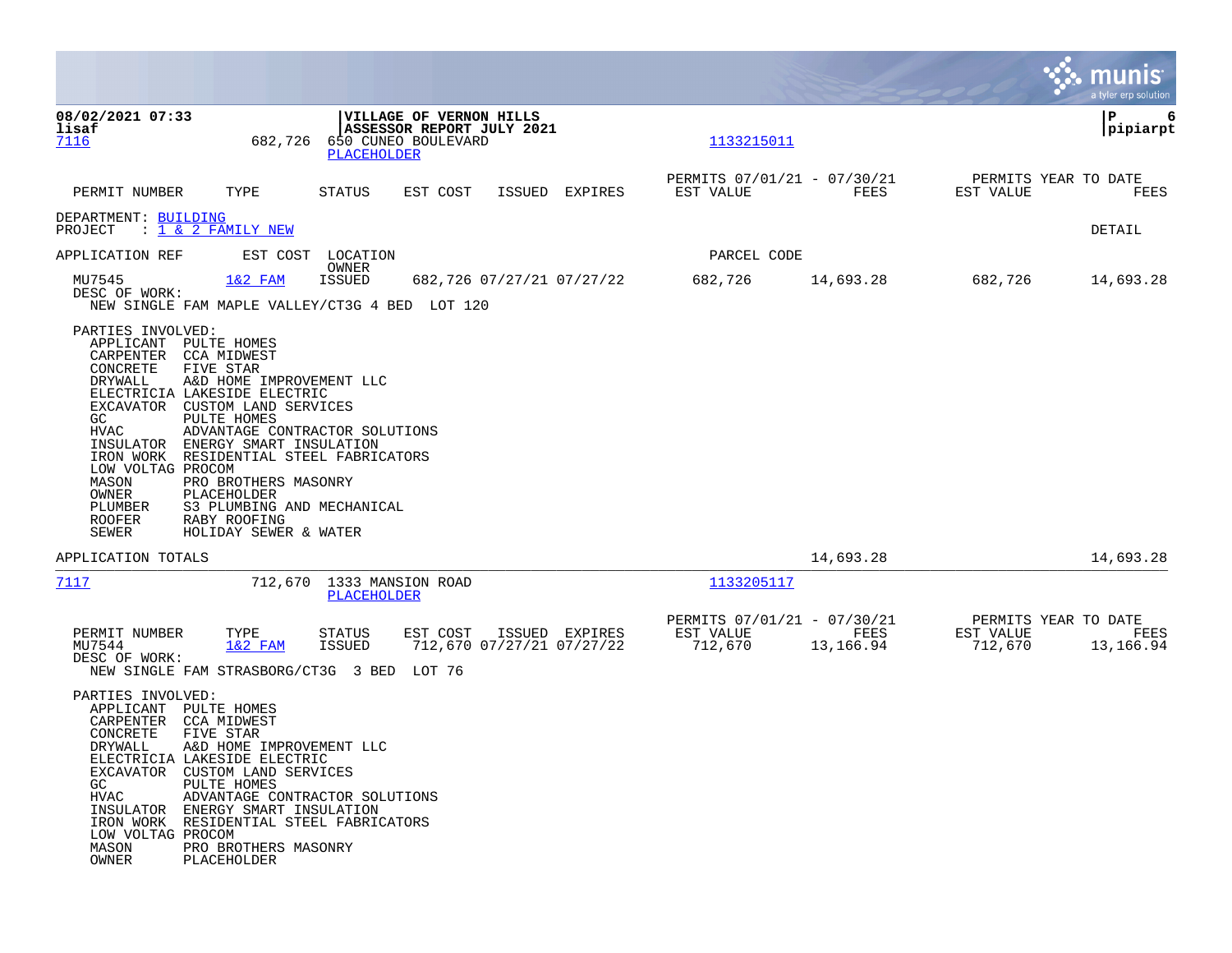|                                                                                                                                                                                                                                                                                                                                                                                                                                                                                                                                                                              |                                                                                                    | munis<br>a tyler erp solution                                                          |
|------------------------------------------------------------------------------------------------------------------------------------------------------------------------------------------------------------------------------------------------------------------------------------------------------------------------------------------------------------------------------------------------------------------------------------------------------------------------------------------------------------------------------------------------------------------------------|----------------------------------------------------------------------------------------------------|----------------------------------------------------------------------------------------|
| 08/02/2021 07:33<br>VILLAGE OF VERNON HILLS<br>lisaf<br>ASSESSOR REPORT JULY 2021                                                                                                                                                                                                                                                                                                                                                                                                                                                                                            |                                                                                                    | l P<br>7<br> pipiarpt                                                                  |
| DEPARTMENT: BUILDING<br>PROJECT<br>: <u>1 &amp; 2 FAMILY NEW</u>                                                                                                                                                                                                                                                                                                                                                                                                                                                                                                             |                                                                                                    | DETAIL                                                                                 |
| APPLICATION REF<br>EST COST<br>LOCATION<br>OWNER                                                                                                                                                                                                                                                                                                                                                                                                                                                                                                                             | PARCEL CODE                                                                                        |                                                                                        |
| S3 PLUMBING AND MECHANICAL<br>PLUMBER<br><b>ROOFER</b><br>RABY ROOFING<br>HOLIDAY SEWER & WATER<br>SEWER                                                                                                                                                                                                                                                                                                                                                                                                                                                                     |                                                                                                    |                                                                                        |
| APPLICATION TOTALS                                                                                                                                                                                                                                                                                                                                                                                                                                                                                                                                                           |                                                                                                    | 13,166.94<br>13,166.94                                                                 |
| 7121<br>734,296<br>616 MARSHALL STREET<br>PLACEHOLDER                                                                                                                                                                                                                                                                                                                                                                                                                                                                                                                        | 1133205043                                                                                         |                                                                                        |
| PERMIT NUMBER<br>TYPE<br>STATUS<br>EST COST<br>$1&2$ FAM<br>MU7548<br>ISSUED<br>DESC OF WORK:                                                                                                                                                                                                                                                                                                                                                                                                                                                                                | PERMITS 07/01/21 - 07/30/21<br>ISSUED EXPIRES<br>EST VALUE<br>734,296 07/27/21 07/27/22<br>734,296 | PERMITS YEAR TO DATE<br>FEES<br>EST VALUE<br>FEES<br>734,296<br>16,658.74<br>16,658.74 |
| NEW SINGLE FAMILY WOODSIDE/CT3G 5 BED LOT 9                                                                                                                                                                                                                                                                                                                                                                                                                                                                                                                                  |                                                                                                    |                                                                                        |
| PARTIES INVOLVED:<br>APPLICANT<br>PULTE HOMES<br>CARPENTER<br><b>CCA MIDWEST</b><br>CONCRETE<br>FIVE STAR<br>DRYWALL<br>A&D HOME IMPROVEMENT LLC<br>ELECTRICIA LAKESIDE ELECTRIC<br><b>EXCAVATOR</b><br>CUSTOM LAND SERVICES<br>GC.<br>PULTE HOMES<br><b>HVAC</b><br>ADVANTAGE CONTRACTOR SOLUTIONS<br>INSULATOR<br>ENERGY SMART INSULATION<br>IRON WORK<br>RESIDENTIAL STEEL FABRICATORS<br>LOW VOLTAG PROCOM<br>PRO BROTHERS MASONRY<br>MASON<br>OWNER<br>PLACEHOLDER<br>S3 PLUMBING AND MECHANICAL<br>PLUMBER<br>RABY ROOFING<br>ROOFER<br>SEWER<br>HOLIDAY SEWER & WATER |                                                                                                    |                                                                                        |
| APPLICATION TOTALS                                                                                                                                                                                                                                                                                                                                                                                                                                                                                                                                                           |                                                                                                    | 16,658.74<br>16,658.74                                                                 |
| 7178<br>850,000<br>1824 LAKE CHARLES DR<br><b>WOODLAND CHASE PARTNERS, LLC</b>                                                                                                                                                                                                                                                                                                                                                                                                                                                                                               | 1128302019                                                                                         |                                                                                        |
| PERMIT NUMBER<br>TYPE<br>STATUS<br>EST COST<br>MU7537<br>$1&2$ FAM<br><b>ISSUED</b><br>DESC OF WORK:<br>NEW SINGLE FAM LOT 11 4 BED                                                                                                                                                                                                                                                                                                                                                                                                                                          | PERMITS 07/01/21 - 07/30/21<br>EST VALUE<br>ISSUED EXPIRES<br>850,000 07/23/21 07/23/22<br>850,000 | PERMITS YEAR TO DATE<br>FEES<br>EST VALUE<br>FEES<br>13,792.40<br>850,000<br>13,792.40 |
| PARTIES INVOLVED:<br>APPLICANT ICON BUILDING GROUP<br>CARPENTER<br>DELTA CARPENTRY CONTRACTORS INC<br>CARPENTER<br>UPLAND CONCRETE<br>DECICCO PAINTING & DRYWALL<br>DRYWALL<br>ELECTRICIA INDEPENDENT ELECTRIC<br>EXCAVATOR KEVIN WALSH EXCAVATING INC<br>FENCE<br>UNITED RENT A FENCE                                                                                                                                                                                                                                                                                       |                                                                                                    |                                                                                        |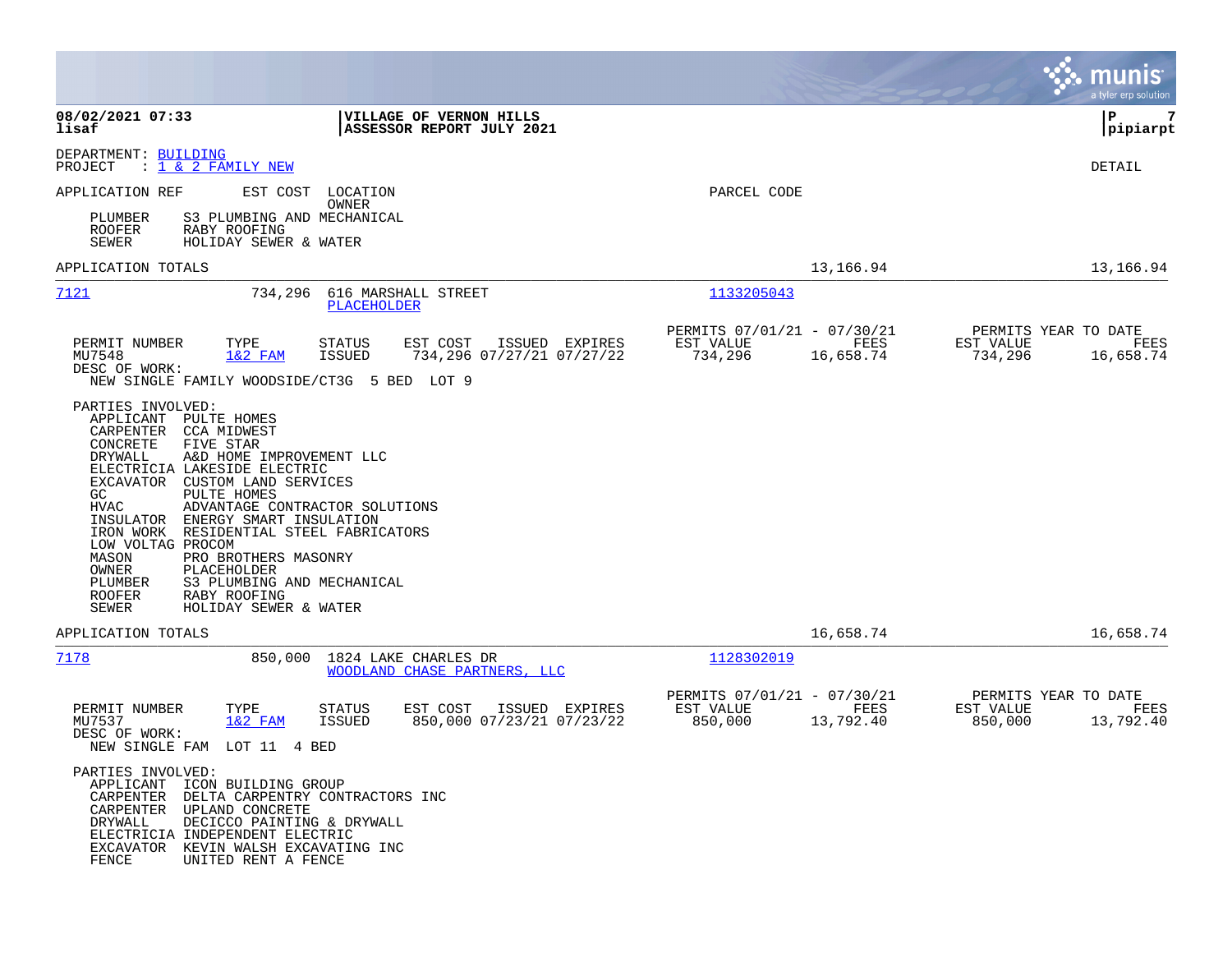|                                                                                                                                                                                                                                                                                                                                                                                                                                                                                                                                                                                             |                                                         |                                                     |                        |                                              | a tyler erp solution   |
|---------------------------------------------------------------------------------------------------------------------------------------------------------------------------------------------------------------------------------------------------------------------------------------------------------------------------------------------------------------------------------------------------------------------------------------------------------------------------------------------------------------------------------------------------------------------------------------------|---------------------------------------------------------|-----------------------------------------------------|------------------------|----------------------------------------------|------------------------|
| 08/02/2021 07:33<br>lisaf                                                                                                                                                                                                                                                                                                                                                                                                                                                                                                                                                                   | VILLAGE OF VERNON HILLS<br>ASSESSOR REPORT JULY 2021    |                                                     |                        |                                              | l P<br> pipiarpt       |
| DEPARTMENT: BUILDING<br>: 1 & 2 FAMILY NEW<br>PROJECT                                                                                                                                                                                                                                                                                                                                                                                                                                                                                                                                       |                                                         |                                                     |                        |                                              | DETAIL                 |
| APPLICATION REF<br>EST COST<br>LOCATION<br>OWNER<br>GC<br>ICON BUILDING GROUP<br>HVAC<br>TEMPCO HEATING & AIR CONDTIONING COMPANY<br>INSULATOR<br>ENERGY SMART INSULATION<br>LOW VOLTAG INDEPENDENT ELECTRIC<br>NORTHERN ILLINOIS CONSTRUCTION<br>MASON<br>OWNER<br>WOODLAND CHASE PARTNERS, LLC<br>PLUMBER<br>BASSWOOD MECHANICAL LLC<br><b>SEWER</b><br>KEVIN WALSH EXCAVATING INC                                                                                                                                                                                                        |                                                         | PARCEL CODE                                         |                        |                                              |                        |
| APPLICATION TOTALS                                                                                                                                                                                                                                                                                                                                                                                                                                                                                                                                                                          |                                                         |                                                     | 13,792.40              |                                              | 13,792.40              |
| 724,600<br>7315<br>PLACEHOLDER                                                                                                                                                                                                                                                                                                                                                                                                                                                                                                                                                              | 405 WOODLAND CHASE LANE                                 | 1516106001                                          |                        |                                              |                        |
| TYPE<br>PERMIT NUMBER<br><b>STATUS</b><br>MU7484<br>$1&2$ FAM<br>ISSUED<br>DESC OF WORK:<br>NEW SINGLE FAMILY LOT 37 4 BEDROOMS<br>PARTIES INVOLVED:<br>APPLICANT<br>ICON BUILDING GROUP                                                                                                                                                                                                                                                                                                                                                                                                    | EST COST<br>ISSUED EXPIRES<br>724,600 07/19/21 07/19/22 | PERMITS 07/01/21 - 07/30/21<br>EST VALUE<br>724,600 | FEES<br>17,400.75      | PERMITS YEAR TO DATE<br>EST VALUE<br>724,600 | FEES<br>17,400.75      |
| DELTA CARPENTRY CONTRACTORS INC<br>CARPENTER<br>CONCRETE<br>UPLAND CONCRETE<br>DRYWALL<br>DECICCO PAINTING & DRYWALL<br>ELECTRICIA INDEPENDENT ELECTRIC<br>EXCAVATOR<br>KEVIN WALSH EXCAVATING INC<br>FENCE<br>UNITED RENT A FENCE<br>GC<br>ICON BUILDING GROUP<br><b>HVAC</b><br>TEMPCO HEATING & AIR CONDTIONING COMPANY<br>INSULATOR ENERGY SMART INSULATION<br>LOW VOLTAG INDEPENDENT ELECTRIC<br>NORTHERN ILLINOIS CONSTRUCTION<br>MASON<br>OWNER<br>PLACEHOLDER<br>PLUMBER<br>BASSWOOD MECHANICAL LLC<br><b>ROOFER</b><br>TIM COTE, INC<br><b>SEWER</b><br>KEVIN WALSH EXCAVATING INC |                                                         |                                                     |                        |                                              |                        |
| APPLICATION TOTALS<br>PROJECT TOTALS                                                                                                                                                                                                                                                                                                                                                                                                                                                                                                                                                        |                                                         | 4,467,299                                           | 17,400.75<br>89,749.45 | 4,467,299                                    | 17,400.75<br>89,749.45 |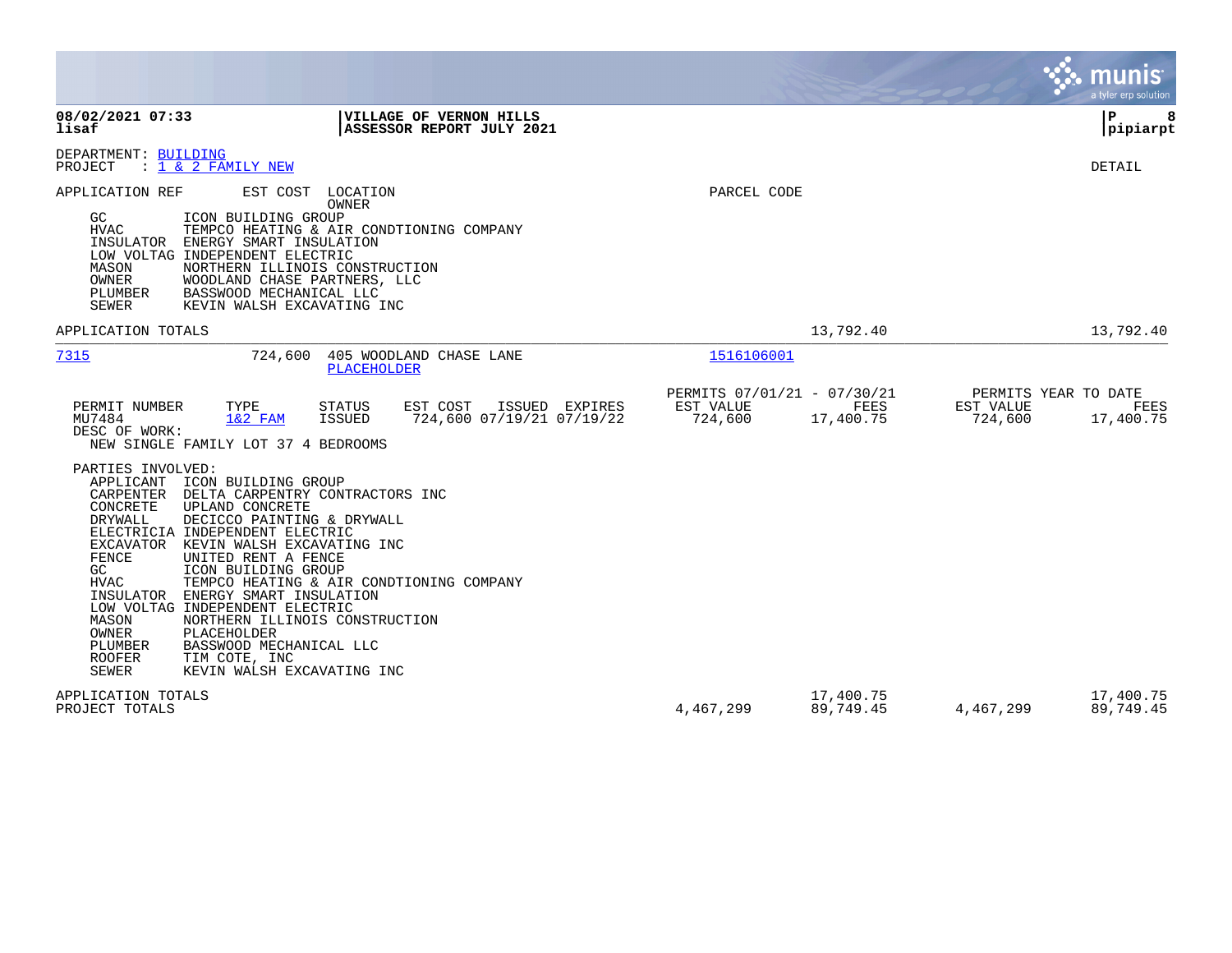|                                                                                                                                                                                                                                                                                                      |                                                                                   | munis<br>a tyler erp solution                                       |
|------------------------------------------------------------------------------------------------------------------------------------------------------------------------------------------------------------------------------------------------------------------------------------------------------|-----------------------------------------------------------------------------------|---------------------------------------------------------------------|
| 08/02/2021 07:33<br>VILLAGE OF VERNON HILLS<br>lisaf<br>ASSESSOR REPORT JULY 2021                                                                                                                                                                                                                    |                                                                                   | ΙP<br>9<br>pipiarpt                                                 |
| DEPARTMENT: BUILDING<br>: COMMERCIAL ALTERATION<br>PROJECT                                                                                                                                                                                                                                           |                                                                                   | <b>DETAIL</b>                                                       |
| APPLICATION REF<br>EST COST LOCATION<br>OWNER                                                                                                                                                                                                                                                        | PARCEL CODE                                                                       |                                                                     |
| 6524<br>2,005,243<br>290 HAWTHORN VILLAGE COMMONS<br>US TRUST-BOA-SAM RES                                                                                                                                                                                                                            | 1133302053                                                                        |                                                                     |
| PERMIT NUMBER<br>TYPE<br>STATUS<br>EST COST<br>ISSUED EXPIRES<br>MU7460<br>CO NO FEE<br>COMPLT<br>2,005,243 07/14/21 07/14/22<br>DESC OF WORK:<br>FULL PERMIT - INTERIOR AND FACADE                                                                                                                  | PERMITS 07/01/21 - 07/30/21<br>EST VALUE<br>FEES<br>$\Omega$<br>.00               | PERMITS YEAR TO DATE<br>EST VALUE<br>FEES<br>$\Omega$<br>.00        |
| PARTIES INVOLVED:<br>APPLICANT RT MILORD COMPANY<br>ELECTRICIA NESKO ELECTRIC COMPANY<br>RT MILORD COMPANY<br>GC.<br><b>HVAC</b><br>TRICO MECHANICAL<br>OCCUPANT<br>BINNY'S<br>OWNER<br>US TRUST-BOA-SAM RES<br>CJ ERIKSON PLUMBING CO<br>PLUMBER<br>JL ADLER ROOFING AND SHEET METAL INC<br>ROOFER  |                                                                                   |                                                                     |
| APPLICATION TOTALS                                                                                                                                                                                                                                                                                   | .00                                                                               | .00                                                                 |
| 6652<br>1,542,697<br>340 NORTH MILWAUKEE AVE<br>PWA CONTINENTAL EXECUTIVE PARKE, LP                                                                                                                                                                                                                  | 1503302029                                                                        |                                                                     |
| PERMIT NUMBER<br>TYPE<br><b>STATUS</b><br>EST COST<br>ISSUED EXPIRES<br>1,542,697 07/08/21 07/08/22<br>MU7433<br>CO NO FEE<br>COMPLT<br>DESC OF WORK:<br>1st FLOOR INTERIOR RENOVATION                                                                                                               | PERMITS 07/01/21 - 07/30/21<br>EST VALUE<br>FEES<br>$\Omega$<br>.00               | PERMITS YEAR TO DATE<br>EST VALUE<br>FEES<br>$\mathbf 0$<br>.00     |
| PARTIES INVOLVED:<br>APPLICANT PEPPER CONSTRUCTION<br>ELECTRICIA TERRANCE ELECTRIC & TECHNOLOGY CO<br>PEPPER CONSTRUCTION<br>GC<br>SHERMAN MECHANICAL<br>HVAC<br>BAXTER CREDIT UNION/JMS<br>OCCUPANT<br>OWNER<br>PWA CONTINENTAL EXECUTIVE PARKE, LP<br>PLUMBER<br>GREAT LAKES PLUMBING & HEATING CO |                                                                                   |                                                                     |
| APPLICATION TOTALS                                                                                                                                                                                                                                                                                   | .00                                                                               | .00                                                                 |
| 7001<br>1,588,525<br>701 NORTH MILWAUKEE AVE 300<br>INLAND REAL ESTATE CORPORATION                                                                                                                                                                                                                   | 1503102018                                                                        |                                                                     |
| TYPE<br>PERMIT NUMBER<br>STATUS<br>EST COST<br>ISSUED EXPIRES<br>1,588,525 07/22/21 07/22/22<br>MU7527<br>COM ALT<br>ISSUED<br>DESC OF WORK:<br>COMMERCIAL ALTERATION - BURLINGTON STORES                                                                                                            | PERMITS 07/01/21 - 07/30/21<br>EST VALUE<br><b>FEES</b><br>1,588,525<br>16,185.25 | PERMITS YEAR TO DATE<br>EST VALUE<br>FEES<br>1,588,525<br>16,185.25 |

PARTIES INVOLVED: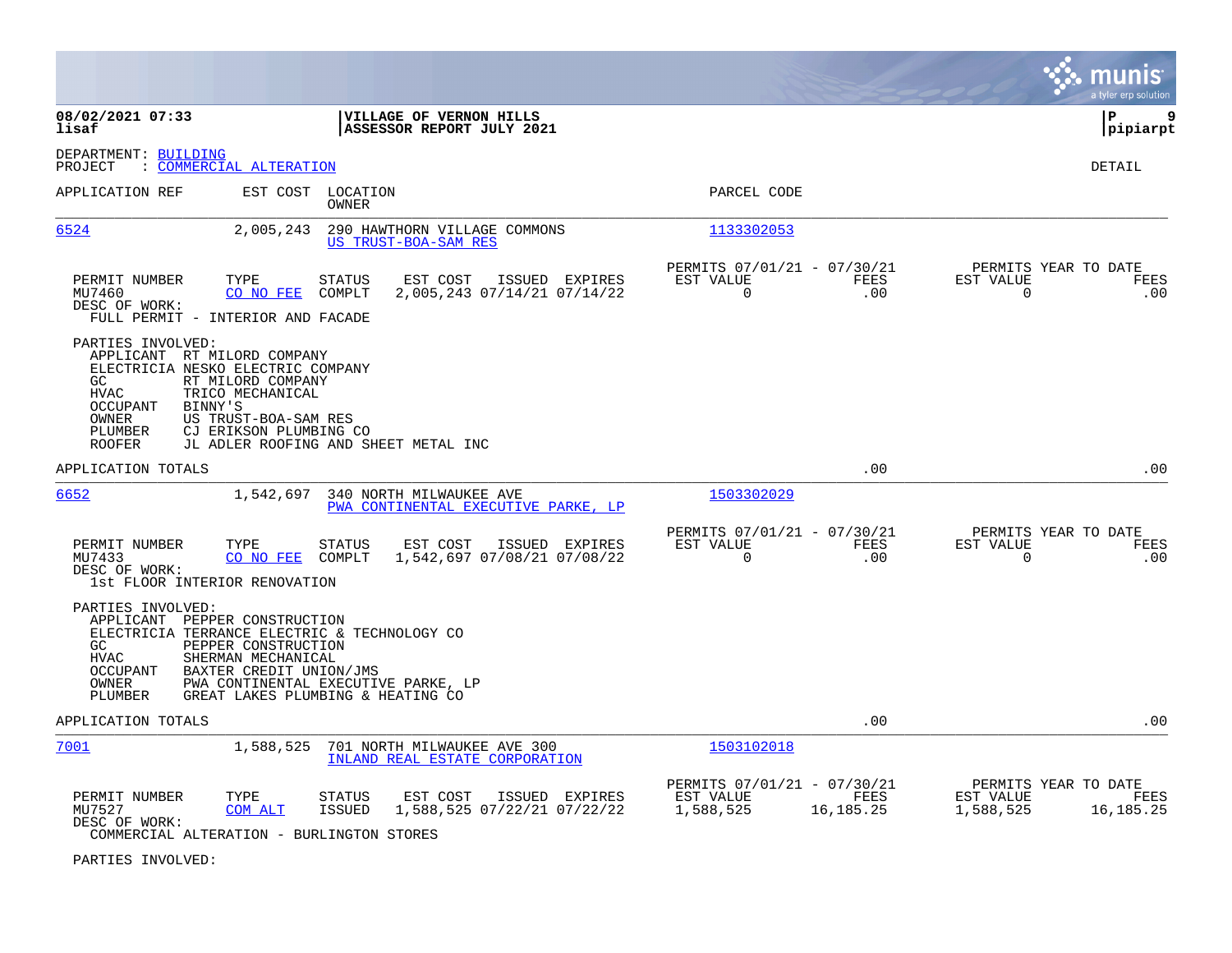|                                                                                                                                                                                                                                                                                                                                                                                                                                                                                               |                                                     |                         |                                              | munis<br>a tyler erp solution |
|-----------------------------------------------------------------------------------------------------------------------------------------------------------------------------------------------------------------------------------------------------------------------------------------------------------------------------------------------------------------------------------------------------------------------------------------------------------------------------------------------|-----------------------------------------------------|-------------------------|----------------------------------------------|-------------------------------|
| 08/02/2021 07:33<br>VILLAGE OF VERNON HILLS<br>lisaf<br>ASSESSOR REPORT JULY 2021                                                                                                                                                                                                                                                                                                                                                                                                             |                                                     |                         |                                              | ${\bf P}$<br>10<br> pipiarpt  |
| DEPARTMENT: BUILDING<br>PROJECT<br>: COMMERCIAL ALTERATION                                                                                                                                                                                                                                                                                                                                                                                                                                    |                                                     |                         |                                              | <b>DETAIL</b>                 |
| APPLICATION REF<br>EST COST LOCATION<br>OWNER<br>APPLICANT<br>SARGENTI ARCHITECTS<br>CARPENTER<br>KANE CONSTRUCTION<br>KANE CONSTRUCTION<br>DRYWALL<br>ELECTRICIA POWER SOURCE ELECTRIC<br>GC<br>TOWER COMMERCIAL CONSTRUCTION LLC<br>GLASS<br>EURO ARHITECTUAL PRODUCTS<br>HVAC<br>INDOOR AIR<br><b>OCCUPANT</b><br><b>BURLINGTON</b><br>OWNER<br>INLAND REAL ESTATE CORPORATION<br>PLUMBER<br>PROSPECTIVE PLUMBING CORP<br>PAYER<br>SARGENTI ARCHITECTS<br><b>ROOFER</b><br>HOLLAND ROOFING | PARCEL CODE                                         |                         |                                              |                               |
| APPLICATION TOTALS                                                                                                                                                                                                                                                                                                                                                                                                                                                                            |                                                     | 16, 185. 25             |                                              | 16, 185. 25                   |
| 7239<br>400,000<br>650 EAST TOWNLINE ROAD<br>BONSTORES REALTY TWO, LLC                                                                                                                                                                                                                                                                                                                                                                                                                        | 1133401006                                          |                         |                                              |                               |
| EST COST<br>EXPIRES<br>PERMIT NUMBER<br>TYPE<br>STATUS<br>ISSUED<br>MU7475<br><b>ISSUED</b><br>400,000 07/16/21 07/22/22<br>COM ALT<br>DESC OF WORK:<br>COMMERCIAL ALTERATION - SLEEP NUMBER STORE                                                                                                                                                                                                                                                                                            | PERMITS 07/01/21 - 07/30/21<br>EST VALUE<br>400,000 | <b>FEES</b><br>4,800.00 | PERMITS YEAR TO DATE<br>EST VALUE<br>400,000 | FEES<br>4,800.00              |
| PARTIES INVOLVED:<br>APPLICANT<br>FOX DESIGN GROUP<br>CARPENTER<br>BROOKWOOD BUILDERS<br>CONCRETE<br>DUCO CEMENT CONSTRUTION INC<br>DRYWALL<br>BROOKWOOD BUILDERS<br>ELECTRICIA RJL<br>GC<br>W.E. O'NEIL CONSTRUCTION CO<br>GLASS<br><b>CW KNEELAND</b><br>HVAC<br>WESTSIDE MECHANICAL<br>INSULATOR<br>WESTSIDE MECHANICAL<br><b>OCCUPANT</b><br>SLEEP NUMBER<br>OWNER<br>BONSTORES REALTY TWO, LLC<br>PLUMBER<br>WARREN F THOMAS PLUMBING                                                    |                                                     |                         |                                              |                               |
| APPLICATION TOTALS<br>PROJECT TOTALS                                                                                                                                                                                                                                                                                                                                                                                                                                                          | 1,988,525                                           | 4,800.00<br>20,985.25   | 1,988,525                                    | 4,800.00<br>20,985.25         |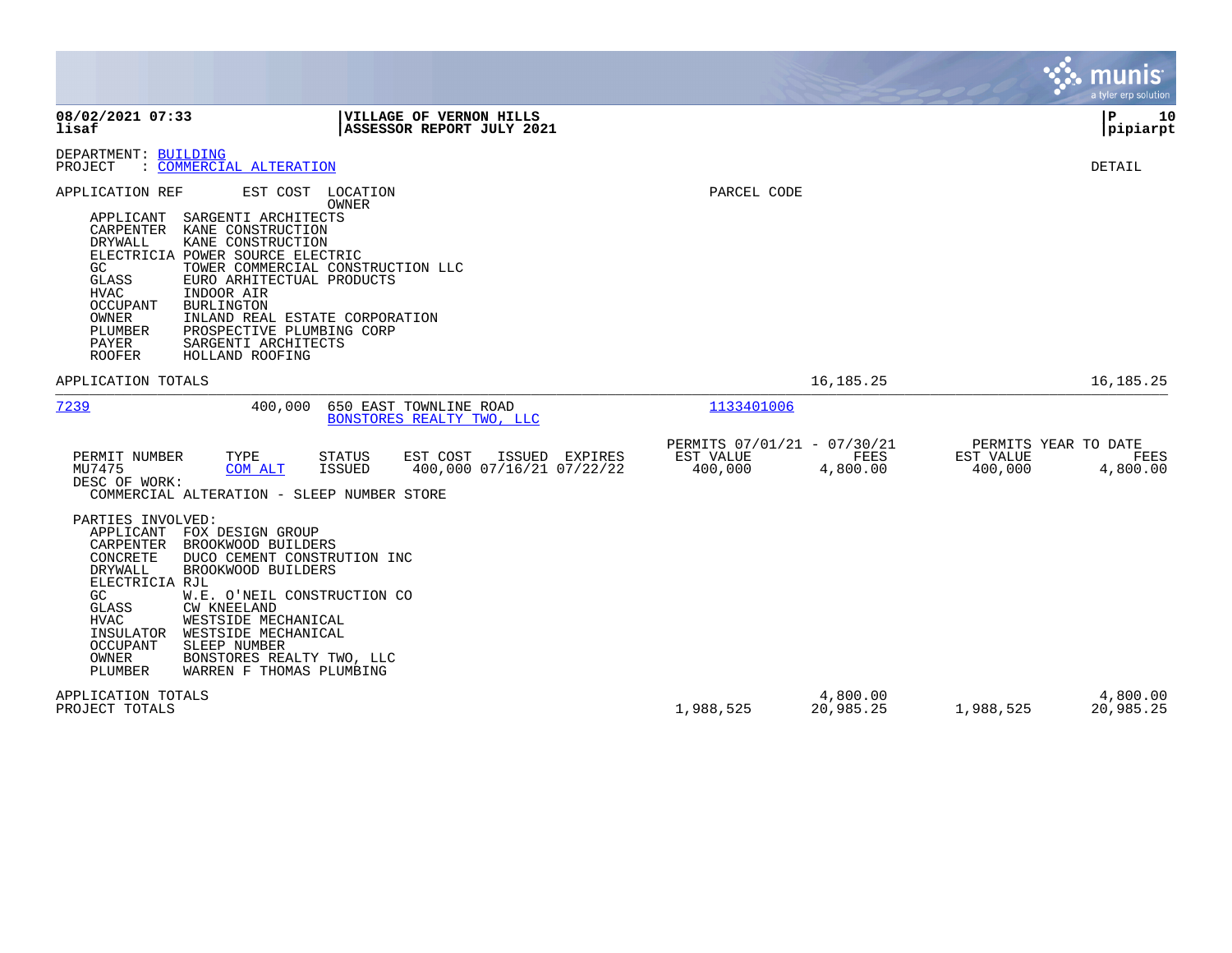|                                                                                                                                                                                                                   |                                                                                                                                                                                                                                                                                              |                                                      |                                                            |             | munis<br>a tyler erp solution                 |             |
|-------------------------------------------------------------------------------------------------------------------------------------------------------------------------------------------------------------------|----------------------------------------------------------------------------------------------------------------------------------------------------------------------------------------------------------------------------------------------------------------------------------------------|------------------------------------------------------|------------------------------------------------------------|-------------|-----------------------------------------------|-------------|
| 08/02/2021 07:33<br>lisaf                                                                                                                                                                                         |                                                                                                                                                                                                                                                                                              | VILLAGE OF VERNON HILLS<br>ASSESSOR REPORT JULY 2021 |                                                            |             | l P<br> pipiarpt                              | 11          |
| DEPARTMENT: BUILDING<br>PROJECT<br>: MULTI FAMILY NEW                                                                                                                                                             |                                                                                                                                                                                                                                                                                              |                                                      |                                                            |             | DETAIL                                        |             |
| APPLICATION REF                                                                                                                                                                                                   | EST COST LOCATION<br>OWNER                                                                                                                                                                                                                                                                   |                                                      | PARCEL CODE                                                |             |                                               |             |
| 7444                                                                                                                                                                                                              | $\Omega$<br>549 LAKEVIEW PKY 200                                                                                                                                                                                                                                                             | AMERICAN MULTI-CINEMA, INC                           | 1504201049                                                 |             |                                               |             |
| PERMIT NUMBER<br>MU7486<br>DESC OF WORK:<br>2 BDR COTTAGE - EVERLEIGH                                                                                                                                             | TYPE<br><b>STATUS</b><br>MULTI FAM<br>ISSUED                                                                                                                                                                                                                                                 | EST COST<br>ISSUED EXPIRES<br>$0$ 07/19/21 07/19/22  | PERMITS 07/01/21 - 07/30/21<br>EST VALUE<br>$\overline{0}$ | FEES<br>.00 | PERMITS YEAR TO DATE<br>EST VALUE<br>$\Omega$ | FEES<br>.00 |
| PARTIES INVOLVED:<br>APPLICANT<br>CARPENTER<br>CONCRETE<br><b>DUCCO</b><br>DRYWALL<br>GC<br>GLASS<br>HVAC<br>IRON WORK<br>MASON<br>JIMMY Z<br>OWNER<br>PLUMBER<br><b>ROOFER</b>                                   | GREYSTAR<br><b>BASSWOOD</b><br>GACIA PROFESSIONAL DRYWALL<br>ELECTRICIA BATTAGLIA INDUSTRIES<br>SPANCRETE OF ILLINOIS<br>SG METAL AND GLASS<br>AIR RITE HEATING & COOLING<br>INSULATOR NORTHWEST INSULATION<br>STURDI IRON<br>AMERICAN MULTI-CINEMA, INC<br>DIGANGI PLUMBING<br>METAL MASTER |                                                      |                                                            |             |                                               |             |
| APPLICATION TOTALS                                                                                                                                                                                                |                                                                                                                                                                                                                                                                                              |                                                      |                                                            | .00         |                                               | .00         |
| 7448                                                                                                                                                                                                              | 0 551 LAKEVIEW PKY 100                                                                                                                                                                                                                                                                       | AMERICAN MULTI-CINEMA, INC                           | 1504201049                                                 |             |                                               |             |
| PERMIT NUMBER<br>MU7485<br>DESC OF WORK:<br>2 BDR COTTAGE - EVERLEIGH                                                                                                                                             | TYPE<br>STATUS<br>MULTI FAM<br>ISSUED                                                                                                                                                                                                                                                        | EST COST ISSUED EXPIRES<br>$0$ 07/19/21 07/19/22     | PERMITS 07/01/21 - 07/30/21<br>EST VALUE<br>$\mathbf 0$    | FEES<br>.00 | PERMITS YEAR TO DATE<br>EST VALUE<br>$\Omega$ | FEES<br>.00 |
| PARTIES INVOLVED:<br>APPLICANT<br>CARPENTER<br><b>BASSWOOD</b><br>CONCRETE<br><b>DUCCO</b><br>DRYWALL<br>GC<br>GLASS<br>HVAC<br>INSULATOR<br>IRON WORK<br>MASON<br>JIMMY Z<br><b>OCCUPANT</b><br>OWNER<br>PLUMBER | GREYSTAR<br>GACIA PROFESSIONAL DRYWALL<br>ELECTRICIA BATTAGLIA INDUSTRIES<br>SPANCRETE OF ILLINOIS<br>SG METAL AND GLASS<br>AIR RITE HEATING & COOLING<br>NORTHWEST INSULATION<br>STURDI IRON<br><b>EVERLEIGH</b><br>AMERICAN MULTI-CINEMA, INC<br>DIGANGI PLUMBING                          |                                                      |                                                            |             |                                               |             |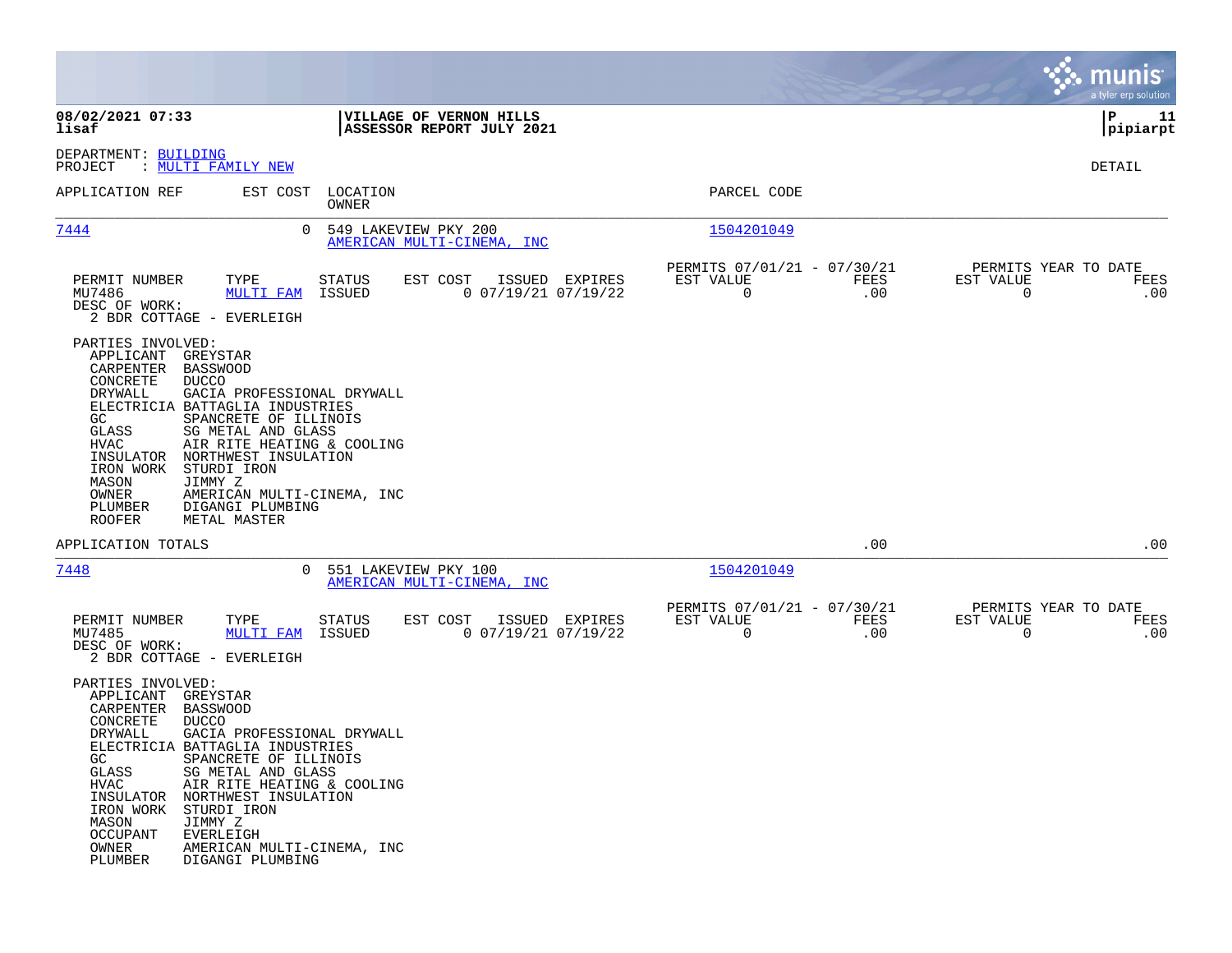|                                                                                                                                                                                                                                                                                                                                                                                                                                                                                  |                                                                          |                                                                        | munis<br>a tyler erp solution                                   |
|----------------------------------------------------------------------------------------------------------------------------------------------------------------------------------------------------------------------------------------------------------------------------------------------------------------------------------------------------------------------------------------------------------------------------------------------------------------------------------|--------------------------------------------------------------------------|------------------------------------------------------------------------|-----------------------------------------------------------------|
| 08/02/2021 07:33<br>lisaf                                                                                                                                                                                                                                                                                                                                                                                                                                                        | VILLAGE OF VERNON HILLS<br><b>ASSESSOR REPORT JULY 2021</b>              |                                                                        | l P<br>12<br> pipiarpt                                          |
| DEPARTMENT: BUILDING<br>PROJECT<br>: MULTI FAMILY NEW                                                                                                                                                                                                                                                                                                                                                                                                                            |                                                                          |                                                                        | DETAIL                                                          |
| EST COST<br>APPLICATION REF                                                                                                                                                                                                                                                                                                                                                                                                                                                      | LOCATION                                                                 | PARCEL CODE                                                            |                                                                 |
| ROOFER<br>METAL MASTER                                                                                                                                                                                                                                                                                                                                                                                                                                                           | OWNER                                                                    |                                                                        |                                                                 |
| APPLICATION TOTALS                                                                                                                                                                                                                                                                                                                                                                                                                                                               |                                                                          | .00                                                                    | .00                                                             |
| 7450                                                                                                                                                                                                                                                                                                                                                                                                                                                                             | 0 551 LAKEVIEW PKY 200<br>AMERICAN MULTI-CINEMA, INC                     | 1504201049                                                             |                                                                 |
| PERMIT NUMBER<br>TYPE<br>MU7488<br>MULTI FAM<br>DESC OF WORK:<br>2 BDR COTTAGE - EVERLEIGH                                                                                                                                                                                                                                                                                                                                                                                       | STATUS<br>EST COST ISSUED EXPIRES<br>$0$ $07/19/21$ $07/19/22$<br>ISSUED | PERMITS 07/01/21 - 07/30/21<br>EST VALUE<br>FEES<br>$\mathbf 0$<br>.00 | PERMITS YEAR TO DATE<br>EST VALUE<br>FEES<br>$\mathbf 0$<br>.00 |
| PARTIES INVOLVED:<br>APPLICANT<br>GREYSTAR<br>CARPENTER<br><b>BASSWOOD</b><br>DRYWALL<br>GACIA PROFESSIONAL DRYWALL<br>ELECTRICIA BATTAGLIA INDUSTRIES<br>SPANCRETE OF ILLINOIS<br>GC.<br>SG METAL AND GLASS<br>GLASS<br>HVAC<br>AIR RITE HEATING & COOLING<br>INSULATOR<br>NORTHWEST INSULATION<br>IRON WORK<br>STURDI IRON<br>MASON<br>JIMMY Z<br><b>OCCUPANT</b><br>EVERLEIGH<br>OWNER<br>AMERICAN MULTI-CINEMA, INC<br>PLUMBER<br>DIGANGI PLUMBING<br>ROOFER<br>METAL MASTER |                                                                          |                                                                        |                                                                 |
| APPLICATION TOTALS                                                                                                                                                                                                                                                                                                                                                                                                                                                               |                                                                          | .00                                                                    | .00                                                             |
| 7453                                                                                                                                                                                                                                                                                                                                                                                                                                                                             | 0 553 LAKEVIEW PKY 100<br>AMERICAN MULTI-CINEMA, INC                     | 1504201049                                                             |                                                                 |
| PERMIT NUMBER<br>TYPE<br>MU7491<br><b>MULTI FAM</b><br>DESC OF WORK:<br>2 BDR COTTAGE - EVERLEIGH                                                                                                                                                                                                                                                                                                                                                                                | STATUS<br>EST COST<br>ISSUED EXPIRES<br>ISSUED<br>$0$ 07/19/21 07/19/22  | PERMITS 07/01/21 - 07/30/21<br>EST VALUE<br>FEES<br>0<br>.00           | PERMITS YEAR TO DATE<br>EST VALUE<br>FEES<br>.00<br>0           |
| PARTIES INVOLVED:<br>GREYSTAR<br>APPLICANT<br>CARPENTER BASSWOOD<br>CONCRETE<br><b>DUCCO</b><br>DRYWALL<br>GACIA PROFESSIONAL DRYWALL<br>ELECTRICIA BATTAGLIA INDUSTRIES<br>SPANCRETE OF ILLINOIS<br>GC.<br>GLASS<br>SG METAL AND GLASS<br><b>HVAC</b><br>AIR RITE HEATING & COOLING<br>INSULATOR<br>NORTHWEST INSULATION<br>IRON WORK<br>STURDI IRON<br>MASON<br>JIMMY Z                                                                                                        |                                                                          |                                                                        |                                                                 |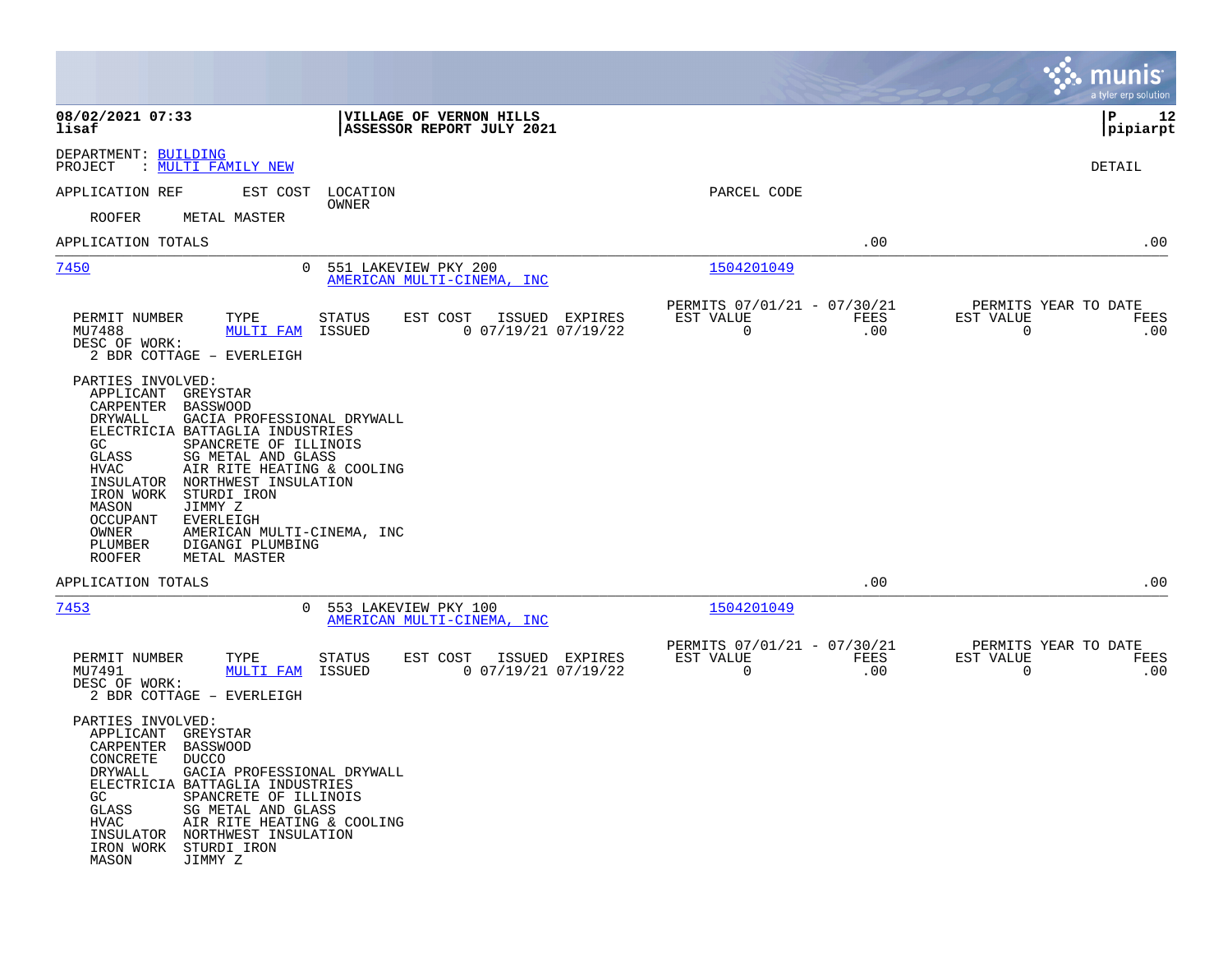|                                                                                                                                                                                                                                                                                                                                                                                                                                                                                                                                  |                                                                                |                                                                        | munis<br>a tyler erp solution                                      |
|----------------------------------------------------------------------------------------------------------------------------------------------------------------------------------------------------------------------------------------------------------------------------------------------------------------------------------------------------------------------------------------------------------------------------------------------------------------------------------------------------------------------------------|--------------------------------------------------------------------------------|------------------------------------------------------------------------|--------------------------------------------------------------------|
| 08/02/2021 07:33<br>lisaf                                                                                                                                                                                                                                                                                                                                                                                                                                                                                                        | VILLAGE OF VERNON HILLS<br>ASSESSOR REPORT JULY 2021                           |                                                                        | l P<br>13<br> pipiarpt                                             |
| DEPARTMENT: BUILDING<br>PROJECT<br>: <u>MULTI FAMILY NEW</u>                                                                                                                                                                                                                                                                                                                                                                                                                                                                     |                                                                                |                                                                        | DETAIL                                                             |
| APPLICATION REF<br>EST COST<br><b>EVERLEIGH</b><br>OCCUPANT<br>OWNER<br>AMERICAN MULTI-CINEMA, INC<br>PLUMBER<br>DIGANGI PLUMBING<br><b>ROOFER</b><br>METAL MASTER                                                                                                                                                                                                                                                                                                                                                               | LOCATION<br>OWNER                                                              | PARCEL CODE                                                            |                                                                    |
| APPLICATION TOTALS                                                                                                                                                                                                                                                                                                                                                                                                                                                                                                               |                                                                                | .00                                                                    | .00                                                                |
| 7454<br>0                                                                                                                                                                                                                                                                                                                                                                                                                                                                                                                        | 553 LAKEVIEW PKY 200<br>AMERICAN MULTI-CINEMA, INC                             | 1504201049                                                             |                                                                    |
| PERMIT NUMBER<br>TYPE<br>MU7496<br>MULTI FAM<br>DESC OF WORK:<br>2 BDR COTTAGE - EVERLEIGH                                                                                                                                                                                                                                                                                                                                                                                                                                       | STATUS<br>EST COST<br>ISSUED EXPIRES<br>$0$ 07/20/21 07/20/22<br>ISSUED        | PERMITS 07/01/21 - 07/30/21<br>EST VALUE<br>FEES<br>$\mathbf 0$<br>.00 | PERMITS YEAR TO DATE<br>EST VALUE<br>FEES<br>$\Omega$<br>.00       |
| PARTIES INVOLVED:<br>APPLICANT<br>GREYSTAR<br>CARPENTER<br><b>BASSWOOD</b><br><b>CONCRETE</b><br><b>DUCCO</b><br>DRYWALL<br>GACIA PROFESSIONAL DRYWALL<br>ELECTRICIA BATTAGLIA INDUSTRIES<br>SPANCRETE OF ILLINOIS<br>GC<br>GLASS<br>SG METAL AND GLASS<br>AIR RITE HEATING & COOLING<br>HVAC<br>INSULATOR<br>NORTHWEST INSULATION<br>IRON WORK<br>STURDI IRON<br>MASON<br>JIMMY Z<br>OCCUPANT<br><b>EVERLEIGH</b><br><b>OWNER</b><br>AMERICAN MULTI-CINEMA, INC<br>PLUMBER<br>DIGANGI PLUMBING<br><b>ROOFER</b><br>METAL MASTER |                                                                                |                                                                        |                                                                    |
| APPLICATION TOTALS                                                                                                                                                                                                                                                                                                                                                                                                                                                                                                               |                                                                                | .00                                                                    | .00                                                                |
| 7457<br>$\Omega$                                                                                                                                                                                                                                                                                                                                                                                                                                                                                                                 | 557 LAKEVIEW PKY 100<br>AMERICAN MULTI-CINEMA, INC                             | 1504201049                                                             |                                                                    |
| PERMIT NUMBER<br>TYPE<br>MU7497<br>MULTI FAM<br>DESC OF WORK:<br>2 BDR COTTAGE - EVERLEIGH                                                                                                                                                                                                                                                                                                                                                                                                                                       | EST COST<br>ISSUED EXPIRES<br><b>STATUS</b><br>$0$ 07/20/21 07/20/22<br>ISSUED | PERMITS 07/01/21 - 07/30/21<br>EST VALUE<br>FEES<br>0<br>.00           | PERMITS YEAR TO DATE<br>EST VALUE<br>FEES<br>$\overline{0}$<br>.00 |
| PARTIES INVOLVED:<br>APPLICANT<br>GREYSTAR<br><b>BASSWOOD</b><br>CARPENTER<br>CONCRETE<br>DUCCO<br>DRYWALL<br>GACIA PROFESSIONAL DRYWALL<br>ELECTRICIA BATTAGLIA INDUSTRIES<br>GC.<br>SPANCRETE OF ILLINOIS<br>GLASS<br>SG METAL AND GLASS                                                                                                                                                                                                                                                                                       |                                                                                |                                                                        |                                                                    |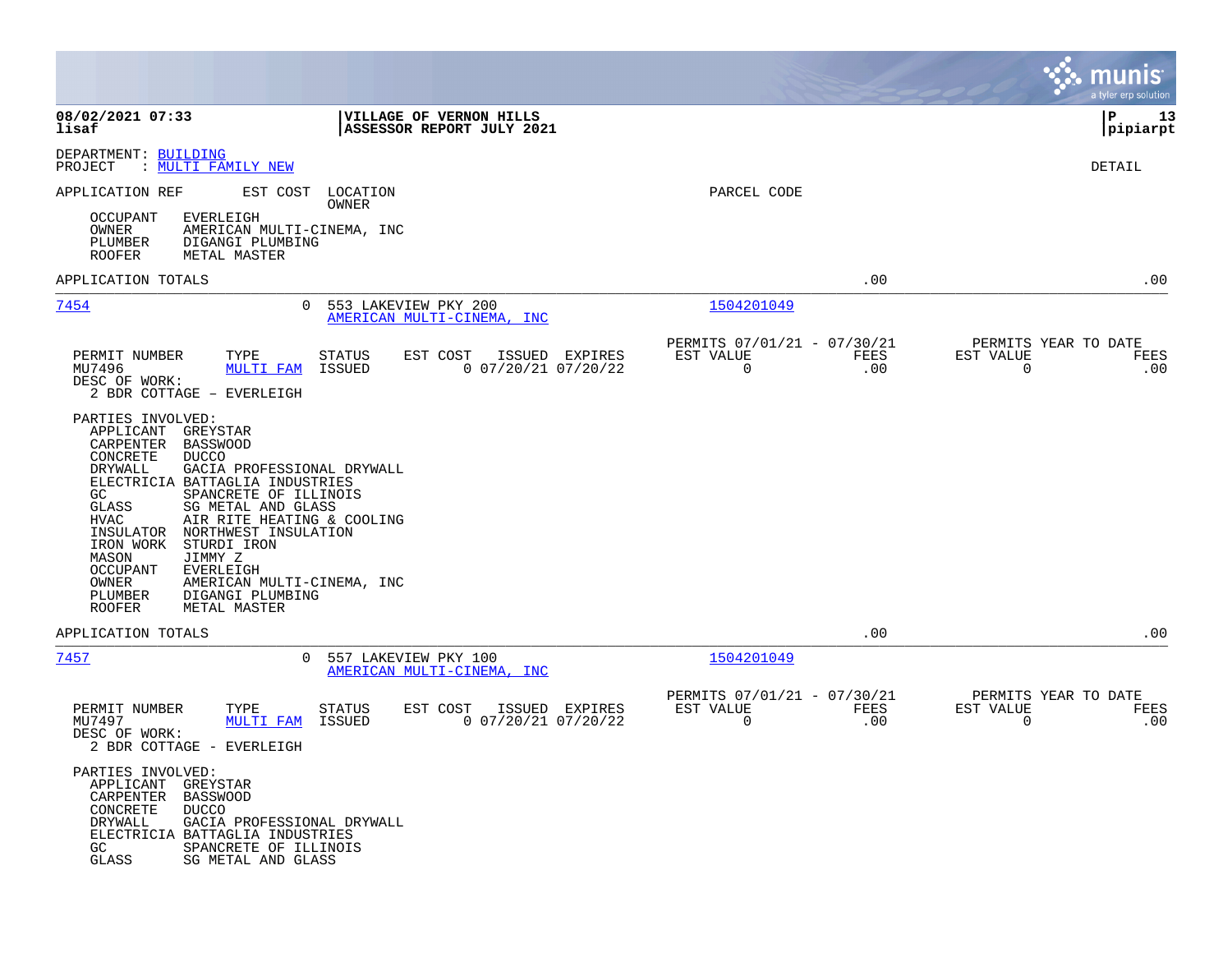|                                                                                                                                                                                                                                                                                                                                                                                                                                                                                                                                                                                                                                                                                             |                                                                            | munis<br>a tyler erp solution                                   |
|---------------------------------------------------------------------------------------------------------------------------------------------------------------------------------------------------------------------------------------------------------------------------------------------------------------------------------------------------------------------------------------------------------------------------------------------------------------------------------------------------------------------------------------------------------------------------------------------------------------------------------------------------------------------------------------------|----------------------------------------------------------------------------|-----------------------------------------------------------------|
| 08/02/2021 07:33<br><b>VILLAGE OF VERNON HILLS</b><br>lisaf<br>ASSESSOR REPORT JULY 2021                                                                                                                                                                                                                                                                                                                                                                                                                                                                                                                                                                                                    |                                                                            | P<br>14<br> pipiarpt                                            |
| DEPARTMENT: BUILDING<br>PROJECT<br>: MULTI FAMILY NEW                                                                                                                                                                                                                                                                                                                                                                                                                                                                                                                                                                                                                                       |                                                                            | <b>DETAIL</b>                                                   |
| EST COST<br>LOCATION<br>APPLICATION REF<br>OWNER<br>AIR RITE HEATING & COOLING<br>HVAC<br>INSULATOR NORTHWEST INSULATION<br>IRON WORK<br>STURDI IRON<br>MASON<br>JIMMY Z<br><b>OCCUPANT</b><br><b>EVERLEIGH</b><br>OWNER<br>AMERICAN MULTI-CINEMA, INC<br>PLUMBER<br>DIGANGI PLUMBING<br>ROOFER<br>METAL MASTER                                                                                                                                                                                                                                                                                                                                                                             | PARCEL CODE                                                                |                                                                 |
| APPLICATION TOTALS                                                                                                                                                                                                                                                                                                                                                                                                                                                                                                                                                                                                                                                                          | .00                                                                        | .00                                                             |
| 7458<br>$\Omega$<br>557 LAKEVIEW PKY 200<br>AMERICAN MULTI-CINEMA, INC                                                                                                                                                                                                                                                                                                                                                                                                                                                                                                                                                                                                                      | 1504201049                                                                 |                                                                 |
| TYPE<br>PERMIT NUMBER<br><b>STATUS</b><br>EST COST<br>ISSUED EXPIRES<br>$0$ 07/20/21 07/20/22<br>MU7498<br><b>MULTI FAM</b><br>ISSUED<br>DESC OF WORK:<br>2 BDR COTTAGE - EVERLEIGH<br>PARTIES INVOLVED:<br>APPLICANT<br>GREYSTAR<br>CARPENTER<br><b>BASSWOOD</b><br>CONCRETE<br><b>DUCCO</b><br>DRYWALL<br>GACIA PROFESSIONAL DRYWALL<br>ELECTRICIA BATTAGLIA INDUSTRIES<br>GC<br>SPANCRETE OF ILLINOIS<br>SG METAL AND GLASS<br>GLASS<br>HVAC<br>AIR RITE HEATING & COOLING<br>NORTHWEST INSULATION<br>INSULATOR<br>IRON WORK<br>STURDI IRON<br>JIMMY Z<br>MASON<br>OCCUPANT<br>EVERLEIGH<br>OWNER<br>AMERICAN MULTI-CINEMA, INC<br>PLUMBER<br>DIGANGI PLUMBING<br>ROOFER<br>METAL MASTER | PERMITS 07/01/21 - 07/30/21<br>EST VALUE<br>FEES<br>$\mathbf 0$<br>.00     | PERMITS YEAR TO DATE<br>EST VALUE<br>FEES<br>$\mathbf 0$<br>.00 |
| APPLICATION TOTALS                                                                                                                                                                                                                                                                                                                                                                                                                                                                                                                                                                                                                                                                          | .00                                                                        | .00                                                             |
| <u>7459</u><br>559 LAKEVIEW PKY 100<br>$\mathbf{0}$<br>AMERICAN MULTI-CINEMA, INC<br>PERMIT NUMBER<br>TYPE<br>STATUS<br>EST COST<br>ISSUED EXPIRES<br>MU7499<br>ISSUED<br>$0$ 07/20/21 07/20/22<br><b>MULTI FAM</b><br>DESC OF WORK:<br>2 BDR COTTAGE - EVERLEIGH<br>PARTIES INVOLVED:<br>APPLICANT<br>GREYSTAR<br>CARPENTER<br>BASSWOOD<br>CONCRETE<br><b>DUCCO</b>                                                                                                                                                                                                                                                                                                                        | 1504201049<br>PERMITS 07/01/21 - 07/30/21<br>EST VALUE<br>FEES<br>0<br>.00 | PERMITS YEAR TO DATE<br>EST VALUE<br>FEES<br>.00<br>0           |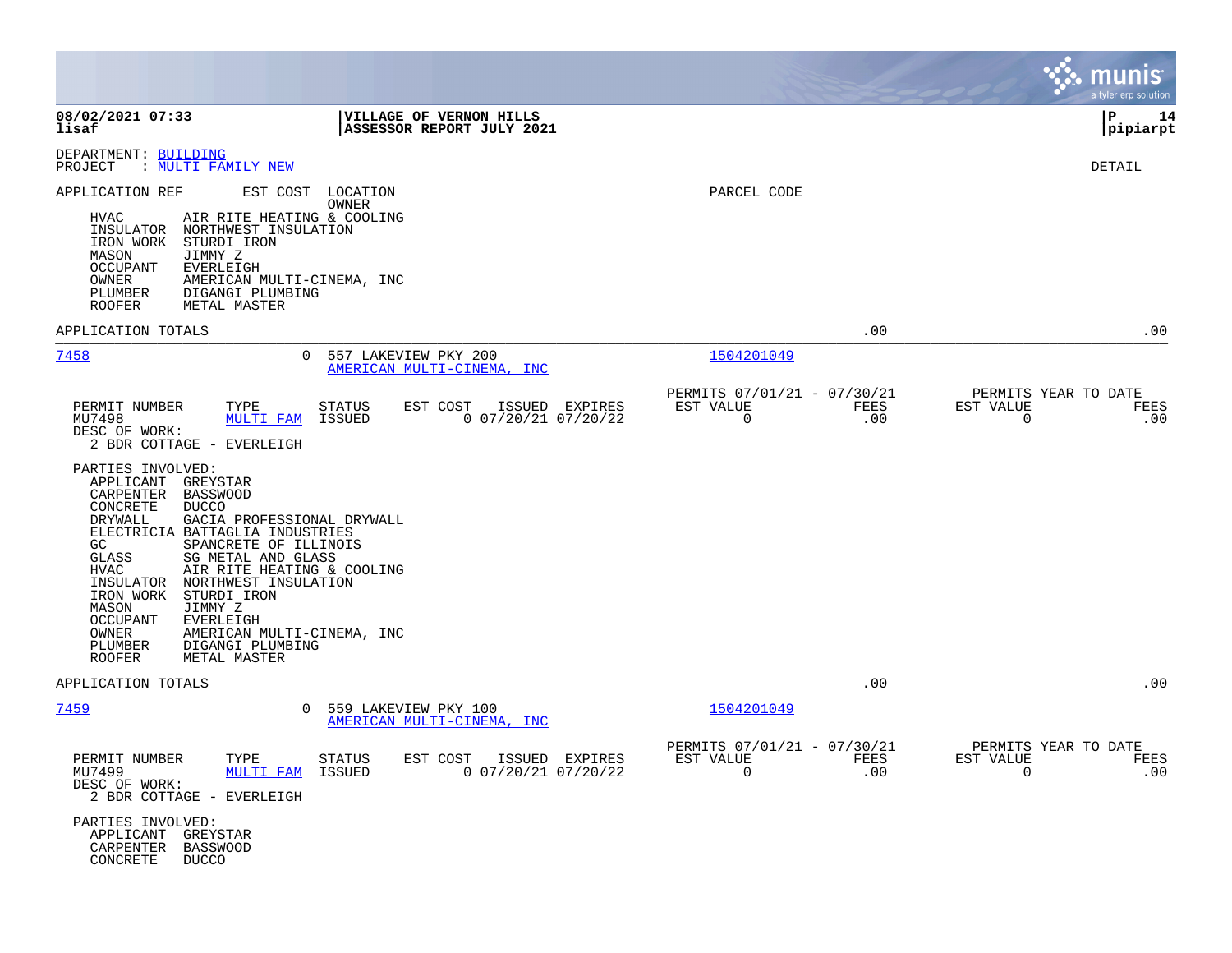|                                                                                                                                                                                                                                                                                                                                                                                                                                                                                                                           |                                                                     | munis<br>a tyler erp solution                                   |
|---------------------------------------------------------------------------------------------------------------------------------------------------------------------------------------------------------------------------------------------------------------------------------------------------------------------------------------------------------------------------------------------------------------------------------------------------------------------------------------------------------------------------|---------------------------------------------------------------------|-----------------------------------------------------------------|
| 08/02/2021 07:33<br>VILLAGE OF VERNON HILLS<br>lisaf<br>ASSESSOR REPORT JULY 2021                                                                                                                                                                                                                                                                                                                                                                                                                                         |                                                                     | Þ<br>15<br> pipiarpt                                            |
| DEPARTMENT: BUILDING<br>: MULTI FAMILY NEW<br>PROJECT                                                                                                                                                                                                                                                                                                                                                                                                                                                                     |                                                                     | DETAIL                                                          |
| APPLICATION REF<br>EST COST<br>LOCATION<br>OWNER<br>DRYWALL<br>GACIA PROFESSIONAL DRYWALL<br>ELECTRICIA BATTAGLIA INDUSTRIES<br>GC<br>SPANCRETE OF ILLINOIS<br>GLASS<br>SG METAL AND GLASS<br>AIR RITE HEATING & COOLING<br><b>HVAC</b><br>INSULATOR<br>NORTHWEST INSULATION<br>IRON WORK<br>STURDI IRON<br>JIMMY Z<br>MASON<br><b>OCCUPANT</b><br><b>EVERLEIGH</b><br>OWNER<br>AMERICAN MULTI-CINEMA, INC<br>PLUMBER<br>DIGANGI PLUMBING<br><b>ROOFER</b><br>METAL MASTER                                                | PARCEL CODE                                                         |                                                                 |
| APPLICATION TOTALS                                                                                                                                                                                                                                                                                                                                                                                                                                                                                                        | .00                                                                 | .00                                                             |
| 7460<br>561 LAKEVIEW PKY 100<br>0<br>AMERICAN MULTI-CINEMA, INC                                                                                                                                                                                                                                                                                                                                                                                                                                                           | 1504201049                                                          |                                                                 |
| TYPE<br>EST COST<br>PERMIT NUMBER<br><b>STATUS</b><br>ISSUED EXPIRES<br>MU7501<br><b>MULTI FAM</b><br>ISSUED<br>$0$ 07/20/21 07/20/22<br>DESC OF WORK:<br>2 BDR COTTAGE - EVERLEIGH                                                                                                                                                                                                                                                                                                                                       | PERMITS 07/01/21 - 07/30/21<br>EST VALUE<br><b>FEES</b><br>0<br>.00 | PERMITS YEAR TO DATE<br>EST VALUE<br>FEES<br>0<br>.00           |
| PARTIES INVOLVED:<br>APPLICANT<br>GREYSTAR<br>CARPENTER<br><b>BASSWOOD</b><br>CONCRETE<br><b>DUCCO</b><br>DRYWALL<br>GACIA PROFESSIONAL DRYWALL<br>ELECTRICIA BATTAGLIA INDUSTRIES<br>GC<br>SPANCRETE OF ILLINOIS<br><b>GLASS</b><br>SG METAL AND GLASS<br><b>HVAC</b><br>AIR RITE HEATING & COOLING<br>NORTHWEST INSULATION<br>INSULATOR<br>IRON WORK<br>STURDI IRON<br>JIMMY Z<br>MASON<br><b>OCCUPANT</b><br>EVERLEIGH<br>OWNER<br>AMERICAN MULTI-CINEMA, INC<br>PLUMBER<br>DIGANGI PLUMBING<br>ROOFER<br>METAL MASTER |                                                                     |                                                                 |
| APPLICATION TOTALS                                                                                                                                                                                                                                                                                                                                                                                                                                                                                                        | .00                                                                 | .00                                                             |
| 7461<br>561 LAKEVIEW PKY 200<br>0<br><u>AMERICAN MULTI-CINEMA, INC</u>                                                                                                                                                                                                                                                                                                                                                                                                                                                    | 1504201049                                                          |                                                                 |
| PERMIT NUMBER<br>TYPE<br><b>STATUS</b><br>EST COST<br>ISSUED EXPIRES<br>MU7512<br>ISSUED<br>$0$ 07/21/21 07/21/22<br>MULTI FAM<br>DESC OF WORK:<br>2 BDR COTTAGE - EVERLEIGH                                                                                                                                                                                                                                                                                                                                              | PERMITS 07/01/21 - 07/30/21<br>EST VALUE<br>FEES<br>0<br>.00        | PERMITS YEAR TO DATE<br>EST VALUE<br>FEES<br>$\mathbf 0$<br>.00 |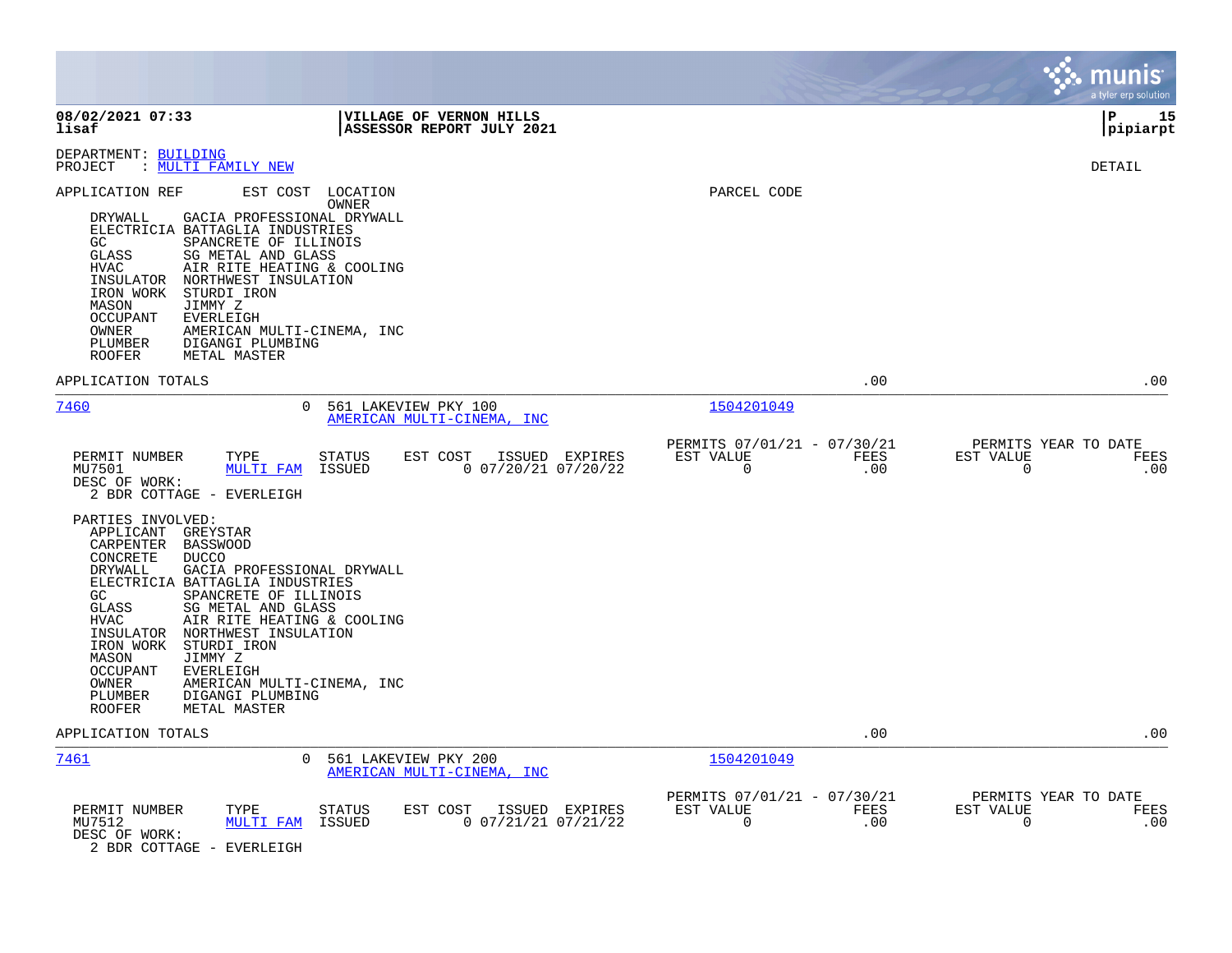|                                                                                                                                                                                                                                                                                                                                                                                                                                                                                                                                                                                  |                                                                                |                                                              | munis<br>a tyler erp solution                         |
|----------------------------------------------------------------------------------------------------------------------------------------------------------------------------------------------------------------------------------------------------------------------------------------------------------------------------------------------------------------------------------------------------------------------------------------------------------------------------------------------------------------------------------------------------------------------------------|--------------------------------------------------------------------------------|--------------------------------------------------------------|-------------------------------------------------------|
| 08/02/2021 07:33<br>lisaf                                                                                                                                                                                                                                                                                                                                                                                                                                                                                                                                                        | <b>VILLAGE OF VERNON HILLS</b><br>ASSESSOR REPORT JULY 2021                    |                                                              | l P<br>16<br> pipiarpt                                |
| DEPARTMENT: BUILDING<br>: MULTI FAMILY NEW<br>PROJECT                                                                                                                                                                                                                                                                                                                                                                                                                                                                                                                            |                                                                                |                                                              | DETAIL                                                |
| APPLICATION REF<br>EST COST<br>PARTIES INVOLVED:<br>APPLICANT<br>GREYSTAR<br>CARPENTER<br>BASSWOOD<br>CONCRETE<br><b>DUCCO</b><br>DRYWALL<br>GACIA PROFESSIONAL DRYWALL<br>ELECTRICIA BATTAGLIA INDUSTRIES<br>GC<br>SPANCRETE OF ILLINOIS<br>GLASS<br>SG METAL AND GLASS<br><b>HVAC</b><br>AIR RITE HEATING & COOLING<br>NORTHWEST INSULATION<br>INSULATOR<br>IRON WORK<br>STURDI IRON<br>MASON<br>JIMMY Z<br>OCCUPANT<br><b>EVERLEIGH</b><br>OWNER<br>AMERICAN MULTI-CINEMA, INC<br>PLUMBER<br>DIGANGI PLUMBING<br>ROOFER<br>METAL MASTER                                       | LOCATION<br>OWNER                                                              | PARCEL CODE                                                  |                                                       |
| APPLICATION TOTALS                                                                                                                                                                                                                                                                                                                                                                                                                                                                                                                                                               |                                                                                | .00                                                          | .00                                                   |
| <u>7469</u><br>$\Omega$                                                                                                                                                                                                                                                                                                                                                                                                                                                                                                                                                          | 559 LAKEVIEW PKY 200<br>AMERICAN MULTI-CINEMA, INC                             | 1504201049                                                   |                                                       |
| PERMIT NUMBER<br>TYPE<br>MU7516<br><b>MULTI FAM</b><br>DESC OF WORK:<br>2 BDR COTTAGE - EVERLEIGH<br>PARTIES INVOLVED:<br>APPLICANT<br>GREYSTAR<br>CARPENTER<br><b>BASSWOOD</b><br>CONCRETE<br><b>DUCCO</b><br>GACIA PROFESSIONAL DRYWALL<br>DRYWALL<br>ELECTRICIA BATTAGLIA INDUSTRIES<br>GC.<br>SPANCRETE OF ILLINOIS<br>GLASS<br>SG METAL AND GLASS<br>HVAC<br>AIR RITE HEATING & COOLING<br>INSULATOR<br>NORTHWEST INSULATION<br>IRON WORK<br>STURDI IRON<br>MASON<br>JIMMY Z<br>OCCUPANT<br>EVERLEIGH<br>OWNER<br>AMERICAN MULTI-CINEMA, INC<br>PLUMBER<br>DIGANGI PLUMBING | <b>STATUS</b><br>EST COST<br>ISSUED EXPIRES<br>$0$ 07/21/21 07/21/22<br>ISSUED | PERMITS 07/01/21 - 07/30/21<br>EST VALUE<br>FEES<br>0<br>.00 | PERMITS YEAR TO DATE<br>EST VALUE<br>FEES<br>.00<br>0 |
| METAL MASTER<br>ROOFER<br>APPLICATION TOTALS                                                                                                                                                                                                                                                                                                                                                                                                                                                                                                                                     |                                                                                | .00                                                          | .00                                                   |
| 7472<br>$\Omega$                                                                                                                                                                                                                                                                                                                                                                                                                                                                                                                                                                 | 563 LAKEVIEW PKY 100<br>AMERICAN MULTI-CINEMA, INC                             | 1504201049                                                   |                                                       |
| TYPE<br>PERMIT NUMBER                                                                                                                                                                                                                                                                                                                                                                                                                                                                                                                                                            | EST COST<br>ISSUED EXPIRES<br>STATUS                                           | PERMITS 07/01/21 - 07/30/21<br>FEES<br>EST VALUE             | PERMITS YEAR TO DATE<br>EST VALUE<br>FEES             |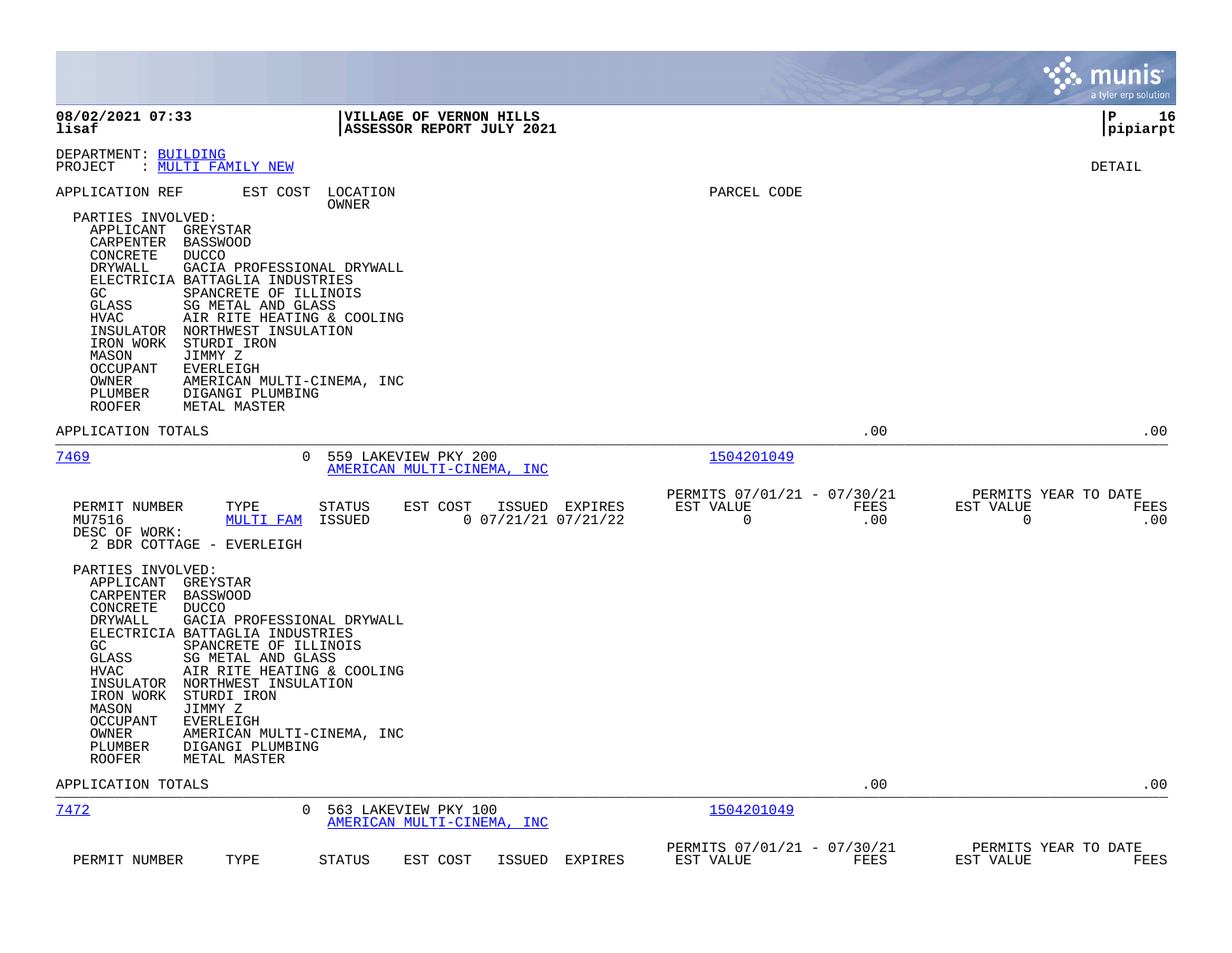|                                                                                                                                                                                                                                                                                                                                                                                                                                                                                                                     |                                                            |             |                                                  | munis<br>a tyler erp solution |
|---------------------------------------------------------------------------------------------------------------------------------------------------------------------------------------------------------------------------------------------------------------------------------------------------------------------------------------------------------------------------------------------------------------------------------------------------------------------------------------------------------------------|------------------------------------------------------------|-------------|--------------------------------------------------|-------------------------------|
| 08/02/2021 07:33<br>VILLAGE OF VERNON HILLS<br>lisaf<br>ASSESSOR REPORT JULY 2021                                                                                                                                                                                                                                                                                                                                                                                                                                   |                                                            |             |                                                  | l P<br>17<br> pipiarpt        |
| DEPARTMENT: BUILDING<br>: <u>MULTI FAMILY NEW</u><br>PROJECT                                                                                                                                                                                                                                                                                                                                                                                                                                                        |                                                            |             |                                                  | DETAIL                        |
| APPLICATION REF<br>EST COST<br>LOCATION<br>OWNER                                                                                                                                                                                                                                                                                                                                                                                                                                                                    | PARCEL CODE                                                |             |                                                  |                               |
| $0$ $07/21/21$ $07/21/22$<br>MU7520<br>ISSUED<br>MULTI FAM<br>DESC OF WORK:<br>2 BDR COTTAGE - EVERLEIGH                                                                                                                                                                                                                                                                                                                                                                                                            | $\mathbf 0$                                                | .00         | 0                                                | .00                           |
| PARTIES INVOLVED:<br>APPLICANT GREYSTAR<br>CARPENTER BASSWOOD<br>CONCRETE<br><b>DUCCO</b><br>DRYWALL<br>GACIA PROFESSIONAL DRYWALL<br>ELECTRICIA BATTAGLIA INDUSTRIES<br>SPANCRETE OF ILLINOIS<br>GC<br>GLASS<br>SG METAL AND GLASS<br><b>HVAC</b><br>AIR RITE HEATING & COOLING<br>NORTHWEST INSULATION<br>INSULATOR<br>IRON WORK<br>STURDI IRON<br>MASON<br>JIMMY Z<br><b>OCCUPANT</b><br><b>EVERLEIGH</b><br>OWNER<br>AMERICAN MULTI-CINEMA, INC<br>PLUMBER<br>DIGANGI PLUMBING<br><b>ROOFER</b><br>METAL MASTER |                                                            |             |                                                  |                               |
| APPLICATION TOTALS                                                                                                                                                                                                                                                                                                                                                                                                                                                                                                  |                                                            | .00         |                                                  | .00                           |
| 7477<br>0 563 LAKEVIEW PKY 200<br>AMERICAN MULTI-CINEMA, INC                                                                                                                                                                                                                                                                                                                                                                                                                                                        | 1504201049                                                 |             |                                                  |                               |
| PERMIT NUMBER<br>TYPE<br>EST COST<br>ISSUED EXPIRES<br>STATUS<br>MU7521<br><b>MULTI FAM</b><br>ISSUED<br>$0$ 07/21/21 07/21/22<br>DESC OF WORK:<br>2 BDR COTTAGE - EVERLEIGH                                                                                                                                                                                                                                                                                                                                        | PERMITS 07/01/21 - 07/30/21<br>EST VALUE<br>$\overline{0}$ | FEES<br>.00 | PERMITS YEAR TO DATE<br>EST VALUE<br>$\mathbf 0$ | FEES<br>.00                   |
| PARTIES INVOLVED:<br>APPLICANT GREYSTAR<br>CARPENTER BASSWOOD<br>CONCRETE<br><b>DUCCO</b><br>DRYWALL<br>GACIA PROFESSIONAL DRYWALL<br>ELECTRICIA BATTAGLIA INDUSTRIES<br>GC<br>SPANCRETE OF ILLINOIS<br>GLASS<br>SG METAL AND GLASS<br>AIR RITE HEATING & COOLING<br>HVAC<br>INSULATOR<br>NORTHWEST INSULATION<br>IRON WORK<br>STURDI IRON<br>MASON<br>JIMMY Z<br><b>OCCUPANT</b><br>EVERLEIGH<br>OWNER<br>AMERICAN MULTI-CINEMA, INC<br>PLUMBER<br>DIGANGI PLUMBING<br>ROOFER<br>METAL MASTER                      |                                                            |             |                                                  |                               |
| APPLICATION TOTALS<br>PROJECT TOTALS                                                                                                                                                                                                                                                                                                                                                                                                                                                                                | $\Omega$                                                   | .00<br>.00  | $\Omega$                                         | .00<br>.00                    |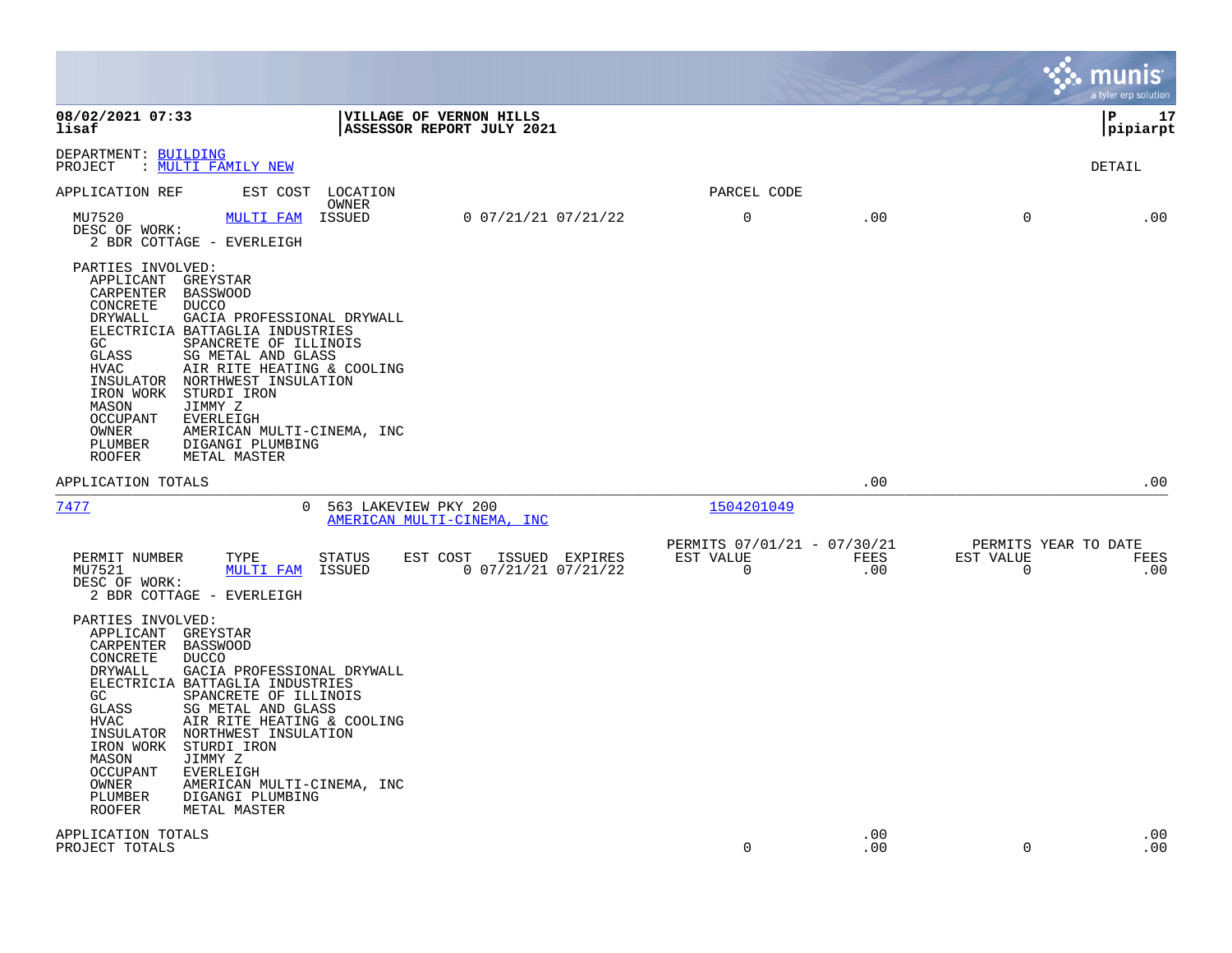|                                                                                                                            |                                                                                                                                                                              |                                                                          | a tyler erp solution                                              |
|----------------------------------------------------------------------------------------------------------------------------|------------------------------------------------------------------------------------------------------------------------------------------------------------------------------|--------------------------------------------------------------------------|-------------------------------------------------------------------|
| 08/02/2021 07:33<br>lisaf                                                                                                  | VILLAGE OF VERNON HILLS<br>ASSESSOR REPORT JULY 2021                                                                                                                         |                                                                          | P<br>18<br> pipiarpt                                              |
| DEPARTMENT: BUILDING<br>PROJECT<br>: AC/FURNACE                                                                            |                                                                                                                                                                              |                                                                          | <b>DETAIL</b>                                                     |
| APPLICATION REF<br>EST COST                                                                                                | LOCATION<br>OWNER                                                                                                                                                            | PARCEL CODE                                                              |                                                                   |
| 7384<br>5,800                                                                                                              | 337 BIRCHWOOD CT<br><b>PLACEHOLDER</b>                                                                                                                                       | 1505429088                                                               |                                                                   |
| PERMIT NUMBER<br>TYPE<br>AC/FURN<br>MU7421<br>DESC OF WORK:<br>AC/FURNANCE                                                 | EST COST<br><b>STATUS</b><br>ISSUED EXPIRES<br>5,800 07/07/21 07/07/22<br>ISSUED                                                                                             | PERMITS 07/01/21 - 07/30/21<br>FEES<br>EST VALUE<br>$\mathbf 0$<br>58.00 | PERMITS YEAR TO DATE<br>EST VALUE<br>FEES<br>$\mathbf 0$<br>58.00 |
| PARTIES INVOLVED:<br>APPLICANT<br>GC.<br><b>HVAC</b><br>OWNER<br>PLACEHOLDER<br>PAYER                                      | ABC PLUMBING, HEATING, COOLING, ELECTRIC<br>ABC PLUMBING, HEATING, COOLING, ELECTRIC<br>ABC PLUMBING, HEATING, COOLING, ELECTRIC<br>ABC PLUMBING, HEATING, COOLING, ELECTRIC |                                                                          |                                                                   |
| APPLICATION TOTALS                                                                                                         |                                                                                                                                                                              | 58.00                                                                    | 58.00                                                             |
| 7399<br>3,500                                                                                                              | 906 VAN BUREN CT<br>PLACEHOLDER                                                                                                                                              | 1132303095                                                               |                                                                   |
| PERMIT NUMBER<br>TYPE<br>MU7444<br>AC/FURN<br>DESC OF WORK:<br>A/C PIPING                                                  | STATUS<br>EST COST<br>ISSUED EXPIRES<br>3,500 07/13/21 07/27/22<br>COMPLT                                                                                                    | PERMITS 07/01/21 - 07/30/21<br>EST VALUE<br>FEES<br>$\Omega$<br>50.00    | PERMITS YEAR TO DATE<br>EST VALUE<br>FEES<br>$\Omega$<br>50.00    |
| PARTIES INVOLVED:<br>IGOR STEPANENKO<br>APPLICANT<br>GC<br>USA COMFORT<br>OWNER<br>PLACEHOLDER<br>IGOR STEPANENKO<br>PAYER |                                                                                                                                                                              |                                                                          |                                                                   |
| APPLICATION TOTALS                                                                                                         |                                                                                                                                                                              | 50.00                                                                    | 50.00                                                             |
| 7404<br>7,128                                                                                                              | 817 HUGHES<br>NEW CENTURY TOWN TOWNHOUSE ASSOC.<br>#2                                                                                                                        | 1132416125                                                               |                                                                   |
| PERMIT NUMBER<br>TYPE<br>MU7443<br><b>AC/FURN</b><br>DESC OF WORK:<br>AC REPLACEMENT                                       | <b>STATUS</b><br>EST COST<br>ISSUED EXPIRES<br>7,128 07/13/21 07/14/22<br>COMPLT                                                                                             | PERMITS 07/01/21 - 07/30/21<br>EST VALUE<br>FEES<br>$\Omega$<br>71.28    | PERMITS YEAR TO DATE<br>EST VALUE<br>FEES<br>71.28<br>$\Omega$    |
| PARTIES INVOLVED:<br>APPLICANT ABC PLUMBING, HEATING, COOLING, ELECTRIC<br>GC.<br><b>HVAC</b><br>OWNER<br>PAYER            | ABC PLUMBING, HEATING, COOLING, ELECTRIC<br>ABC PLUMBING, HEATING, COOLING, ELECTRIC<br>NEW CENTURY TOWN TOWNHOUSE ASSOC. #2<br>ABC PLUMBING, HEATING, COOLING, ELECTRIC     |                                                                          |                                                                   |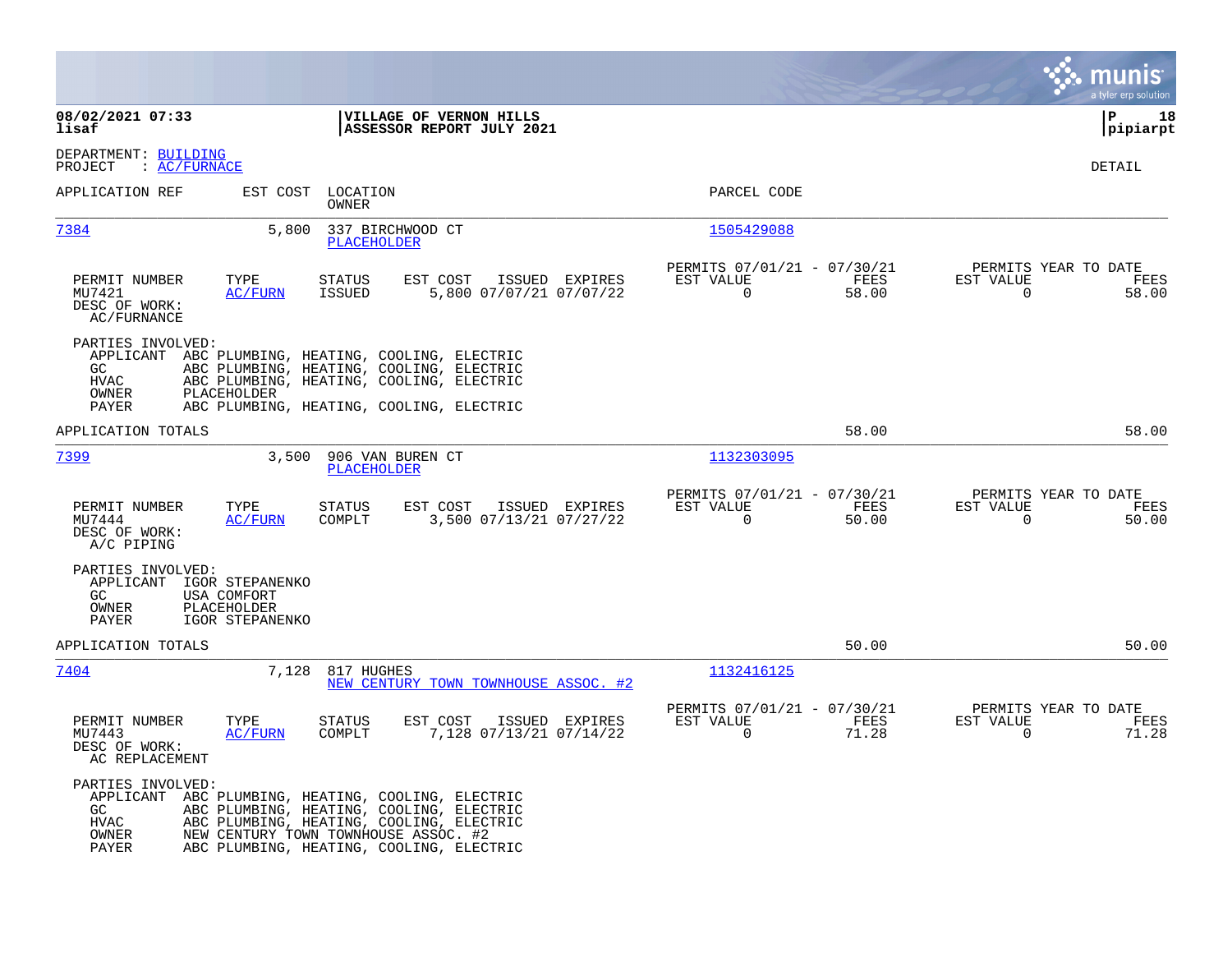|                                                                                                          |                                                                                                                                                                              |                                                                        | munis<br>a tyler erp solution                                   |
|----------------------------------------------------------------------------------------------------------|------------------------------------------------------------------------------------------------------------------------------------------------------------------------------|------------------------------------------------------------------------|-----------------------------------------------------------------|
| 08/02/2021 07:33<br>lisaf<br>APPLICATION TOTALS                                                          | VILLAGE OF VERNON HILLS<br>ASSESSOR REPORT JULY 2021                                                                                                                         | 71.28                                                                  | ΙP<br>19<br> pipiarpt<br>71.28                                  |
| DEPARTMENT: BUILDING<br>: AC/FURNACE<br>PROJECT                                                          |                                                                                                                                                                              |                                                                        | DETAIL                                                          |
| APPLICATION REF                                                                                          | EST COST LOCATION<br>OWNER                                                                                                                                                   | PARCEL CODE                                                            |                                                                 |
| 7452<br>5,990                                                                                            | 701 NORTH MILWAUKEE AVE 104<br>INLAND REAL ESTATE CORPORATION                                                                                                                | 1503102018                                                             |                                                                 |
| PERMIT NUMBER<br>TYPE<br>MU7490<br><b>AC/FURN</b><br>DESC OF WORK:<br>A/C                                | EST COST<br>ISSUED EXPIRES<br>STATUS<br>ISSUED<br>5,990 07/19/21 07/19/22                                                                                                    | PERMITS 07/01/21 - 07/30/21<br>EST VALUE<br>FEES<br>0<br>59.00         | PERMITS YEAR TO DATE<br>EST VALUE<br>FEES<br>0<br>59.00         |
| PARTIES INVOLVED:<br>APPLICANT ALLIED AIR CONDITIONING & HEATING<br>GC.<br><b>HVAC</b><br>OWNER<br>PAYER | ALLIED AIR CONDITIONING & HEATING<br>ALLIED AIR CONDITIONING & HEATING<br>INLAND REAL ESTATE CORPORATION<br>ALLIED AIR CONDITIONING & HEATING                                |                                                                        |                                                                 |
| APPLICATION TOTALS                                                                                       |                                                                                                                                                                              | 59.00                                                                  | 59.00                                                           |
| 7464<br>5,375                                                                                            | 208W ARRON CT<br>SCOTT & MARA VENTURA                                                                                                                                        | 1505405017                                                             |                                                                 |
| PERMIT NUMBER<br>TYPE<br>MU7509<br>AC/FURN<br>DESC OF WORK:<br>AC/FURNACE                                | <b>STATUS</b><br>EST COST<br>ISSUED EXPIRES<br><b>ISSUED</b><br>5,375 07/20/21 07/20/22                                                                                      | PERMITS 07/01/21 - 07/30/21<br>EST VALUE<br>FEES<br>$\Omega$<br>53.75  | PERMITS YEAR TO DATE<br>EST VALUE<br>FEES<br>53.75<br>$\Omega$  |
| PARTIES INVOLVED:<br>APPLICANT<br>GC<br>HVAC<br>SCOTT & MARA VENTURA<br>OWNER<br>PAYER                   | TOPTEC HEATING, COOLING, PLUMBING & ELEC<br>TOPTEC HEATING, COOLING, PLUMBING & ELEC<br>TOPTEC HEATING, COOLING, PLUMBING & ELEC<br>TOPTEC HEATING, COOLING, PLUMBING & ELEC |                                                                        |                                                                 |
| APPLICATION TOTALS                                                                                       |                                                                                                                                                                              | 53.75                                                                  | 53.75                                                           |
| <u>7485</u><br>11,880                                                                                    | 301 WESTMORELAND DR<br>IVY KATHLEEN WISLAND, TRUSTEE                                                                                                                         | 1508110001                                                             |                                                                 |
| PERMIT NUMBER<br>TYPE<br>MU7529<br>AC/FURN<br>DESC OF WORK:<br>FURNANCE & A/C                            | <b>STATUS</b><br>EST COST<br>ISSUED EXPIRES<br>11,880 07/23/21 07/23/22<br>ISSUED                                                                                            | PERMITS 07/01/21 - 07/30/21<br>EST VALUE<br>FEES<br>$\Omega$<br>118.80 | PERMITS YEAR TO DATE<br>EST VALUE<br>FEES<br>$\Omega$<br>118.80 |
| PARTIES INVOLVED:<br>GC<br>HVAC<br>OWNER                                                                 | APPLICANT ABC PLUMBING, HEATING, COOLING, ELECTRIC<br>ABC PLUMBING, HEATING, COOLING, ELECTRIC<br>ABC PLUMBING, HEATING, COOLING, ELECTRIC<br>IVY KATHLEEN WISLAND, TRUSTEE  |                                                                        |                                                                 |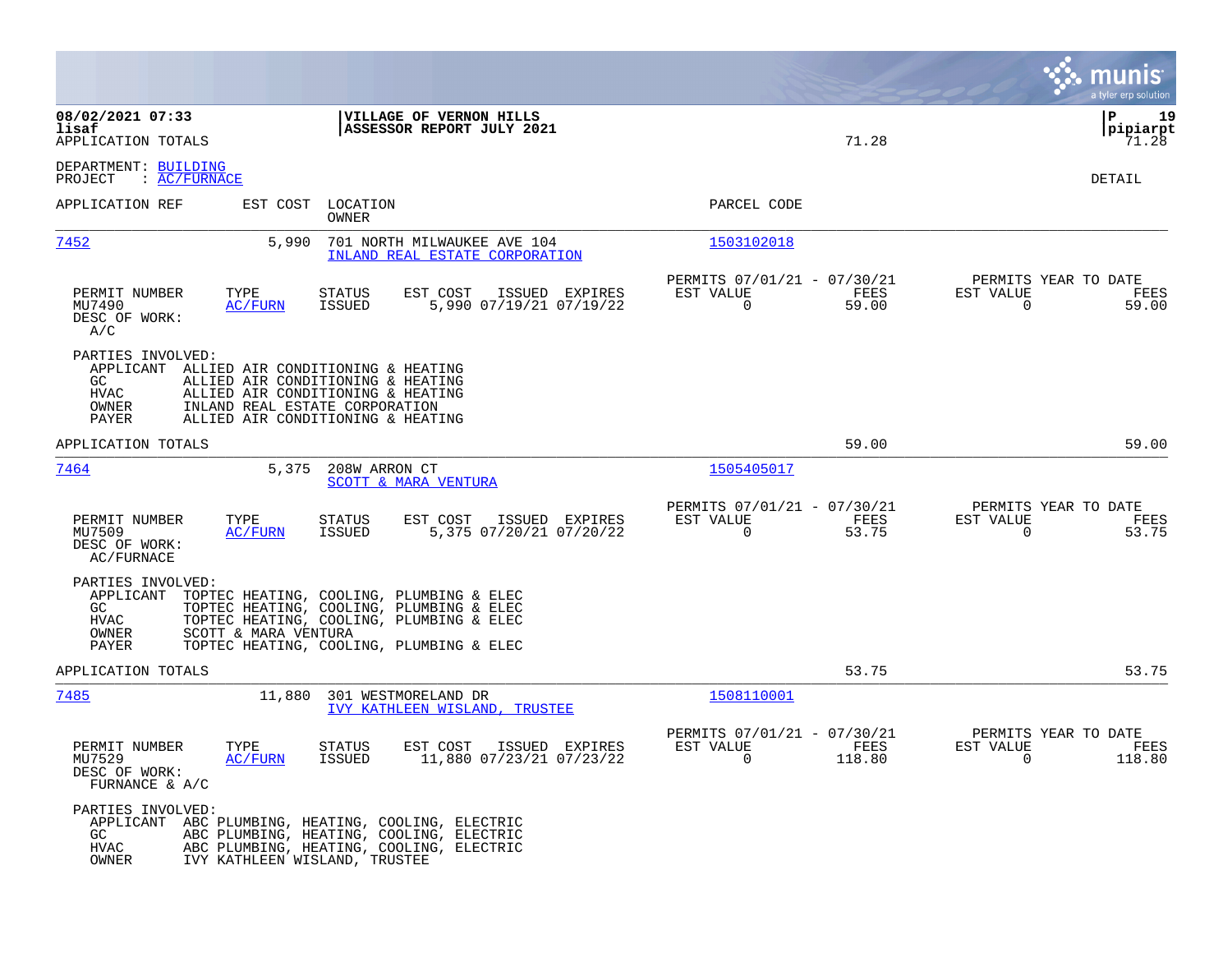|                                                                                                                                                                  |                                                                                  |                                                                       | a tyler erp solution                                                       |
|------------------------------------------------------------------------------------------------------------------------------------------------------------------|----------------------------------------------------------------------------------|-----------------------------------------------------------------------|----------------------------------------------------------------------------|
| 08/02/2021 07:33<br>lisaf                                                                                                                                        | VILLAGE OF VERNON HILLS<br>ASSESSOR REPORT JULY 2021                             |                                                                       | ΙP<br>20<br>pipiarpt                                                       |
| DEPARTMENT: BUILDING<br>PROJECT<br>: AC/FURNACE                                                                                                                  |                                                                                  |                                                                       | DETAIL                                                                     |
| APPLICATION REF                                                                                                                                                  | EST COST LOCATION                                                                | PARCEL CODE                                                           |                                                                            |
| PLUMBER                                                                                                                                                          | OWNER<br>ABC PLUMBING, HEATING, COOLING, ELECTRIC                                |                                                                       |                                                                            |
| APPLICATION TOTALS                                                                                                                                               |                                                                                  | 118.80                                                                | 118.80                                                                     |
| 7494<br>10,500                                                                                                                                                   | 306 APOLLO CT<br>RICHARD W & DOROTHY O SCHREMS, JR                               | 1505427005                                                            |                                                                            |
| PERMIT NUMBER<br>TYPE<br>MU7538<br>AC/FURN<br>DESC OF WORK:                                                                                                      | STATUS<br>EST COST<br>ISSUED EXPIRES<br>10,500 07/23/21 07/23/22<br>ISSUED       | PERMITS 07/01/21 - 07/30/21<br>EST VALUE<br>$\mathbf 0$<br>105.00     | PERMITS YEAR TO DATE<br>FEES<br>EST VALUE<br>FEES<br>$\mathbf 0$<br>105.00 |
| AC/FURNACE<br>PARTIES INVOLVED:<br>APPLICANT ALL TEMP HEATING<br>ALL TEMP HEATING<br>GC<br><b>HVAC</b><br>ALL TEMP HEATING<br>OWNER<br>PAYER<br>ALL TEMP HEATING | RICHARD W & DOROTHY O SCHREMS, JR                                                |                                                                       |                                                                            |
| APPLICATION TOTALS                                                                                                                                               |                                                                                  | 105.00                                                                | 105.00                                                                     |
| 7502                                                                                                                                                             | 3,730 101 BIRMINGHAM PL<br>LOREY SUTHERLAND                                      | 1504303076                                                            |                                                                            |
| PERMIT NUMBER<br>TYPE<br>MU7543<br><b>AC/FURN</b><br>DESC OF WORK:<br>REPLACE EXISTING HVAC                                                                      | EST COST<br>ISSUED EXPIRES<br><b>STATUS</b><br>3,730 07/26/21 07/29/22<br>COMPLT | PERMITS 07/01/21 - 07/30/21<br>EST VALUE<br>FEES<br>$\Omega$<br>50.00 | PERMITS YEAR TO DATE<br>EST VALUE<br>FEES<br>$\Omega$<br>50.00             |
| PARTIES INVOLVED:<br>APPLICANT CAHILL HEATING & AIR CONDITIONING<br>GC.<br>OWNER<br>LOREY SUTHERLAND<br>PAYER                                                    | CAHILL HEATING & AIR CONDITIONING<br>CAHILL HEATING & AIR CONDITIONING           |                                                                       |                                                                            |
| APPLICATION TOTALS                                                                                                                                               |                                                                                  | 50.00                                                                 | 50.00                                                                      |
| 7512<br>11,880                                                                                                                                                   | 301 WESTMORELAND DR<br>IVY KATHLEEN WISLAND, TRUSTEE                             | 1508110001                                                            |                                                                            |
| PERMIT NUMBER<br>TYPE<br>MU7564<br>AC/FURN<br>DESC OF WORK:<br>A/C & FURNANCE                                                                                    | EST COST<br>STATUS<br>ISSUED EXPIRES<br>11,880 07/28/21 07/28/22<br>COMPLT       | PERMITS 07/01/21 - 07/30/21<br>EST VALUE<br>0<br>118.80               | PERMITS YEAR TO DATE<br>FEES<br>EST VALUE<br>FEES<br>$\mathbf 0$<br>118.80 |
| PARTIES INVOLVED:<br>APPLICANT ABC PLUMBING, HEATING, COOLING, ELECTRIC<br>GC.<br>OWNER<br>IVY KATHLEEN WISLAND, TRUSTEE                                         | ABC PLUMBING, HEATING, COOLING, ELECTRIC                                         |                                                                       |                                                                            |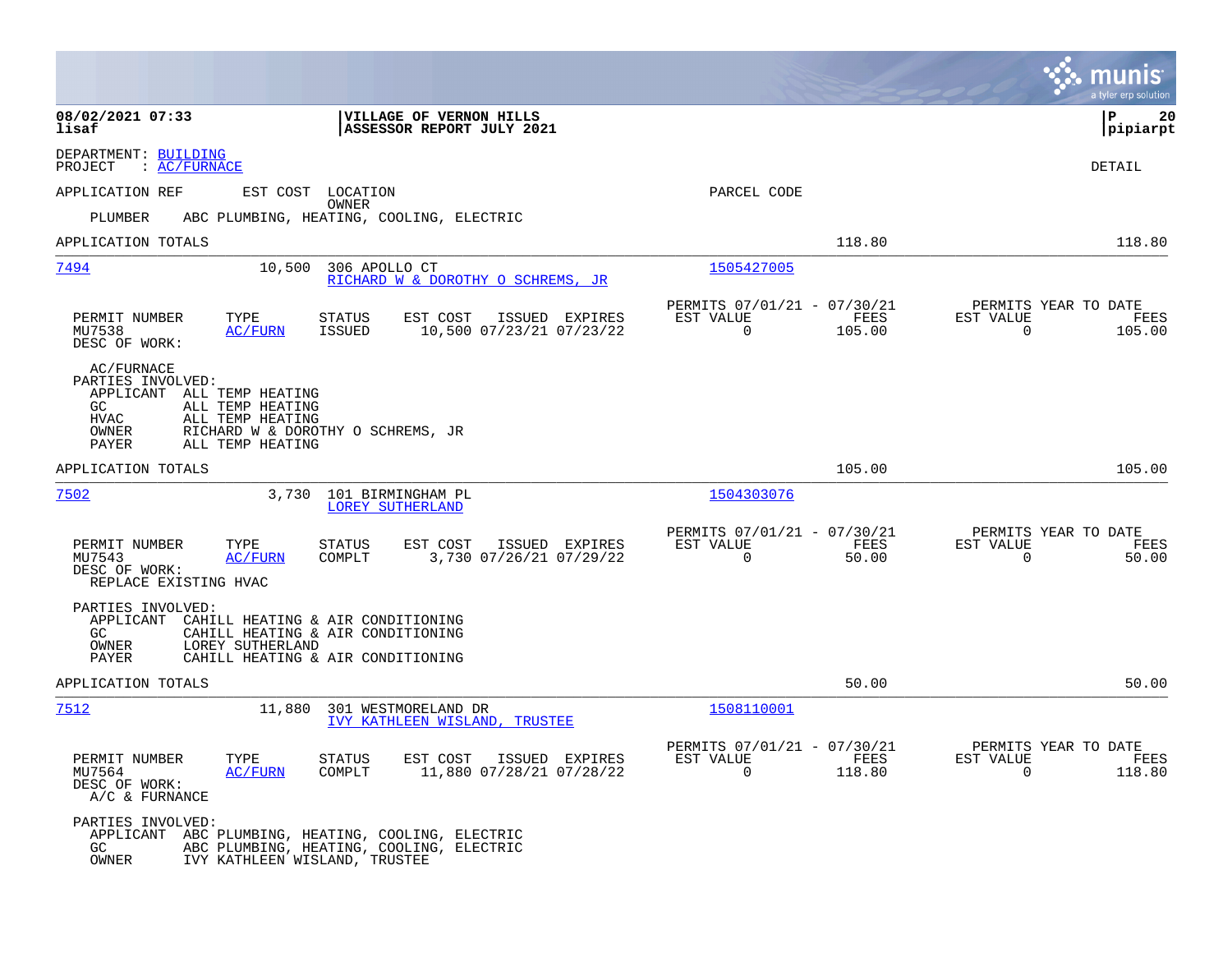|                                                                                                                                                                       |                                                                                  |                                                                          | munis<br>a tyler erp solution                                     |
|-----------------------------------------------------------------------------------------------------------------------------------------------------------------------|----------------------------------------------------------------------------------|--------------------------------------------------------------------------|-------------------------------------------------------------------|
| 08/02/2021 07:33<br>lisaf                                                                                                                                             | VILLAGE OF VERNON HILLS<br>ASSESSOR REPORT JULY 2021                             |                                                                          | 21<br>IΡ<br> pipiarpt                                             |
| DEPARTMENT: BUILDING<br>: AC/FURNACE<br>PROJECT                                                                                                                       |                                                                                  |                                                                          | DETAIL                                                            |
| APPLICATION REF                                                                                                                                                       | EST COST LOCATION                                                                | PARCEL CODE                                                              |                                                                   |
| PAYER                                                                                                                                                                 | <b>OWNER</b><br>ABC PLUMBING, HEATING, COOLING, ELECTRIC                         |                                                                          |                                                                   |
| APPLICATION TOTALS                                                                                                                                                    |                                                                                  | 118.80                                                                   | 118.80                                                            |
| 7514<br>5,500                                                                                                                                                         | 306 RUSSET WAY RD<br>PLACEHOLDER                                                 | 1505409037                                                               |                                                                   |
| TYPE<br>PERMIT NUMBER<br>MU7565<br><b>AC/FURN</b><br>DESC OF WORK:<br>AC/FURNACE                                                                                      | ISSUED EXPIRES<br>STATUS<br>EST COST<br>5,500 07/28/21 07/28/22<br>ISSUED        | PERMITS 07/01/21 - 07/30/21<br>EST VALUE<br>FEES<br>$\mathbf 0$<br>55.00 | PERMITS YEAR TO DATE<br>EST VALUE<br>FEES<br>$\mathbf 0$<br>55.00 |
| PARTIES INVOLVED:<br>APPLICANT<br>STEPHANIE WAHLUND<br>STEPHANIE WAHLUND<br>GC.<br>HVAC<br>MR HEATING & COOLING<br>OWNER<br>PLACEHOLDER<br>PAYER<br>STEPHANIE WAHLUND |                                                                                  |                                                                          |                                                                   |
| APPLICATION TOTALS                                                                                                                                                    |                                                                                  | 55.00                                                                    | 55.00                                                             |
| 7526<br>8,944                                                                                                                                                         | 311 SUTCLIFFE CIR<br>ALEXANDER D ROUSSEV                                         | 1508402002                                                               |                                                                   |
| PERMIT NUMBER<br>TYPE<br>MU7574<br>AC/FURN<br>DESC OF WORK:<br>A/C & FURNACE                                                                                          | <b>STATUS</b><br>EST COST<br>ISSUED EXPIRES<br>8,944 07/30/21 07/30/22<br>ISSUED | PERMITS 07/01/21 - 07/30/21<br>EST VALUE<br>FEES<br>$\Omega$<br>89.44    | PERMITS YEAR TO DATE<br>EST VALUE<br>FEES<br>$\Omega$<br>89.44    |
| PARTIES INVOLVED:<br>APPLICANT ALEXANDER D ROUSSEV<br>GC.<br>ALEXANDER D ROUSSEV<br>OWNER<br>ALEXANDER D ROUSSEV<br>PAYER<br>ALEXANDER D ROUSSEV                      |                                                                                  |                                                                          |                                                                   |
| APPLICATION TOTALS                                                                                                                                                    |                                                                                  | 89.44                                                                    | 89.44                                                             |
| 7528<br>5,000                                                                                                                                                         | 322 TAYLOR CT<br>ROBERT SCHLUMPBERGER                                            | 1132407120                                                               |                                                                   |
| PERMIT NUMBER<br>TYPE<br>MU7577<br><u>AC/FURN</u><br>DESC OF WORK:<br>REPLACE AC AND FURNACE                                                                          | STATUS<br>EST COST ISSUED EXPIRES<br>5,000 07/30/21 07/30/22<br>ISSUED           | PERMITS 07/01/21 - 07/30/21<br>EST VALUE<br>FEES<br>$\Omega$<br>50.00    | PERMITS YEAR TO DATE<br>EST VALUE<br>FEES<br>50.00<br>$\Omega$    |
| PARTIES INVOLVED:<br>APPLICANT<br>ROBERT SCHLUMPBERGER<br>GC<br>EVEN FLO<br>OWNER<br>ROBERT SCHLUMPBERGER                                                             |                                                                                  |                                                                          |                                                                   |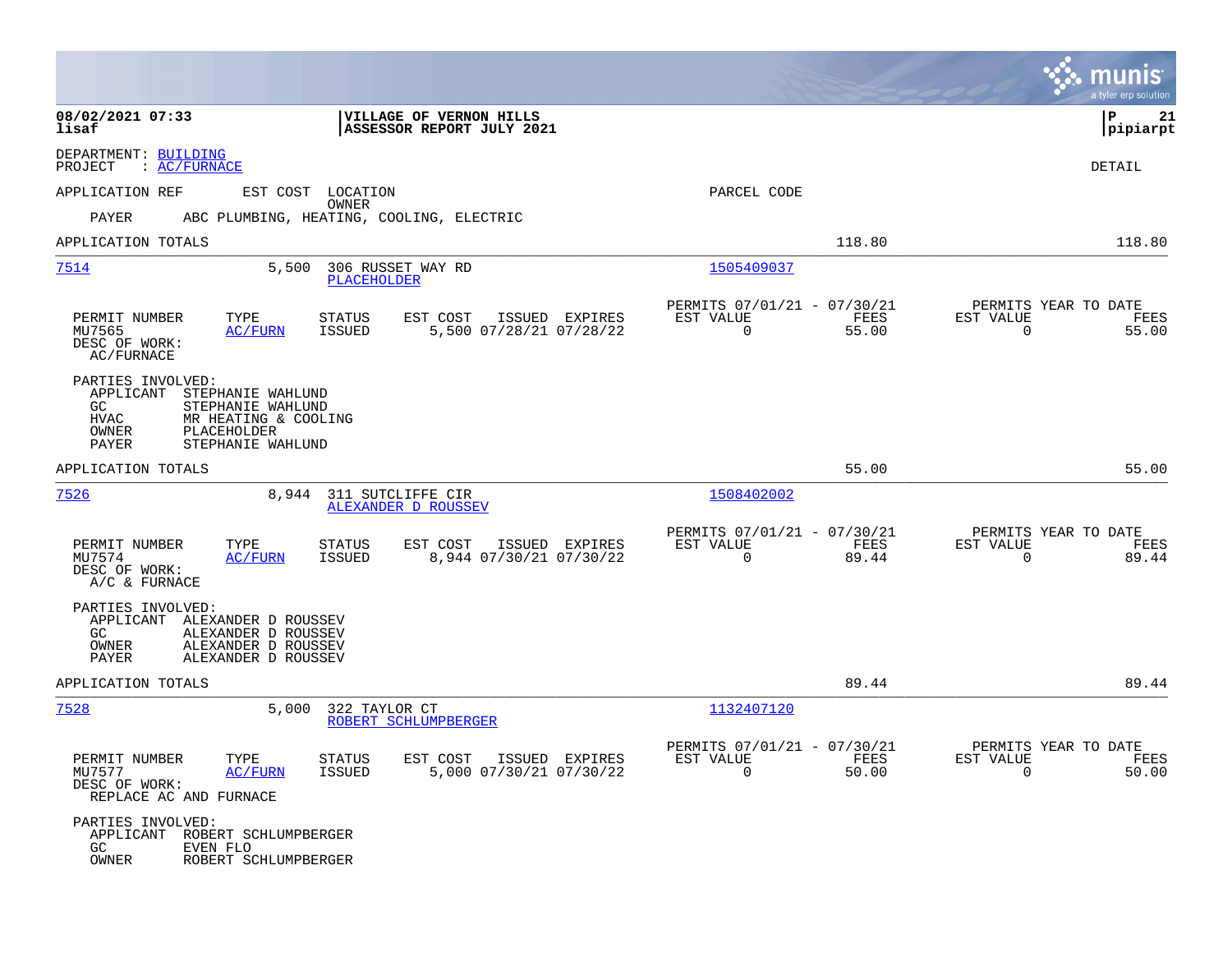|                                                 |                                                      |             |                 |   | munis <sup>®</sup><br>a tyler erp solution |
|-------------------------------------------------|------------------------------------------------------|-------------|-----------------|---|--------------------------------------------|
| 08/02/2021 07:33<br>lisaf                       | VILLAGE OF VERNON HILLS<br>ASSESSOR REPORT JULY 2021 |             |                 |   | 22<br>P<br> pipiarpt                       |
| DEPARTMENT: BUILDING<br>: AC/FURNACE<br>PROJECT |                                                      |             |                 |   | DETAIL                                     |
| APPLICATION REF<br>EST COST                     | LOCATION                                             | PARCEL CODE |                 |   |                                            |
| PAYER<br>ROBERT SCHLUMPBERGER                   | OWNER                                                |             |                 |   |                                            |
| APPLICATION TOTALS<br>PROJECT TOTALS            |                                                      | 0           | 50.00<br>879.07 | 0 | 50.00<br>879.07                            |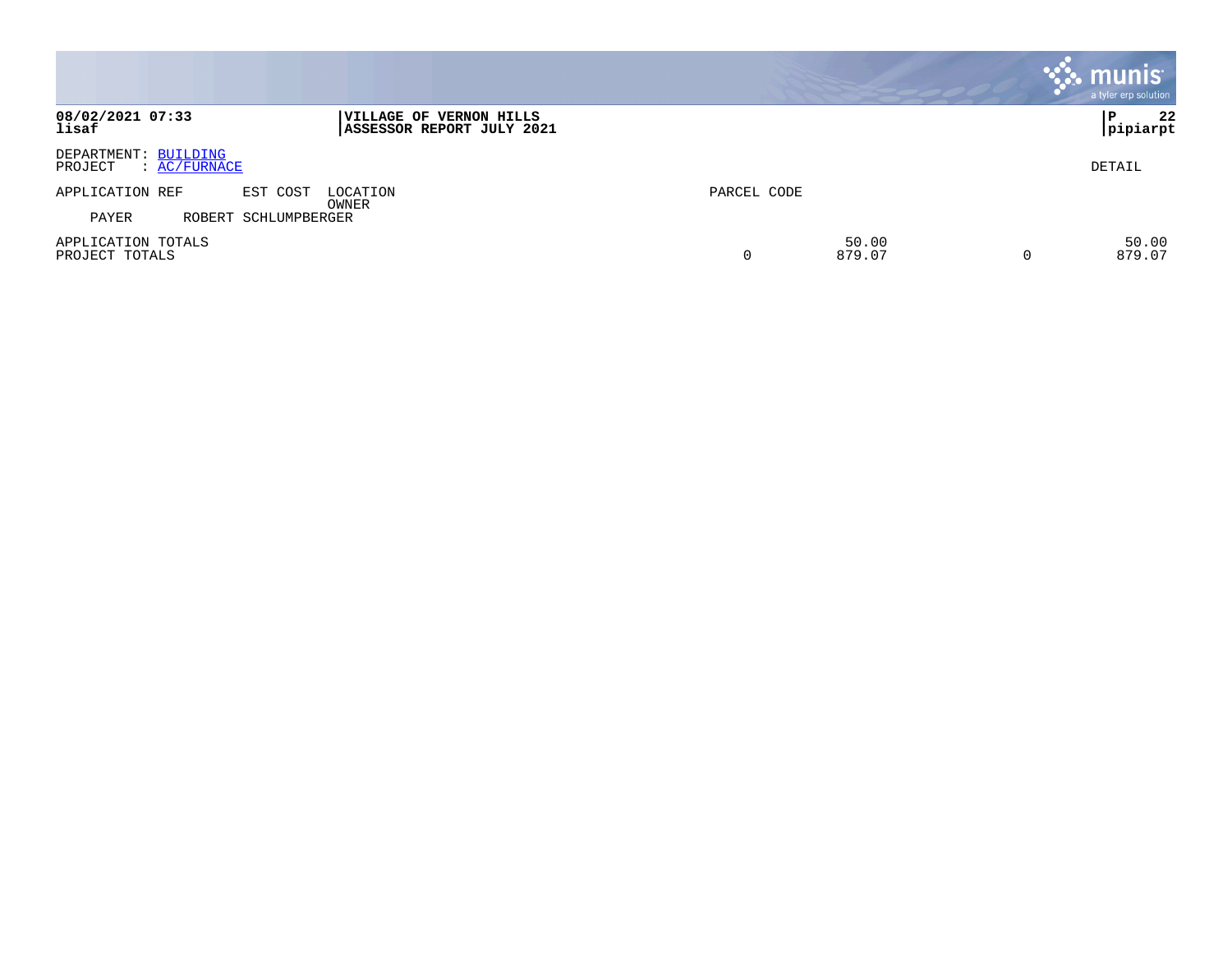|                                                                                                                                                                                                                       |                                                                                                                                                          |                                                                        | munis<br>a tyler erp solution                                   |
|-----------------------------------------------------------------------------------------------------------------------------------------------------------------------------------------------------------------------|----------------------------------------------------------------------------------------------------------------------------------------------------------|------------------------------------------------------------------------|-----------------------------------------------------------------|
| 08/02/2021 07:33<br>lisaf                                                                                                                                                                                             | VILLAGE OF VERNON HILLS<br>ASSESSOR REPORT JULY 2021                                                                                                     |                                                                        | ΙP<br>23<br> pipiarpt                                           |
| DEPARTMENT: BUILDING<br>: NEW BUSINESS NO REMODEL<br>PROJECT                                                                                                                                                          |                                                                                                                                                          |                                                                        | <b>DETAIL</b>                                                   |
| APPLICATION REF                                                                                                                                                                                                       | EST COST LOCATION<br><b>OWNER</b>                                                                                                                        | PARCEL CODE                                                            |                                                                 |
| 7381                                                                                                                                                                                                                  | 0<br>945 LAKEVIEW PKY 110<br>TOM WARD                                                                                                                    | 1133302013                                                             |                                                                 |
| PERMIT NUMBER<br>TYPE<br>MU7426<br><b>NO REMODEL ISSUED</b><br>DESC OF WORK:<br>C OF O - NEW BUSINESS LANDTRUST NAT. TITLE SERV                                                                                       | ISSUED EXPIRES<br><b>STATUS</b><br>EST COST<br>$0$ 07/07/21 07/07/22                                                                                     | PERMITS 07/01/21 - 07/30/21<br>EST VALUE<br>FEES<br>$\Omega$<br>150.00 | PERMITS YEAR TO DATE<br>EST VALUE<br>FEES<br>$\Omega$<br>150.00 |
| PARTIES INVOLVED:<br>APPLICANT<br>BAIRD & WARNER, INC<br>GC.<br>BAIRD & WARNER, INC<br>OCCUPANT<br>OWNER<br>TOM WARD<br>PAYER<br>BAIRD & WARNER, INC                                                                  | LANDTRUST NATIONAL TITLE SERVICES CORP                                                                                                                   |                                                                        |                                                                 |
| APPLICATION TOTALS                                                                                                                                                                                                    |                                                                                                                                                          | 150.00                                                                 | 150.00                                                          |
| 7393                                                                                                                                                                                                                  | $\Omega$<br>780 CORPORATE WOODS PKY<br>VAN VLISSINGEN & CO                                                                                               | 1509401065                                                             |                                                                 |
| PERMIT NUMBER<br>TYPE<br>MU7436<br><b>NO REMODEL ISSUED</b><br>DESC OF WORK:<br>CERT OF OCC - DRAKE CAPITAL INV                                                                                                       | <b>STATUS</b><br>EST COST<br>ISSUED EXPIRES<br>$0$ 07/09/21 07/14/22                                                                                     | PERMITS 07/01/21 - 07/30/21<br>EST VALUE<br>FEES<br>$\Omega$<br>150.00 | PERMITS YEAR TO DATE<br>EST VALUE<br>FEES<br>$\Omega$<br>150.00 |
| PARTIES INVOLVED:<br>APPLICANT<br>COLLINS CONSTRUCTION SERV<br>COLLINS CONSTRUCTION SERV<br>GC.<br><b>OCCUPANT</b><br>DRAKE CAPITAL INVESTMENTS<br>OWNER<br>VAN VLISSINGEN & CO<br>COLLINS CONSTRUCTION SERV<br>PAYER |                                                                                                                                                          |                                                                        |                                                                 |
| APPLICATION TOTALS                                                                                                                                                                                                    |                                                                                                                                                          | 150.00                                                                 | 150.00                                                          |
| 7394                                                                                                                                                                                                                  | $\Omega$<br>950 CORPORATE WOODS PARKWAY<br>VAN VLISSINGEN & CO                                                                                           | 1510302053                                                             |                                                                 |
| PERMIT NUMBER<br>TYPE<br>MU7437<br>NO REMODEL ISSUED<br>DESC OF WORK:<br>CERTIFICATE OF OCCUPANCY                                                                                                                     | <b>STATUS</b><br>EST COST<br>ISSUED EXPIRES<br>$0$ 07/07/21 07/13/22                                                                                     | PERMITS 07/01/21 - 07/30/21<br>EST VALUE<br>FEES<br>0<br>150.00        | PERMITS YEAR TO DATE<br>EST VALUE<br>FEES<br>0<br>150.00        |
| PARTIES INVOLVED:<br>APPLICANT<br>GC.<br><b>OCCUPANT</b><br>OWNER<br>VAN VLISSINGEN & CO<br>PAYER                                                                                                                     | TRON SOLAR LLC/TRON RESTORATION LLC<br>TRON SOLAR LLC/TRON RESTORATION LLC<br>TRON SOLAR LLC/TRON RESTORATION LLC<br>TRON SOLAR LLC/TRON RESTORATION LLC |                                                                        |                                                                 |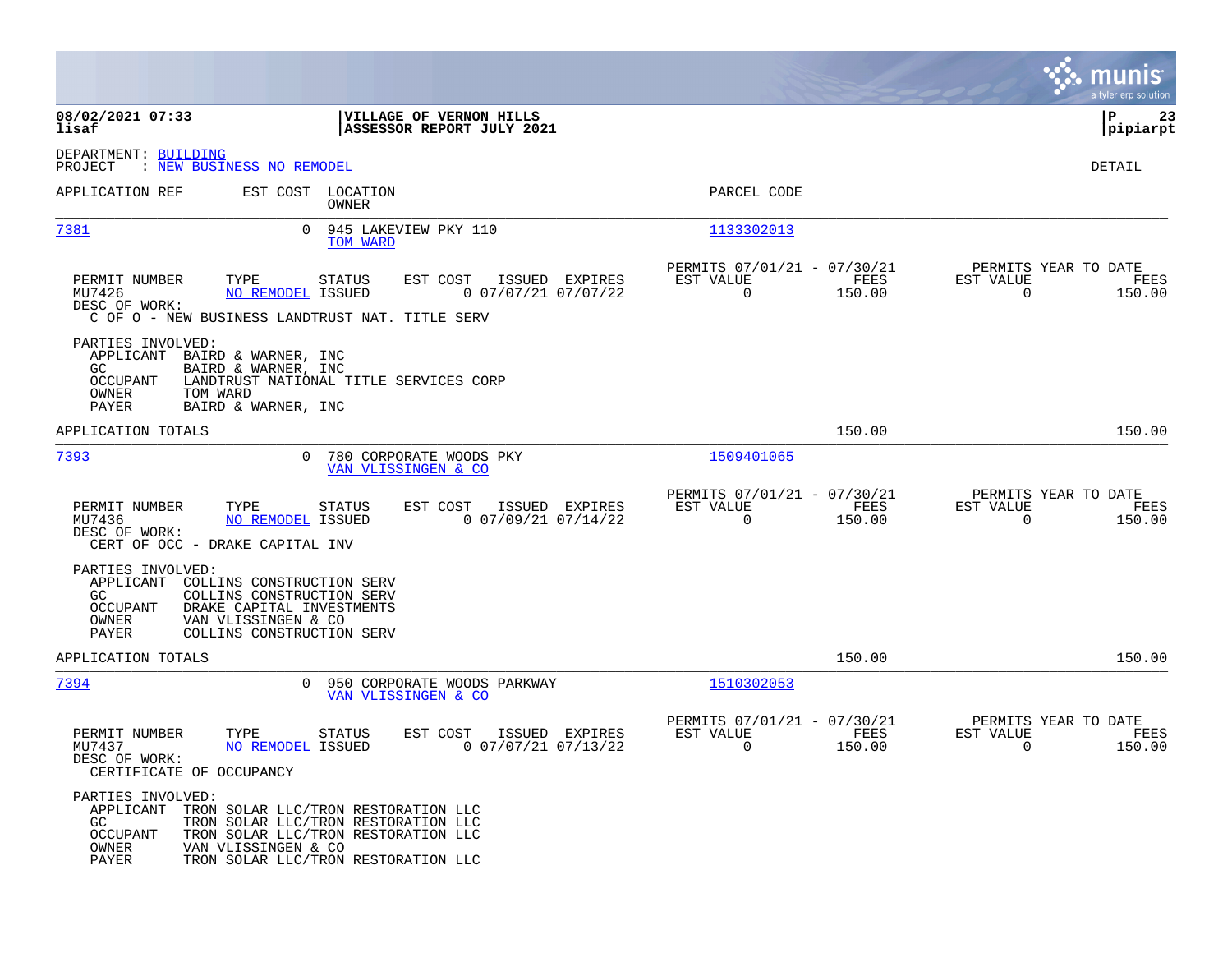|                                                                                                                                                |                                                                                                             |                                                                        |                       | munis<br>a tyler erp solution                                                         |
|------------------------------------------------------------------------------------------------------------------------------------------------|-------------------------------------------------------------------------------------------------------------|------------------------------------------------------------------------|-----------------------|---------------------------------------------------------------------------------------|
| 08/02/2021 07:33<br>lisaf                                                                                                                      | VILLAGE OF VERNON HILLS<br>ASSESSOR REPORT JULY 2021                                                        |                                                                        |                       | l P<br>24<br> pipiarpt                                                                |
| DEPARTMENT: BUILDING<br>: NEW BUSINESS NO REMODEL<br>PROJECT                                                                                   |                                                                                                             |                                                                        |                       | <b>DETAIL</b>                                                                         |
| APPLICATION REF                                                                                                                                | EST COST LOCATION<br>OWNER                                                                                  | PARCEL CODE                                                            |                       |                                                                                       |
| APPLICATION TOTALS                                                                                                                             |                                                                                                             |                                                                        | 150.00                | 150.00                                                                                |
| 7406<br>$\Omega$                                                                                                                               | 325 HAWTHORN CTR<br>CENTENNIAL                                                                              | 1133401086                                                             |                       |                                                                                       |
| PERMIT NUMBER<br>TYPE<br>MU7459<br><b>NO REMODEL ISSUED</b><br>DESC OF WORK:<br>CO - RHYTHM OF LEARINING INC                                   | EST COST<br><b>STATUS</b><br>ISSUED EXPIRES<br>$0$ $07/13/21$ $07/19/22$                                    | PERMITS 07/01/21 - 07/30/21<br>EST VALUE<br>$\Omega$                   | FEES<br>150.00        | PERMITS YEAR TO DATE<br>EST VALUE<br>FEES<br>$\Omega$<br>150.00                       |
| PARTIES INVOLVED:<br>APPLICANT<br>RHYTHM OF LEARNING INC<br>RHYTHM OF LEARNING INC<br>GC.<br>OWNER<br>CENTENNIAL<br>PAYER<br>ALARM SPECIALTIES |                                                                                                             |                                                                        |                       |                                                                                       |
| APPLICATION TOTALS                                                                                                                             |                                                                                                             |                                                                        | 150.00                | 150.00                                                                                |
| 7447<br>$\mathbf{0}$                                                                                                                           | 945 LAKEVIEW PKY 172<br>TOM WARD                                                                            | 1133302013                                                             |                       |                                                                                       |
| TYPE<br>PERMIT NUMBER<br>NO REMODEL ISSUED<br>MU7482<br>DESC OF WORK:<br>CERT OF OCC - QUENCH USA                                              | EST COST<br>ISSUED EXPIRES<br><b>STATUS</b><br>$0$ $07/19/21$ $07/22/22$                                    | PERMITS 07/01/21 - 07/30/21<br>EST VALUE<br>0                          | FEES<br>150.00        | PERMITS YEAR TO DATE<br>EST VALUE<br>FEES<br>$\mathbf 0$<br>150.00                    |
| PARTIES INVOLVED:<br>APPLICANT<br>QUENCH USA<br>GC<br>QUENCH USA<br>OCCUPANT<br>QUENCH USA<br>TOM WARD<br>OWNER<br>PAYER<br><b>OUENCH USA</b>  |                                                                                                             |                                                                        |                       |                                                                                       |
| APPLICATION TOTALS                                                                                                                             |                                                                                                             |                                                                        | 150.00                | 150.00                                                                                |
| <u>7462</u><br>$\mathbf{0}$                                                                                                                    | 945 LAKEVIEW PKY 158<br>TOM WARD                                                                            | 1133302013                                                             |                       |                                                                                       |
| PERMIT NUMBER<br>TYPE<br>MU7507<br>NO REMODEL COMPLT<br>MU7530<br>CO NO FEE<br>DESC OF WORK:<br>NEW BUSINESS - PRIME LOGISTICS TEAM LLC        | <b>STATUS</b><br>EST COST<br>ISSUED EXPIRES<br>$0$ 07/20/21 07/22/22<br>$0$ $07/23/21$ $07/23/22$<br>COMPLT | PERMITS 07/01/21 - 07/30/21<br>EST VALUE<br>$\mathbf 0$<br>$\mathbf 0$ | FEES<br>150.00<br>.00 | PERMITS YEAR TO DATE<br>EST VALUE<br>FEES<br>$\Omega$<br>150.00<br>$\mathbf 0$<br>.00 |
| PARTIES INVOLVED:<br>APPLICANT<br>PRIME LOGISTICS TEAM LLC<br>GC.<br>PRIME LOGISTICS TEAM LLC<br><b>OCCUPANT</b><br>PRIME LOGISTICS TEAM LLC   |                                                                                                             |                                                                        |                       |                                                                                       |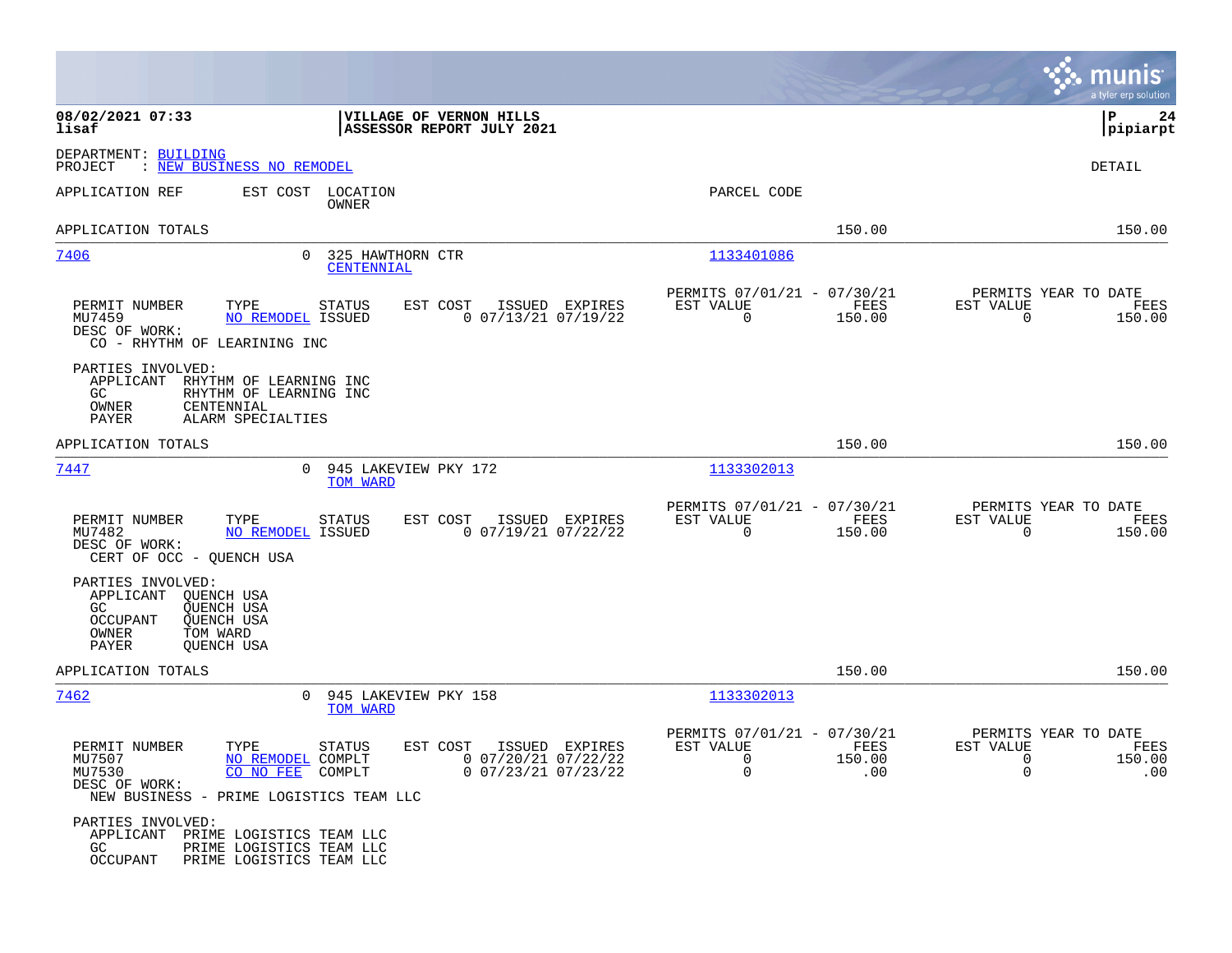|                                                                                                                                                                                            |                                                                        | <b>munis</b><br>a tyler erp solution                            |
|--------------------------------------------------------------------------------------------------------------------------------------------------------------------------------------------|------------------------------------------------------------------------|-----------------------------------------------------------------|
| 08/02/2021 07:33<br>VILLAGE OF VERNON HILLS<br>lisaf<br>ASSESSOR REPORT JULY 2021                                                                                                          |                                                                        | ∣P<br>25<br> pipiarpt                                           |
| DEPARTMENT: BUILDING<br>: NEW BUSINESS NO REMODEL<br>PROJECT                                                                                                                               |                                                                        | DETAIL                                                          |
| APPLICATION REF<br>EST COST<br>LOCATION<br>OWNER<br><b>OWNER</b><br>TOM WARD<br>PAYER<br>PRIME LOGISTICS TEAM LLC                                                                          | PARCEL CODE                                                            |                                                                 |
| APPLICATION TOTALS                                                                                                                                                                         | 150.00                                                                 | 150.00                                                          |
| 7525<br>945 LAKEVIEW PKY 176<br>$\Omega$<br>TOM WARD                                                                                                                                       | 1133302013                                                             |                                                                 |
| TYPE<br>EST COST<br>PERMIT NUMBER<br>STATUS<br>ISSUED EXPIRES<br>MU7572<br>$0$ 07/29/21 07/29/22<br>NO REMODEL ISSUED<br>DESC OF WORK:<br>CERT OF OCC - PINWHEEL LOGISTICS                 | PERMITS 07/01/21 - 07/30/21<br>EST VALUE<br>FEES<br>150.00<br>$\Omega$ | PERMITS YEAR TO DATE<br>EST VALUE<br>FEES<br>150.00<br>$\Omega$ |
| PARTIES INVOLVED:<br>APPLICANT<br>PINWHEEL LOGISTICS, INC<br>GC<br>PINWHEEL LOGISTICS, INC<br>OCCUPANT<br>PINWHEEL LOGISTICS, INC<br>TOM WARD<br>OWNER<br>PAYER<br>PINWHEEL LOGISTICS, INC |                                                                        |                                                                 |
| APPLICATION TOTALS<br>PROJECT TOTALS                                                                                                                                                       | 150.00<br>0<br>1,050.00                                                | 150.00<br>1,050.00<br>$\Omega$                                  |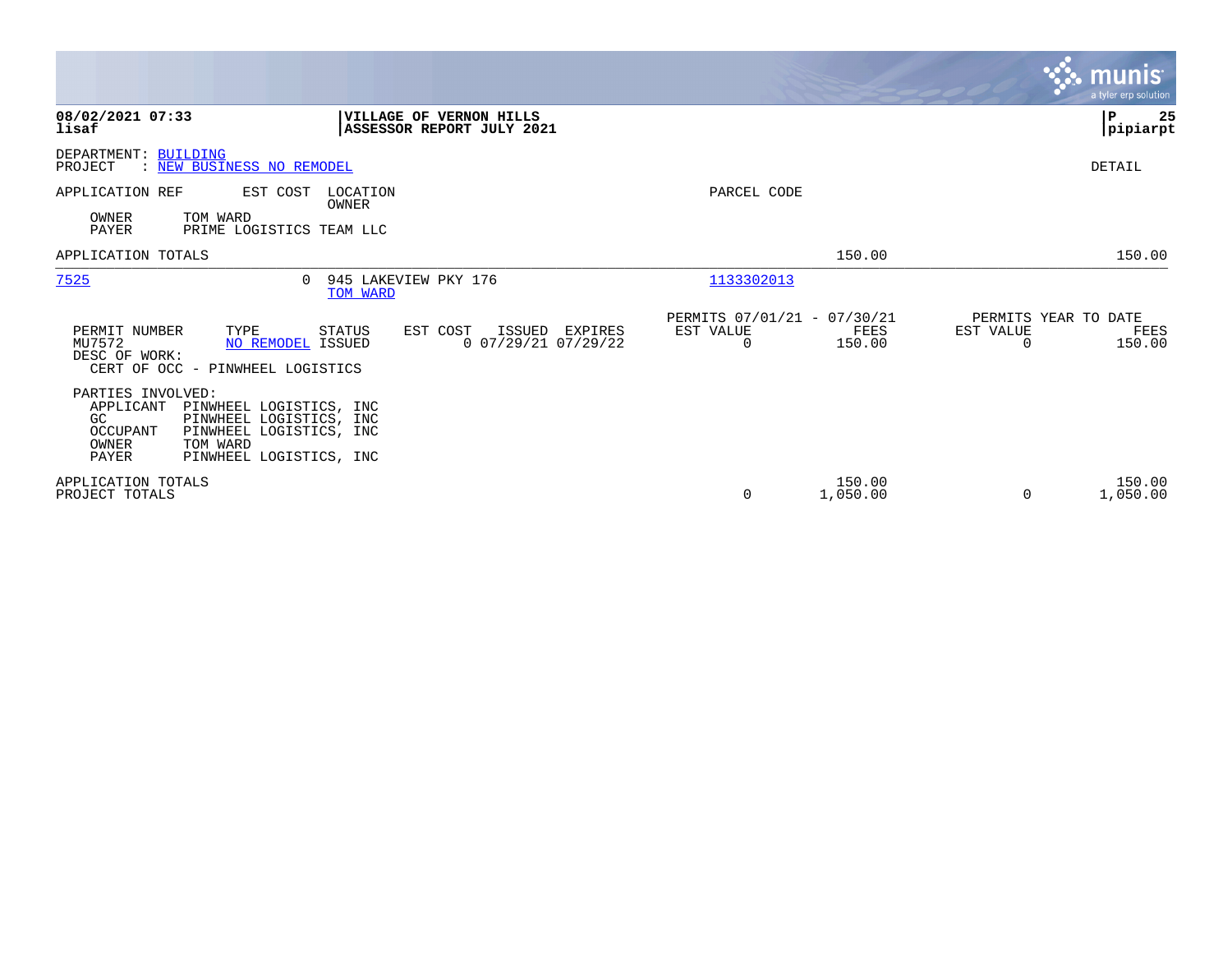|                                                                                  |                                                                         |                         |                                                             |         |                                               |                      |           | <b>munis</b><br>a tyler erp solution     |
|----------------------------------------------------------------------------------|-------------------------------------------------------------------------|-------------------------|-------------------------------------------------------------|---------|-----------------------------------------------|----------------------|-----------|------------------------------------------|
| 08/02/2021 07:33<br>lisaf                                                        |                                                                         |                         | <b>VILLAGE OF VERNON HILLS</b><br>ASSESSOR REPORT JULY 2021 |         |                                               |                      |           | 26<br>P<br> pipiarpt                     |
| DEPARTMENT: BUILDING<br>PROJECT                                                  | : COMMERCIAL ROOFTOP HVAC                                               |                         |                                                             |         |                                               |                      |           | DETAIL                                   |
| APPLICATION REF                                                                  | EST COST                                                                | LOCATION<br>OWNER       |                                                             |         | PARCEL CODE                                   |                      |           |                                          |
| 7335                                                                             | 194,625                                                                 |                         | 75 NORTH FAIRWAY DR<br>JANKO ALCION VERNON HILLS LLC        |         | 1504402016                                    |                      |           |                                          |
| PERMIT NUMBER<br>MU7425<br>DESC OF WORK:<br>RTU REPLACEMENT                      | TYPE<br>RFTP HVAC                                                       | <b>STATUS</b><br>ISSUED | EST COST<br>ISSUED<br>194,625 07/07/21 07/07/22             | EXPIRES | PERMITS 07/01/21 - 07/30/21<br>EST VALUE<br>0 | FEES<br>1,946.25     | EST VALUE | PERMITS YEAR TO DATE<br>FEES<br>1,946.25 |
| PARTIES INVOLVED:<br>APPLICANT<br>ELECTRICIA KROESCHELL<br>GC.<br>OWNER<br>PAYER | KROESCHELL<br>KROESCHELL<br>JANKO ALCION VERNON HILLS LLC<br>KROESCHELL |                         |                                                             |         |                                               |                      |           |                                          |
| APPLICATION TOTALS<br>PROJECT TOTALS                                             |                                                                         |                         |                                                             |         | $\mathbf 0$                                   | 1,946.25<br>1,946.25 | $\Omega$  | 1,946.25<br>1,946.25                     |

the property of the control of

and the contract of the contract of the contract of the contract of the contract of the contract of the contract of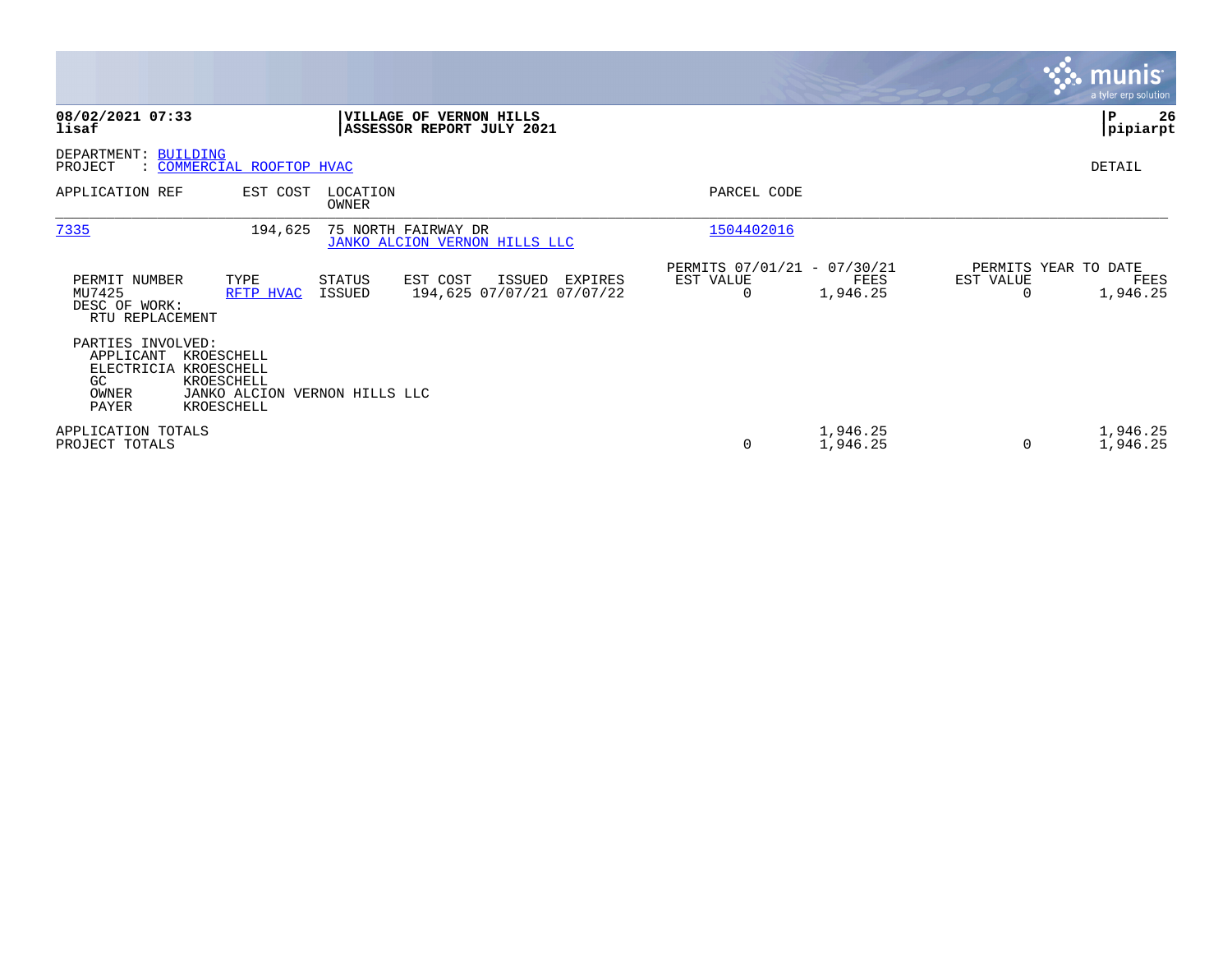|                                                                                                                                                                                                                  |                                                                                         |                                                         | munis<br>a tyler erp solution                                                        |
|------------------------------------------------------------------------------------------------------------------------------------------------------------------------------------------------------------------|-----------------------------------------------------------------------------------------|---------------------------------------------------------|--------------------------------------------------------------------------------------|
| 08/02/2021 07:33<br>lisaf                                                                                                                                                                                        | VILLAGE OF VERNON HILLS<br>ASSESSOR REPORT JULY 2021                                    |                                                         | l P<br>27<br> pipiarpt                                                               |
| DEPARTMENT: BUILDING<br>PROJECT<br>$\therefore$ DECK                                                                                                                                                             |                                                                                         |                                                         | <b>DETAIL</b>                                                                        |
| APPLICATION REF<br>EST COST                                                                                                                                                                                      | LOCATION<br>OWNER                                                                       | PARCEL CODE                                             |                                                                                      |
| 6830<br>4,000                                                                                                                                                                                                    | 410 ALBANY LANE<br>ROBERT & MAUREEN KELLY                                               | 1504103022                                              |                                                                                      |
| PERMIT NUMBER<br>TYPE<br>MU6963<br><b>DECK</b><br>PARTIES INVOLVED:<br>APPLICANT<br>ROBERT & MAUREEN KELLY<br>ROBERT & MAUREEN KELLY<br>GC<br>OWNER<br>ROBERT & MAUREEN KELLY<br>PAYER<br>ROBERT & MAUREEN KELLY | EST COST<br>ISSUED EXPIRES<br>STATUS<br>COMPLT<br>4,000 07/22/21 07/22/22               | PERMITS 07/01/21 - 07/30/21<br>EST VALUE<br>$\mathbf 0$ | PERMITS YEAR TO DATE<br>FEES<br>EST VALUE<br>FEES<br>50.00<br>$\mathbf 0$<br>50.00   |
| APPLICATION TOTALS                                                                                                                                                                                               |                                                                                         |                                                         | 50.00<br>50.00                                                                       |
| 7385<br>28,300                                                                                                                                                                                                   | 618 SYCAMORE ST<br>PHILIP & ROCELYN LIN                                                 | 1132107010                                              |                                                                                      |
| PERMIT NUMBER<br>TYPE<br>MU7481<br><b>DECK</b><br>DESC OF WORK:<br>NEW DECK & PATIO                                                                                                                              | EST COST<br>ISSUED EXPIRES<br>STATUS<br><b>ISSUED</b><br>28,300 07/19/21 07/19/22       | PERMITS 07/01/21 - 07/30/21<br>EST VALUE<br>$\mathbf 0$ | PERMITS YEAR TO DATE<br>FEES<br>EST VALUE<br>FEES<br>283.00<br>$\mathbf 0$<br>283.00 |
| PARTIES INVOLVED:<br>APPLICANT ARCHADECK OF CHICAGOLAND<br>GC.<br>ARCHADECK OF CHICAGOLAND<br>OWNER<br>PHILIP & ROCELYN LIN<br>PAYER<br>ARCHADECK OF CHICAGOLAND                                                 |                                                                                         |                                                         |                                                                                      |
| APPLICATION TOTALS                                                                                                                                                                                               |                                                                                         |                                                         | 283.00<br>283.00                                                                     |
| 7387<br>2,000                                                                                                                                                                                                    | 379 RANNEY AVE<br>JONATHAN M & BRITTNEY PORTWOOD                                        | 1509315016                                              |                                                                                      |
| PERMIT NUMBER<br>TYPE<br><b>DECK</b><br>MU7492<br>DESC OF WORK:<br>PERGOLA                                                                                                                                       | <b>STATUS</b><br>EST COST<br>ISSUED EXPIRES<br><b>ISSUED</b><br>2,000 07/19/21 07/29/22 | PERMITS 07/01/21 - 07/30/21<br>EST VALUE<br>$\mathbf 0$ | PERMITS YEAR TO DATE<br>FEES<br>EST VALUE<br>FEES<br>50.00<br>$\mathbf 0$<br>50.00   |
| PARTIES INVOLVED:<br>APPLICANT<br>JONATHAN M & BRITTNEY PORTWOOD<br>GC.<br>JONATHAN M & BRITTNEY PORTWOOD<br>OWNER<br>JONATHAN M & BRITTNEY PORTWOOD<br>PAYER<br>JONATHAN M & BRITTNEY PORTWOOD                  |                                                                                         |                                                         |                                                                                      |
| APPLICATION TOTALS                                                                                                                                                                                               |                                                                                         |                                                         | 50.00<br>50.00                                                                       |
| 7456<br>9,000                                                                                                                                                                                                    | 5 BEDFORD DR<br><b>FARKHOD KHUSAINOV</b>                                                | 1504307003                                              |                                                                                      |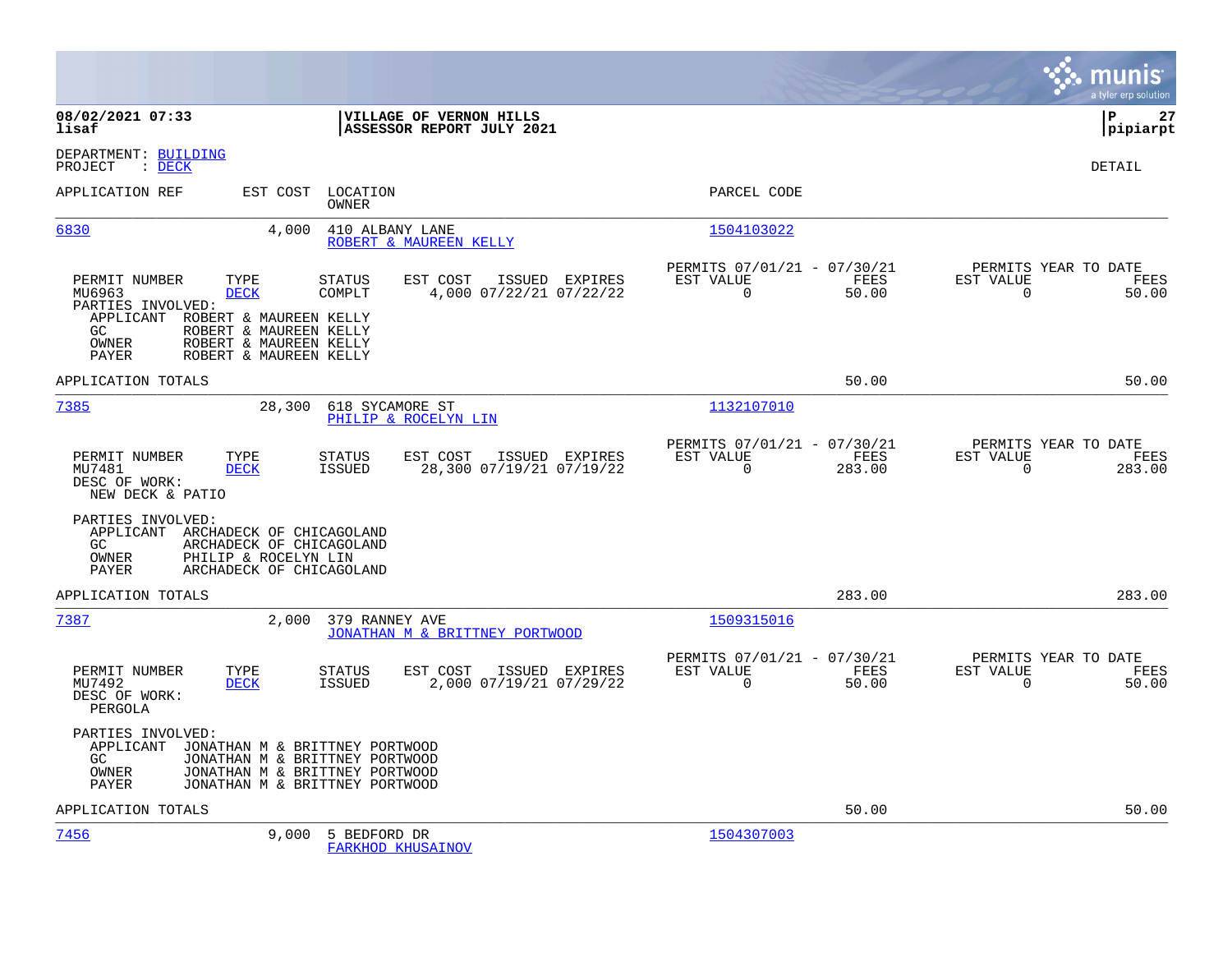|                                                               |                                                                                                       |                   |                                                      |        |                         |                             |                 |                      | <b>munis</b><br>a tyler erp solution |
|---------------------------------------------------------------|-------------------------------------------------------------------------------------------------------|-------------------|------------------------------------------------------|--------|-------------------------|-----------------------------|-----------------|----------------------|--------------------------------------|
| 08/02/2021 07:33<br>lisaf                                     |                                                                                                       |                   | VILLAGE OF VERNON HILLS<br>ASSESSOR REPORT JULY 2021 |        |                         | PERMITS 07/01/21 - 07/30/21 |                 | PERMITS YEAR TO DATE | 28<br>P<br> pipiarpt                 |
| PERMIT NUMBER                                                 | TYPE                                                                                                  | STATUS            | EST COST                                             | ISSUED | EXPIRES                 | EST VALUE                   | FEES            | EST VALUE            | <b>FEES</b>                          |
| DEPARTMENT: BUILDING<br>PROJECT<br>$\therefore$ DECK          |                                                                                                       |                   |                                                      |        |                         |                             |                 |                      | DETAIL                               |
| APPLICATION REF                                               | EST COST                                                                                              | LOCATION<br>OWNER |                                                      |        |                         | PARCEL CODE                 |                 |                      |                                      |
| MU7558<br>DESC OF WORK:<br>PERGOLA                            | <b>DECK</b>                                                                                           | <b>ISSUED</b>     |                                                      |        | 9,000 07/27/21 07/27/22 | $\mathbf 0$                 | 90.00           | $\Omega$             | 90.00                                |
| PARTIES INVOLVED:<br>APPLICANT<br><b>GC</b><br>OWNER<br>PAYER | ARCHADECK OF CHICAGOLAND<br>ARCHADECK OF CHICAGOLAND<br>FARKHOD KHUSAINOV<br>ARCHADECK OF CHICAGOLAND |                   |                                                      |        |                         |                             |                 |                      |                                      |
| APPLICATION TOTALS<br>PROJECT TOTALS                          |                                                                                                       |                   |                                                      |        |                         | 0                           | 90.00<br>473.00 | $\Omega$             | 90.00<br>473.00                      |

the property of the control of

and the contract of the contract of the contract of the contract of the contract of the contract of the contract of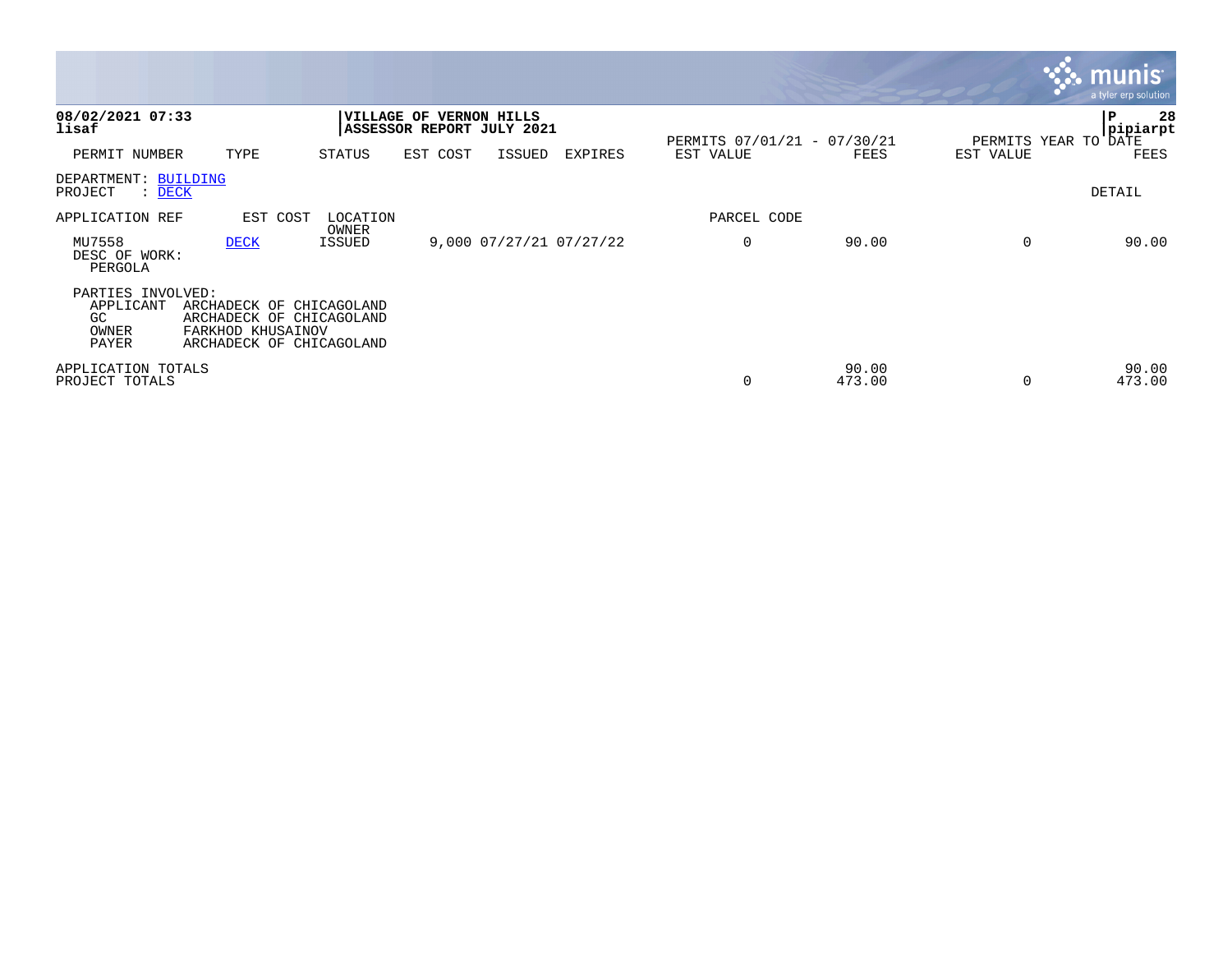|                                                                                                                                                                                     | munis<br>a tyler erp solution                                                                                                                                     |
|-------------------------------------------------------------------------------------------------------------------------------------------------------------------------------------|-------------------------------------------------------------------------------------------------------------------------------------------------------------------|
| 08/02/2021 07:33<br>VILLAGE OF VERNON HILLS<br>ASSESSOR REPORT JULY 2021<br>lisaf                                                                                                   | P<br>29<br> pipiarpt                                                                                                                                              |
| DEPARTMENT: BUILDING<br>: DRIVEWAY<br>PROJECT                                                                                                                                       | <b>DETAIL</b>                                                                                                                                                     |
| APPLICATION REF<br>EST COST LOCATION<br>OWNER                                                                                                                                       | PARCEL CODE                                                                                                                                                       |
| 6894<br>7 BEDFORD DR<br>23,725<br>ELIZABETH KREMERMAN                                                                                                                               | 1504307004                                                                                                                                                        |
| TYPE<br>PERMIT NUMBER<br><b>STATUS</b><br>EST COST<br>MU7040<br><b>DRVWY</b><br>COMPLT<br>23,725 07/27/21 07/27/22<br>DESC OF WORK:<br>DRIVEWAY, PAVER PATIO AND STOOPS X 2         | PERMITS 07/01/21 - 07/30/21<br>PERMITS YEAR TO DATE<br>ISSUED EXPIRES<br>EST VALUE<br>FEES<br>EST VALUE<br>FEES<br>$\mathbf 0$<br>237.25<br>$\mathbf 0$<br>237.25 |
| PARTIES INVOLVED:<br>APPLICANT HIRSCH BRICK<br>GC.<br>HIRSCH BRICK<br>OWNER<br>ELIZABETH KREMERMAN<br><b>PAYER</b><br>HIRSCH BRICK                                                  |                                                                                                                                                                   |
| APPLICATION TOTALS                                                                                                                                                                  | 237.25<br>237.25                                                                                                                                                  |
| 7183<br>3,020<br>2042 LAUREL VALLEY DR<br>LISA A MARSEK, TRUSTEE                                                                                                                    | 1129209007                                                                                                                                                        |
| PERMIT NUMBER<br>TYPE<br>STATUS<br>EST COST<br>3,020 07/13/21 07/20/22<br>MU7445<br><b>ISSUED</b><br><b>DRVWY</b><br>DESC OF WORK:<br>APRON BETWEEN PW & CURB                       | PERMITS 07/01/21 - 07/30/21<br>PERMITS YEAR TO DATE<br>ISSUED EXPIRES<br>EST VALUE<br>FEES<br>EST VALUE<br>FEES<br>$\mathbf 0$<br>50.00<br>$\mathbf 0$<br>50.00   |
| PARTIES INVOLVED:<br>APPLICANT LUDWIG CONCRETE<br>CONCRETE<br>LUDWIG CONCRETE<br>LUDWIG CONCRETE<br>GC<br><b>OWNER</b><br>LISA A MARSEK, TRUSTEE<br><b>PAYER</b><br>LUDWIG CONCRETE |                                                                                                                                                                   |
| APPLICATION TOTALS                                                                                                                                                                  | 50.00<br>50.00                                                                                                                                                    |
| 7303<br>180 SOUTHFIELD DR<br>2,500<br><b>BYRON WILLIAMS</b>                                                                                                                         | 1506401007                                                                                                                                                        |
| EST COST<br>PERMIT NUMBER<br>TYPE<br>STATUS<br><b>ISSUED</b><br>2,500 07/06/21 07/06/22<br>MU7413<br><b>DRVWY</b><br>DESC OF WORK:<br>ASPHALT DRIVEWAY                              | PERMITS 07/01/21 - 07/30/21<br>PERMITS YEAR TO DATE<br>ISSUED EXPIRES<br>EST VALUE<br>FEES<br>EST VALUE<br>FEES<br>$\mathbf 0$<br>50.00<br>$\mathbf 0$<br>50.00   |
| PARTIES INVOLVED:<br>APPLICANT BYRON WILLIAMS<br>GC.<br>AMERICAN ASPHALT MAINTENANCE INC<br>OWNER<br>BYRON WILLIAMS<br>PAYER<br>BYRON WILLIAMS                                      |                                                                                                                                                                   |
| APPLICATION TOTALS                                                                                                                                                                  | 50.00<br>50.00                                                                                                                                                    |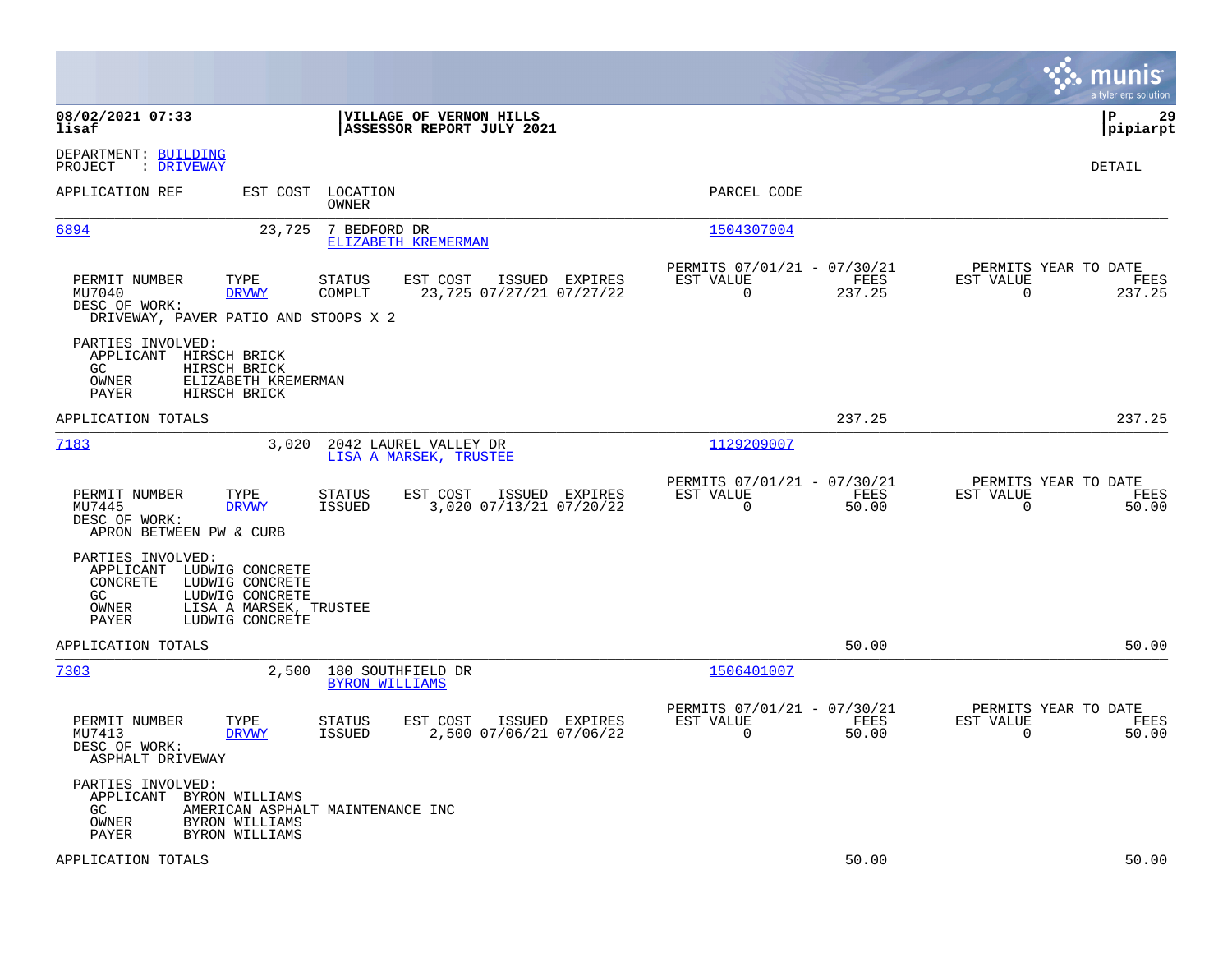|                                                                                                                                                                             |                                                                                  |                                                                          | munis<br>a tyler erp solution                                     |
|-----------------------------------------------------------------------------------------------------------------------------------------------------------------------------|----------------------------------------------------------------------------------|--------------------------------------------------------------------------|-------------------------------------------------------------------|
| 08/02/2021 07:33<br>lisaf                                                                                                                                                   | VILLAGE OF VERNON HILLS<br>ASSESSOR REPORT JULY 2021                             |                                                                          | 30<br> P<br> pipiarpt                                             |
| DEPARTMENT: BUILDING<br>: DRIVEWAY<br>PROJECT                                                                                                                               |                                                                                  |                                                                          | DETAIL                                                            |
| APPLICATION REF<br>EST COST                                                                                                                                                 | LOCATION<br>OWNER                                                                | PARCEL CODE                                                              |                                                                   |
| 7334<br>6,310                                                                                                                                                               | 407 LARCHMONT LN<br>STEPHEN & STACEY STICKLEN                                    | 1504101046                                                               |                                                                   |
| PERMIT NUMBER<br>TYPE<br>MU7423<br><b>DRVWY</b><br>DESC OF WORK:<br>DRIVEWAY/WALK                                                                                           | EST COST<br>STATUS<br>ISSUED EXPIRES<br>6,310 07/07/21 07/14/22<br>ISSUED        | PERMITS 07/01/21 - 07/30/21<br>EST VALUE<br>FEES<br>$\mathbf 0$<br>63.10 | PERMITS YEAR TO DATE<br>EST VALUE<br>FEES<br>$\mathbf 0$<br>63.10 |
| PARTIES INVOLVED:<br>APPLICANT<br>DAVE'S CONCRETE<br>CONCRETE<br>DAVE'S CONCRETE<br>GC<br>DAVE'S CONCRETE<br>OWNER<br>STEPHEN & STACEY STICKLEN<br>DAVE'S CONCRETE<br>PAYER |                                                                                  |                                                                          |                                                                   |
| APPLICATION TOTALS                                                                                                                                                          |                                                                                  | 63.10                                                                    | 63.10                                                             |
| 7407<br>2,400                                                                                                                                                               | 407 RIVER GROVE LN<br>MICHAEL A & LAURA M RUBIN                                  | 1516207003                                                               |                                                                   |
| PERMIT NUMBER<br>TYPE<br>MU7517<br><b>DRVWY</b><br>DESC OF WORK:<br>DRIVEWAY                                                                                                | STATUS<br>EST COST<br>ISSUED EXPIRES<br><b>ISSUED</b><br>2,400 07/21/21 07/21/22 | PERMITS 07/01/21 - 07/30/21<br>EST VALUE<br>FEES<br>$\Omega$<br>50.00    | PERMITS YEAR TO DATE<br>EST VALUE<br>FEES<br>$\Omega$<br>50.00    |
| PARTIES INVOLVED:<br>APPLICANT<br>MICHAEL A & LAURA M RUBIN<br>GC<br>KAPLAN PAVING LLC<br>OWNER<br>MICHAEL A & LAURA M RUBIN<br>PAYER<br>MICHAEL A & LAURA M RUBIN          |                                                                                  |                                                                          |                                                                   |
| APPLICATION TOTALS                                                                                                                                                          |                                                                                  | 50.00                                                                    | 50.00                                                             |
| 7413<br>9,200                                                                                                                                                               | 139 MIDWAY LN<br>CARL D & ANNE BEVERS                                            | 1509102038                                                               |                                                                   |
| PERMIT NUMBER<br>TYPE<br>MU7554<br><b>DRVWY</b><br>DESC OF WORK:<br>DRIVEWAY AND GARAGE FLOOR                                                                               | STATUS<br>EST COST<br>ISSUED EXPIRES<br>9,200 07/27/21 07/27/22<br>ISSUED        | PERMITS 07/01/21 - 07/30/21<br>EST VALUE<br>FEES<br>$\mathbf 0$<br>92.00 | PERMITS YEAR TO DATE<br>EST VALUE<br>FEES<br>$\mathbf 0$<br>92.00 |
| PARTIES INVOLVED:<br>APPLICANT<br>HARDROCK DESIGN INC<br>GC.<br>HARDROCK DESIGN INC<br>OWNER<br>CARL D & ANNE BEVERS<br>HARDROCK DESIGN INC<br>PAYER                        |                                                                                  |                                                                          |                                                                   |
| APPLICATION TOTALS                                                                                                                                                          |                                                                                  | 92.00                                                                    | 92.00                                                             |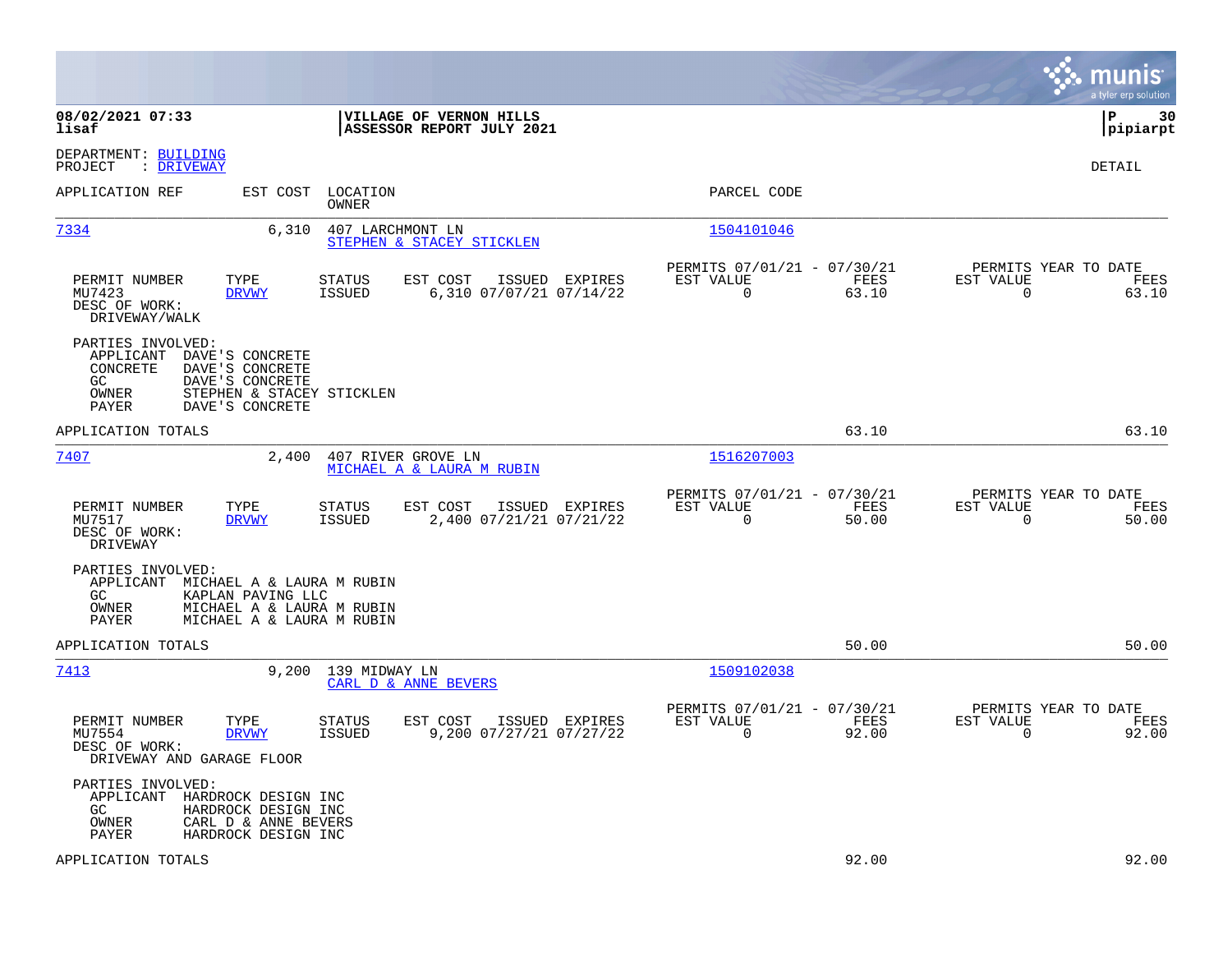|                                                                                                                                                                            |                                                                       | munis<br>a tyler erp solution                                  |
|----------------------------------------------------------------------------------------------------------------------------------------------------------------------------|-----------------------------------------------------------------------|----------------------------------------------------------------|
| 08/02/2021 07:33<br>VILLAGE OF VERNON HILLS<br>lisaf<br>ASSESSOR REPORT JULY 2021                                                                                          |                                                                       | P<br>31<br> pipiarpt                                           |
| DEPARTMENT: BUILDING<br>PROJECT<br>: DRIVEWAY                                                                                                                              |                                                                       | DETAIL                                                         |
| APPLICATION REF<br>EST COST<br>LOCATION<br><b>OWNER</b>                                                                                                                    | PARCEL CODE                                                           |                                                                |
| 380 COLONIAL DR<br>7417<br>5,760<br><b>ROMA ROY</b>                                                                                                                        | 1128111001                                                            |                                                                |
| PERMIT NUMBER<br>TYPE<br>EST COST<br>ISSUED EXPIRES<br><b>STATUS</b><br>5,760 07/27/21 07/27/22<br>MU7552<br><b>ISSUED</b><br><b>DRVWY</b><br>DESC OF WORK:<br>DRIVEWAY    | PERMITS 07/01/21 - 07/30/21<br>EST VALUE<br>FEES<br>$\Omega$<br>57.60 | PERMITS YEAR TO DATE<br>EST VALUE<br>FEES<br>$\Omega$<br>57.60 |
| PARTIES INVOLVED:<br>APPLICANT<br>SCARAVALLE COMPANY<br>GC<br>SCARAVALLE COMPANY<br>ROMA ROY<br>OWNER<br>PAYER<br>SCARAVALLE COMPANY                                       |                                                                       |                                                                |
| APPLICATION TOTALS                                                                                                                                                         | 57.60                                                                 | 57.60                                                          |
| 7436<br>1,490<br>343 ADRIAN COURT<br>RAMESHCHANDRA C & HANSA R PATEL                                                                                                       | 1506402018                                                            |                                                                |
| TYPE<br>EST COST<br>ISSUED EXPIRES<br>PERMIT NUMBER<br><b>STATUS</b><br>MU7567<br>1,490 07/29/21 07/29/22<br>ISSUED<br><b>DRVWY</b><br>DESC OF WORK:<br>ASPHALT DRIVEWAY   | PERMITS 07/01/21 - 07/30/21<br>FEES<br>EST VALUE<br>$\Omega$<br>30.00 | PERMITS YEAR TO DATE<br>EST VALUE<br>FEES<br>$\Omega$<br>30.00 |
| PARTIES INVOLVED:<br>APPLICANT<br>UNITED ASPHALT SERVICES<br>GC<br>UNITED ASPHALT SERVICES<br>OWNER<br>RAMESHCHANDRA C & HANSA R PATEL<br>PAYER<br>UNITED ASPHALT SERVICES |                                                                       |                                                                |
| APPLICATION TOTALS<br>PROJECT TOTALS                                                                                                                                       | 30.00<br>$\mathbf 0$<br>629.95                                        | 30.00<br>$\Omega$<br>629.95                                    |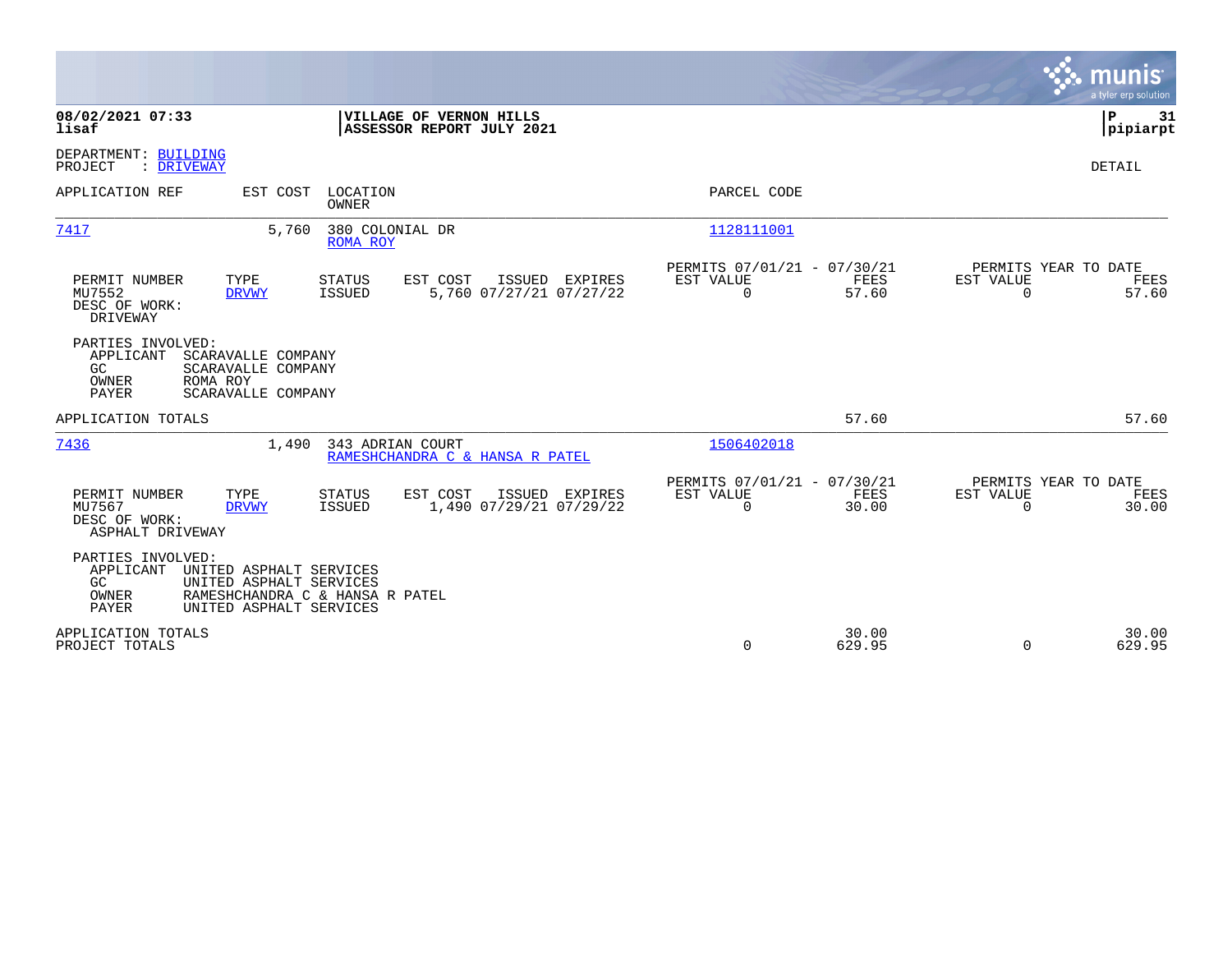|                                                                                  |                                                                              |                   |                                                             |         |                                                      |                  |           | <b>munis</b><br>a tyler erp solution   |
|----------------------------------------------------------------------------------|------------------------------------------------------------------------------|-------------------|-------------------------------------------------------------|---------|------------------------------------------------------|------------------|-----------|----------------------------------------|
| 08/02/2021 07:33<br>lisaf                                                        |                                                                              |                   | <b>VILLAGE OF VERNON HILLS</b><br>ASSESSOR REPORT JULY 2021 |         |                                                      |                  |           | P<br>32<br> pipiarpt                   |
| DEPARTMENT: BUILDING<br>PROJECT<br>: ELEVATOR                                    |                                                                              |                   |                                                             |         |                                                      |                  |           | DETAIL                                 |
| APPLICATION REF                                                                  | EST COST                                                                     | LOCATION<br>OWNER |                                                             |         | PARCEL CODE                                          |                  |           |                                        |
| 7317                                                                             | 19,818                                                                       |                   | 1350 NORTH MILWAUKEE AVE<br>LOYOLA UNIVERSITY CHICAGO       |         | 1133205072                                           |                  |           |                                        |
| PERMIT NUMBER<br>MU7454<br>DESC OF WORK:<br>ELEVATOR DOOR RESTRICTOR/PIT LADDEER | TYPE<br><b>ELEVATOR</b>                                                      | STATUS<br>ISSUED  | EST COST<br>ISSUED<br>19,818 07/13/21 07/13/22              | EXPIRES | PERMITS 07/01/21 - 07/30/21<br>EST VALUE<br>$\Omega$ | FEES<br>598.18   | EST VALUE | PERMITS YEAR TO DATE<br>FEES<br>598.18 |
| PARTIES INVOLVED:<br>APPLICANT<br>GC<br>OWNER<br>PAYER                           | OTIS ELEVATOR<br>OTIS ELEVATOR<br>LOYOLA UNIVERSITY CHICAGO<br>OTIS ELEVATOR |                   |                                                             |         |                                                      |                  |           |                                        |
| APPLICATION TOTALS<br>PROJECT TOTALS                                             |                                                                              |                   |                                                             |         | 0                                                    | 598.18<br>598.18 | $\Omega$  | 598.18<br>598.18                       |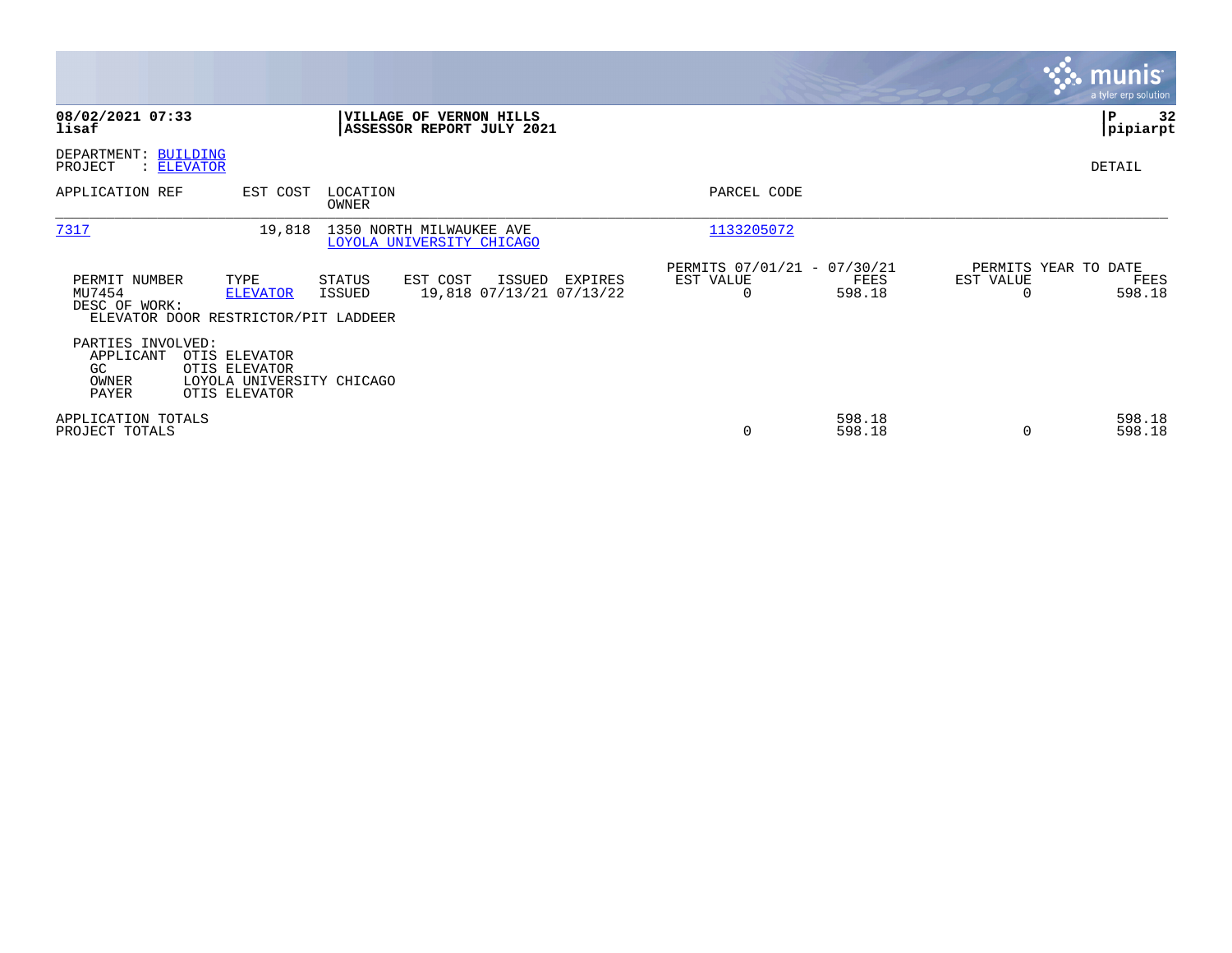|                                                                                            |                                                                                                                               |                                   |                                                            |                |                                                         |               |                                                  | munis<br>a tyler erp solution |
|--------------------------------------------------------------------------------------------|-------------------------------------------------------------------------------------------------------------------------------|-----------------------------------|------------------------------------------------------------|----------------|---------------------------------------------------------|---------------|--------------------------------------------------|-------------------------------|
| 08/02/2021 07:33<br>lisaf                                                                  |                                                                                                                               |                                   | VILLAGE OF VERNON HILLS<br>ASSESSOR REPORT JULY 2021       |                |                                                         |               |                                                  | P<br>33<br> pipiarpt          |
| DEPARTMENT: BUILDING<br>PROJECT<br>$\colon$ FENCE                                          |                                                                                                                               |                                   |                                                            |                |                                                         |               |                                                  | DETAIL                        |
| APPLICATION REF                                                                            |                                                                                                                               | EST COST LOCATION<br><b>OWNER</b> |                                                            |                | PARCEL CODE                                             |               |                                                  |                               |
| <u>7197</u>                                                                                | 4,700                                                                                                                         | 10 MONTAUK LN                     | NARESH & CHITRA N CHAND                                    |                | 1505414012                                              |               |                                                  |                               |
| PERMIT NUMBER<br>MU7573<br>DESC OF WORK:<br>FENCE                                          | TYPE<br><b>FENCE</b>                                                                                                          | STATUS<br>ISSUED                  | EST COST<br>4,700 07/30/21 07/30/22                        | ISSUED EXPIRES | PERMITS 07/01/21 - 07/30/21<br>EST VALUE<br>$\mathbf 0$ | FEES<br>50.00 | PERMITS YEAR TO DATE<br>EST VALUE<br>$\mathbf 0$ | FEES<br>50.00                 |
| PARTIES INVOLVED:<br>APPLICANT<br>FENCE<br>GC.<br>OWNER<br>PAYER                           | NARESH & CHITRA N CHAND<br>PEERLESS FENCE<br>PEERLESS FENCE<br>NARESH & CHITRA N CHAND<br>NARESH & CHITRA N CHAND             |                                   |                                                            |                |                                                         |               |                                                  |                               |
| APPLICATION TOTALS                                                                         |                                                                                                                               |                                   |                                                            |                |                                                         | 50.00         |                                                  | 50.00                         |
| 7274                                                                                       | 3,100                                                                                                                         | 104 SOUTHFIELD DR                 | RICHARD W EGGERT, TRUSTEE                                  |                | 1506416002                                              |               |                                                  |                               |
| PERMIT NUMBER<br>MU7404<br>DESC OF WORK:<br>FENCE                                          | TYPE<br>FENCE                                                                                                                 | STATUS<br>ISSUED                  | EST COST<br>3,100 07/01/21 07/01/22                        | ISSUED EXPIRES | PERMITS 07/01/21 - 07/30/21<br>EST VALUE<br>$\mathbf 0$ | FEES<br>50.00 | PERMITS YEAR TO DATE<br>EST VALUE<br>$\Omega$    | FEES<br>50.00                 |
| PARTIES INVOLVED:<br>APPLICANT<br>FENCE<br>GC.<br>OWNER<br>PAYER                           | RICHARD W EGGERT, TRUSTEE<br>PEERLESS FENCE<br>PEERLESS FENCE GROUP<br>RICHARD W EGGERT, TRUSTEE<br>RICHARD W EGGERT, TRUSTEE |                                   |                                                            |                |                                                         |               |                                                  |                               |
| APPLICATION TOTALS                                                                         |                                                                                                                               |                                   |                                                            |                |                                                         | 50.00         |                                                  | 50.00                         |
| 7321                                                                                       |                                                                                                                               |                                   | 3,053 1069 WEST ROYAL OAK DR<br>JAMES J & GABRIEL H BARNES |                | 1507209006                                              |               |                                                  |                               |
| PERMIT NUMBER<br>MU7428<br>DESC OF WORK:<br>PARTIAL FENCE                                  | TYPE<br><b>FENCE</b>                                                                                                          | STATUS<br><b>ISSUED</b>           | EST COST<br>3,053 07/07/21 07/29/22                        | ISSUED EXPIRES | PERMITS 07/01/21 - 07/30/21<br>EST VALUE<br>0           | FEES<br>50.00 | PERMITS YEAR TO DATE<br>EST VALUE<br>0           | FEES<br>50.00                 |
| PARTIES INVOLVED:<br>APPLICANT JAMES J & GABRIEL H BARNES<br>FENCE<br>GC<br>OWNER<br>PAYER | <b>ACTION FENCE</b><br><b>ACTION FENCE</b><br>JAMES J & GABRIEL H BARNES<br>JAMES J & GABRIEL H BARNES                        |                                   |                                                            |                |                                                         |               |                                                  |                               |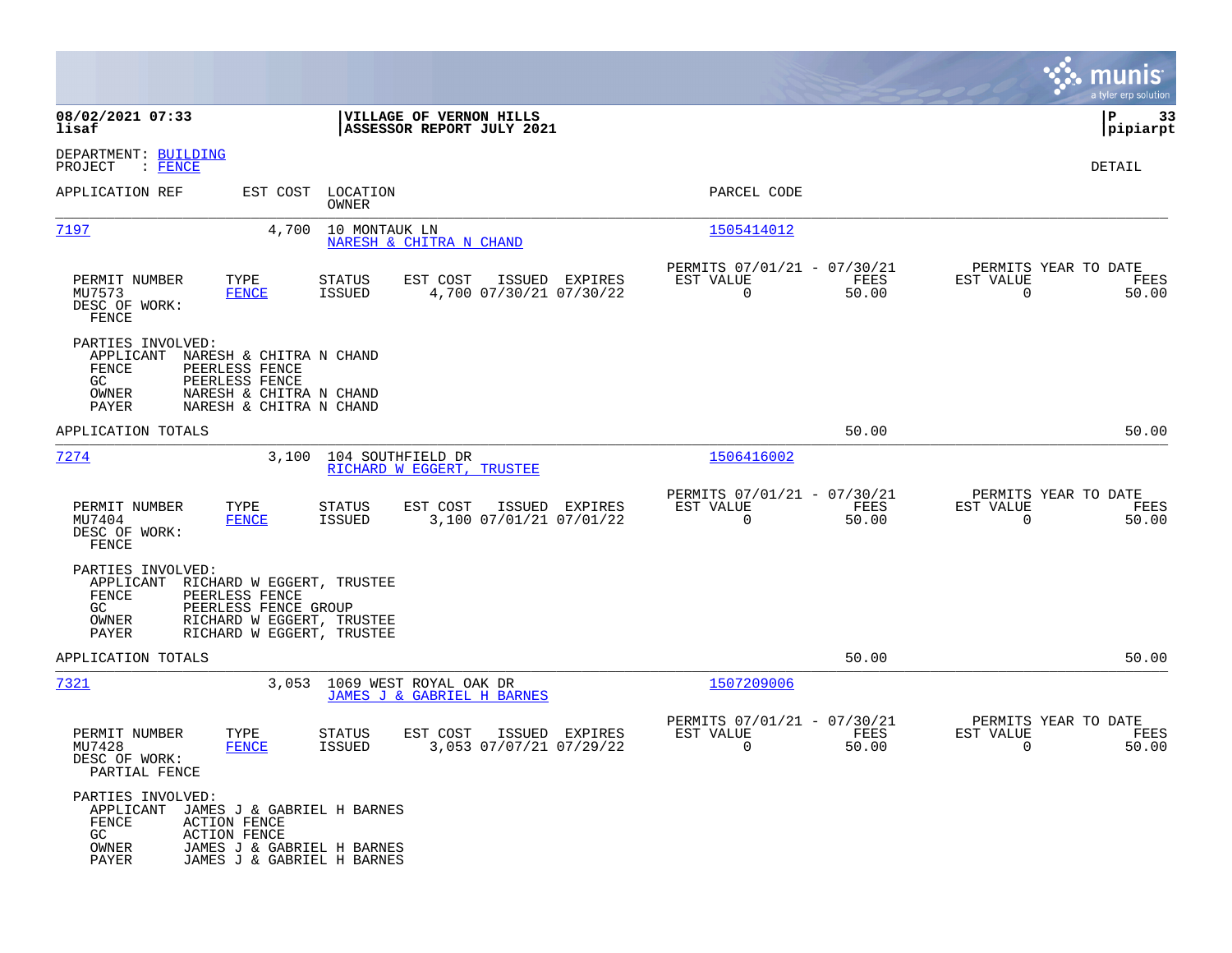|                                                                                                                                                                                                                             |                                                                          | munis<br>a tyler erp solution                                  |
|-----------------------------------------------------------------------------------------------------------------------------------------------------------------------------------------------------------------------------|--------------------------------------------------------------------------|----------------------------------------------------------------|
| 08/02/2021 07:33<br>VILLAGE OF VERNON HILLS<br>lisaf<br>ASSESSOR REPORT JULY 2021                                                                                                                                           |                                                                          | l P<br>-34<br> pipiarpt                                        |
| DEPARTMENT: BUILDING<br>: FENCE<br>PROJECT                                                                                                                                                                                  |                                                                          | DETAIL                                                         |
| APPLICATION REF<br>EST COST<br>LOCATION<br>OWNER                                                                                                                                                                            | PARCEL CODE                                                              |                                                                |
| APPLICATION TOTALS                                                                                                                                                                                                          | 50.00                                                                    | 50.00                                                          |
| 7329<br>3,470<br>30 MONTEREY DR<br>ROBERT & MICHELLE RASKIN                                                                                                                                                                 | 1508202004                                                               |                                                                |
| TYPE<br>EST COST<br>PERMIT NUMBER<br><b>STATUS</b><br>ISSUED<br>EXPIRES<br><b>FENCE</b><br><b>ISSUED</b><br>3,470 07/07/21 07/07/22<br>MU7420<br>DESC OF WORK:<br>FENCE                                                     | PERMITS 07/01/21 - 07/30/21<br>EST VALUE<br>FEES<br>$\mathbf 0$<br>50.00 | PERMITS YEAR TO DATE<br>EST VALUE<br>FEES<br>0<br>50.00        |
| PARTIES INVOLVED:<br>APPLICANT AZTEC FENCE COMPANY<br>GC<br>AZTEC FENCE COMPANY<br>OWNER<br>ROBERT & MICHELLE RASKIN                                                                                                        |                                                                          |                                                                |
| APPLICATION TOTALS                                                                                                                                                                                                          | 50.00                                                                    | 50.00                                                          |
| 7347<br>200<br>314W GREENBRIER LN<br>LUIS A HERNANDEZ & NORMA AVILA RIVERA                                                                                                                                                  | 1508112008                                                               |                                                                |
| PERMIT NUMBER<br>TYPE<br><b>STATUS</b><br>EST COST<br>ISSUED EXPIRES<br>200 07/13/21 07/13/22<br>MU7446<br><b>FENCE</b><br><b>ISSUED</b><br>DESC OF WORK:<br>FENCE - 1 SMALL SECTION                                        | PERMITS 07/01/21 - 07/30/21<br>FEES<br>EST VALUE<br>$\mathbf 0$<br>30.00 | PERMITS YEAR TO DATE<br>EST VALUE<br>FEES<br>$\Omega$<br>30.00 |
| PARTIES INVOLVED:<br>APPLICANT<br>LUIS A HERNANDEZ & NORMA AVILA RIVERA<br>LUIS A HERNANDEZ & NORMA AVILA RIVERA<br>GC.<br>OWNER<br>LUIS A HERNANDEZ & NORMA AVILA RIVERA<br>PAYER<br>LUIS A HERNANDEZ & NORMA AVILA RIVERA |                                                                          |                                                                |
| APPLICATION TOTALS                                                                                                                                                                                                          | 30.00                                                                    | 30.00                                                          |
| 7389<br>4,704<br>309 RICHMOND PL<br>S ARUNACHALAM S SUNDARESAN                                                                                                                                                              | 1508405004                                                               |                                                                |
| PERMIT NUMBER<br>TYPE<br>EST COST<br>ISSUED EXPIRES<br><b>STATUS</b><br>MU7494<br><b>FENCE</b><br><b>ISSUED</b><br>4,704 07/19/21 07/19/22<br>DESC OF WORK:<br>FENCE                                                        | PERMITS 07/01/21 - 07/30/21<br>EST VALUE<br>FEES<br>$\Omega$<br>50.00    | PERMITS YEAR TO DATE<br>EST VALUE<br>FEES<br>$\Omega$<br>50.00 |
| PARTIES INVOLVED:<br>APPLICANT<br>S ARUNACHALAM S SUNDARESAN<br><b>FENCE</b><br>JUST FENCE IT INC<br>JUST FENCE IT INC<br>GC<br>S ARUNACHALAM S SUNDARESAN<br>OWNER<br><b>PAYER</b><br>S ARUNACHALAM S SUNDARESAN           |                                                                          |                                                                |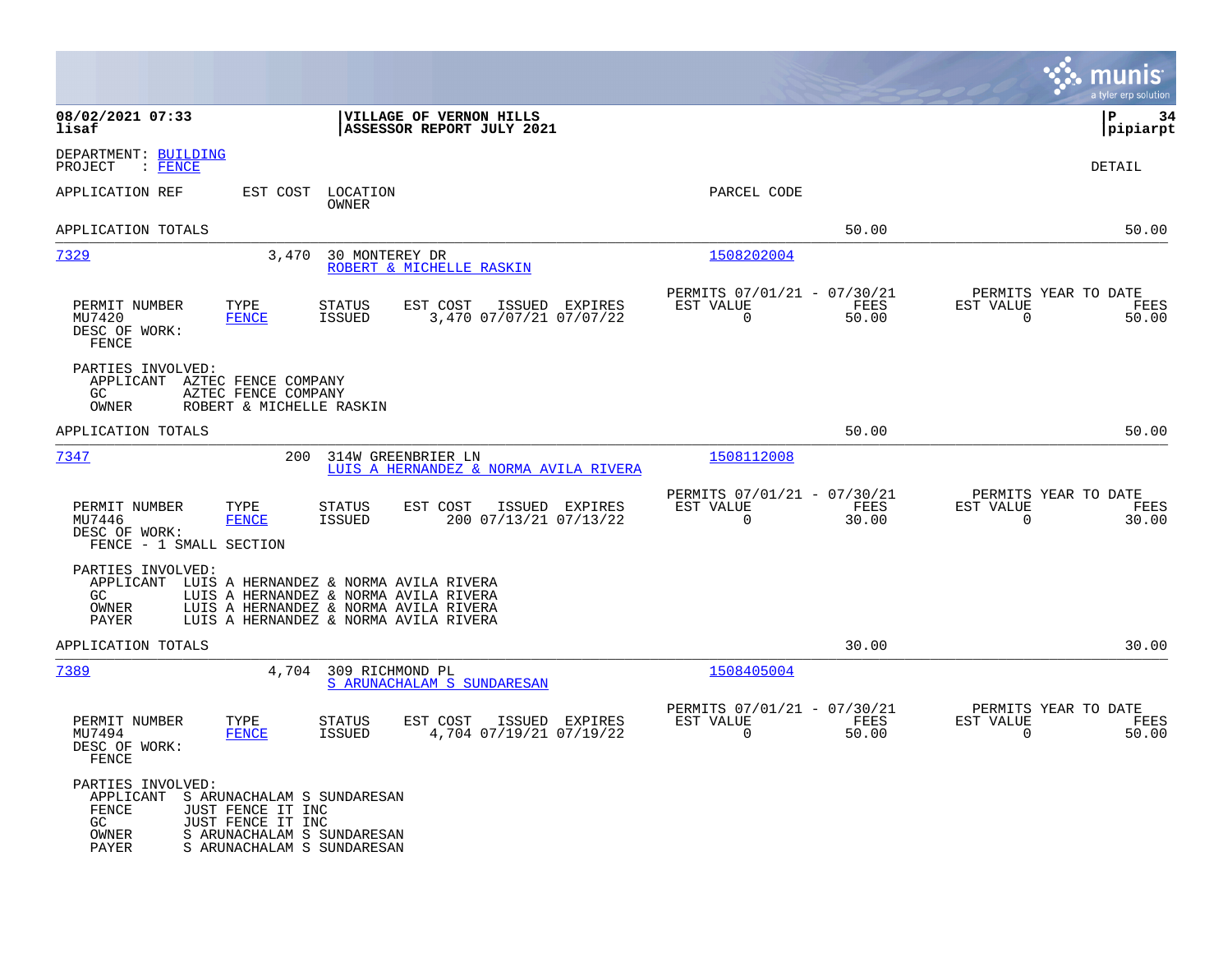|                                                                                                                                                                                                    |                                                                                        | munis<br>a tyler erp solution                                                   |
|----------------------------------------------------------------------------------------------------------------------------------------------------------------------------------------------------|----------------------------------------------------------------------------------------|---------------------------------------------------------------------------------|
| 08/02/2021 07:33<br>VILLAGE OF VERNON HILLS<br>lisaf<br>ASSESSOR REPORT JULY 2021<br>APPLICATION TOTALS                                                                                            | 50.00                                                                                  | l P<br>35<br> pipiarpt<br>50.00                                                 |
| DEPARTMENT: BUILDING<br>$:$ FENCE<br>PROJECT                                                                                                                                                       |                                                                                        | DETAIL                                                                          |
| APPLICATION REF<br>EST COST<br>LOCATION<br>OWNER                                                                                                                                                   | PARCEL CODE                                                                            |                                                                                 |
| 7402<br>3,910<br>308 MEREDITH PL<br><b>BORIS &amp; IRINA SVERDLOV</b>                                                                                                                              | 1132301007                                                                             |                                                                                 |
| TYPE<br>PERMIT NUMBER<br>STATUS<br>EST COST<br>ISSUED EXPIRES<br>3,910 07/23/21 07/23/22<br>MU7531<br><b>FENCE</b><br>ISSUED<br>DESC OF WORK:<br>FENCE                                             | PERMITS 07/01/21 - 07/30/21<br>EST VALUE<br>FEES<br>$\overline{0}$<br>50.00            | PERMITS YEAR TO DATE<br>EST VALUE<br>FEES<br>$\mathbf 0$<br>50.00               |
| PARTIES INVOLVED:<br>APPLICANT<br>BORIS & IRINA SVERDLOV<br>FENCE<br><b>ACTION FENCE</b><br>GC<br><b>ACTION FENCE</b><br>OWNER<br>BORIS & IRINA SVERDLOV<br>PAYER<br>BORIS & IRINA SVERDLOV        |                                                                                        |                                                                                 |
| APPLICATION TOTALS                                                                                                                                                                                 | 50.00                                                                                  | 50.00                                                                           |
| 7421<br>5,460<br>312 ABBEY LN<br>GILBERTO & YOLANDA HERNANDEZ                                                                                                                                      | 1505430002                                                                             |                                                                                 |
| PERMIT NUMBER<br>TYPE<br>STATUS<br>EST COST<br>ISSUED EXPIRES<br>MU7553<br>ISSUED<br>5,460 07/27/21 07/27/22<br><b>FENCE</b><br>DESC OF WORK:<br><b>FENCE</b>                                      | PERMITS 07/01/21 - 07/30/21<br>EST VALUE<br>FEES<br>$\Omega$<br>54.60                  | PERMITS YEAR TO DATE<br>EST VALUE<br>FEES<br>$\mathbf 0$<br>54.60               |
| PARTIES INVOLVED:<br>AZTEC FENCE COMPANY<br>APPLICANT<br>FENCE<br>AZTEC FENCE COMPANY<br>GC<br>AZTEC FENCE COMPANY<br>OWNER<br>GILBERTO & YOLANDA HERNANDEZ<br><b>PAYER</b><br>AZTEC FENCE COMPANY |                                                                                        |                                                                                 |
| APPLICATION TOTALS                                                                                                                                                                                 | 54.60                                                                                  | 54.60                                                                           |
| 7467<br>15,000<br>288 HUNTER CT<br>Munkhbayar Bold                                                                                                                                                 | 1506405013                                                                             |                                                                                 |
| ISSUED EXPIRES<br>PERMIT NUMBER<br>TYPE<br><b>STATUS</b><br>EST COST<br>15,000 07/27/21 07/27/22<br>MU7559<br><b>FENCE</b><br>ISSUED<br>DESC OF WORK:<br>FENCE                                     | PERMITS 07/01/21 - 07/30/21<br>EST VALUE<br>FEES<br>150.00<br>$\overline{\phantom{0}}$ | PERMITS YEAR TO DATE<br>EST VALUE<br>FEES<br>150.00<br>$\overline{\phantom{0}}$ |
| PARTIES INVOLVED:<br>Munkhbayar Bold<br>APPLICANT<br>FENCE<br>PEERLESS FENCE GROUP<br>GC<br>PEERLESS FENCE GROUP<br>OWNER<br>Munkhbayar Bold                                                       |                                                                                        |                                                                                 |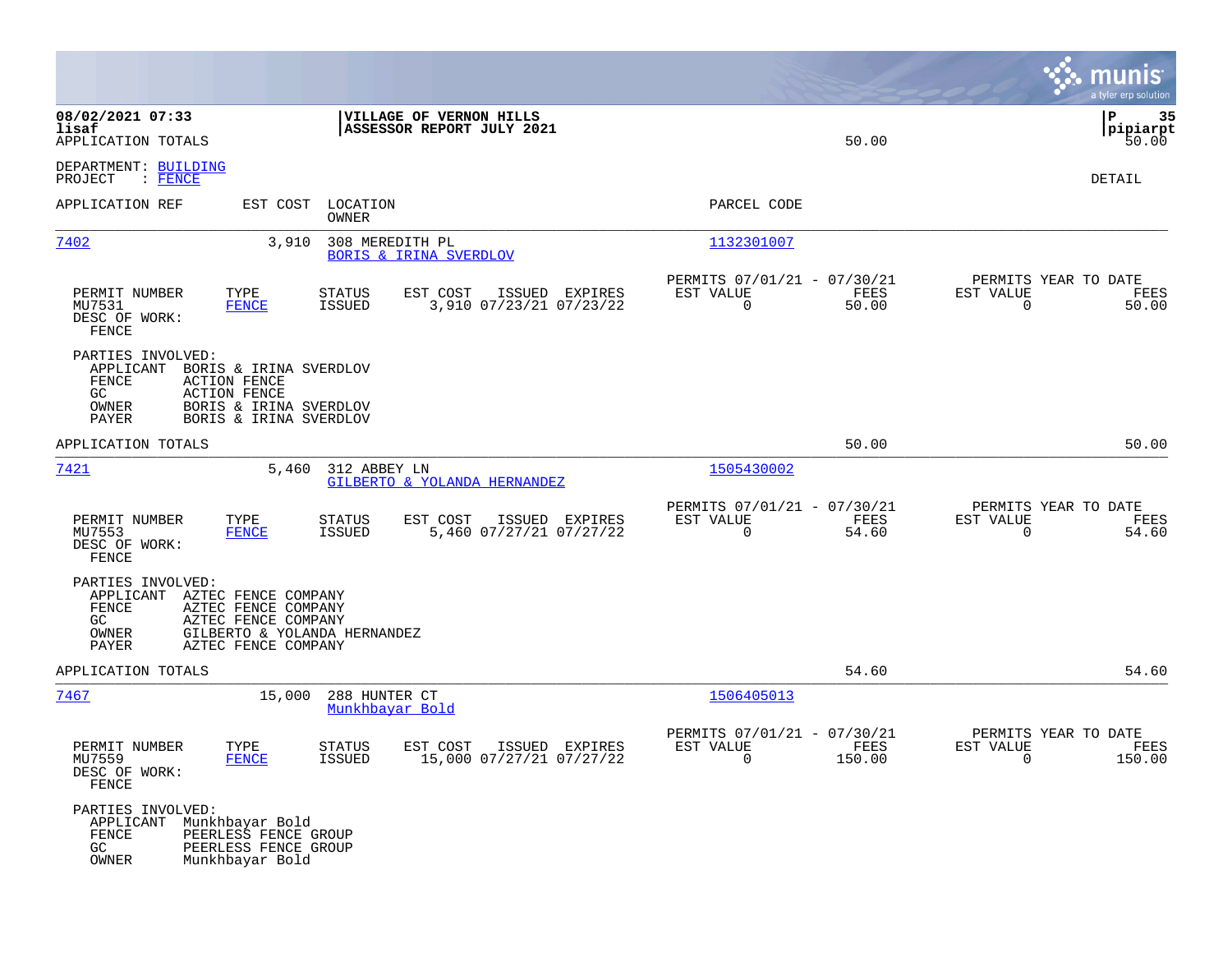|                                            |                 |                                                      |             |                  |   | munis <sup>®</sup><br>a tyler erp solution |
|--------------------------------------------|-----------------|------------------------------------------------------|-------------|------------------|---|--------------------------------------------|
| 08/02/2021 07:33<br>lisaf                  |                 | VILLAGE OF VERNON HILLS<br>ASSESSOR REPORT JULY 2021 |             |                  |   | 36<br>P<br> pipiarpt                       |
| DEPARTMENT: BUILDING<br>PROJECT<br>: FENCE |                 |                                                      |             |                  |   | DETAIL                                     |
| APPLICATION REF                            | EST COST        | LOCATION                                             | PARCEL CODE |                  |   |                                            |
| PAYER                                      | Munkhbayar Bold | OWNER                                                |             |                  |   |                                            |
| APPLICATION TOTALS<br>PROJECT TOTALS       |                 |                                                      | 0           | 150.00<br>534.60 | 0 | 150.00<br>534.60                           |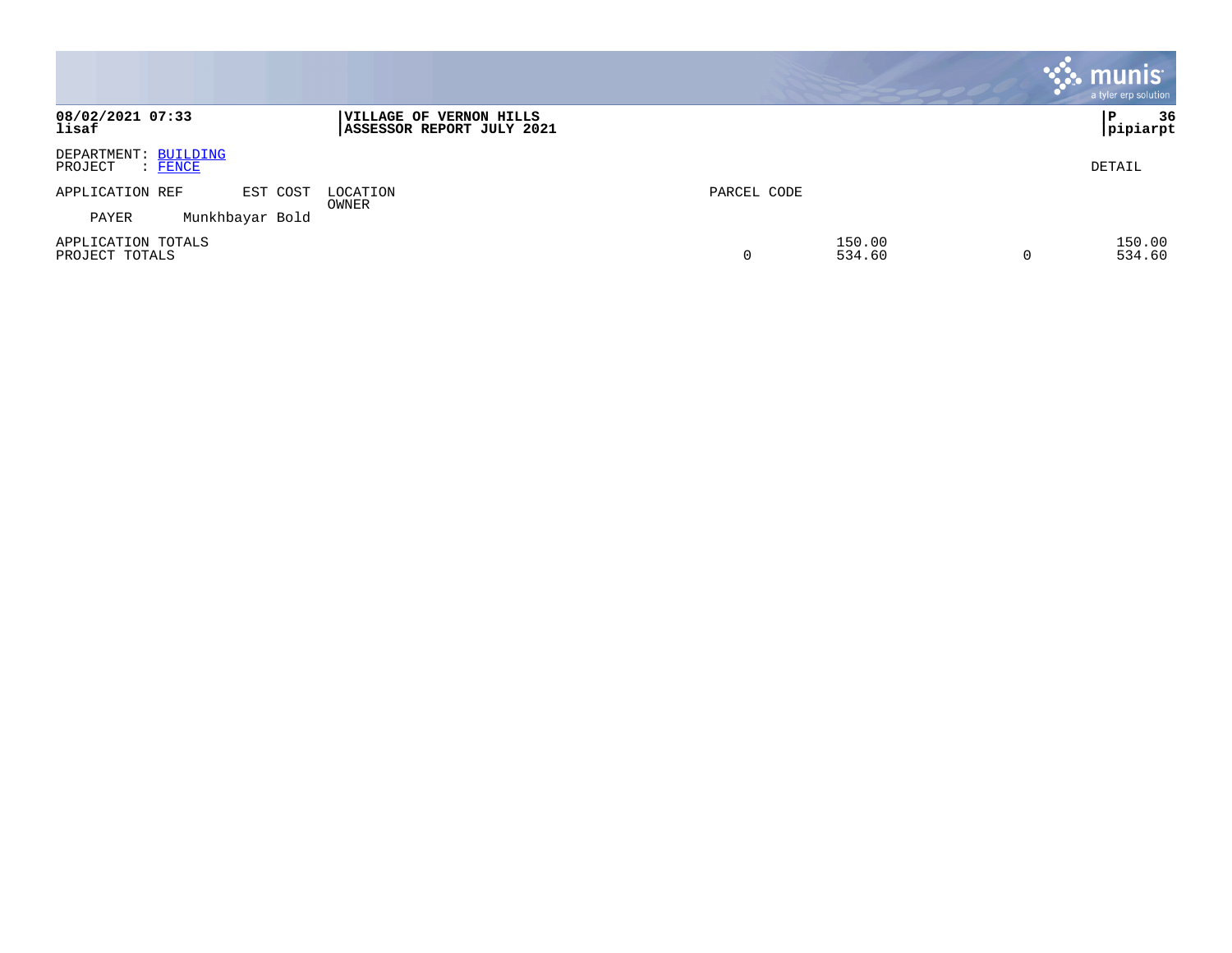|                                                                                                                                                                                                                                                                                |                                                                                                                            |                                                                              | munis<br>a tyler erp solution                                   |
|--------------------------------------------------------------------------------------------------------------------------------------------------------------------------------------------------------------------------------------------------------------------------------|----------------------------------------------------------------------------------------------------------------------------|------------------------------------------------------------------------------|-----------------------------------------------------------------|
| 08/02/2021 07:33<br>lisaf                                                                                                                                                                                                                                                      | VILLAGE OF VERNON HILLS<br>ASSESSOR REPORT JULY 2021                                                                       |                                                                              | 37<br>ΙP<br> pipiarpt                                           |
| DEPARTMENT: BUILDING<br>PROJECT<br>: FIRE ALARM                                                                                                                                                                                                                                |                                                                                                                            |                                                                              | DETAIL                                                          |
| APPLICATION REF                                                                                                                                                                                                                                                                | EST COST LOCATION<br>OWNER                                                                                                 | PARCEL CODE                                                                  |                                                                 |
| 7216<br>8,111                                                                                                                                                                                                                                                                  | 333 CORPORATE WOODS PARKWAY<br>ZEBRA TECHNOLOGIES CORP                                                                     | 1509403004                                                                   |                                                                 |
| PERMIT NUMBER<br>TYPE<br>MU7435<br>DESC OF WORK:<br>FIRE ALARM                                                                                                                                                                                                                 | STATUS<br>EST COST ISSUED EXPIRES<br>FIRE ALARM ISSUED<br>8,111 07/07/21 07/07/22                                          | PERMITS 07/01/21 - 07/30/21<br>EST VALUE<br>FEES<br>$\overline{0}$<br>411.11 | PERMITS YEAR TO DATE<br>EST VALUE<br>FEES<br>$\Omega$<br>411.11 |
| PARTIES INVOLVED:<br>ALARM<br>APPLICANT<br>GC<br>ZEBRA TECHNOLOGIES CORP<br>OWNER<br>PAYER<br>JARO ROOFING                                                                                                                                                                     | UNITED STATES ALLIANCE FIRE PROTECTION<br>UNITED STATES ALLIANCE FIRE PROTECTION<br>UNITED STATES ALLIANCE FIRE PROTECTION |                                                                              |                                                                 |
| APPLICATION TOTALS                                                                                                                                                                                                                                                             |                                                                                                                            | 411.11                                                                       | 411.11                                                          |
| 7352<br>36,393                                                                                                                                                                                                                                                                 | 555 LAKEVIEW PKY<br>AMERICAN MULTI-CINEMA, INC                                                                             | 1504201049                                                                   |                                                                 |
| PERMIT NUMBER<br>TYPE<br>MU7461<br>FIRE SPR<br>DESC OF WORK:<br>FIRE ALARM                                                                                                                                                                                                     | STATUS<br>EST COST<br>ISSUED EXPIRES<br>36,393 07/14/21 07/14/22<br>ISSUED                                                 | PERMITS 07/01/21 - 07/30/21<br>EST VALUE<br>FEES<br>363.93<br>$\Omega$       | PERMITS YEAR TO DATE<br>EST VALUE<br>FEES<br>$\Omega$<br>363.93 |
| PARTIES INVOLVED:<br>ALARM<br>HIGH RISE SECURITY SYSTEMS<br>APPLICANT HIGH RISE SECURITY SYSTEMS<br>ELECTRICIA BATTAGLIA INDUSTRIES<br>HIGH RISE SECURITY SYSTEMS<br>GC<br>OCCUPANT<br>EVERLEIGH<br>OWNER<br>AMERICAN MULTI-CINEMA, INC<br>PAYER<br>HIGH RISE SECURITY SYSTEMS |                                                                                                                            |                                                                              |                                                                 |
| APPLICATION TOTALS                                                                                                                                                                                                                                                             |                                                                                                                            | 363.93                                                                       | 363.93                                                          |
| 7392<br>3,500                                                                                                                                                                                                                                                                  | 294 EAST TOWNLINE RD<br>BUCHANAN ENERGY (N), LLC                                                                           | 1133302066                                                                   |                                                                 |
| PERMIT NUMBER<br>MU7464<br>DESC OF WORK:<br>FIRE ALARM                                                                                                                                                                                                                         | TYPE STATUS<br>EST COST ISSUED EXPIRES<br>3,500 07/15/21 07/15/22<br>FIRE ALARM ISSUED                                     | PERMITS 07/01/21 - 07/30/21<br>EST VALUE<br>FEES<br>$\Omega$<br>310.00       | PERMITS YEAR TO DATE<br>EST VALUE<br>FEES<br>$\Omega$<br>310.00 |
| PARTIES INVOLVED:<br>ALARM SPECIALTIES<br>ALARM<br>APPLICANT ALARM SPECIALTIES<br>ALARM SPECIALTIES<br>GC.                                                                                                                                                                     |                                                                                                                            |                                                                              |                                                                 |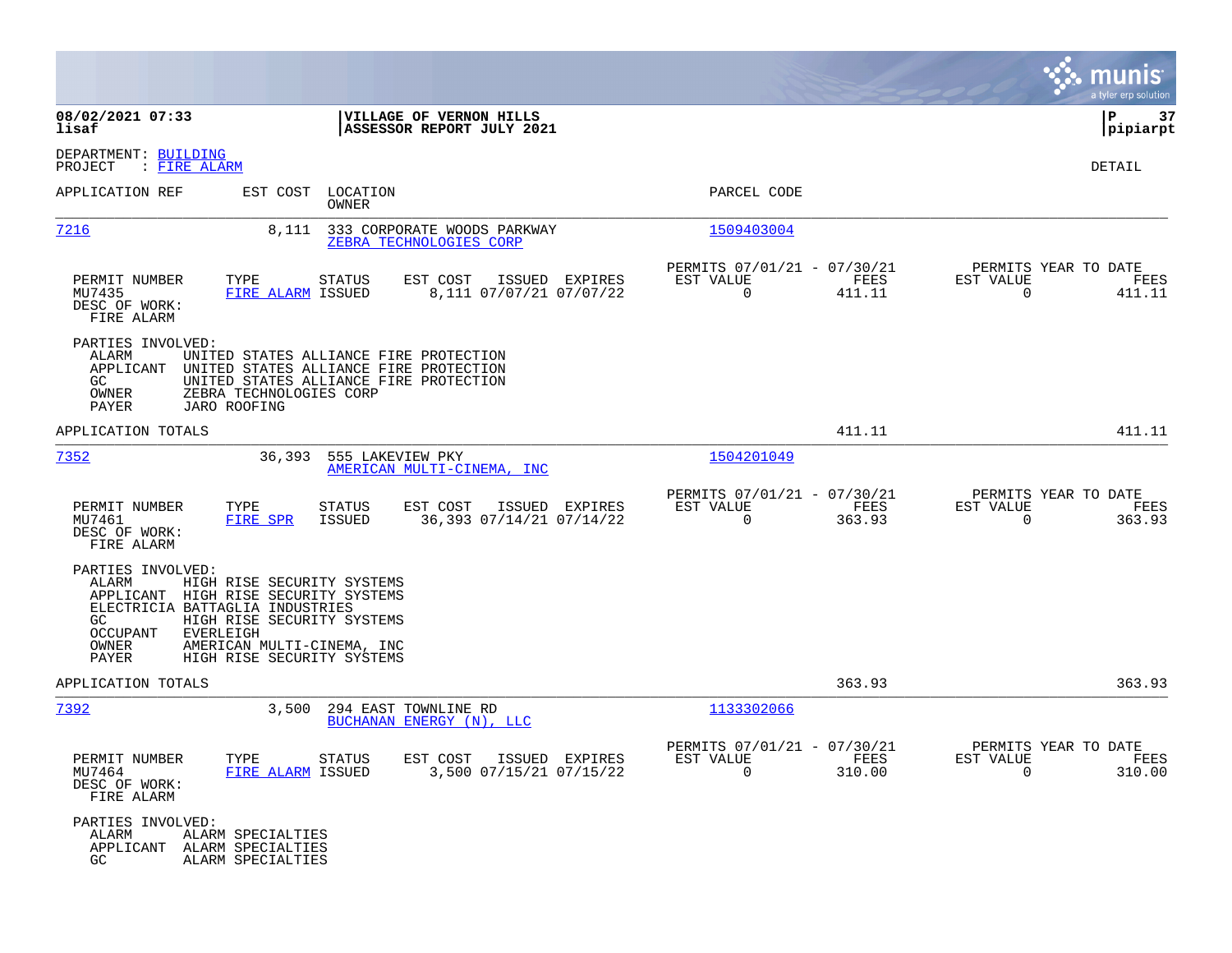|                                                                                                |                                                      |             |                    |   | munis<br>a tyler erp solution |
|------------------------------------------------------------------------------------------------|------------------------------------------------------|-------------|--------------------|---|-------------------------------|
| 08/02/2021 07:33<br>lisaf                                                                      | VILLAGE OF VERNON HILLS<br>ASSESSOR REPORT JULY 2021 |             |                    |   | 38<br>P<br> pipiarpt          |
| DEPARTMENT: BUILDING<br>PROJECT<br>: FIRE ALARM                                                |                                                      |             |                    |   | DETAIL                        |
| APPLICATION REF<br>EST COST<br>BUCHANAN ENERGY (N), LLC<br>OWNER<br>PAYER<br>ALARM SPECIALTIES | LOCATION<br>OWNER                                    | PARCEL CODE |                    |   |                               |
| APPLICATION TOTALS<br>PROJECT TOTALS                                                           |                                                      |             | 310.00<br>1,085.04 | 0 | 310.00<br>1,085.04            |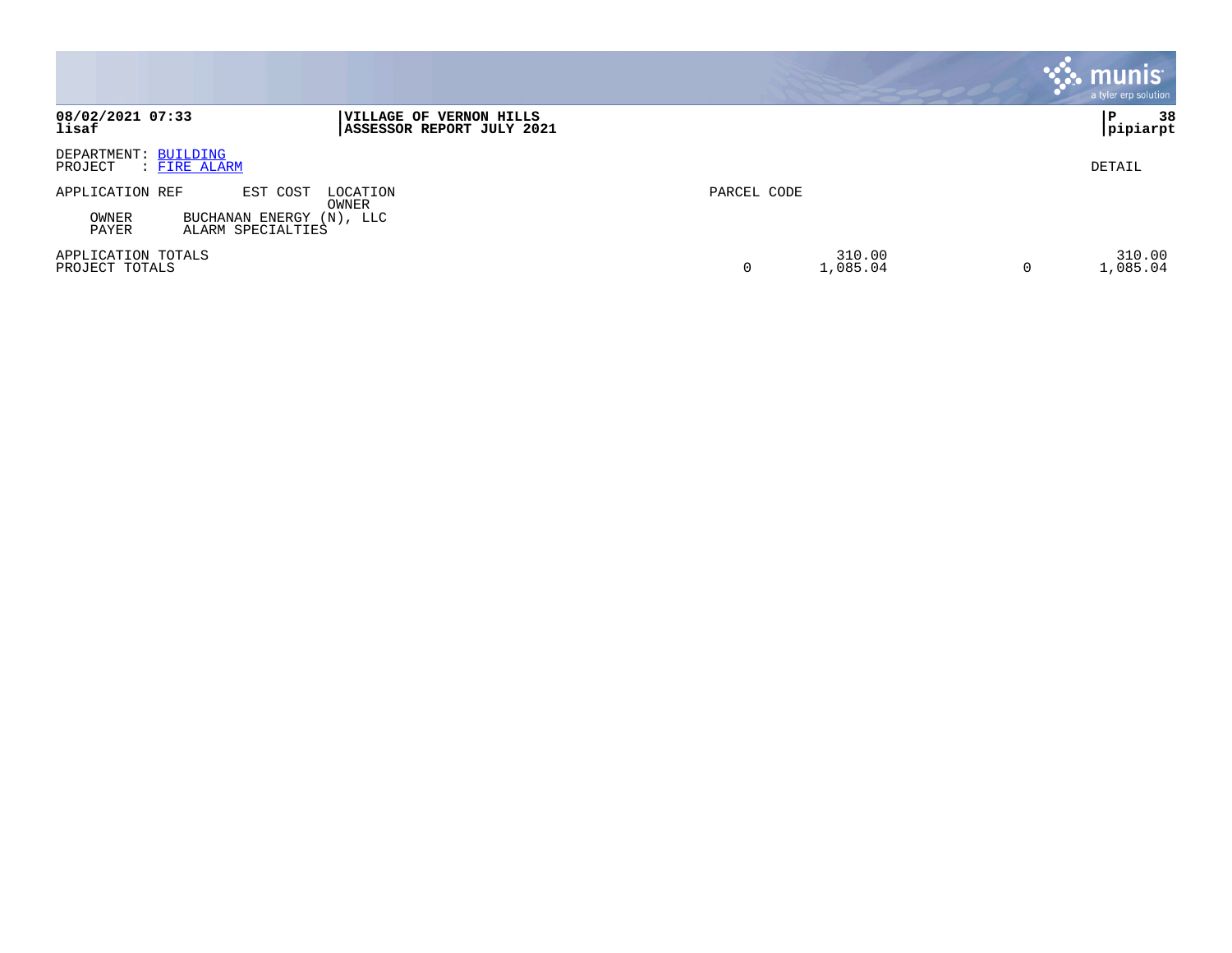|                                                                                                                                                                                                                            |                                                                                  |                                                      | a tyler erp solution                                                                        |
|----------------------------------------------------------------------------------------------------------------------------------------------------------------------------------------------------------------------------|----------------------------------------------------------------------------------|------------------------------------------------------|---------------------------------------------------------------------------------------------|
| 08/02/2021 07:33<br>lisaf                                                                                                                                                                                                  | VILLAGE OF VERNON HILLS<br>ASSESSOR REPORT JULY 2021                             |                                                      | ∣P<br>-39<br> pipiarpt                                                                      |
| DEPARTMENT: BUILDING<br>: FIRE SPRINKLER<br>PROJECT                                                                                                                                                                        |                                                                                  |                                                      | DETAIL                                                                                      |
| APPLICATION REF<br>EST COST                                                                                                                                                                                                | LOCATION<br>OWNER                                                                | PARCEL CODE                                          |                                                                                             |
| 6955<br>2,800                                                                                                                                                                                                              | 536 ATRIUM DR 100<br>EQUITRUST LIFE INSURANCE COMPANY                            | 1505202027                                           |                                                                                             |
| PERMIT NUMBER<br>TYPE<br>MU7434<br>FIRE SPR<br>DESC OF WORK:<br>FIRE SPRINKLER                                                                                                                                             | EST COST<br>ISSUED EXPIRES<br>STATUS<br>2,800 07/07/21 07/07/22<br>ISSUED        | PERMITS 07/01/21 - 07/30/21<br>EST VALUE<br>0        | PERMITS YEAR TO DATE<br>FEES<br>EST VALUE<br>FEES<br>350.00<br>0<br>350.00                  |
| PARTIES INVOLVED:<br>APPLICANT ATLANTIC AMERICAN FIRE PROTECTION COMPAN<br>FIRE SPRIN ATLANTIC AMERICAN FIRE PROTECTION COMPAN<br>GC.<br>ATRIUM BUSINESS PARK<br>OWNER<br>EQUITRUST LIFE INSURANCE COMPANY<br><b>PAYER</b> | ATLANTIC AMERICAN FIRE PROTECTION COMPAN                                         |                                                      |                                                                                             |
| APPLICATION TOTALS                                                                                                                                                                                                         |                                                                                  |                                                      | 350.00<br>350.00                                                                            |
| 7158<br>50,000                                                                                                                                                                                                             | 633 HICKORY HILLS DRIVE<br>ZEBRA TECHNOLOGIES CORP                               | 1509403004                                           |                                                                                             |
| PERMIT NUMBER<br>TYPE<br>MU7525<br>FIRE SPR<br>DESC OF WORK:<br>FIRE SPRINKLERS                                                                                                                                            | EST COST<br>ISSUED<br>EXPIRES<br>STATUS<br>ISSUED<br>50,000 07/22/21 07/22/22    | PERMITS 07/01/21 - 07/30/21<br>EST VALUE<br>0        | PERMITS YEAR TO DATE<br>FEES<br>EST VALUE<br>FEES<br>1,685.00<br>$\overline{0}$<br>1,685.00 |
| PARTIES INVOLVED:<br>APPLICANT UNITED STATES ALLIANCE FIRE PROTECTION<br>FIRE SPRIN UNITED STATES ALLIANCE FIRE PROTECTION<br>GC.<br>OCCUPANT<br>AKG<br>OWNER<br>ZEBRA TECHNOLOGIES CORP<br>PAYER                          | UNITED STATES ALLIANCE FIRE PROTECTION<br>UNITED STATES ALLIANCE FIRE PROTECTION |                                                      |                                                                                             |
| APPLICATION TOTALS                                                                                                                                                                                                         |                                                                                  |                                                      | 1,685.00<br>1,685.00                                                                        |
| 7214<br>11,651                                                                                                                                                                                                             | 554 COUNCIL CIRCLE<br>PLACEHOLDER                                                | 1133215009                                           |                                                                                             |
| PERMIT NUMBER<br>TYPE<br>MU7411<br>FIRE SPR<br>DESC OF WORK:<br>FIRE SPRINKLER                                                                                                                                             | STATUS<br>EST COST ISSUED EXPIRES<br>11,651 07/02/21 07/20/22<br>ISSUED          | PERMITS 07/01/21 - 07/30/21<br>EST VALUE<br>$\Omega$ | PERMITS YEAR TO DATE<br>EST VALUE<br>FEES<br>FEES<br>316.51<br>$\Omega$<br>316.51           |
| PARTIES INVOLVED:<br>APPLICANT NOVA FIRE PROTECTION<br>FIRE SPRIN NOVA FIRE PROTECTION<br>GC<br>NOVA FIRE PROTECTION<br>OWNER<br>PLACEHOLDER                                                                               |                                                                                  |                                                      |                                                                                             |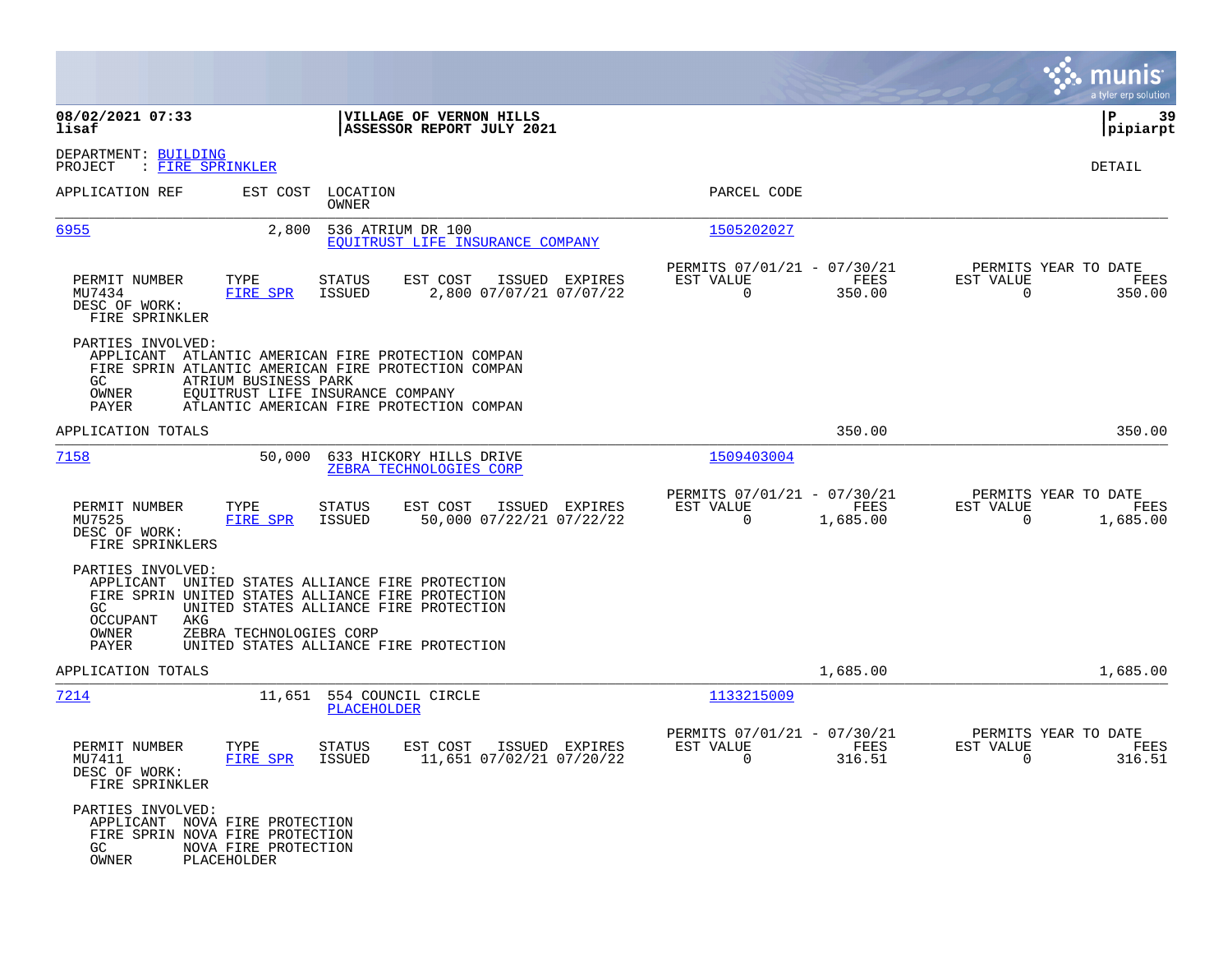|                                                             |                                                                                                                                                   |                                            |                                                            |                |                                                     | munis<br>a tyler erp solution |
|-------------------------------------------------------------|---------------------------------------------------------------------------------------------------------------------------------------------------|--------------------------------------------|------------------------------------------------------------|----------------|-----------------------------------------------------|-------------------------------|
| 08/02/2021 07:33<br>lisaf                                   | VILLAGE OF VERNON HILLS<br>ASSESSOR REPORT JULY 2021                                                                                              |                                            |                                                            |                |                                                     | l P<br>40<br> pipiarpt        |
| DEPARTMENT: BUILDING<br>PROJECT<br>: FIRE SPRINKLER         |                                                                                                                                                   |                                            |                                                            |                |                                                     | <b>DETAIL</b>                 |
| APPLICATION REF                                             | EST COST LOCATION                                                                                                                                 |                                            | PARCEL CODE                                                |                |                                                     |                               |
| PAYER                                                       | OWNER<br>NOVA FIRE PROTECTION                                                                                                                     |                                            |                                                            |                |                                                     |                               |
| APPLICATION TOTALS                                          |                                                                                                                                                   |                                            |                                                            | 316.51         |                                                     | 316.51                        |
| 7215                                                        | 11,651 550 COUNCIL CIRCLE<br><b>PLACEHOLDER</b>                                                                                                   |                                            | 1133215007                                                 |                |                                                     |                               |
| PERMIT NUMBER<br>MU7410<br>DESC OF WORK:<br>FIRE SPRINKLER  | TYPE<br><b>STATUS</b><br>EST COST<br>FIRE SPR<br>ISSUED                                                                                           | ISSUED EXPIRES<br>11,651 07/02/21 07/02/22 | PERMITS 07/01/21 - 07/30/21<br>EST VALUE<br>$\mathbf 0$    | FEES<br>316.51 | PERMITS YEAR TO DATE<br>EST VALUE<br>$\Omega$       | FEES<br>316.51                |
| PARTIES INVOLVED:<br>GC<br>OWNER<br>PAYER                   | APPLICANT NOVA FIRE PROTECTION<br>FIRE SPRIN NOVA FIRE PROTECTION<br>NOVA FIRE PROTECTION<br>PLACEHOLDER<br>NOVA FIRE PROTECTION                  |                                            |                                                            |                |                                                     |                               |
| APPLICATION TOTALS                                          |                                                                                                                                                   |                                            |                                                            | 316.51         |                                                     | 316.51                        |
| 7325                                                        | 14,950 1824 LAKE CHARLES DR<br>WOODLAND CHASE PARTNERS, LLC                                                                                       |                                            | 1128302019                                                 |                |                                                     |                               |
| PERMIT NUMBER<br>MU7500<br>DESC OF WORK:<br>FIRE SPRINKLERS | TYPE<br><b>STATUS</b><br>EST COST<br>FIRE SPR<br>ISSUED<br>14,950 07/19/21 07/19/22                                                               | ISSUED EXPIRES                             | PERMITS 07/01/21 - 07/30/21<br>EST VALUE<br>$\overline{0}$ | FEES<br>349.50 | PERMITS YEAR TO DATE<br>EST VALUE<br>$\overline{0}$ | FEES<br>349.50                |
| PARTIES INVOLVED:<br>GC<br>OWNER<br>PAYER                   | APPLICANT NOVA FIRE PROTECTION<br>FIRE SPRIN NOVA FIRE PROTECTION<br>NOVA FIRE PROTECTION<br>WOODLAND CHASE PARTNERS, LLC<br>NOVA FIRE PROTECTION |                                            |                                                            |                |                                                     |                               |
| APPLICATION TOTALS                                          |                                                                                                                                                   |                                            |                                                            | 349.50         |                                                     | 349.50                        |
| 7326                                                        | 12,985 1309 MANSION ROAD<br><b>PLACEHOLDER</b>                                                                                                    |                                            | 1133205123                                                 |                |                                                     |                               |
| PERMIT NUMBER<br>MU7504<br>DESC OF WORK:<br>FIRE SPRINKLERS | TYPE<br>EST COST<br><b>STATUS</b><br>FIRE SPR<br>ISSUED                                                                                           | ISSUED EXPIRES<br>12,985 07/19/21 07/29/22 | PERMITS 07/01/21 - 07/30/21<br>EST VALUE<br>$\mathbf 0$    | FEES<br>329.85 | PERMITS YEAR TO DATE<br>EST VALUE<br>$\Omega$       | FEES<br>329.85                |
| PARTIES INVOLVED:                                           | APPLICANT NOVA FIRE PROTECTION<br>FIRE SPRIN NOVA FIRE PROTECTION                                                                                 |                                            |                                                            |                |                                                     |                               |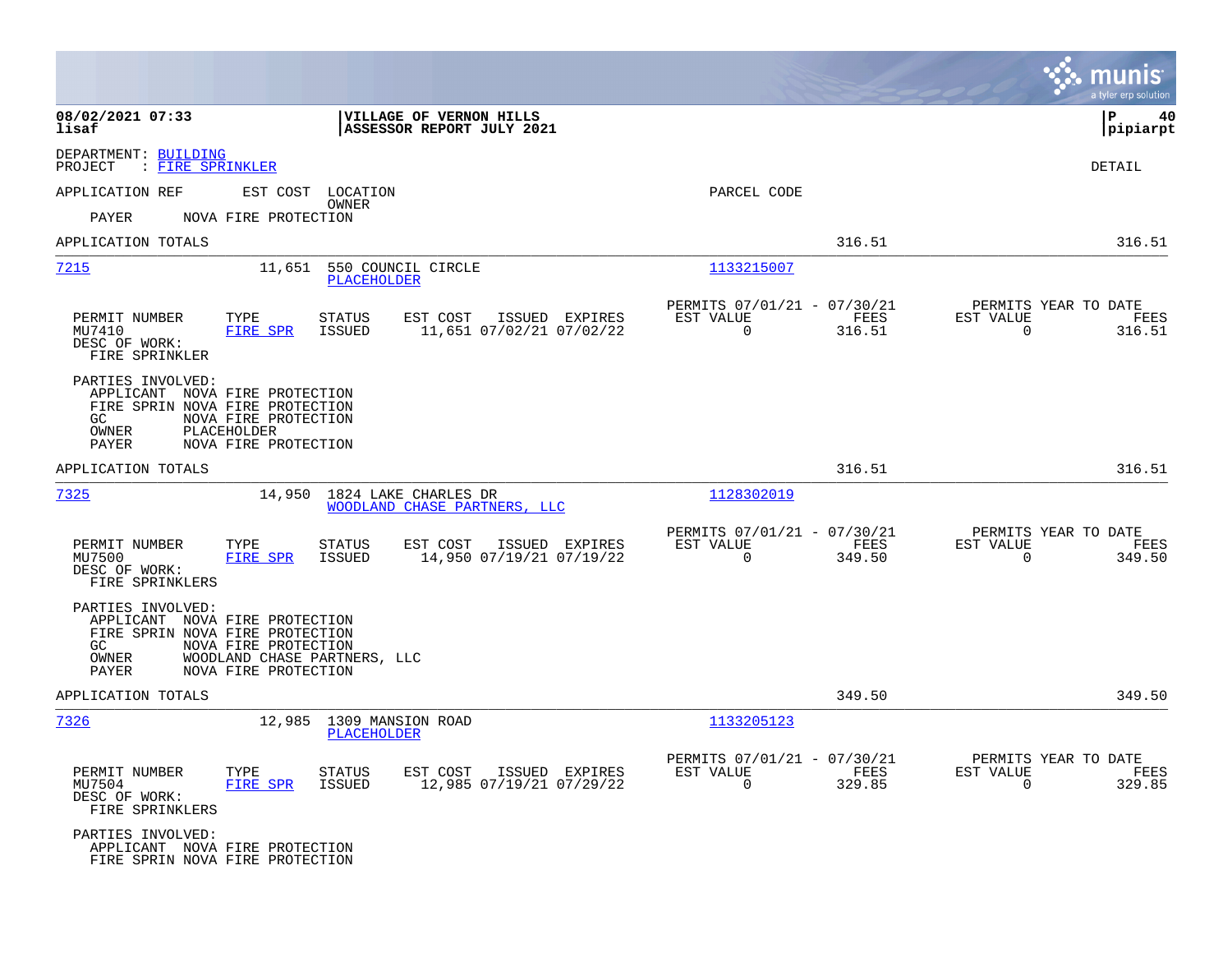|                                                                                                                                                                                                             |                                                                        | munis<br>a tyler erp solution                                         |
|-------------------------------------------------------------------------------------------------------------------------------------------------------------------------------------------------------------|------------------------------------------------------------------------|-----------------------------------------------------------------------|
| 08/02/2021 07:33<br>VILLAGE OF VERNON HILLS<br>ASSESSOR REPORT JULY 2021<br>lisaf                                                                                                                           |                                                                        | l P<br>41<br> pipiarpt                                                |
| DEPARTMENT: BUILDING<br>: FIRE SPRINKLER<br>PROJECT                                                                                                                                                         |                                                                        | <b>DETAIL</b>                                                         |
| APPLICATION REF<br>EST COST LOCATION<br>OWNER                                                                                                                                                               | PARCEL CODE                                                            |                                                                       |
| NOVA FIRE PROTECTION<br>GC.<br>OWNER<br>PLACEHOLDER<br>PAYER<br>NOVA FIRE PROTECTION                                                                                                                        |                                                                        |                                                                       |
| APPLICATION TOTALS                                                                                                                                                                                          | 329.85                                                                 | 329.85                                                                |
| 7345<br>7,240<br>294 EAST TOWNLINE RD<br>BUCHANAN ENERGY (N), LLC                                                                                                                                           | 1133302066                                                             |                                                                       |
| PERMIT NUMBER<br>TYPE<br><b>STATUS</b><br>EST COST<br>ISSUED EXPIRES<br>FIRE SPR<br>7,240 07/07/21 07/07/22<br>MU7419<br>ISSUED<br>DESC OF WORK:<br>FIRE SPRINKLER                                          | PERMITS 07/01/21 - 07/30/21<br>FEES<br>EST VALUE<br>$\Omega$<br>308.00 | PERMITS YEAR TO DATE<br>EST VALUE<br>FEES<br>$\overline{0}$<br>308.00 |
| PARTIES INVOLVED:<br>APPLICANT CL DOUCETTE INC<br>FIRE SPRIN CL DOUCETTE INC<br>CL DOUCETTE INC<br>GC.<br>BUCKY'S MOBIL<br><b>OCCUPANT</b><br>BUCHANAN ENERGY (N), LLC<br>OWNER<br>CL DOUCETTE INC<br>PAYER |                                                                        |                                                                       |
| APPLICATION TOTALS                                                                                                                                                                                          | 308.00                                                                 | 308.00                                                                |
| 7364<br>13,000<br>405 WOODLAND CHASE LANE<br><b>PLACEHOLDER</b>                                                                                                                                             | 1516106001                                                             |                                                                       |
| PERMIT NUMBER<br>TYPE<br><b>STATUS</b><br>EST COST<br>ISSUED EXPIRES<br><b>FIRE SPR</b><br>ISSUED<br>13,000 07/19/21 07/19/22<br>MU7508<br>DESC OF WORK:<br>FIRE SPRINKLERS                                 | PERMITS 07/01/21 - 07/30/21<br>EST VALUE<br>FEES<br>$\Omega$<br>655.00 | PERMITS YEAR TO DATE<br>EST VALUE<br>FEES<br>$\mathbf 0$<br>655.00    |
| PARTIES INVOLVED:<br>APPLICANT NOVA FIRE PROTECTION<br>FIRE SPRIN NOVA FIRE PROTECTION<br>NOVA FIRE PROTECTION<br>GC.<br>OWNER<br>PLACEHOLDER<br>PAYER<br>NOVA FIRE PROTECTION                              |                                                                        |                                                                       |
| APPLICATION TOTALS                                                                                                                                                                                          | 655.00                                                                 | 655.00                                                                |
| 7372<br>11,651 656 MARSHALL STREET<br>PLACEHOLDER                                                                                                                                                           | 1133205048                                                             |                                                                       |
| PERMIT NUMBER<br>TYPE<br>EST COST<br>ISSUED EXPIRES<br>STATUS<br>11,651 07/19/21 07/19/22<br>MU7506<br>FIRE SPR<br>ISSUED<br>DESC OF WORK:<br>FIRE SPRINKLER                                                | PERMITS 07/01/21 - 07/30/21<br>EST VALUE<br>FEES<br>$\Omega$<br>316.51 | PERMITS YEAR TO DATE<br>EST VALUE<br>FEES<br>316.51<br>$\Omega$       |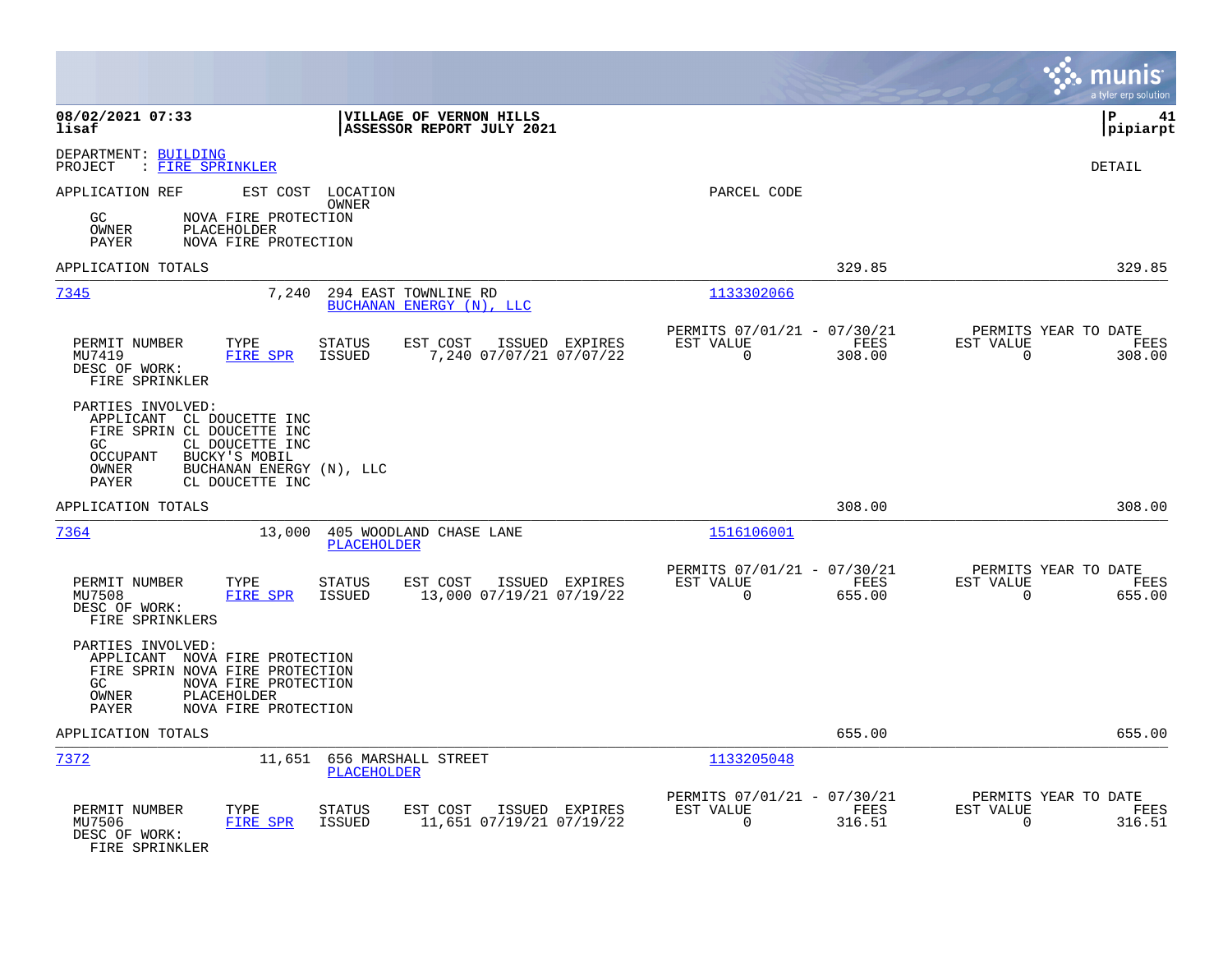|                                                                                                                                   |                                                             |                                |                                                      |                |                                                      |                       |                       | munis<br>a tyler erp solution          |
|-----------------------------------------------------------------------------------------------------------------------------------|-------------------------------------------------------------|--------------------------------|------------------------------------------------------|----------------|------------------------------------------------------|-----------------------|-----------------------|----------------------------------------|
| 08/02/2021 07:33<br>lisaf                                                                                                         |                                                             |                                | VILLAGE OF VERNON HILLS<br>ASSESSOR REPORT JULY 2021 |                |                                                      |                       |                       | l P<br>42<br> pipiarpt                 |
| DEPARTMENT: BUILDING<br>PROJECT<br>: FIRE SPRINKLER                                                                               |                                                             |                                |                                                      |                |                                                      |                       |                       | <b>DETAIL</b>                          |
| APPLICATION REF<br>PARTIES INVOLVED:<br>APPLICANT NOVA FIRE PROTECTION<br>FIRE SPRIN NOVA FIRE PROTECTION<br>GC<br>OWNER<br>PAYER | NOVA FIRE PROTECTION<br>PLACEHOLDER<br>NOVA FIRE PROTECTION | EST COST LOCATION<br>OWNER     |                                                      |                | PARCEL CODE                                          |                       |                       |                                        |
| APPLICATION TOTALS                                                                                                                |                                                             |                                |                                                      |                |                                                      | 316.51                |                       | 316.51                                 |
| 7373                                                                                                                              | 11,651                                                      | <b>PLACEHOLDER</b>             | 600 MARSHALL STREET                                  |                | 1133205041                                           |                       |                       |                                        |
| PERMIT NUMBER<br>MU7503<br>DESC OF WORK:<br>FIRE SPRINKLER                                                                        | TYPE<br>FIRE SPR                                            | STATUS<br><b>ISSUED</b>        | EST COST ISSUED EXPIRES<br>11,651 07/19/21 07/19/22  |                | PERMITS 07/01/21 - 07/30/21<br>EST VALUE<br>$\Omega$ | FEES<br>316.51        | EST VALUE<br>$\Omega$ | PERMITS YEAR TO DATE<br>FEES<br>316.51 |
| PARTIES INVOLVED:<br>APPLICANT NOVA FIRE PROTECTION<br>FIRE SPRIN NOVA FIRE PROTECTION<br>GC.<br>OWNER<br><b>PAYER</b>            | NOVA FIRE PROTECTION<br>PLACEHOLDER<br>NOVA FIRE PROTECTION |                                |                                                      |                |                                                      |                       |                       |                                        |
| APPLICATION TOTALS                                                                                                                |                                                             |                                |                                                      |                |                                                      | 316.51                |                       | 316.51                                 |
| 7374                                                                                                                              | 12,985                                                      | PLACEHOLDER                    | 1301 MANSION ROAD                                    |                | 1133205125                                           |                       |                       |                                        |
| PERMIT NUMBER<br>MU7502<br>DESC OF WORK:<br>FIRE SPRINKLER                                                                        | TYPE<br><b>FIRE SPR</b>                                     | <b>STATUS</b><br><b>ISSUED</b> | EST COST<br>12,985 07/19/21 07/19/22                 | ISSUED EXPIRES | PERMITS 07/01/21 - 07/30/21<br>EST VALUE<br>$\Omega$ | FEES<br>329.85        | EST VALUE<br>$\Omega$ | PERMITS YEAR TO DATE<br>FEES<br>329.85 |
| PARTIES INVOLVED:<br>APPLICANT NOVA FIRE PROTECTION<br>FIRE SPRIN NOVA FIRE PROTECTION<br>GC<br>OWNER<br>PAYER                    | NOVA FIRE PROTECTION<br>PLACEHOLDER<br>NOVA FIRE PROTECTION |                                |                                                      |                |                                                      |                       |                       |                                        |
| APPLICATION TOTALS                                                                                                                |                                                             |                                |                                                      |                |                                                      | 329.85                |                       | 329.85                                 |
| 7451                                                                                                                              | 21,300                                                      |                                | 650 EAST TOWNLINE ROAD<br>BONSTORES REALTY TWO, LLC  |                | 1133401006                                           |                       |                       |                                        |
| PERMIT NUMBER<br>MU7526<br>DESC OF WORK:                                                                                          | TYPE<br>FIRE SPR                                            | STATUS<br>ISSUED               | EST COST<br>21,300 07/22/21 07/22/22                 | ISSUED EXPIRES | PERMITS 07/01/21 - 07/30/21<br>EST VALUE<br>0        | <b>FEES</b><br>515.00 | EST VALUE<br>0        | PERMITS YEAR TO DATE<br>FEES<br>515.00 |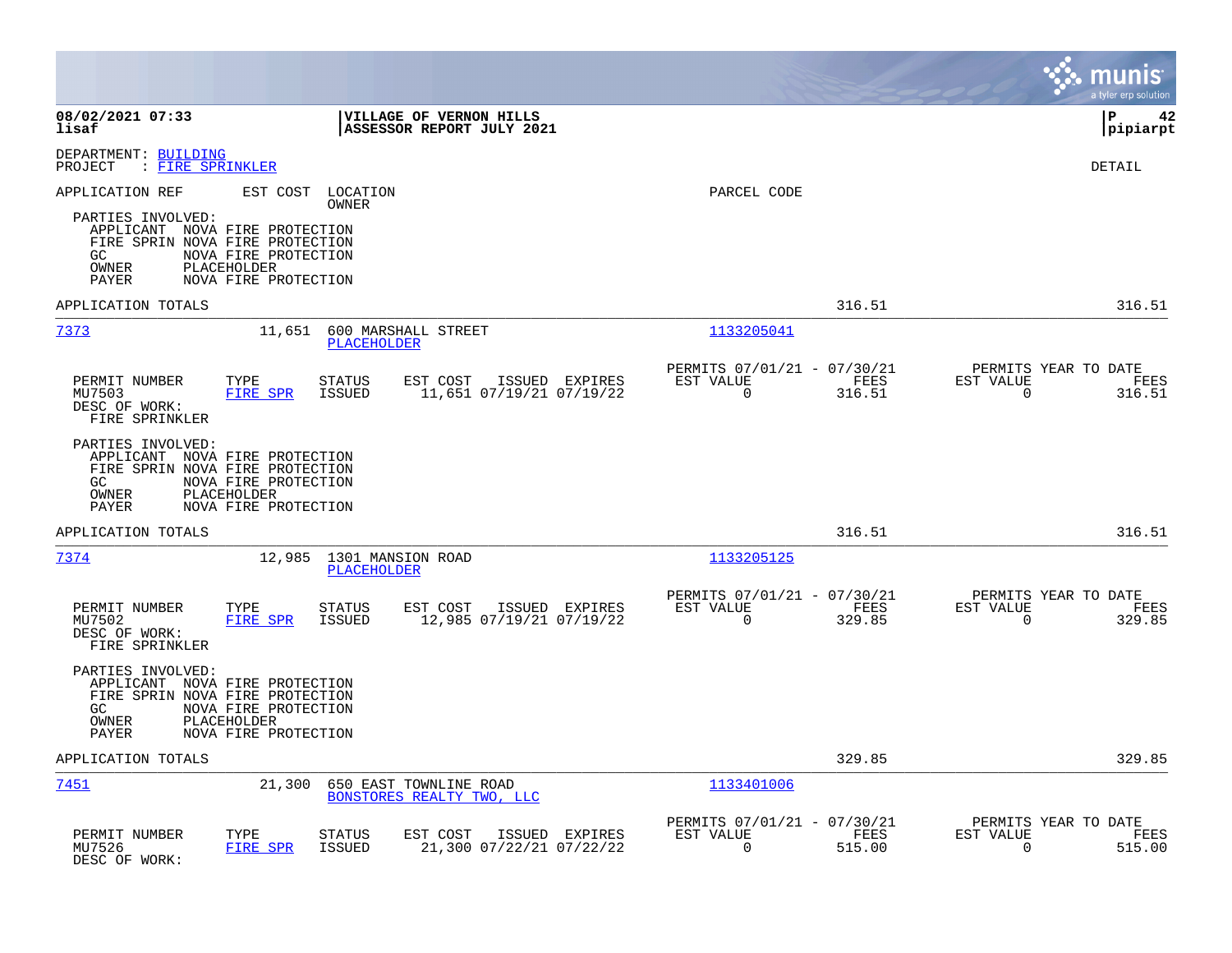|                                                                                                      |                                                                           |                                                                                                                                                                             |             |                    |   | <b>munis</b><br>a tyler erp solution |
|------------------------------------------------------------------------------------------------------|---------------------------------------------------------------------------|-----------------------------------------------------------------------------------------------------------------------------------------------------------------------------|-------------|--------------------|---|--------------------------------------|
| 08/02/2021 07:33<br>lisaf<br>FIRE SPRINKLER                                                          |                                                                           | VILLAGE OF VERNON HILLS<br>ASSESSOR REPORT JULY 2021                                                                                                                        |             |                    |   | 43<br>P<br> pipiarpt                 |
| DEPARTMENT: BUILDING<br>PROJECT                                                                      | : FIRE SPRINKLER                                                          |                                                                                                                                                                             |             |                    |   | DETAIL                               |
| APPLICATION REF<br>PARTIES INVOLVED:<br>APPLICANT<br>FIRE SPRIN<br>GC.<br>OCCUPANT<br>OWNER<br>PAYER | EST COST<br>UNITED<br>UNITED<br>SLEEP NUMBER<br>BONSTORES REALTY TWO, LLC | LOCATION<br>OWNER<br>STATES ALLIANCE FIRE PROTECTION<br>STATES ALLIANCE FIRE PROTECTION<br>UNITED STATES ALLIANCE FIRE PROTECTION<br>UNITED STATES ALLIANCE FIRE PROTECTION | PARCEL CODE |                    |   |                                      |
| APPLICATION TOTALS<br>PROJECT TOTALS                                                                 |                                                                           |                                                                                                                                                                             | 0           | 515.00<br>5,788.24 | 0 | 515.00<br>5,788.24                   |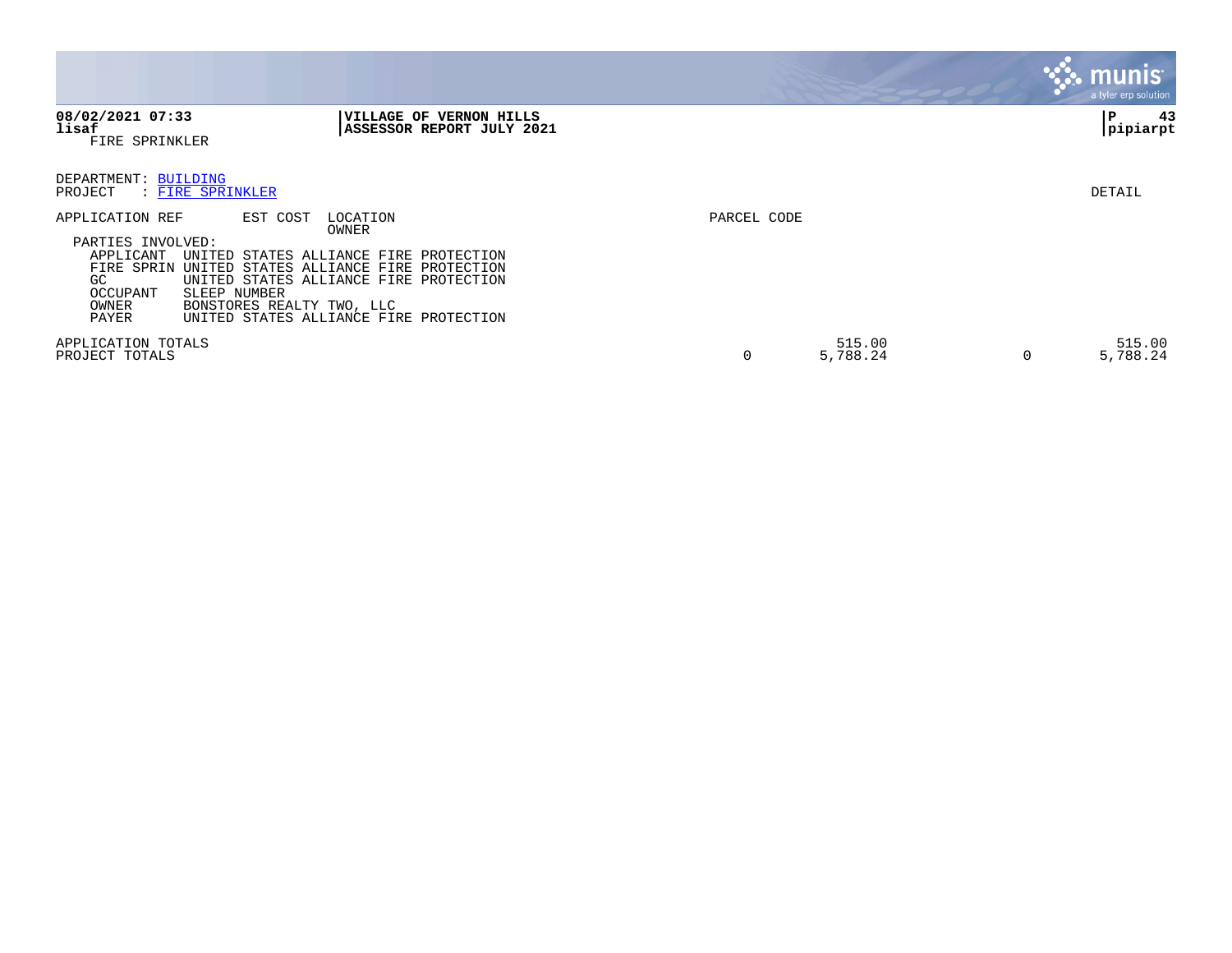|                                                                                                                                                                                                          | munis<br>a tyler erp solution                                                                                                                                                              |
|----------------------------------------------------------------------------------------------------------------------------------------------------------------------------------------------------------|--------------------------------------------------------------------------------------------------------------------------------------------------------------------------------------------|
| 08/02/2021 07:33<br>VILLAGE OF VERNON HILLS<br>lisaf<br>ASSESSOR REPORT JULY 2021                                                                                                                        | lР<br>44<br> pipiarpt                                                                                                                                                                      |
| DEPARTMENT: BUILDING<br>PROJECT<br>: LAWN SPRINKLER                                                                                                                                                      | DETAIL                                                                                                                                                                                     |
| APPLICATION REF<br>EST COST<br>LOCATION<br>OWNER                                                                                                                                                         | PARCEL CODE                                                                                                                                                                                |
| <u>7369</u><br>5,900<br>529 COUNCIL CIRCLE<br>PLACEHOLDER                                                                                                                                                | 1133213011                                                                                                                                                                                 |
| EST COST<br>PERMIT NUMBER<br>TYPE<br>STATUS<br>MU7407<br><b>LAWN IRRIG ISSUED</b><br>DESC OF WORK:<br>LAWN SPRINKLERS                                                                                    | PERMITS 07/01/21 - 07/30/21<br>PERMITS YEAR TO DATE<br>EST VALUE<br>EST VALUE<br>ISSUED EXPIRES<br>FEES<br>FEES<br>59.00<br>5,900 07/01/21 07/01/22<br>0<br>59.00<br>0                     |
| PARTIES INVOLVED:<br>APPLICANT D & D LANDSCAPE AND SPRINKLER SERVICES<br>D & D LANDSCAPE AND SPRINKLER SERVICES<br>GC.<br>OWNER<br>PLACEHOLDER<br><b>PAYER</b><br>D & D LANDSCAPE AND SPRINKLER SERVICES |                                                                                                                                                                                            |
| APPLICATION TOTALS                                                                                                                                                                                       | 59.00<br>59.00                                                                                                                                                                             |
| 7380<br>5,400<br>506 COUNCIL CIRCLE<br>PLACEHOLDER                                                                                                                                                       | 1133205079                                                                                                                                                                                 |
| PERMIT NUMBER<br>TYPE<br>STATUS<br>EST COST<br>MU7417<br><b>LAWN IRRIG ISSUED</b><br>DESC OF WORK:<br>LAWN SPRINKLER                                                                                     | PERMITS 07/01/21 - 07/30/21<br>PERMITS YEAR TO DATE<br>ISSUED EXPIRES<br>EST VALUE<br>FEES<br>EST VALUE<br>FEES<br>5,400 07/06/21 07/06/22<br>$\Omega$<br>54.00<br>$\Omega$<br>54.00       |
| PARTIES INVOLVED:<br>APPLICANT D & D LANDSCAPE AND SPRINKLER SERVICES<br>GC.<br>D & D LANDSCAPE AND SPRINKLER SERVICES<br>PLACEHOLDER<br>OWNER<br>PLUMBER<br>D & D LANDSCAPE AND SPRINKLER SERVICES      |                                                                                                                                                                                            |
| PAYER<br>D & D LANDSCAPE AND SPRINKLER SERVICES                                                                                                                                                          |                                                                                                                                                                                            |
| APPLICATION TOTALS                                                                                                                                                                                       | 54.00<br>54.00                                                                                                                                                                             |
| 7427<br>5,000<br>692 INSULL DRIVE<br>PLACEHOLDER                                                                                                                                                         | 1133216018                                                                                                                                                                                 |
| PERMIT NUMBER<br>TYPE<br><b>STATUS</b><br>EST COST<br><b>LAWN IRRIG ISSUED</b><br>MU7470<br>DESC OF WORK:<br>LAWN SPRINKLER                                                                              | PERMITS 07/01/21 - 07/30/21<br>PERMITS YEAR TO DATE<br>ISSUED EXPIRES<br>EST VALUE<br>FEES<br>EST VALUE<br>FEES<br>5,000 07/16/21 07/16/22<br>$\mathbf 0$<br>50.00<br>$\mathbf 0$<br>50.00 |
| PARTIES INVOLVED:<br>APPLICANT AMERICAN NATIONAL SPRINKLER<br>GC.<br>AMERICAN NATIONAL SPRINKLER<br>OWNER<br>PLACEHOLDER<br>AMERICAN NATIONAL SPRINKLER<br>PAYER                                         |                                                                                                                                                                                            |
| APPLICATION TOTALS                                                                                                                                                                                       | 50.00<br>50.00                                                                                                                                                                             |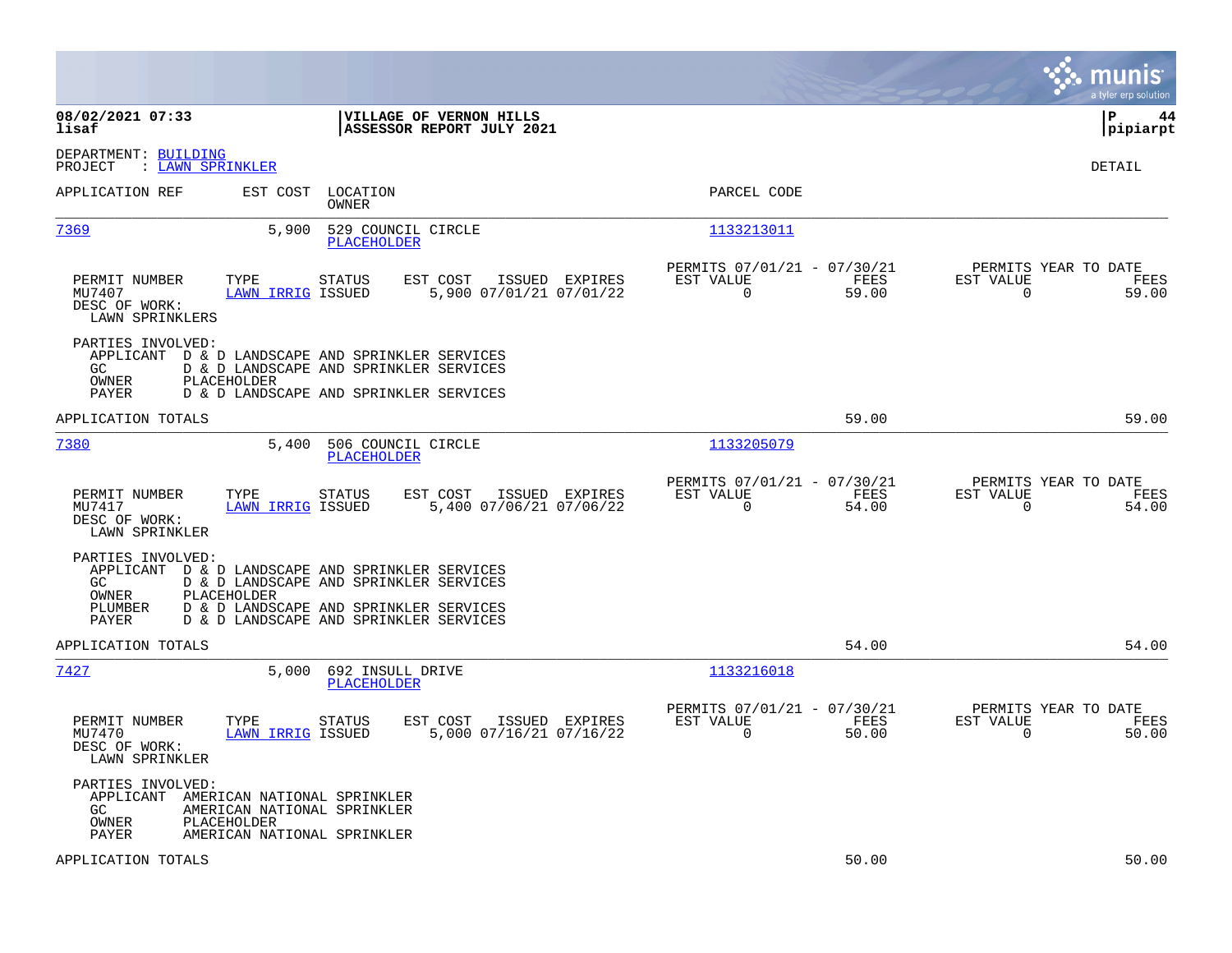|                                                                                                                                                                                                            |                                                                                                                    | munis<br>a tyler erp solution                                  |
|------------------------------------------------------------------------------------------------------------------------------------------------------------------------------------------------------------|--------------------------------------------------------------------------------------------------------------------|----------------------------------------------------------------|
| 08/02/2021 07:33<br>VILLAGE OF VERNON HILLS<br>lisaf                                                                                                                                                       | ASSESSOR REPORT JULY 2021                                                                                          | P<br>45<br> pipiarpt                                           |
| DEPARTMENT: BUILDING<br>PROJECT<br>: LAWN SPRINKLER                                                                                                                                                        |                                                                                                                    | <b>DETAIL</b>                                                  |
| APPLICATION REF<br>LOCATION<br>EST COST<br>OWNER                                                                                                                                                           | PARCEL CODE                                                                                                        |                                                                |
| 7508<br>5,800<br>511 COUNCIL CIRCLE<br><b>PLACEHOLDER</b>                                                                                                                                                  | 1133213017                                                                                                         |                                                                |
| TYPE<br>PERMIT NUMBER<br>STATUS<br>EST COST<br>MU7561<br>LAWN IRRIG ISSUED<br>DESC OF WORK:<br>LAWN SPRINKLER                                                                                              | PERMITS 07/01/21 - 07/30/21<br>ISSUED EXPIRES<br>EST VALUE<br>FEES<br>5,800 07/27/21 07/27/22<br>$\Omega$<br>58.00 | PERMITS YEAR TO DATE<br>EST VALUE<br>FEES<br>$\Omega$<br>58.00 |
| PARTIES INVOLVED:<br>D & D LANDSCAPE AND SPRINKLER SERVICES<br>APPLICANT<br>GC<br>D & D LANDSCAPE AND SPRINKLER SERVICES<br>PLACEHOLDER<br>OWNER<br><b>PAYER</b><br>D & D LANDSCAPE AND SPRINKLER SERVICES |                                                                                                                    |                                                                |
| APPLICATION TOTALS                                                                                                                                                                                         | 58.00                                                                                                              | 58.00                                                          |
| 7522<br>5.500<br>664 MARSHALL STREET<br><b>PLACEHOLDER</b>                                                                                                                                                 | 1133205049                                                                                                         |                                                                |
| PERMIT NUMBER<br>TYPE<br>EST COST<br><b>STATUS</b><br>MU7569<br>LAWN IRRIG ISSUED<br>DESC OF WORK:<br>LAWN SPRINKLERS                                                                                      | PERMITS 07/01/21 - 07/30/21<br>ISSUED EXPIRES<br>EST VALUE<br>FEES<br>5,500 07/29/21 07/29/22<br>$\Omega$<br>55.00 | PERMITS YEAR TO DATE<br>EST VALUE<br>FEES<br>55.00<br>$\Omega$ |
| PARTIES INVOLVED:<br>APPLICANT<br>D & D LANDSCAPE AND SPRINKLER SERVICES<br>GC<br>D & D LANDSCAPE AND SPRINKLER SERVICES<br>PLACEHOLDER<br>OWNER<br><b>PAYER</b><br>D & D LANDSCAPE AND SPRINKLER SERVICES |                                                                                                                    |                                                                |
| APPLICATION TOTALS<br>PROJECT TOTALS                                                                                                                                                                       | 55.00<br>$\Omega$<br>276.00                                                                                        | 55.00<br>276.00<br>$\Omega$                                    |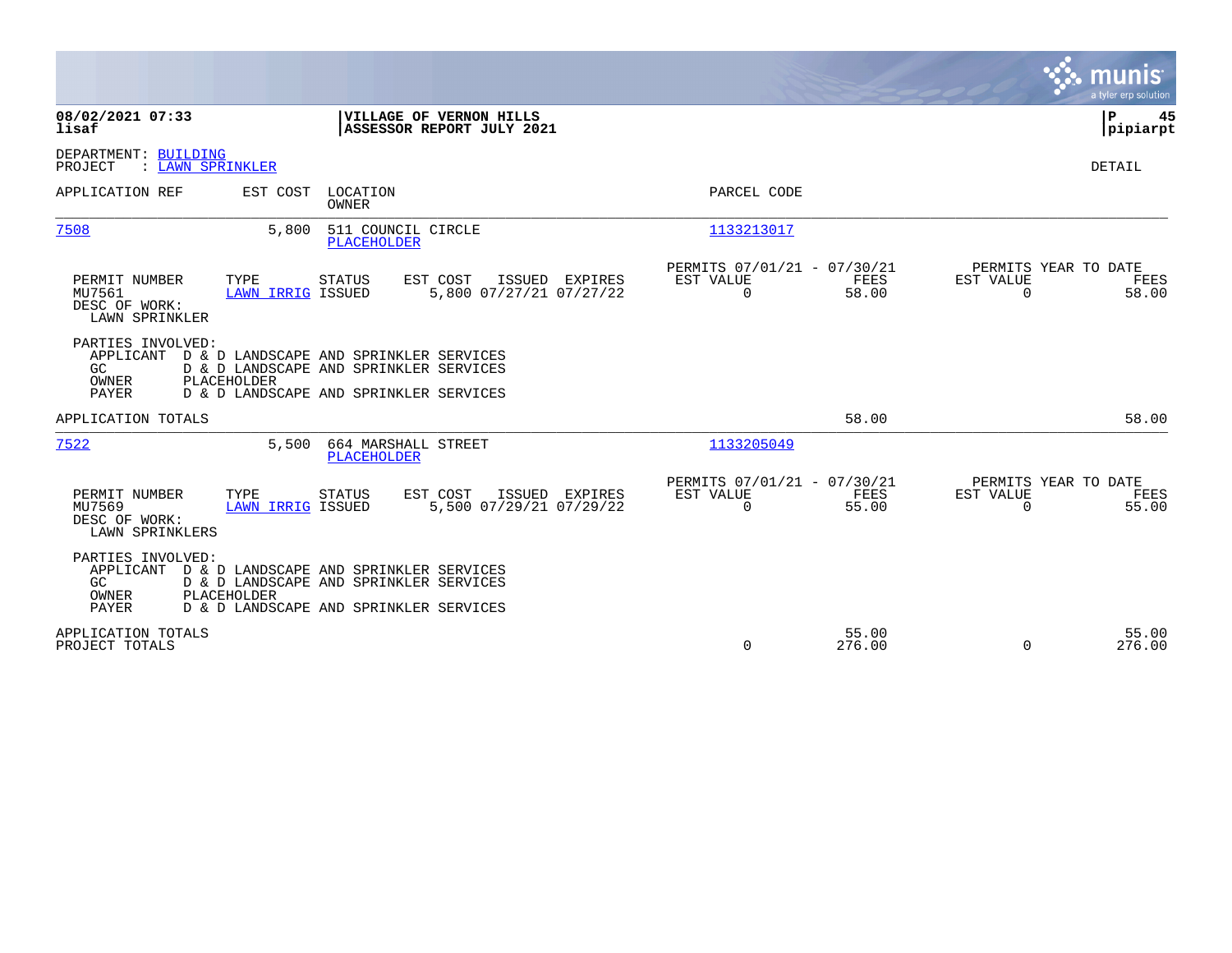|                                                                                                                          |                                                                                                                                           |                                                      |                                                   |                |                                                   |                       | $\overline{\mathsf{m} \mathsf{u}}$ nıs'<br>a tyler erp solution |
|--------------------------------------------------------------------------------------------------------------------------|-------------------------------------------------------------------------------------------------------------------------------------------|------------------------------------------------------|---------------------------------------------------|----------------|---------------------------------------------------|-----------------------|-----------------------------------------------------------------|
| 08/02/2021 07:33<br>lisaf                                                                                                |                                                                                                                                           | VILLAGE OF VERNON HILLS<br>ASSESSOR REPORT JULY 2021 |                                                   |                |                                                   |                       | ${\bf P}$<br>46<br> pipiarpt                                    |
| DEPARTMENT: BUILDING<br>PROJECT                                                                                          | : MISC COMMERCIAL                                                                                                                         |                                                      |                                                   |                |                                                   |                       | DETAIL                                                          |
| APPLICATION REF                                                                                                          | EST COST                                                                                                                                  | LOCATION<br>OWNER                                    |                                                   | PARCEL CODE    |                                                   |                       |                                                                 |
| 6587                                                                                                                     | 20,573,902                                                                                                                                | 700 HAWTHORN ROW<br>CENTENNIAL                       |                                                   | 1133401089     |                                                   |                       |                                                                 |
| PERMIT NUMBER<br>MU7541<br>DESC OF WORK:                                                                                 | TYPE<br>MISC COMM<br>SUPERSTRUCTURE-FOUNDATION-PARKING                                                                                    | EST COST<br>STATUS<br>ISSUED                         | ISSUED<br>EXPIRES<br>20,573,902 07/26/21 07/26/22 | EST VALUE<br>0 | PERMITS 07/01/21 - 07/30/21<br>FEES<br>205,739.02 | EST VALUE<br>$\Omega$ | PERMITS YEAR TO DATE<br>FEES<br>205,739.02                      |
| PARTIES INVOLVED:<br>APPLICANT<br>CONCRETE<br>ELECTRICIA LETECH INC<br>GC<br><b>HVAC</b><br>OCCUPANT<br>OWNER<br>PLUMBER | STUDIO 222 ARCHITECTS<br>SPANCRETE<br>FOCUS CONSTRUCTION<br>AIR RITE HEATING & COOLING<br>HAWTHORN ROW<br>CENTENNIAL<br>NORMAN MECHANICAL |                                                      |                                                   |                |                                                   |                       |                                                                 |
| APPLICATION TOTALS<br>PROJECT TOTALS                                                                                     |                                                                                                                                           |                                                      |                                                   | 0              | 205,739.02<br>205,739.02                          | $\Omega$              | 205,739.02<br>205,739.02                                        |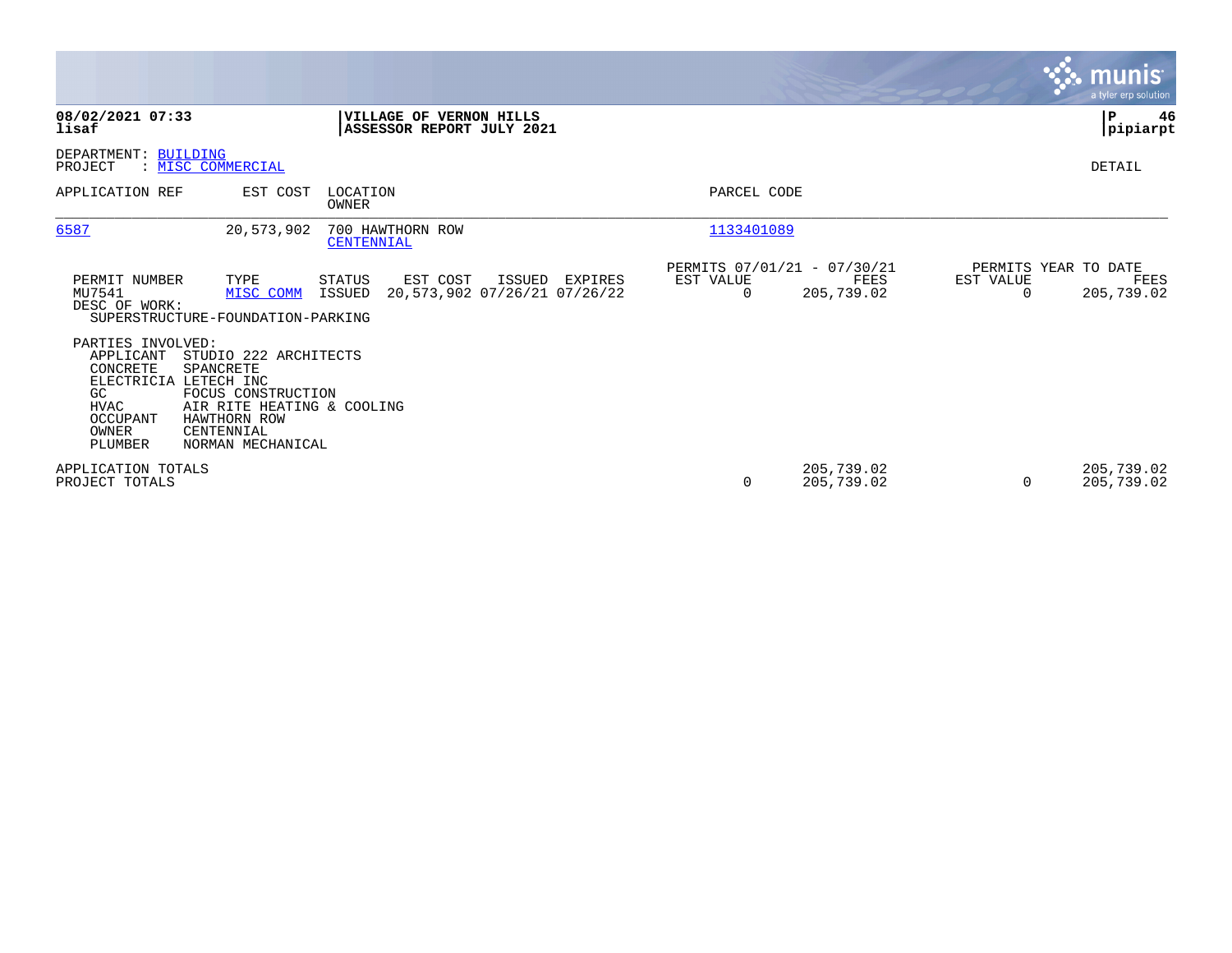|                                                                                                                                                                                                             |                                            |                                                         |                 |                                                         | munis<br>a tyler erp solution |
|-------------------------------------------------------------------------------------------------------------------------------------------------------------------------------------------------------------|--------------------------------------------|---------------------------------------------------------|-----------------|---------------------------------------------------------|-------------------------------|
| 08/02/2021 07:33<br>VILLAGE OF VERNON HILLS<br>lisaf<br>ASSESSOR REPORT JULY 2021                                                                                                                           |                                            |                                                         |                 |                                                         | ΙP<br>47<br> pipiarpt         |
| DEPARTMENT: BUILDING<br>: MISC ELECTRIC COMM<br>PROJECT                                                                                                                                                     |                                            |                                                         |                 |                                                         | DETAIL                        |
| APPLICATION REF<br>EST COST<br>LOCATION<br><b>OWNER</b>                                                                                                                                                     |                                            | PARCEL CODE                                             |                 |                                                         |                               |
| 7405<br>25,000<br>780 CORPORATE WOODS PKY<br>VAN VLISSINGEN & CO                                                                                                                                            |                                            | 1509401065                                              |                 |                                                         |                               |
| EST COST<br>PERMIT NUMBER<br>TYPE<br><b>STATUS</b><br>MU7487<br>ISSUED<br>MISC ELEC<br>DESC OF WORK:<br>MISC ELECT                                                                                          | ISSUED EXPIRES<br>25,000 07/19/21 07/19/22 | PERMITS 07/01/21 - 07/30/21<br>EST VALUE<br>$\mathbf 0$ | FEES<br>250.00  | PERMITS YEAR TO DATE<br><b>EST VALUE</b><br>$\Omega$    | FEES<br>250.00                |
| PARTIES INVOLVED:<br>APPLICANT COLLINS CONSTRUCTION SERV<br>COLLINS CONSTRUCTION SERV<br>GC.<br>DRAKE CAPITAL INVESTMENTS<br>OCCUPANT<br>OWNER<br>VAN VLISSINGEN & CO<br>COLLINS CONSTRUCTION SERV<br>PAYER |                                            |                                                         |                 |                                                         |                               |
| APPLICATION TOTALS                                                                                                                                                                                          |                                            |                                                         | 250.00          |                                                         | 250.00                        |
| 7524<br>3,800<br>122 HAWTHORN CENTER<br>CENTENNIAL                                                                                                                                                          |                                            | 1133401086                                              |                 |                                                         |                               |
| TYPE<br>PERMIT NUMBER<br><b>STATUS</b><br>EST COST<br>MU7571<br>MISC ELEC<br>ISSUED<br>DESC OF WORK:<br>ADD 2 OUTLETS                                                                                       | ISSUED EXPIRES<br>3,800 07/29/21 07/29/22  | PERMITS 07/01/21 - 07/30/21<br>EST VALUE<br>$\mathbf 0$ | FEES<br>75.00   | PERMITS YEAR TO DATE<br><b>EST VALUE</b><br>$\mathbf 0$ | FEES<br>75.00                 |
| PARTIES INVOLVED:<br>APPLICANT PALOS ELECTRIC CO<br>ELECTRICIA PALOS ELECTRIC CO<br>GC<br>PALOS ELECTRIC CO<br>CENTENNIAL<br>OWNER<br><b>PAYER</b><br>PALOS ELECTRIC CO                                     |                                            |                                                         |                 |                                                         |                               |
| APPLICATION TOTALS<br>PROJECT TOTALS                                                                                                                                                                        |                                            | 0                                                       | 75.00<br>325.00 | $\Omega$                                                | 75.00<br>325.00               |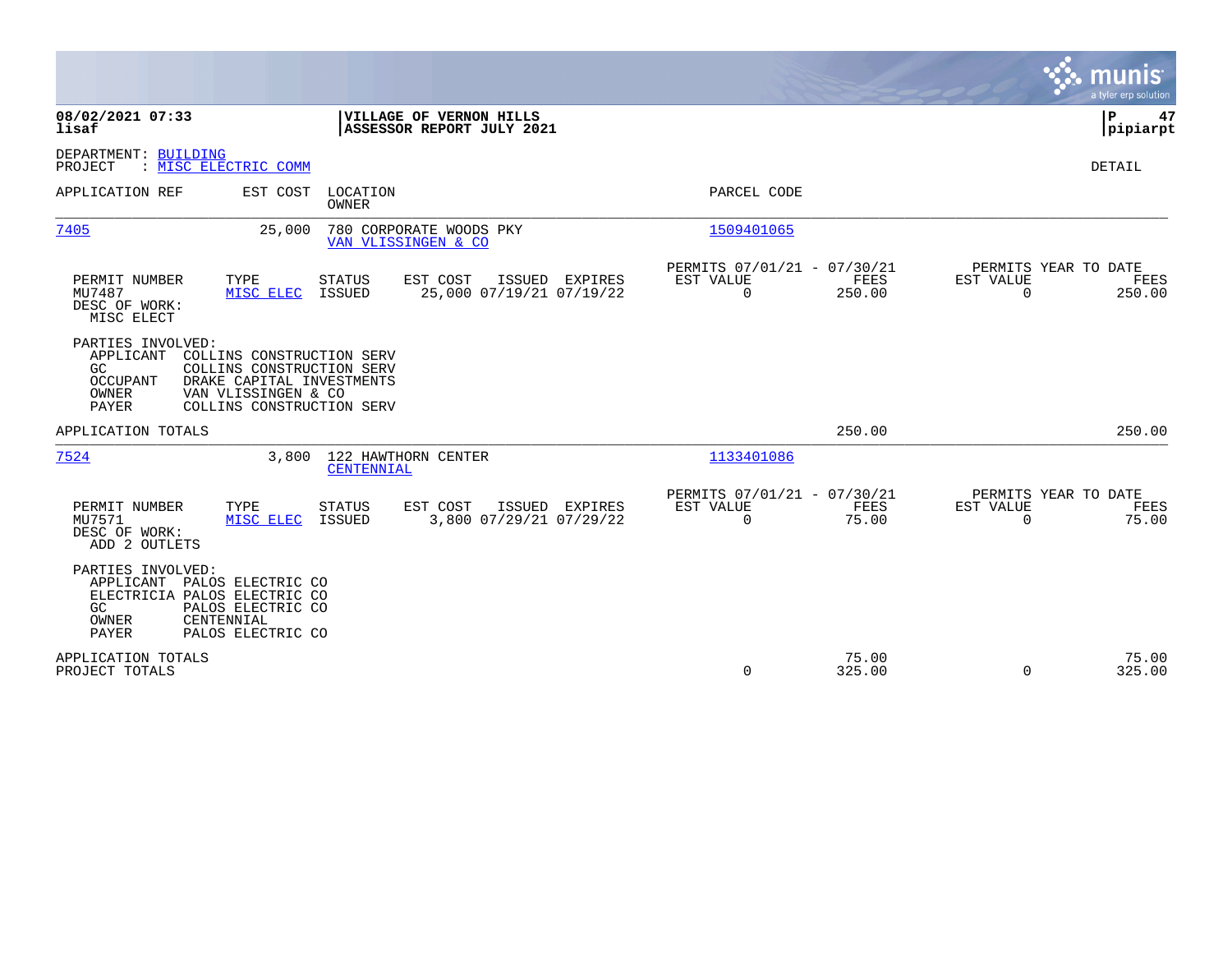|                                                                                                                                  |                                                                            |                                            |                                                        |                                                         |                |                                                  | munis<br>a tvler erp solution |
|----------------------------------------------------------------------------------------------------------------------------------|----------------------------------------------------------------------------|--------------------------------------------|--------------------------------------------------------|---------------------------------------------------------|----------------|--------------------------------------------------|-------------------------------|
| 08/02/2021 07:33<br>lisaf                                                                                                        |                                                                            |                                            | VILLAGE OF VERNON HILLS<br>ASSESSOR REPORT JULY 2021   |                                                         |                |                                                  | P<br>48<br> pipiarpt          |
| DEPARTMENT: BUILDING<br>PROJECT                                                                                                  | : <u>MIS ELEC RESIDENTIAL</u>                                              |                                            |                                                        |                                                         |                |                                                  | <b>DETAIL</b>                 |
| APPLICATION REF                                                                                                                  |                                                                            | EST COST LOCATION<br>OWNER                 |                                                        | PARCEL CODE                                             |                |                                                  |                               |
| 7222                                                                                                                             | 3,000                                                                      | 749 SUSSEX CIR                             | MICHAEL A HENSON & KATHLEEN A HENSON                   | 1508407016                                              |                |                                                  |                               |
| PERMIT NUMBER<br>MU7261<br>DESC OF WORK:<br>ELECTRICAL FOR PATIO                                                                 | TYPE<br>ELEC RES                                                           | <b>STATUS</b><br>COMPLT                    | EST COST<br>ISSUED EXPIRES<br>3,000 07/13/21 07/13/22  | PERMITS 07/01/21 - 07/30/21<br>EST VALUE<br>$\Omega$    | FEES<br>50.00  | PERMITS YEAR TO DATE<br>EST VALUE<br>$\Omega$    | FEES<br>50.00                 |
| PARTIES INVOLVED:<br>APPLICANT 4B SYSTEMS INC<br>ELECTRICIA 4B SYSTEMS INC<br><b>OWNER</b><br>PAYER                              | MICHAEL A HENSON & KATHLEEN A HENSON<br><b>4B SYSTEMS INC</b>              |                                            |                                                        |                                                         |                |                                                  |                               |
| APPLICATION TOTALS                                                                                                               |                                                                            |                                            |                                                        |                                                         | 50.00          |                                                  | 50.00                         |
| 7362                                                                                                                             | 18,590                                                                     | 116 ALLENTOWN CT                           | ZBIGNIEW & WLADYSLAWA SOBCZYK                          | 1504305028                                              |                |                                                  |                               |
| PERMIT NUMBER<br>MU7455<br>DESC OF WORK:<br>SOLAR SYSTEM                                                                         | TYPE<br>ELEC RES                                                           | <b>STATUS</b><br>COMPLT                    | EST COST<br>ISSUED EXPIRES<br>18,590 07/13/21 07/29/22 | PERMITS 07/01/21 - 07/30/21<br>EST VALUE<br>$\Omega$    | FEES<br>185.90 | PERMITS YEAR TO DATE<br>EST VALUE<br>$\Omega$    | FEES<br>185.90                |
| PARTIES INVOLVED:<br>APPLICANT VIVINT SOLAR DEVELOPEMENT<br>ELECTRICIA VIVINT SOLAR DEVELOPEMENT<br>GC.<br><b>OWNER</b><br>PAYER | VIVINT SOLAR<br>ZBIGNIEW & WLADYSLAWA SOBCZYK<br>VIVINT SOLAR DEVELOPEMENT |                                            |                                                        |                                                         |                |                                                  |                               |
| APPLICATION TOTALS                                                                                                               |                                                                            |                                            |                                                        |                                                         | 185.90         |                                                  | 185.90                        |
| 7378                                                                                                                             | 1,400                                                                      | 747 KEYSTONE LN<br><b>ANDREW M HERBERT</b> |                                                        | 1505208063                                              |                |                                                  |                               |
| PERMIT NUMBER<br>MU7452<br>DESC OF WORK:<br>ELECTRIC VEHICLE CHARGING STATION                                                    | TYPE<br>ELEC RES                                                           | <b>STATUS</b><br><b>ISSUED</b>             | EST COST<br>ISSUED EXPIRES<br>1,400 07/13/21 07/13/22  | PERMITS 07/01/21 - 07/30/21<br>EST VALUE<br>$\mathbf 0$ | FEES<br>30.00  | PERMITS YEAR TO DATE<br>EST VALUE<br>$\mathbf 0$ | FEES<br>30.00                 |
| PARTIES INVOLVED:<br>APPLICANT KAPITAL ELECTRIC COMPANY<br>ELECTRICIA KAPITAL ELECTRIC COMPANY<br>GC.<br>OWNER<br>PAYER          | KAPITAL ELECTRIC COMPANY<br>ANDREW M HERBERT<br>KAPITAL ELECTRIC COMPANY   |                                            |                                                        |                                                         |                |                                                  |                               |

**Contract**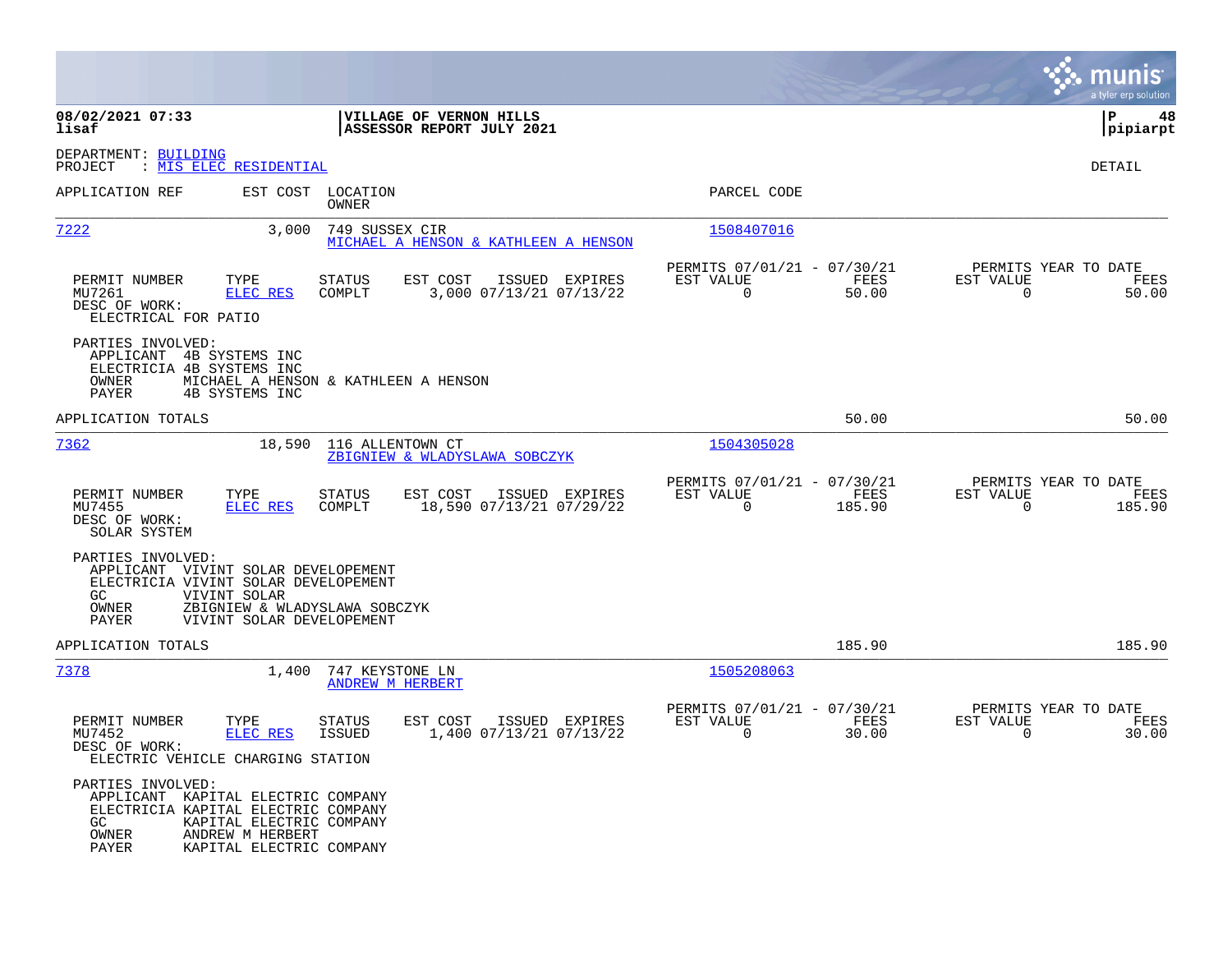|                                                                                                                           |                                                                                 |                                    |                                                      |                |                                                      |                |                                               | munis<br>a tyler erp solution   |
|---------------------------------------------------------------------------------------------------------------------------|---------------------------------------------------------------------------------|------------------------------------|------------------------------------------------------|----------------|------------------------------------------------------|----------------|-----------------------------------------------|---------------------------------|
| 08/02/2021 07:33<br>lisaf<br>APPLICATION TOTALS                                                                           |                                                                                 |                                    | VILLAGE OF VERNON HILLS<br>ASSESSOR REPORT JULY 2021 |                |                                                      | 30.00          |                                               | l P<br>49<br> pipiarpt<br>30.00 |
| DEPARTMENT: BUILDING<br>PROJECT                                                                                           | : MIS ELEC RESIDENTIAL                                                          |                                    |                                                      |                |                                                      |                |                                               | DETAIL                          |
| APPLICATION REF                                                                                                           | EST COST LOCATION                                                               | OWNER                              |                                                      |                | PARCEL CODE                                          |                |                                               |                                 |
| 7411                                                                                                                      | 14,300                                                                          | 1203 RIDGEWOOD CT                  | JAY & KIMBERLY JACOBY                                |                | 1132104051                                           |                |                                               |                                 |
| PERMIT NUMBER<br>MU7533<br>DESC OF WORK:<br>SOLAR PV SYSTEMS                                                              | TYPE<br>ELEC RES                                                                | STATUS<br>ISSUED                   | EST COST<br>14,300 07/23/21 07/23/22                 | ISSUED EXPIRES | PERMITS 07/01/21 - 07/30/21<br>EST VALUE<br>0        | FEES<br>143.00 | PERMITS YEAR TO DATE<br>EST VALUE<br>0        | FEES<br>143.00                  |
| PARTIES INVOLVED:<br>APPLICANT VIVINT SOLAR DEVELOPEMENT<br>ELECTRICIA VIVINT SOLAR DEVELOPEMENT<br>GC.<br>OWNER<br>PAYER | VIVINT SOLAR DEVELOPEMENT<br>JAY & KIMBERLY JACOBY<br>VIVINT SOLAR DEVELOPEMENT |                                    |                                                      |                |                                                      |                |                                               |                                 |
| APPLICATION TOTALS                                                                                                        |                                                                                 |                                    |                                                      |                |                                                      | 143.00         |                                               | 143.00                          |
| 7412                                                                                                                      | 24,310                                                                          | 211 BALTUSROL DR<br>DENIS A LARSEN |                                                      |                | 1133116016                                           |                |                                               |                                 |
| PERMIT NUMBER<br>MU7532<br>DESC OF WORK:<br>SOLAR PV SYSTEM                                                               | TYPE<br>ELEC RES                                                                | STATUS<br>ISSUED                   | EST COST<br>24,310 07/23/21 07/23/22                 | ISSUED EXPIRES | PERMITS 07/01/21 - 07/30/21<br>EST VALUE<br>$\Omega$ | FEES<br>243.10 | PERMITS YEAR TO DATE<br>EST VALUE<br>$\Omega$ | FEES<br>243.10                  |
| PARTIES INVOLVED:<br>APPLICANT VIVINT SOLAR DEVELOPEMENT<br>ELECTRICIA VIVINT SOLAR DEVELOPEMENT<br>GC.<br>OWNER<br>PAYER | VIVINT SOLAR DEVELOPEMENT<br>DENIS A LARSEN<br>VIVINT SOLAR DEVELOPEMENT        |                                    |                                                      |                |                                                      |                |                                               |                                 |
| APPLICATION TOTALS                                                                                                        |                                                                                 |                                    |                                                      |                |                                                      | 243.10         |                                               | 243.10                          |
| <u>7414</u>                                                                                                               |                                                                                 | 11,440 104 MARIMAC LN              | <b>ANIRBAN &amp; SUCHANDRA DAS</b>                   |                | 1508202028                                           |                |                                               |                                 |
| PERMIT NUMBER<br>MU7555<br>DESC OF WORK:<br>SOLAR PANELS                                                                  | TYPE<br>ELEC RES ISSUED                                                         | <b>STATUS</b>                      | EST COST<br>11,440 07/27/21 07/27/22                 | ISSUED EXPIRES | PERMITS 07/01/21 - 07/30/21<br>EST VALUE<br>$\sim$ 0 | FEES<br>114.40 | PERMITS YEAR TO DATE<br>EST VALUE<br>$\sim$ 0 | FEES<br>114.40                  |
| PARTIES INVOLVED:<br>APPLICANT VIVINT SOLAR DEVELOPEMENT<br>ELECTRICIA VIVINT SOLAR DEVELOPEMENT<br>OWNER<br>PAYER        | ANIRBAN & SUCHANDRA DAS<br>VIVINT SOLAR DEVELOPEMENT                            |                                    |                                                      |                |                                                      |                |                                               |                                 |

 $\mathcal{L}^{\text{max}}$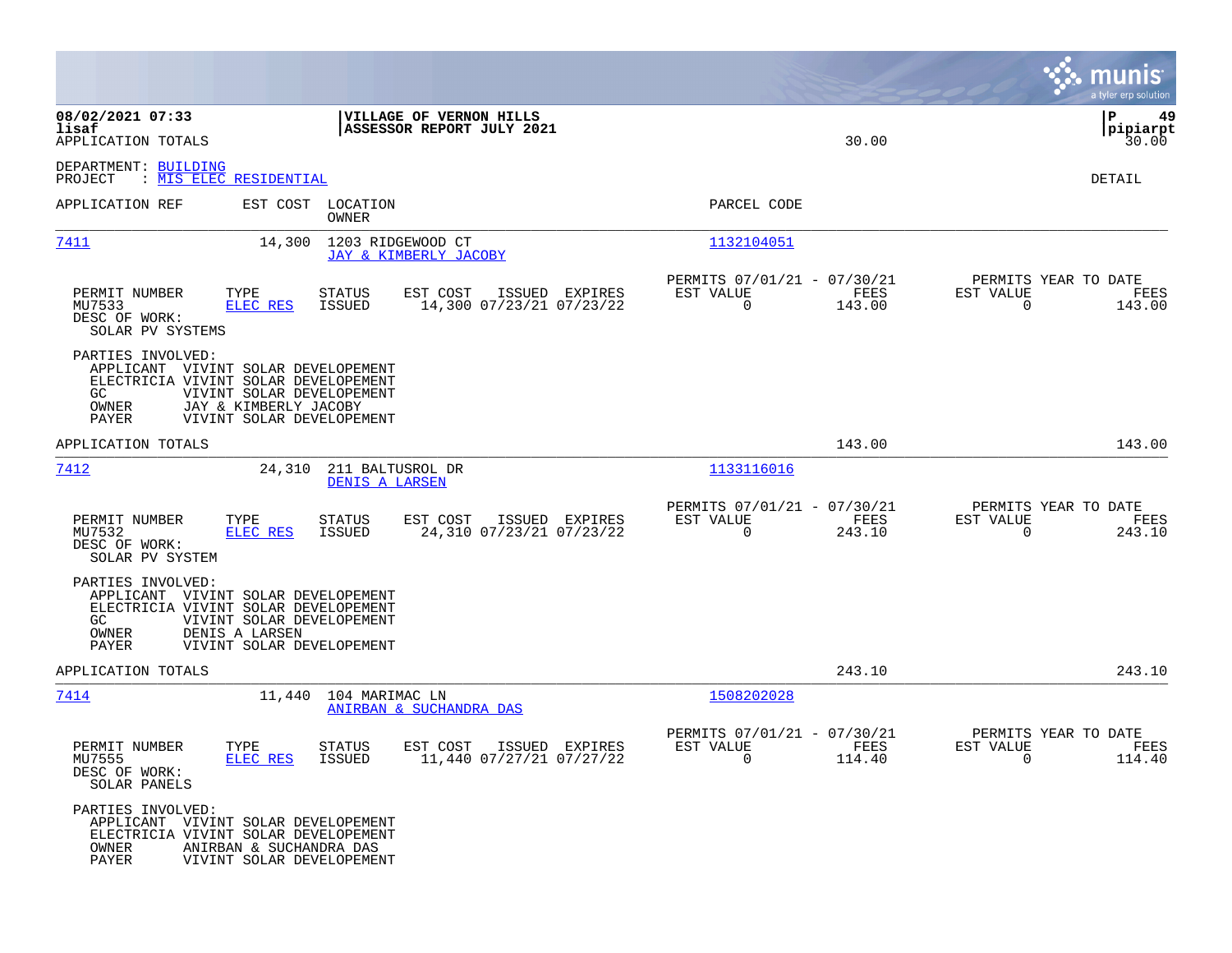|                                                                                                                                                                                                                        |                                               |                                                      |                       |                                        | <b>munis</b><br>a tyler erp solution |
|------------------------------------------------------------------------------------------------------------------------------------------------------------------------------------------------------------------------|-----------------------------------------------|------------------------------------------------------|-----------------------|----------------------------------------|--------------------------------------|
| 08/02/2021 07:33<br>VILLAGE OF VERNON HILLS<br>lisaf                                                                                                                                                                   | ASSESSOR REPORT JULY 2021                     |                                                      |                       |                                        | 50<br>${\bf P}$<br> pipiarpt         |
| DEPARTMENT: BUILDING<br>: MIS ELEC RESIDENTIAL<br>PROJECT                                                                                                                                                              |                                               |                                                      |                       |                                        | DETAIL                               |
| APPLICATION REF<br>EST COST<br>LOCATION<br>OWNER                                                                                                                                                                       |                                               | PARCEL CODE                                          |                       |                                        |                                      |
| APPLICATION TOTALS                                                                                                                                                                                                     |                                               |                                                      | 114.40                |                                        | 114.40                               |
| 7415<br>31,460<br>201 MYSTIC PL<br>ERIC S JENS                                                                                                                                                                         |                                               | 1505413005                                           |                       |                                        |                                      |
| PERMIT NUMBER<br>TYPE<br><b>STATUS</b><br>EST COST<br>MU7536<br>ELEC RES<br>ISSUED<br>DESC OF WORK:<br>SOLAR PV SYSTEM                                                                                                 | ISSUED<br>EXPIRES<br>31,460 07/23/21 07/23/22 | PERMITS 07/01/21 - 07/30/21<br>EST VALUE<br>$\Omega$ | <b>FEES</b><br>314.60 | PERMITS YEAR TO DATE<br>EST VALUE<br>O | FEES<br>314.60                       |
| PARTIES INVOLVED:<br>APPLICANT<br>VIVINT SOLAR DEVELOPEMENT<br><b>ELECTRICIA</b><br>VIVINT SOLAR DEVELOPEMENT<br>VIVINT SOLAR DEVELOPEMENT<br>GC.<br>ERIC S JENS<br>OWNER<br><b>PAYER</b><br>VIVINT SOLAR DEVELOPEMENT |                                               |                                                      |                       |                                        |                                      |
| APPLICATION TOTALS<br>PROJECT TOTALS                                                                                                                                                                                   |                                               | 0                                                    | 314.60<br>1,081.00    | $\Omega$                               | 314.60<br>1,081.00                   |

 $\mathcal{L}^{\text{max}}$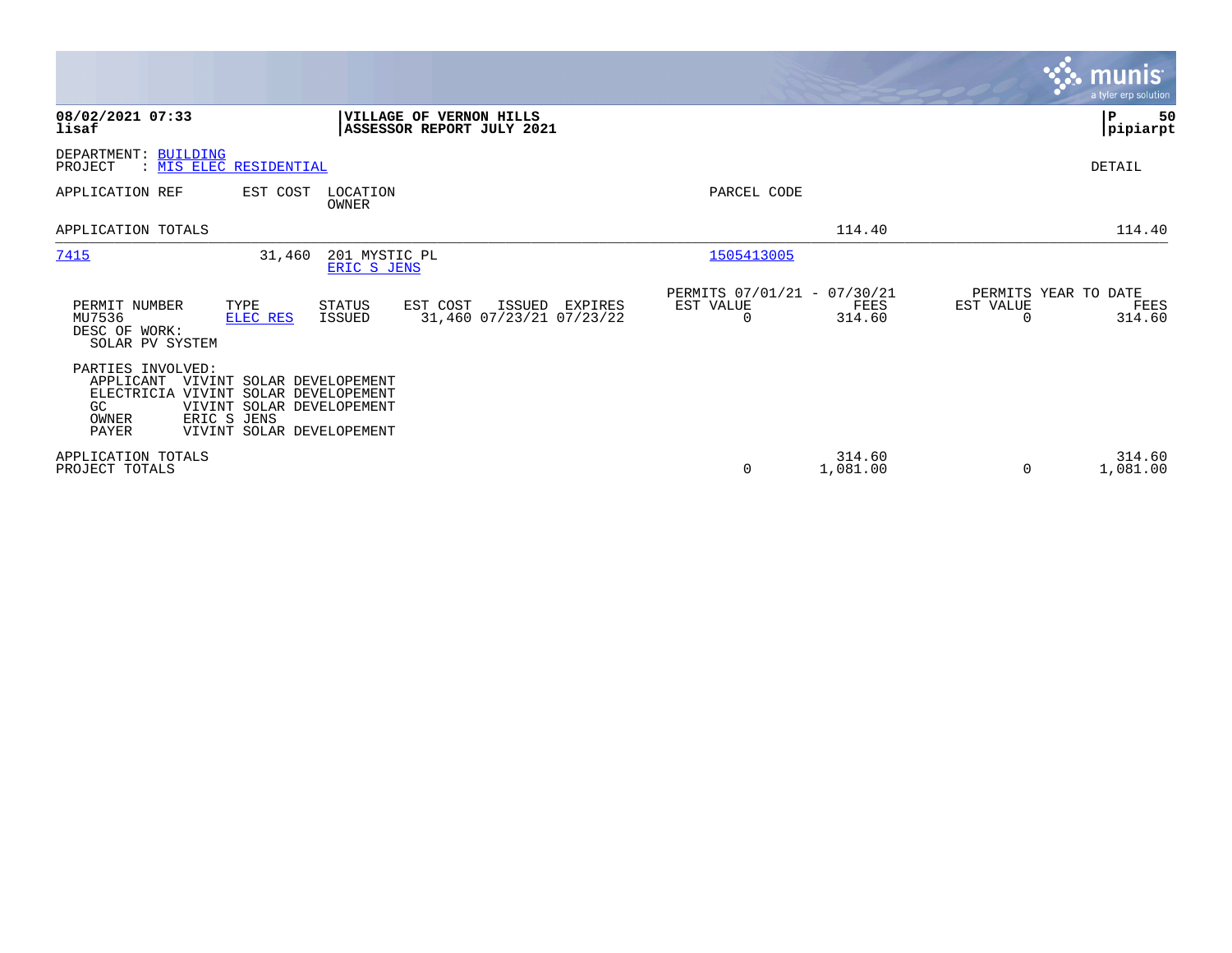|                                                                                                                                                                                                                                                                                                                                   |                                                                                   |                                                                          | munis<br>a tyler erp solution                                     |
|-----------------------------------------------------------------------------------------------------------------------------------------------------------------------------------------------------------------------------------------------------------------------------------------------------------------------------------|-----------------------------------------------------------------------------------|--------------------------------------------------------------------------|-------------------------------------------------------------------|
| 08/02/2021 07:33<br>lisaf                                                                                                                                                                                                                                                                                                         | VILLAGE OF VERNON HILLS<br>ASSESSOR REPORT JULY 2021                              |                                                                          | ∣P<br>51<br>pipiarpt                                              |
| DEPARTMENT: BUILDING<br>: MISC RESIDENTIAL<br>PROJECT                                                                                                                                                                                                                                                                             |                                                                                   |                                                                          | DETAIL                                                            |
| APPLICATION REF<br>EST COST                                                                                                                                                                                                                                                                                                       | LOCATION<br>OWNER                                                                 | PARCEL CODE                                                              |                                                                   |
| 7287<br>93,500                                                                                                                                                                                                                                                                                                                    | 566 HADDON CIRCLE<br>DON WYMA                                                     | 1508401032                                                               |                                                                   |
| PERMIT NUMBER<br>TYPE<br>MU7522<br>MISC RES<br>DESC OF WORK:<br>1ST & 2ND FLOOR REMODEL                                                                                                                                                                                                                                           | <b>STATUS</b><br>EST COST<br>ISSUED EXPIRES<br>ISSUED<br>93,500 07/21/21 07/23/22 | PERMITS 07/01/21 - 07/30/21<br>EST VALUE<br>FEES<br>$\Omega$<br>935.00   | PERMITS YEAR TO DATE<br>EST VALUE<br>FEES<br>$\Omega$<br>935.00   |
| PARTIES INVOLVED:<br>APPLICANT NEIGHBORHOOD REMODELERS<br>ELECTRICIA TEX ENGINEERING<br>GC<br>NEIGHBORHOOD REMODELERS<br>OWNER<br>DON WYMA<br>XFINITY PLUMBING<br>PLUMBER<br>PAYER<br>NEIGHBORHOOD REMODELERS                                                                                                                     |                                                                                   |                                                                          |                                                                   |
| APPLICATION TOTALS                                                                                                                                                                                                                                                                                                                |                                                                                   | 935.00                                                                   | 935.00                                                            |
| 7300<br>3,000                                                                                                                                                                                                                                                                                                                     | 306 OAKWOOD RD<br><b>GREGORY NAWROCKI</b>                                         | 1508111003                                                               |                                                                   |
| PERMIT NUMBER<br>TYPE<br>MISC RES<br>MU7412<br>DESC OF WORK:<br>INSTALLATION OF A SHOWER<br>NEW FIXTURE - 1 SHOWER<br>PARTIES INVOLVED:<br>APPLICANT GREGORY NAWROCKI<br>ELECTRICIA GREGORY NAWROCKI<br>GC.<br>GREGORY NAWROCKI<br>OWNER<br>GREGORY NAWROCKI<br>PLUMBER<br>DRAIN & PLUMBING SERVICES<br>PAYER<br>GREGORY NAWROCKI | EST COST<br>ISSUED EXPIRES<br><b>STATUS</b><br>3,000 07/06/21 07/28/22<br>ISSUED  | PERMITS 07/01/21 - 07/30/21<br>EST VALUE<br>FEES<br>$\Omega$<br>50.00    | PERMITS YEAR TO DATE<br>EST VALUE<br>FEES<br>$\mathbf 0$<br>50.00 |
| APPLICATION TOTALS                                                                                                                                                                                                                                                                                                                |                                                                                   | 50.00                                                                    | 50.00                                                             |
| 7341<br>8,950                                                                                                                                                                                                                                                                                                                     | 344 TALLY HO DR<br>JOHN R & KATHERINE A MEO                                       | 1508218017                                                               |                                                                   |
| PERMIT NUMBER<br>TYPE<br>MU7431<br>MISC RES<br>DESC OF WORK:<br>BATHROOM REMODEL                                                                                                                                                                                                                                                  | <b>STATUS</b><br>EST COST<br>ISSUED EXPIRES<br>ISSUED<br>8,950 07/08/21 07/20/22  | PERMITS 07/01/21 - 07/30/21<br>EST VALUE<br>FEES<br>$\mathbf 0$<br>89.50 | PERMITS YEAR TO DATE<br>EST VALUE<br>FEES<br>89.50<br>0           |
| PARTIES INVOLVED:<br>APPLICANT DELTA CONSTRUCTION<br>ELECTRICIA FOCUS ELECTRIC<br>GC<br>DELTA CONSTRUCTION                                                                                                                                                                                                                        |                                                                                   |                                                                          |                                                                   |

 $\mathcal{L}^{\text{max}}$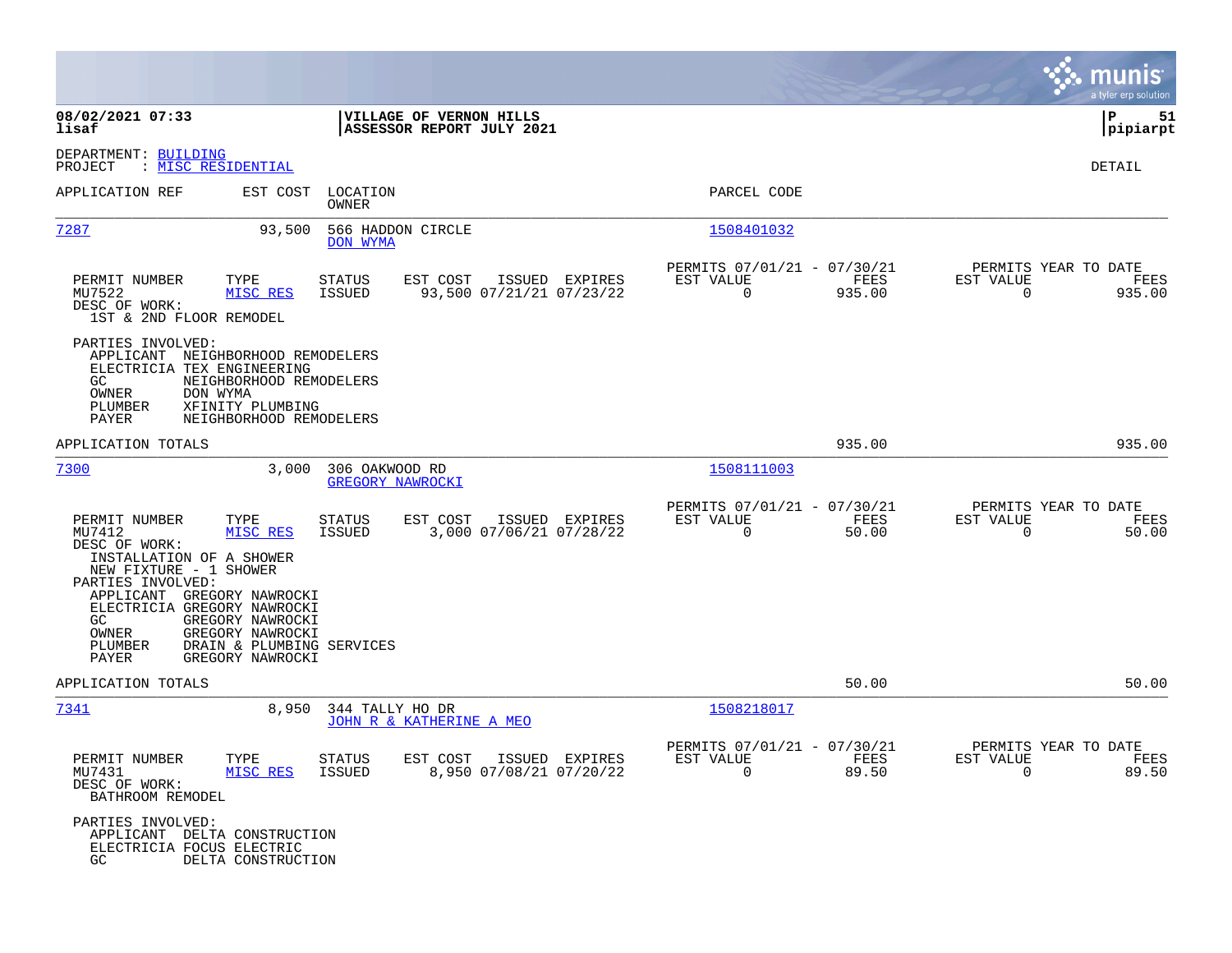|                                                                                                                                                                                                                                                                                                                                         |                                                                                   |                                                                           | munis<br>a tyler erp solution                                      |
|-----------------------------------------------------------------------------------------------------------------------------------------------------------------------------------------------------------------------------------------------------------------------------------------------------------------------------------------|-----------------------------------------------------------------------------------|---------------------------------------------------------------------------|--------------------------------------------------------------------|
| 08/02/2021 07:33<br>lisaf                                                                                                                                                                                                                                                                                                               | VILLAGE OF VERNON HILLS<br>ASSESSOR REPORT JULY 2021                              |                                                                           | lР<br>52<br> pipiarpt                                              |
| DEPARTMENT: BUILDING<br>PROJECT<br>: MISC RESIDENTIAL                                                                                                                                                                                                                                                                                   |                                                                                   |                                                                           | DETAIL                                                             |
| APPLICATION REF<br>EST COST<br>OWNER<br>JOHN R & KATHERINE A MEO<br><b>OWNER</b><br>MARC BENASSI<br>PLUMBER<br>R&M PLUMBING<br>PAYER<br>DELTA CONSTRUCTION                                                                                                                                                                              | LOCATION<br>OWNER                                                                 | PARCEL CODE                                                               |                                                                    |
| APPLICATION TOTALS                                                                                                                                                                                                                                                                                                                      |                                                                                   | 89.50                                                                     | 89.50                                                              |
| 7353<br>800                                                                                                                                                                                                                                                                                                                             | 146 NORTH ROYAL OAK DR<br>JAMES & JENNIFER KERKSICK                               | 1506413010                                                                |                                                                    |
| PERMIT NUMBER<br>TYPE<br>MISC RES<br>MU7453<br>DESC OF WORK:<br>PILLAR AND PORCH RAILING REPLACEMENT                                                                                                                                                                                                                                    | STATUS<br>EST COST<br>ISSUED EXPIRES<br>800 07/13/21 07/13/22<br>ISSUED           | PERMITS 07/01/21 - 07/30/21<br>EST VALUE<br>FEES<br>$\mathbf 0$<br>30.00  | PERMITS YEAR TO DATE<br>EST VALUE<br>FEES<br>$\mathbf 0$<br>30.00  |
| PARTIES INVOLVED:<br>APPLICANT<br>JAMES KERKSICK<br>GC.<br><b>JAMES KERKSICK</b><br>OWNER<br>JAMES & JENNIFER KERKSICK<br>PAYER<br><b>JAMES KERKSICK</b>                                                                                                                                                                                |                                                                                   |                                                                           |                                                                    |
| APPLICATION TOTALS                                                                                                                                                                                                                                                                                                                      |                                                                                   | 30.00                                                                     | 30.00                                                              |
| 7354<br>11,700                                                                                                                                                                                                                                                                                                                          | 112 AUSTIN CT<br>MARK & KAREN S FRIEDMAN                                          | 1504305016                                                                |                                                                    |
| PERMIT NUMBER<br>TYPE<br>MU7449<br>MISC RES<br>DESC OF WORK:<br>BATHROOM REMODEL<br>NO NEW FIXTURES<br>PARTIES INVOLVED:<br>APPLICANT REGENCY HOME REMODELING<br>ELECTRICIA POWER SOURCE ELECTRIC<br>GC<br>REGENCY HOME REMODELING<br>OWNER<br>MARK & KAREN S FRIEDMAN<br>PLUMBER<br>SPEED PLUMBING<br>REGENCY HOME REMODELING<br>PAYER | STATUS<br>EST COST<br>ISSUED EXPIRES<br>11,700 07/13/21 07/13/22<br>ISSUED        | PERMITS 07/01/21 - 07/30/21<br>EST VALUE<br>FEES<br>$\mathbf 0$<br>117.00 | PERMITS YEAR TO DATE<br>EST VALUE<br>FEES<br>$\mathbf 0$<br>117.00 |
| APPLICATION TOTALS                                                                                                                                                                                                                                                                                                                      |                                                                                   | 117.00                                                                    | 117.00                                                             |
| 7370<br>50,000                                                                                                                                                                                                                                                                                                                          | 213 JUSTINS CT<br>LJUBISA SREJOVIC                                                | 1128309018                                                                |                                                                    |
| PERMIT NUMBER<br>TYPE<br>MISC RES<br>MU7467<br>DESC OF WORK:<br>BATHROOM REMODEL<br>ADDING NEW SHOWER                                                                                                                                                                                                                                   | STATUS<br>EST COST<br>ISSUED EXPIRES<br><b>ISSUED</b><br>50,000 07/15/21 07/15/22 | PERMITS 07/01/21 - 07/30/21<br>EST VALUE<br>FEES<br>$\mathbf 0$<br>500.00 | PERMITS YEAR TO DATE<br>EST VALUE<br>FEES<br>$\mathbf 0$<br>500.00 |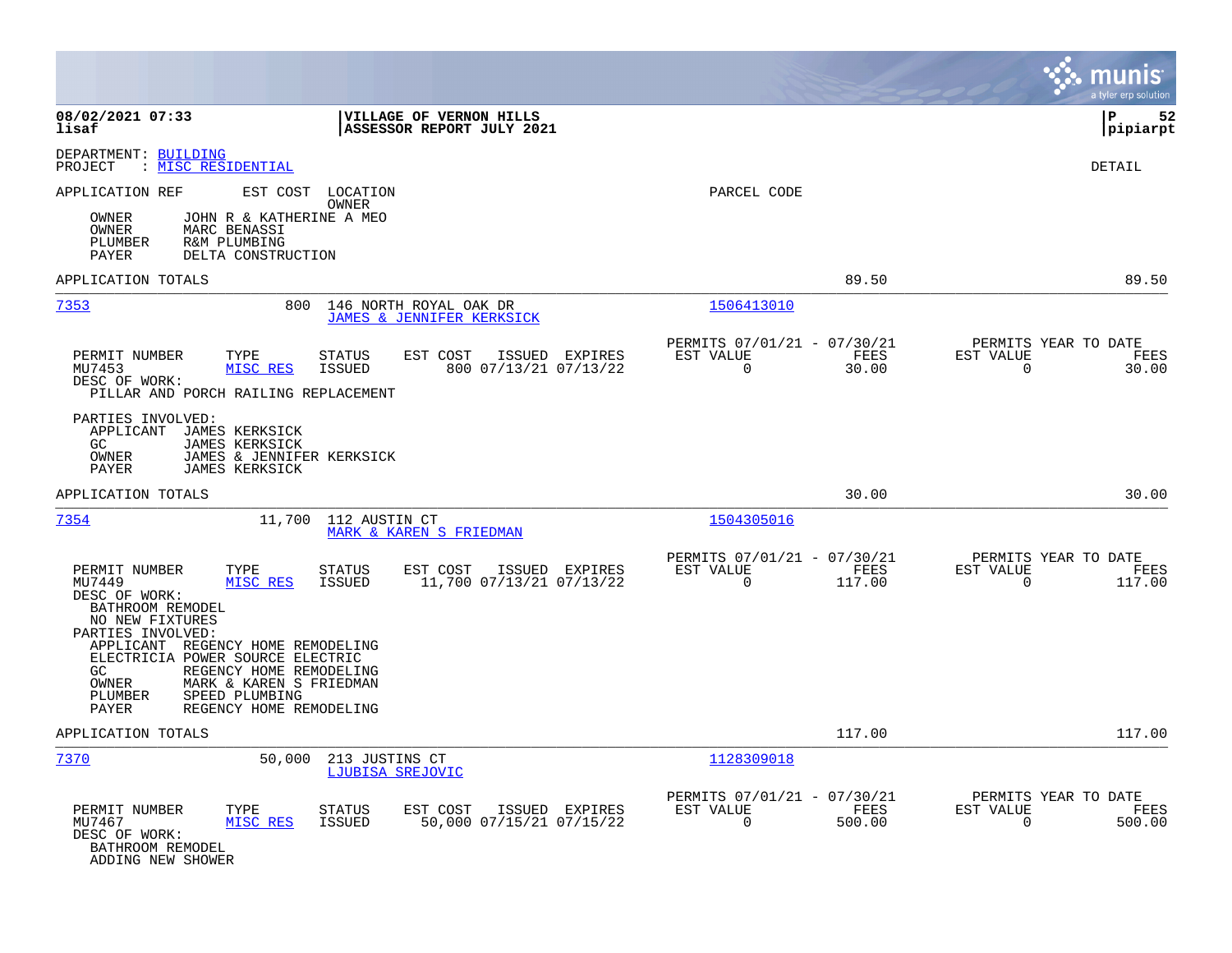|                                                                                                                                                                                                                                                      |                                                                                             | munis<br>a tyler erp solution                                      |
|------------------------------------------------------------------------------------------------------------------------------------------------------------------------------------------------------------------------------------------------------|---------------------------------------------------------------------------------------------|--------------------------------------------------------------------|
| 08/02/2021 07:33<br>VILLAGE OF VERNON HILLS<br>ASSESSOR REPORT JULY 2021<br>lisaf                                                                                                                                                                    |                                                                                             | l P<br>53<br> pipiarpt                                             |
| DEPARTMENT: BUILDING<br>: <u>MISC RESIDENTIAL</u><br>PROJECT                                                                                                                                                                                         |                                                                                             | <b>DETAIL</b>                                                      |
| APPLICATION REF<br>EST COST<br>LOCATION<br>OWNER<br>PARTIES INVOLVED:<br>APPLICANT KEVIN JACOBS<br>ELECTRICIA CM ELECTRIC<br>GC.<br>ICON BUILDING GROUP<br>OWNER<br>LJUBISA SREJOVIC<br>MC PLUMBING SERVICES INC<br>PLUMBER<br>PAYER<br>KEVIN JACOBS | PARCEL CODE                                                                                 |                                                                    |
| APPLICATION TOTALS                                                                                                                                                                                                                                   | 500.00                                                                                      | 500.00                                                             |
| 7403<br>318 WASHINGTON CT<br>6,800<br>PLACEHOLDER                                                                                                                                                                                                    | 1132412009                                                                                  |                                                                    |
| PERMIT NUMBER<br>EST COST<br>TYPE<br>STATUS<br>6,800 07/13/21 07/16/22<br>MU7441<br>MISC RES<br><b>ISSUED</b><br>DESC OF WORK:<br>WATER LINE 318/316 UNITS<br>PARTIES INVOLVED:<br>APPLICANT<br>WINDY CITY ROOTER<br>GC<br>WINDY CITY ROOTER         | PERMITS 07/01/21 - 07/30/21<br>ISSUED EXPIRES<br>EST VALUE<br>FEES<br>$\Omega$<br>68.00     | PERMITS YEAR TO DATE<br>EST VALUE<br>FEES<br>$\Omega$<br>68.00     |
| OWNER<br>PLACEHOLDER<br>PLUMBER<br>WINDY CITY ROOTER<br>PAYER<br>WINDY CITY ROOTER                                                                                                                                                                   |                                                                                             |                                                                    |
| APPLICATION TOTALS                                                                                                                                                                                                                                   | 68.00                                                                                       | 68.00                                                              |
| 7408<br>16,110<br>214 ALBERT DR<br><b>CHELSEA PAROUBEK</b>                                                                                                                                                                                           | 1505424019                                                                                  |                                                                    |
| PERMIT NUMBER<br>TYPE<br>EST COST<br>STATUS<br>MISC RES<br>16,110 07/21/21 07/21/22<br>MU7519<br>ISSUED<br>DESC OF WORK:<br>MASTER BATHROOM                                                                                                          | PERMITS 07/01/21 - 07/30/21<br>ISSUED EXPIRES<br>EST VALUE<br>FEES<br>$\mathbf 0$<br>161.00 | PERMITS YEAR TO DATE<br>EST VALUE<br>FEES<br>$\mathbf 0$<br>161.00 |
| PARTIES INVOLVED:<br>APPLICANT GREEN CONSTRUCTION AND<br>ELECTRICIA JD PRO ELECTRICT INC<br>GC.<br>GREEN CONSTRUCTION AND<br>OWNER<br>CHELSEA PAROUBEK<br>PLUMBER<br>AMERICAN VINTAGE HOME<br>GREEN CONSTRUCTION AND<br><b>PAYER</b>                 |                                                                                             |                                                                    |
| APPLICATION TOTALS                                                                                                                                                                                                                                   | 161.00                                                                                      | 161.00                                                             |
| 7432<br>40,000<br>397 WOODLAND CHASE LANE<br><b>PLACEHOLDER</b>                                                                                                                                                                                      | 1516106003                                                                                  |                                                                    |
| PERMIT NUMBER<br>TYPE<br><b>STATUS</b><br>EST COST<br>ISSUED                                                                                                                                                                                         | PERMITS 07/01/21 - 07/30/21<br>EXPIRES<br>EST VALUE<br>FEES                                 | PERMITS YEAR TO DATE<br>EST VALUE<br>FEES                          |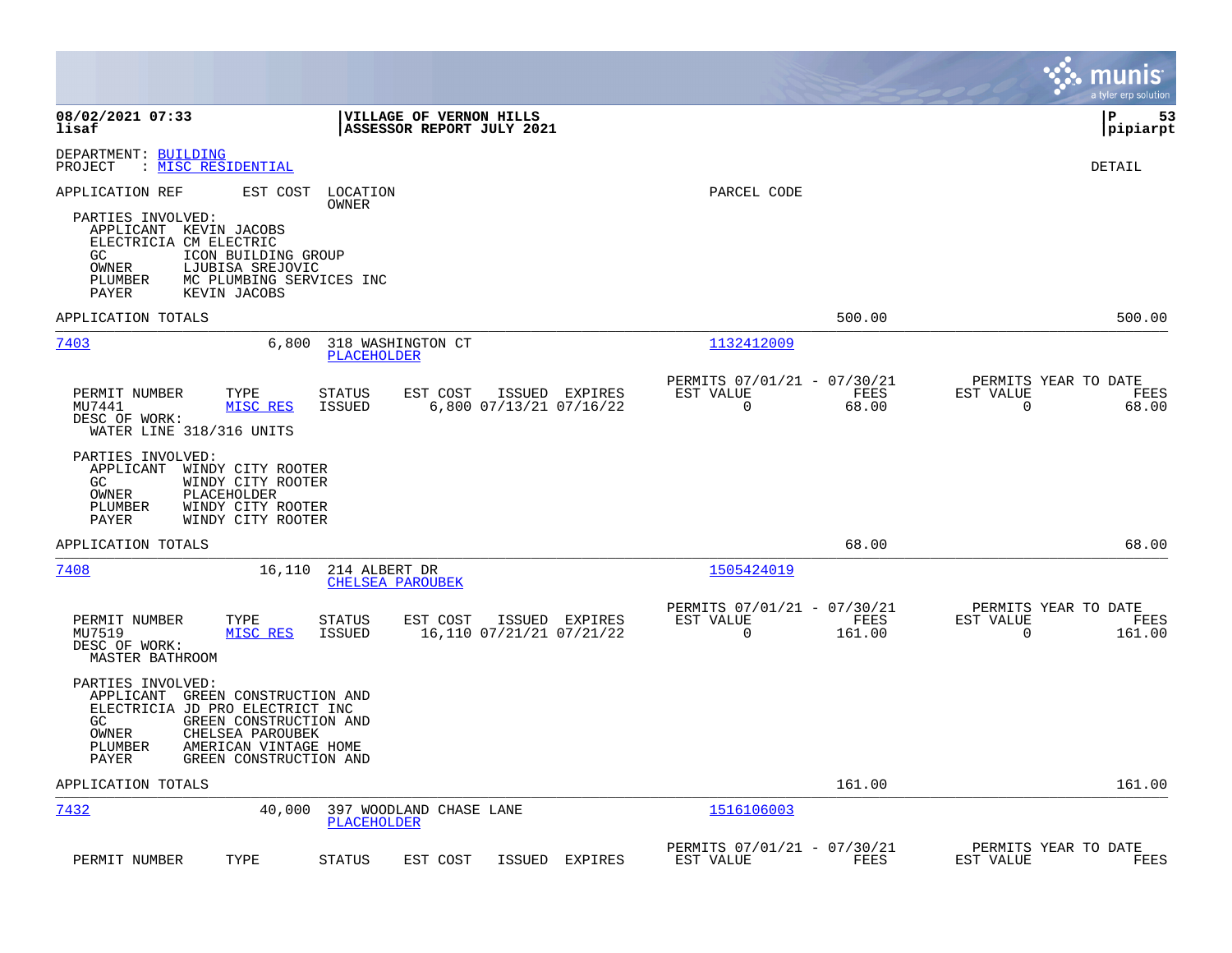|                                                                                                                                                                                                                                                                                                                                                |                                                                                  |                                                         |               |                                                  | munis<br>a tyler erp solution |
|------------------------------------------------------------------------------------------------------------------------------------------------------------------------------------------------------------------------------------------------------------------------------------------------------------------------------------------------|----------------------------------------------------------------------------------|---------------------------------------------------------|---------------|--------------------------------------------------|-------------------------------|
| 08/02/2021 07:33<br>lisaf                                                                                                                                                                                                                                                                                                                      | VILLAGE OF VERNON HILLS<br>ASSESSOR REPORT JULY 2021                             |                                                         |               |                                                  | ΙP<br>54<br> pipiarpt         |
| DEPARTMENT: BUILDING<br>PROJECT<br>: <u>MISC RESIDENTIAL</u>                                                                                                                                                                                                                                                                                   |                                                                                  |                                                         |               |                                                  | DETAIL                        |
| APPLICATION REF<br>EST COST                                                                                                                                                                                                                                                                                                                    | LOCATION<br>OWNER                                                                | PARCEL CODE                                             |               |                                                  |                               |
| MU7556<br>MISC RES<br>DESC OF WORK:<br><b>BASEMENT</b>                                                                                                                                                                                                                                                                                         | ISSUED<br>40,000 07/27/21 07/27/22                                               | 0                                                       | 400.00        | $\mathbf 0$                                      | 400.00                        |
| PARTIES INVOLVED:<br>CARPENTER DELTA CARPENTRY CONTRACTORS INC<br><b>DRYWALL</b><br>DECICCO PAINTING & DRYWALL<br>ELECTRICIA INDEPENDENT ELECTRIC<br>WOODLAND CHASE PARTNERS, LLC<br>GC<br>HVAC<br>ENERGY SMART INSULATION<br>INSULATOR<br>OWNER<br>PLACEHOLDER<br>PLUMBER<br>BASSWOOD MECHANICAL LLC<br>WOODLAND CHASE PARTNERS, LLC<br>PAYER | TEMPCO HEATING & AIR CONDTIONING COMPANY                                         |                                                         |               |                                                  |                               |
| APPLICATION TOTALS                                                                                                                                                                                                                                                                                                                             |                                                                                  |                                                         | 400.00        |                                                  | 400.00                        |
| 7470                                                                                                                                                                                                                                                                                                                                           | 8,432 1175 MUSEUM BLVD 507<br>THE MIL TON APARTMENTS                             | 1133406003                                              |               |                                                  |                               |
| PERMIT NUMBER<br>TYPE<br>MU7514<br>MISC RES<br>DESC OF WORK:<br>INTERIOR REMODEL #507                                                                                                                                                                                                                                                          | <b>STATUS</b><br>EST COST<br>ISSUED EXPIRES<br>ISSUED<br>8,432 07/21/21 07/29/22 | PERMITS 07/01/21 - 07/30/21<br>EST VALUE<br>$\mathbf 0$ | FEES<br>84.32 | PERMITS YEAR TO DATE<br>EST VALUE<br>$\mathbf 0$ | FEES<br>84.32                 |
| PARTIES INVOLVED:<br>APPLICANT DOCI, INC<br>ELECTRICIA ALL ABOUT QUALITY ELECTRIC<br>GC.<br>DOCI, INC<br>OWNER<br>THE MIL TON APARTMENTS<br>PLUMBER<br>LOUIS ARREOLA<br>PAYER<br>MARQUETTE MANAGEMENT                                                                                                                                          |                                                                                  |                                                         |               |                                                  |                               |
| APPLICATION TOTALS                                                                                                                                                                                                                                                                                                                             |                                                                                  |                                                         | 84.32         |                                                  | 84.32                         |
| <u>7471</u>                                                                                                                                                                                                                                                                                                                                    | 9,534 1145 MUSEUM BLVD 711<br>THE MIL TON APARTMENTS                             | 1133406003                                              |               |                                                  |                               |
| PERMIT NUMBER<br>TYPE<br>MU7515<br>MISC RES<br>DESC OF WORK:<br>INTERIOR REMODEL #711                                                                                                                                                                                                                                                          | EST COST<br>STATUS<br>ISSUED EXPIRES<br>9,534 07/21/21 07/29/22<br>ISSUED        | PERMITS 07/01/21 - 07/30/21<br>EST VALUE<br>$\Omega$    | FEES<br>95.34 | PERMITS YEAR TO DATE<br>EST VALUE<br>$\mathbf 0$ | FEES<br>95.34                 |
| PARTIES INVOLVED:<br>APPLICANT DOCI, INC<br>CARPENTER DOCI, INC<br>ELECTRICIA ALL ABOUT OUALITY ELECTRIC<br>GC<br>DOCI, INC<br>OWNER<br>THE MIL TON APARTMENTS<br>PLUMBER<br>LOUIS ARREOLA                                                                                                                                                     |                                                                                  |                                                         |               |                                                  |                               |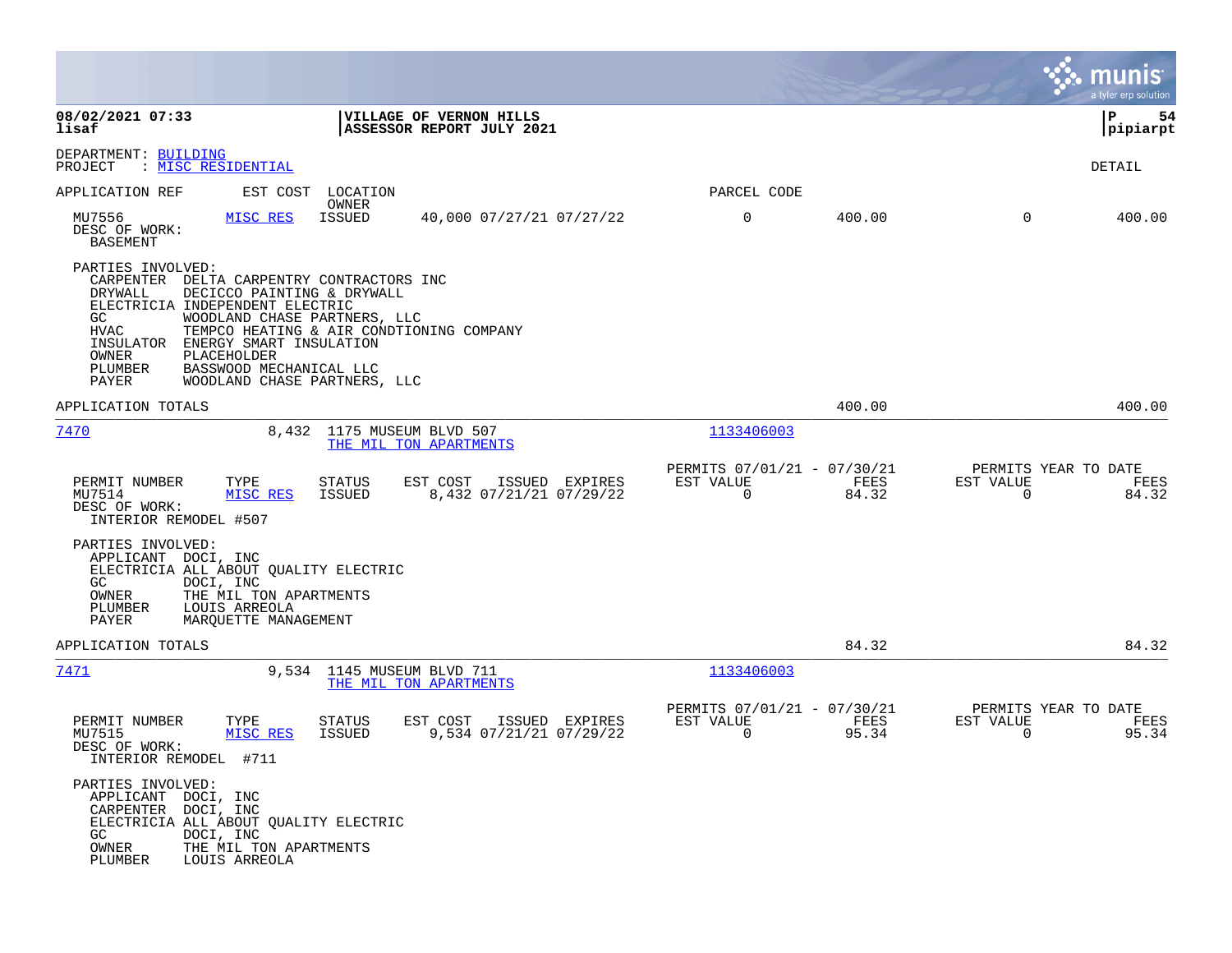|                                                       |                                                      |             |                   |   | munis<br>a tyler erp solution |
|-------------------------------------------------------|------------------------------------------------------|-------------|-------------------|---|-------------------------------|
| 08/02/2021 07:33<br>lisaf                             | VILLAGE OF VERNON HILLS<br>ASSESSOR REPORT JULY 2021 |             |                   |   | 55<br>P<br> pipiarpt          |
| DEPARTMENT: BUILDING<br>: MISC RESIDENTIAL<br>PROJECT |                                                      |             |                   |   | DETAIL                        |
| APPLICATION REF<br>EST COST                           | LOCATION<br>OWNER                                    | PARCEL CODE |                   |   |                               |
| MAROUETTE<br>PAYER                                    | MANAGEMENT                                           |             |                   |   |                               |
| APPLICATION TOTALS<br>PROJECT TOTALS                  |                                                      |             | 95.34<br>2,530.16 | 0 | 95.34<br>2,530.16             |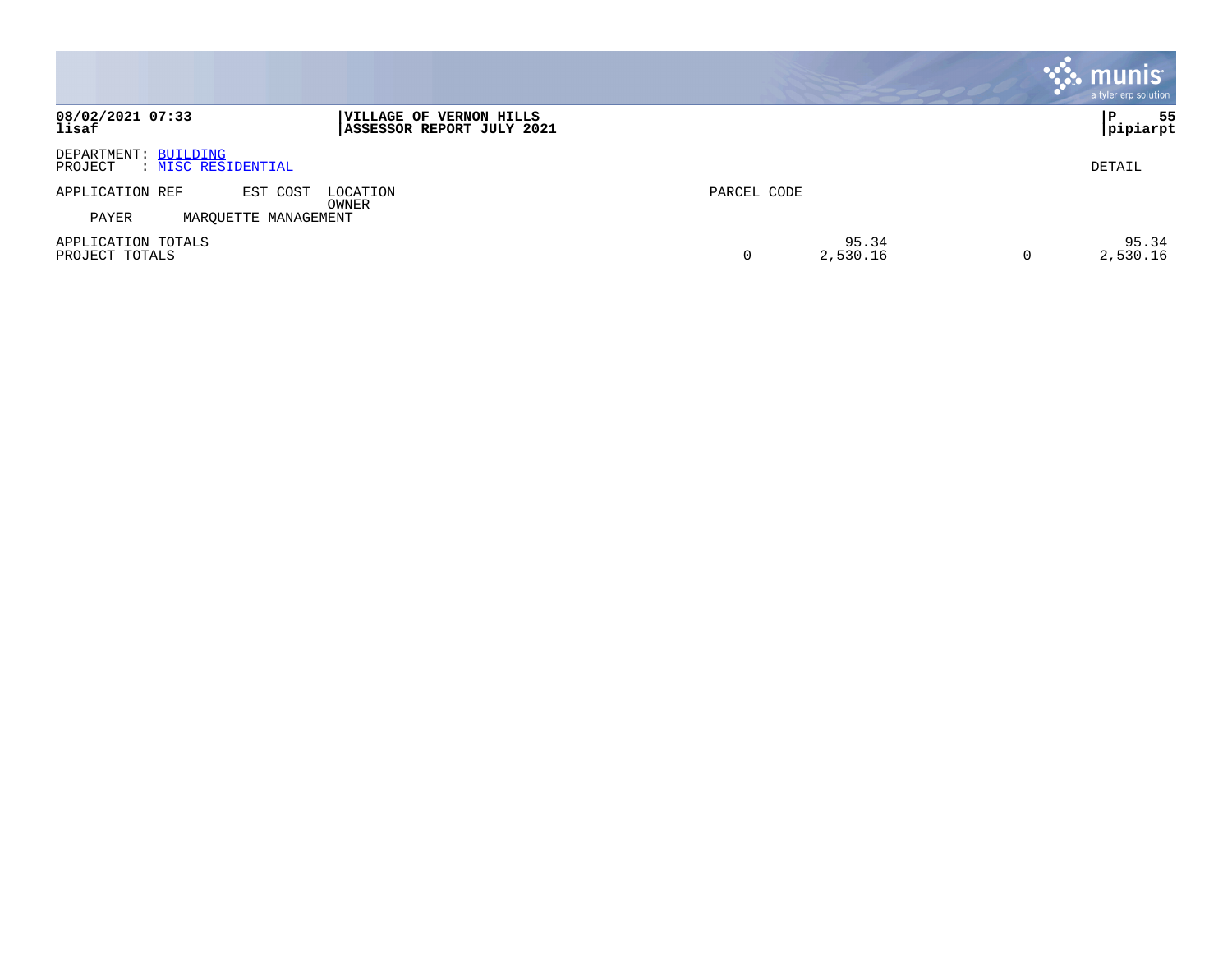|                                                                     |                                                                                                                                      |                                                        |                                                      |                  | munis<br>a tyler erp solution                                        |    |
|---------------------------------------------------------------------|--------------------------------------------------------------------------------------------------------------------------------------|--------------------------------------------------------|------------------------------------------------------|------------------|----------------------------------------------------------------------|----|
| 08/02/2021 07:33<br>lisaf                                           |                                                                                                                                      | VILLAGE OF VERNON HILLS<br>ASSESSOR REPORT JULY 2021   |                                                      |                  | ΙP<br> pipiarpt                                                      | 56 |
| DEPARTMENT: BUILDING<br>: PARKING LOT<br>PROJECT                    |                                                                                                                                      |                                                        |                                                      |                  | DETAIL                                                               |    |
| APPLICATION REF                                                     | EST COST<br>LOCATION<br>OWNER                                                                                                        |                                                        | PARCEL CODE                                          |                  |                                                                      |    |
| 7146                                                                | 50 LAKEVIEW PKY<br>37,353<br><b>WESTMOUNT</b>                                                                                        |                                                        | 1504401092                                           |                  |                                                                      |    |
| PERMIT NUMBER<br>MU7456<br>DESC OF WORK:<br>PARKING LOT             | TYPE<br><b>STATUS</b><br>PKG LOT<br><b>ISSUED</b>                                                                                    | EST COST<br>ISSUED EXPIRES<br>37,353 07/13/21 07/14/22 | PERMITS 07/01/21 - 07/30/21<br>EST VALUE<br>$\Omega$ | FEES<br>1,494.12 | PERMITS YEAR TO DATE<br>EST VALUE<br>FEES<br>$\Omega$<br>1,494.12    |    |
| PARTIES INVOLVED:<br>APPLICANT<br>GC.<br>GC<br>OWNER<br>PAYER       | MANEVAL CONSTRUCTION<br>MANEVAL CONSTRUCTION<br>MANEVAL CONSTRUCTION<br>WESTMOUNT<br>MANEVAL CONSTRUCTION                            |                                                        |                                                      |                  |                                                                      |    |
| APPLICATION TOTALS                                                  |                                                                                                                                      |                                                        |                                                      | 1,494.12         | 1,494.12                                                             |    |
| 7153                                                                | 54,782                                                                                                                               | 200 NORTH FAIRWAY DR<br>WESTMOUNT REALTY CAPITAL       | 1504303178                                           |                  |                                                                      |    |
| PERMIT NUMBER<br>MU7457<br>DESC OF WORK:<br>PARKING LOT             | TYPE<br><b>STATUS</b><br>PKG LOT<br>COMPLT                                                                                           | EST COST<br>ISSUED EXPIRES<br>54,782 07/13/21 07/14/22 | PERMITS 07/01/21 - 07/30/21<br>EST VALUE<br>$\Omega$ | FEES<br>2,198.28 | PERMITS YEAR TO DATE<br>EST VALUE<br>FEES<br>$\mathbf 0$<br>2,198.28 |    |
| PARTIES INVOLVED:<br>GC.<br>OWNER<br>PAYER                          | APPLICANT MANEVAL CONSTRUCTION<br>MANEVAL CONSTRUCTION<br>WESTMOUNT REALTY CAPITAL<br>MANEVAL CONSTRUCTION                           |                                                        |                                                      |                  |                                                                      |    |
| APPLICATION TOTALS                                                  |                                                                                                                                      |                                                        |                                                      | 2,198.28         | 2,198.28                                                             |    |
| 7234                                                                | 31,800                                                                                                                               | 450 CORPORATE WOODS PARKWAY<br>2018 VH PROPERTIES      | 1509401078                                           |                  |                                                                      |    |
| PERMIT NUMBER<br>MU7528<br>DESC OF WORK:                            | TYPE<br><b>STATUS</b><br>PKG LOT<br><b>ISSUED</b><br>MILL ASPHALT AND RESURFACE STRIPING SEWER REBUILD                               | EST COST<br>ISSUED EXPIRES<br>31,800 07/22/21 07/22/22 | PERMITS 07/01/21 - 07/30/21<br>EST VALUE<br>$\Omega$ | FEES<br>318.00   | PERMITS YEAR TO DATE<br>EST VALUE<br>FEES<br>$\Omega$<br>318.00      |    |
| PARTIES INVOLVED:<br>APPLICANT<br>GC.<br>OCCUPANT<br>OWNER<br>PAYER | MURPHY CONSTRUCTION SERVICES<br>MURPHY CONSTRUCTION SERVICES<br>H & H GRAPHICS<br>2018 VH PROPERTIES<br>MURPHY CONSTRUCTION SERVICES |                                                        |                                                      |                  |                                                                      |    |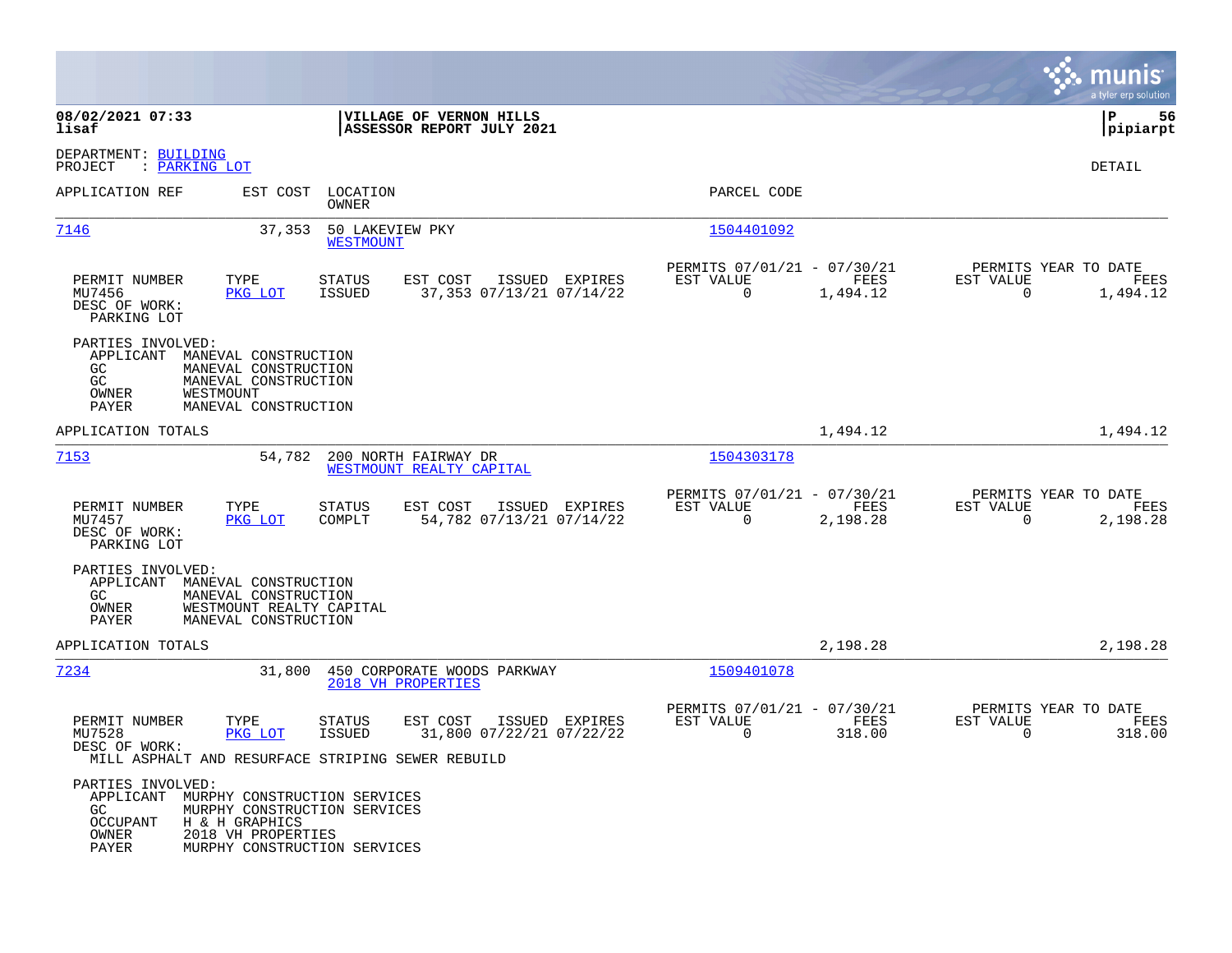|                                                                                                                                                                                                       |                                                                        | munis<br>a tyler erp solution                                        |
|-------------------------------------------------------------------------------------------------------------------------------------------------------------------------------------------------------|------------------------------------------------------------------------|----------------------------------------------------------------------|
| 08/02/2021 07:33<br>VILLAGE OF VERNON HILLS<br>lisaf<br>ASSESSOR REPORT JULY 2021<br>APPLICATION TOTALS                                                                                               | 318.00                                                                 | 57<br>l P<br> pipiarpt<br>318.00                                     |
| DEPARTMENT: BUILDING<br>: PARKING LOT<br>PROJECT                                                                                                                                                      |                                                                        | DETAIL                                                               |
| APPLICATION REF<br>EST COST LOCATION<br>OWNER                                                                                                                                                         | PARCEL CODE                                                            |                                                                      |
| 7333<br>40,466<br>700 CORPORATE WOODS PARKWAY<br>VAN VLISSINGEN & CO                                                                                                                                  | 1509401055                                                             |                                                                      |
| PERMIT NUMBER<br>TYPE<br><b>STATUS</b><br>EST COST<br>ISSUED EXPIRES<br>PKG LOT<br>40,466 07/06/21 07/14/22<br>MU7416<br>ISSUED<br>DESC OF WORK:<br>PARKING LOT SEAL/STRIPE/REPAIR                    | PERMITS 07/01/21 - 07/30/21<br>EST VALUE<br>FEES<br>$\Omega$<br>795.00 | PERMITS YEAR TO DATE<br>EST VALUE<br>FEES<br>$\mathbf 0$<br>795.00   |
| PARTIES INVOLVED:<br>APPLICANT CHADWICK CONSTRUCTION<br>GC.<br>CHADWICK CONSTRUCTION<br>OWNER<br>VAN VLISSINGEN & CO                                                                                  |                                                                        |                                                                      |
| APPLICATION TOTALS                                                                                                                                                                                    | 795.00                                                                 | 795.00                                                               |
| 7386<br>29,577<br>380 NORTH FAIRWAY DR<br>199 LLC ATTN RICHARD WOLDENBERG                                                                                                                             | 1504303109                                                             |                                                                      |
| PERMIT NUMBER<br>TYPE<br>STATUS<br>EST COST<br>ISSUED EXPIRES<br>MU7483<br>PKG LOT<br><b>ISSUED</b><br>29,577 07/19/21 07/21/22<br>DESC OF WORK:<br>CONCRETE FLAT WORK & CURB REPLACEMENT             | PERMITS 07/01/21 - 07/30/21<br>EST VALUE<br>FEES<br>0<br>1,183.00      | PERMITS YEAR TO DATE<br>EST VALUE<br>FEES<br>$\mathbf 0$<br>1,183.00 |
| PARTIES INVOLVED:<br>APPLICANT<br>MCNELLY SERVICES INC<br>CONCRETE<br>MCNELLY SERVICES INC<br>GC<br>MCNELLY SERVICES INC<br>199 LLC ATTN RICHARD WOLDENBERG<br>OWNER<br>PAYER<br>MCNELLY SERVICES INC |                                                                        |                                                                      |
| APPLICATION TOTALS                                                                                                                                                                                    | 1,183.00                                                               | 1,183.00                                                             |
| 7475<br>47,500<br>841 WEST END CT<br>HAWTHORN SCHOOL DISTRICT 73                                                                                                                                      | 1132305013                                                             |                                                                      |
| PERMIT NUMBER<br>TYPE<br>STATUS<br>EST COST<br>ISSUED EXPIRES<br>47,500 07/27/21 07/27/22<br>MU7546<br>PKG LOT<br><b>ISSUED</b><br>DESC OF WORK:<br>SIDEWALK REPAIR                                   | PERMITS 07/01/21 - 07/30/21<br>EST VALUE<br>FEES<br>$\Omega$<br>.00    | PERMITS YEAR TO DATE<br>EST VALUE<br>FEES<br>$\Omega$<br>.00         |
| D73-MIDDLE NORTH, DISTRICT OFFICE, TOWNLINE SCHOOLS<br>PARTIES INVOLVED:<br>APPLICANT<br>HAWTHORN SCHOOL DISTRICT 73<br>GC<br>KLOEPFER                                                                |                                                                        |                                                                      |
| OWNER<br>HAWTHORN SCHOOL DISTRICT 73<br>APPLICATION TOTALS                                                                                                                                            | .00                                                                    | .00                                                                  |
|                                                                                                                                                                                                       |                                                                        |                                                                      |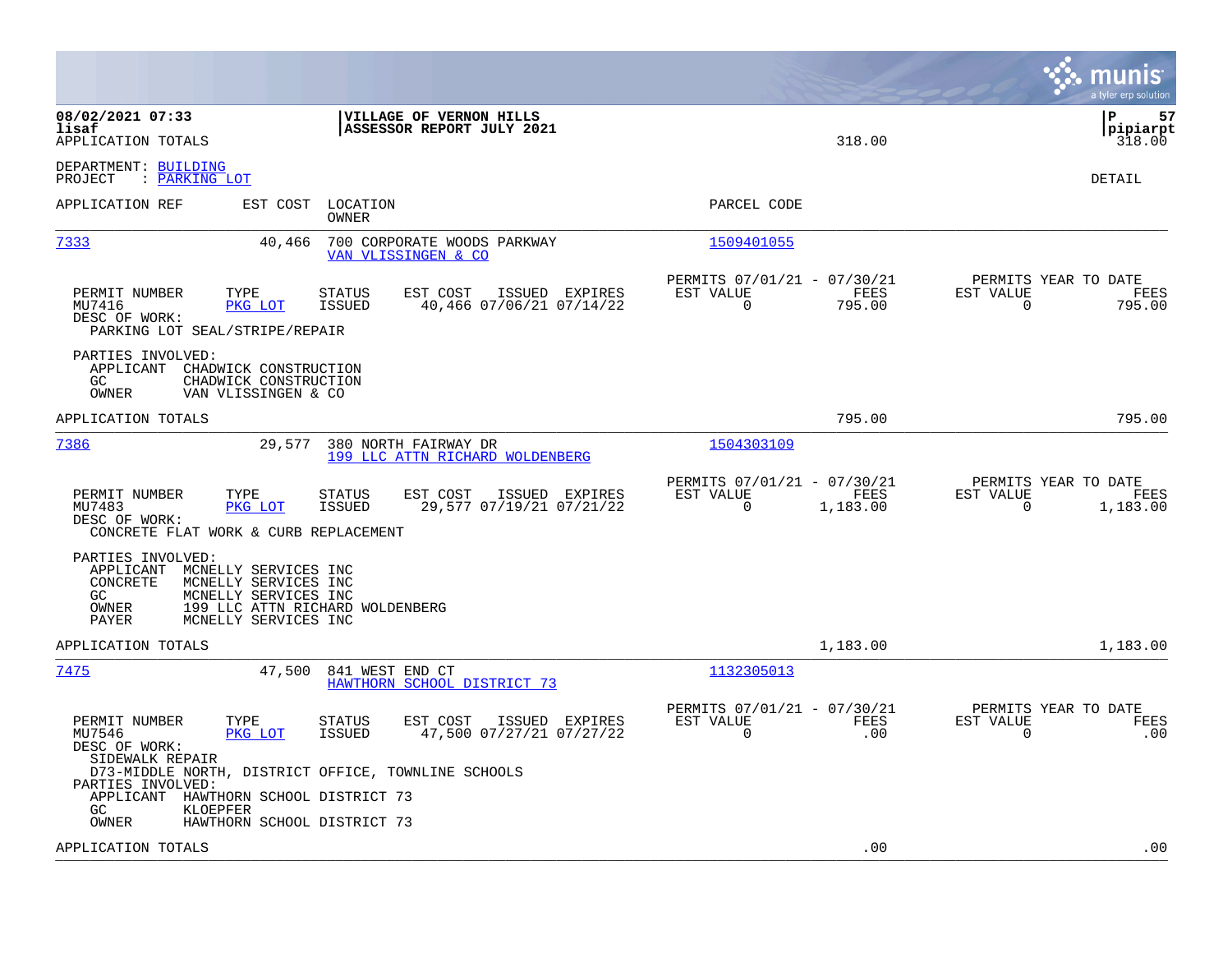|                                                            |                                                                                                |                 |                                                                                 |                     |                         |                                          |                 |           | <b>munis</b><br>a tyler erp solution |
|------------------------------------------------------------|------------------------------------------------------------------------------------------------|-----------------|---------------------------------------------------------------------------------|---------------------|-------------------------|------------------------------------------|-----------------|-----------|--------------------------------------|
| 08/02/2021 07:33<br>lisaf<br>7527                          | 9,200                                                                                          | VILLAGE OF      | ASSESSOR REPORT JULY 2021<br>700 CORPORATE WOODS PARKWAY<br>VAN VLISSINGEN & CO | <b>VERNON HILLS</b> |                         | 1509401055                               |                 |           | 58<br>P<br>pipiarpt                  |
| PERMIT NUMBER                                              | TYPE                                                                                           | STATUS          | EST COST                                                                        | ISSUED              | EXPIRES                 | PERMITS 07/01/21 - 07/30/21<br>EST VALUE | FEES            | EST VALUE | PERMITS YEAR TO DATE<br>FEES         |
| DEPARTMENT: BUILDING<br>PROJECT                            | : PARKING LOT                                                                                  |                 |                                                                                 |                     |                         |                                          |                 |           | DETAIL                               |
| APPLICATION REF                                            | EST COST                                                                                       | LOCATION        |                                                                                 |                     |                         | PARCEL CODE                              |                 |           |                                      |
| MU7576<br>DESC OF WORK:<br>SEALCOAT AND STRIPE             | PKG LOT                                                                                        | OWNER<br>ISSUED |                                                                                 |                     | 9,200 07/30/21 07/30/22 | $\mathbf 0$                              | .00             | $\Omega$  | .00                                  |
| PARTIES INVOLVED:<br>APPLICANT<br>GC.<br>OCCUPANT<br>OWNER | DEMARR SEALCOATING INC<br>DEMARR SEALCOATING INC<br>VAN VLISSINGEN & CO<br>VAN VLISSINGEN & CO |                 |                                                                                 |                     |                         |                                          |                 |           |                                      |
| APPLICATION TOTALS<br>PROJECT TOTALS                       |                                                                                                |                 |                                                                                 |                     |                         | 0                                        | .00<br>5,988.40 | $\Omega$  | $.00 \,$<br>5,988.40                 |

the property of the control of

a sa mga magaalang na mga magaalang ng mga magaalang ng mga magaalang ng mga magaalang ng mga magaalang ng mga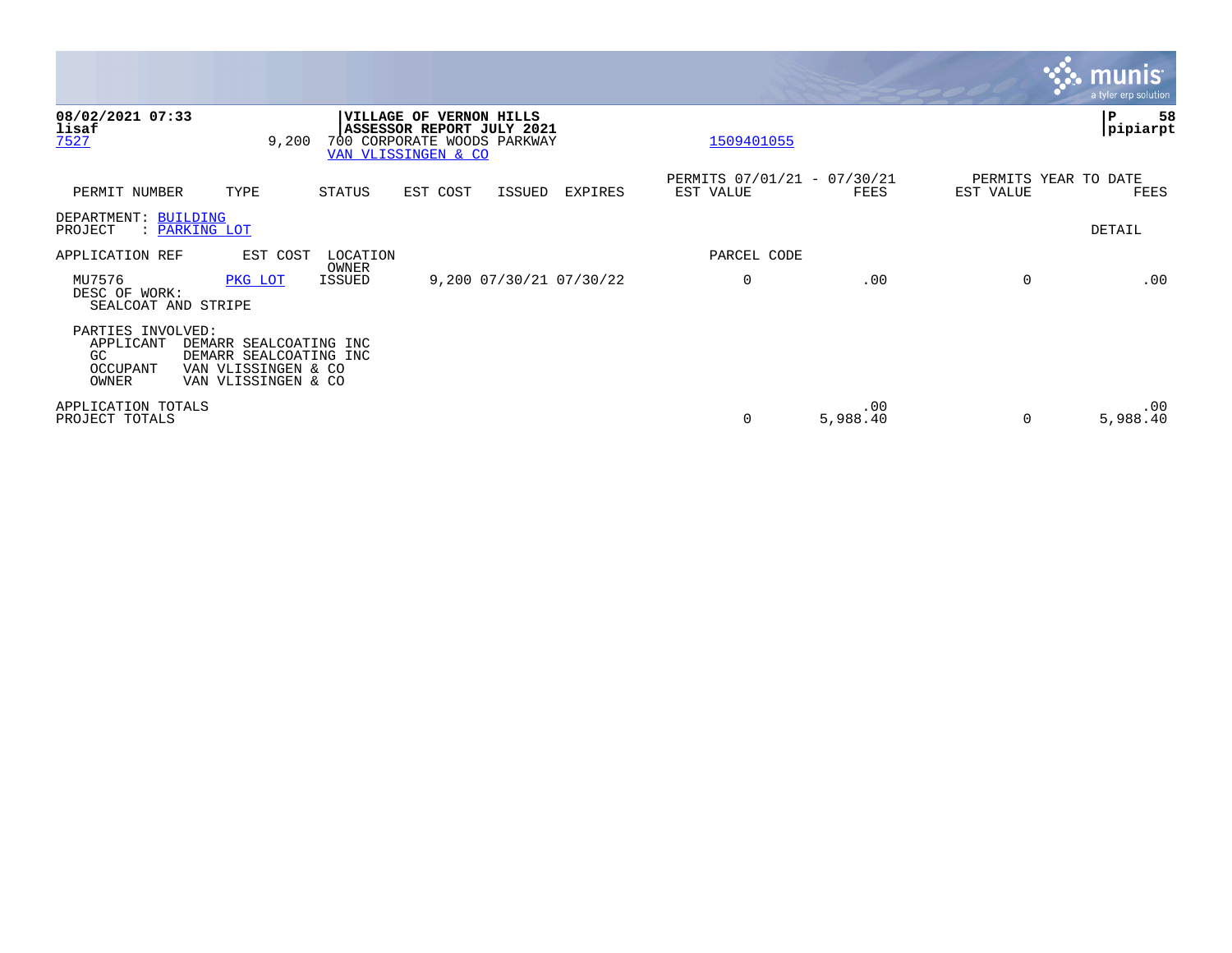|                                                                                                                                                                                                                    |                                                                                   |                                                                           | munis<br>a tyler erp solution                                     |
|--------------------------------------------------------------------------------------------------------------------------------------------------------------------------------------------------------------------|-----------------------------------------------------------------------------------|---------------------------------------------------------------------------|-------------------------------------------------------------------|
| 08/02/2021 07:33<br>lisaf                                                                                                                                                                                          | VILLAGE OF VERNON HILLS<br>ASSESSOR REPORT JULY 2021                              |                                                                           | 59<br>l P<br> pipiarpt                                            |
| DEPARTMENT: BUILDING<br>PROJECT<br>: PATIO                                                                                                                                                                         |                                                                                   |                                                                           | DETAIL                                                            |
| APPLICATION REF<br>EST COST                                                                                                                                                                                        | LOCATION<br>OWNER                                                                 | PARCEL CODE                                                               |                                                                   |
| 7310<br>19,000                                                                                                                                                                                                     | 1 MONTEBELLO DR<br>ANDREW & LINDA HERRMANN                                        | 1505417001                                                                |                                                                   |
| PERMIT NUMBER<br>TYPE<br>MU7415<br><b>PATIO</b><br>DESC OF WORK:<br>PATIO AND PERGOLA                                                                                                                              | STATUS<br>EST COST<br>ISSUED EXPIRES<br><b>ISSUED</b><br>19,000 07/06/21 07/06/22 | PERMITS 07/01/21 - 07/30/21<br>EST VALUE<br>FEES<br>$\mathbf 0$<br>190.00 | PERMITS YEAR TO DATE<br>EST VALUE<br>FEES<br>0<br>190.00          |
| PARTIES INVOLVED:<br>APPLICANT<br>ANDREW & LINDA HERRMANN<br>CARPENTER<br>Z HROMIC<br>CONCRETE<br>JOHNNY CONCRETE<br>GC<br>JOHNNY CONCRETE<br>OWNER<br>ANDREW & LINDA HERRMANN<br>ANDREW & LINDA HERRMANN<br>PAYER |                                                                                   |                                                                           |                                                                   |
| APPLICATION TOTALS                                                                                                                                                                                                 |                                                                                   | 190.00                                                                    | 190.00                                                            |
| 7349<br>8,500                                                                                                                                                                                                      | 211 MELODY LN<br>DANIEL & JENNIFER FLEMING                                        | 1504308002                                                                |                                                                   |
| PERMIT NUMBER<br>TYPE<br><b>PATIO</b><br>MU7448<br>DESC OF WORK:<br>PATIO W/LANDING AT THE DECK STAIRS                                                                                                             | EST COST<br>ISSUED EXPIRES<br>STATUS<br>COMPLT<br>8,500 07/13/21 07/29/22         | PERMITS 07/01/21 - 07/30/21<br>EST VALUE<br>FEES<br>$\mathbf 0$<br>85.00  | PERMITS YEAR TO DATE<br>EST VALUE<br>FEES<br>$\mathbf 0$<br>85.00 |
| PARTIES INVOLVED:<br>APPLICANT<br>DANIEL & JENNIFER FLEMING<br>GC.<br>GUTIERREZ & SONS LANDSCAPING<br>OWNER<br>DANIEL & JENNIFER FLEMING<br>PAYER<br>DANIEL & JENNIFER FLEMING                                     |                                                                                   |                                                                           |                                                                   |
| APPLICATION TOTALS                                                                                                                                                                                                 |                                                                                   | 85.00                                                                     | 85.00                                                             |
| 7359<br>3,900                                                                                                                                                                                                      | 306E AOUA CT<br>VICTORIA E & MICHAEL E GOLDMAN                                    | 1505425019                                                                |                                                                   |
| PERMIT NUMBER<br>TYPE<br>MU7422<br><b>PATIO</b><br>DESC OF WORK:<br>PATIO                                                                                                                                          | <b>STATUS</b><br>EST COST<br>ISSUED EXPIRES<br>COMPLT<br>3,900 07/07/21 07/23/22  | PERMITS 07/01/21 - 07/30/21<br>EST VALUE<br>FEES<br>0<br>50.00            | PERMITS YEAR TO DATE<br>EST VALUE<br>FEES<br>0<br>50.00           |
| PARTIES INVOLVED:<br>VICTORIA E & MICHAEL E GOLDMAN<br>APPLICANT<br>GC.<br><b>GREEN ACRES</b><br>OWNER<br>PAYER                                                                                                    | VICTORIA E & MICHAEL E GOLDMAN<br>VICTORIA E & MICHAEL E GOLDMAN                  |                                                                           |                                                                   |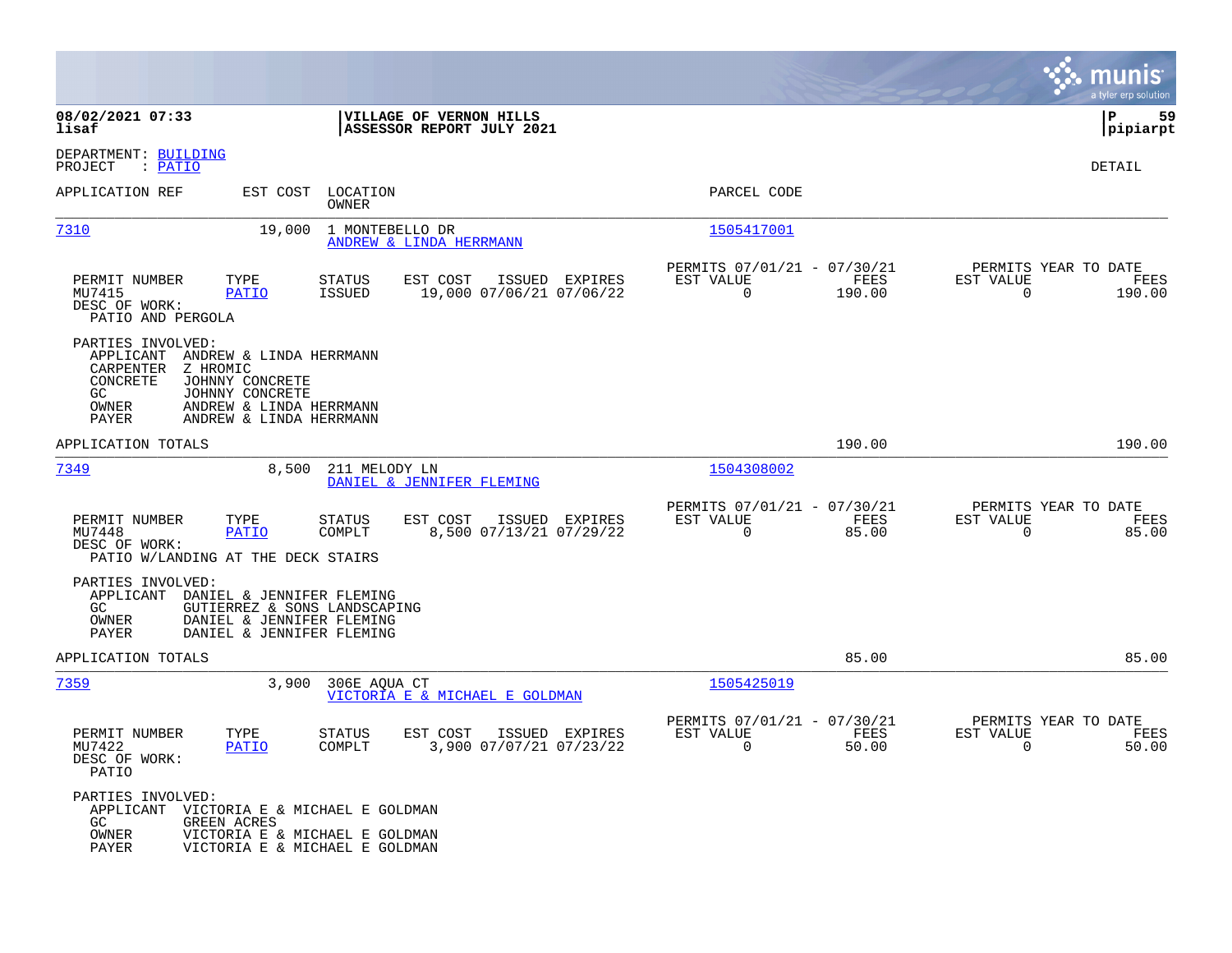|                                                                            |                                                                                                                                                         |                                       |                                                      |                                           |                                                         |                |                                                  | munis<br>a tyler erp solution   |
|----------------------------------------------------------------------------|---------------------------------------------------------------------------------------------------------------------------------------------------------|---------------------------------------|------------------------------------------------------|-------------------------------------------|---------------------------------------------------------|----------------|--------------------------------------------------|---------------------------------|
| 08/02/2021 07:33<br>lisaf<br>APPLICATION TOTALS                            |                                                                                                                                                         |                                       | VILLAGE OF VERNON HILLS<br>ASSESSOR REPORT JULY 2021 |                                           |                                                         | 50.00          |                                                  | l P<br>60<br> pipiarpt<br>50.00 |
| DEPARTMENT: BUILDING<br>: PATIO<br>PROJECT                                 |                                                                                                                                                         |                                       |                                                      |                                           |                                                         |                |                                                  | DETAIL                          |
| APPLICATION REF                                                            |                                                                                                                                                         | EST COST LOCATION<br>OWNER            |                                                      |                                           | PARCEL CODE                                             |                |                                                  |                                 |
| 7360                                                                       | 14,000                                                                                                                                                  | 270 DANBURY DR<br>KARL BORCHERS       |                                                      |                                           | 1508220027                                              |                |                                                  |                                 |
| PERMIT NUMBER<br>MU7430<br>DESC OF WORK:<br><b>PATIO</b>                   | TYPE<br><b>PATIO</b>                                                                                                                                    | STATUS<br>ISSUED                      | EST COST<br>14,000 07/08/21 07/19/22                 | ISSUED EXPIRES                            | PERMITS 07/01/21 - 07/30/21<br>EST VALUE<br>$\mathbf 0$ | FEES<br>140.00 | PERMITS YEAR TO DATE<br>EST VALUE<br>$\mathbf 0$ | FEES<br>140.00                  |
| PARTIES INVOLVED:<br>APPLICANT KARL BORCHERS<br>GC.<br>OWNER<br>PAYER      | RANGEL PAVERSLOCK & LANDSCAPING<br>KARL BORCHERS<br>KARL BORCHERS                                                                                       |                                       |                                                      |                                           |                                                         |                |                                                  |                                 |
| APPLICATION TOTALS                                                         |                                                                                                                                                         |                                       |                                                      |                                           |                                                         | 140.00         |                                                  | 140.00                          |
| 7367                                                                       | 9,500                                                                                                                                                   | 1679 STANWICH RD<br><b>BRIAN BELL</b> |                                                      |                                           | 1129314003                                              |                |                                                  |                                 |
| PERMIT NUMBER<br>MU7495<br>DESC OF WORK:<br>\PATIO AND GAS FIRE PIT        | TYPE<br><b>PATIO</b>                                                                                                                                    | STATUS<br>ISSUED                      | EST COST<br>9,500 07/20/21 07/20/22                  | ISSUED EXPIRES                            | PERMITS 07/01/21 - 07/30/21<br>EST VALUE<br>0           | FEES<br>95.00  | PERMITS YEAR TO DATE<br>EST VALUE<br>$\mathbf 0$ | FEES<br>95.00                   |
| PARTIES INVOLVED:<br>APPLICANT<br>GC.<br>OWNER<br>PLUMBER<br>PAYER         | FLECK'S LANDSCAPING<br>FLECK'S LANDSCAPING<br>BRIAN BELL<br>DAVID PLUMBING<br>FLECK'S LANDSCAPING                                                       |                                       |                                                      |                                           |                                                         |                |                                                  |                                 |
| APPLICATION TOTALS                                                         |                                                                                                                                                         |                                       |                                                      |                                           |                                                         | 95.00          |                                                  | 95.00                           |
| 7371                                                                       | 4,630                                                                                                                                                   | 125 ANNAPOLIS DR                      | WILLIAM P & VICTORIA A OUINN                         |                                           | 1505412012                                              |                |                                                  |                                 |
| PERMIT NUMBER<br>MU7447<br>DESC OF WORK:<br>PATIO AND REAR STOOP WITH STEP | TYPE<br><b>PATIO</b>                                                                                                                                    | <b>STATUS</b><br>ISSUED               | EST COST                                             | ISSUED EXPIRES<br>4,630 07/13/21 07/13/22 | PERMITS 07/01/21 - 07/30/21<br>EST VALUE<br>0           | FEES<br>50.00  | PERMITS YEAR TO DATE<br>EST VALUE<br>0           | FEES<br>50.00                   |
| PARTIES INVOLVED:<br>APPLICANT<br>CONCRETE<br>GC.<br>OWNER<br>PAYER        | WILLIAM P & VICTORIA A QUINN<br>ROCK STAR CONCRETE, INC<br>WILLIAM P & VICTORIA A QUINN<br>WILLIAM P & VICTORIA A QUINN<br>WILLIAM P & VICTORIA A QUINN |                                       |                                                      |                                           |                                                         |                |                                                  |                                 |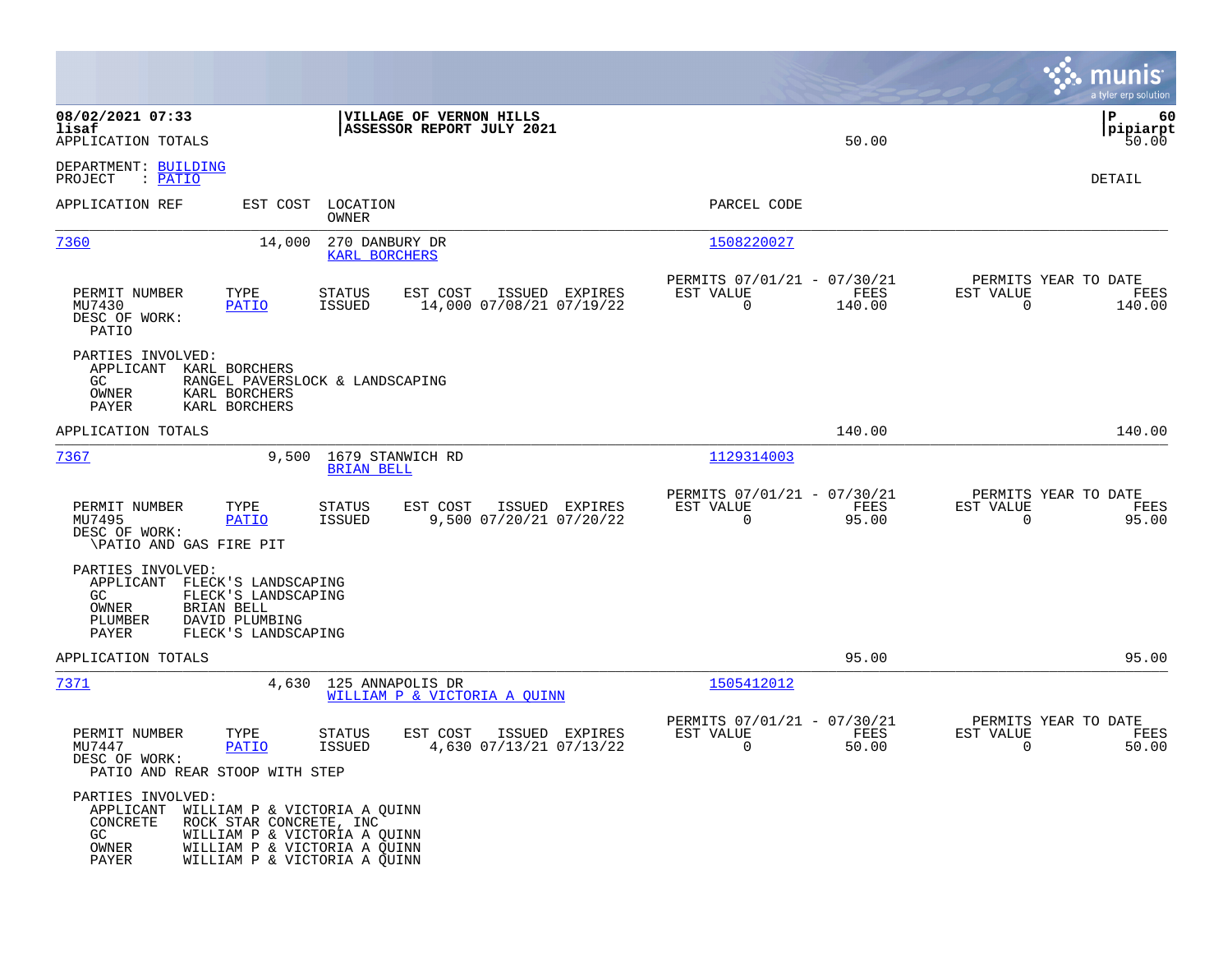|                                                                                                                                                |                                                                                         |                                                                        | munis<br>a tyler erp solution                                     |
|------------------------------------------------------------------------------------------------------------------------------------------------|-----------------------------------------------------------------------------------------|------------------------------------------------------------------------|-------------------------------------------------------------------|
| 08/02/2021 07:33<br>lisaf                                                                                                                      | VILLAGE OF VERNON HILLS<br>ASSESSOR REPORT JULY 2021                                    |                                                                        | l P<br>61<br> pipiarpt                                            |
| DEPARTMENT: BUILDING<br>: PATIO<br>PROJECT                                                                                                     |                                                                                         |                                                                        | <b>DETAIL</b>                                                     |
| EST COST<br>APPLICATION REF                                                                                                                    | LOCATION<br><b>OWNER</b>                                                                | PARCEL CODE                                                            |                                                                   |
| APPLICATION TOTALS                                                                                                                             |                                                                                         | 50.00                                                                  | 50.00                                                             |
| 7377<br>9,025                                                                                                                                  | 289 TALLY HO DRIVE<br>TODD W & KATHLEEN C BROCKWAY                                      | 1508220014                                                             |                                                                   |
| PERMIT NUMBER<br>TYPE<br>MU7458<br>PATIO<br>DESC OF WORK:<br>PATIO                                                                             | <b>STATUS</b><br>EST COST<br>ISSUED EXPIRES<br><b>ISSUED</b><br>9,025 07/13/21 07/13/22 | PERMITS 07/01/21 - 07/30/21<br>FEES<br>EST VALUE<br>$\Omega$<br>90.25  | PERMITS YEAR TO DATE<br>EST VALUE<br>FEES<br>$\mathbf 0$<br>90.25 |
| PARTIES INVOLVED:<br>APPLICANT<br>TOTAL PAVING<br>GC.<br>TOTAL PAVING<br>OWNER<br>TODD W & KATHLEEN C BROCKWAY<br><b>PAYER</b><br>TOTAL PAVING |                                                                                         |                                                                        |                                                                   |
| APPLICATION TOTALS                                                                                                                             |                                                                                         | 90.25                                                                  | 90.25                                                             |
| 7401<br>3.000                                                                                                                                  | 1058 CUMBERLAND CT<br><b>JAMES A DANIEL</b>                                             | 1132408009                                                             |                                                                   |
| PERMIT NUMBER<br>TYPE<br>MU7518<br><b>PATIO</b><br>DESC OF WORK:<br>REPLACE CURRENT PATIO BRICKS WITH PAVERS                                   | <b>STATUS</b><br>EST COST<br>ISSUED EXPIRES<br>3,000 07/21/21 07/21/22<br><b>ISSUED</b> | PERMITS 07/01/21 - 07/30/21<br>EST VALUE<br>FEES<br>$\Omega$<br>50.00  | PERMITS YEAR TO DATE<br>EST VALUE<br>FEES<br>$\Omega$<br>50.00    |
| PARTIES INVOLVED:<br>APPLICANT<br>JAMES A DANIEL<br>BRICK DESIGN<br>GC<br>$\sqrt{\text{OWNER}}$<br>JAMES A DANIEL<br>PAYER<br>JAMES A DANIEL   |                                                                                         |                                                                        |                                                                   |
| APPLICATION TOTALS                                                                                                                             |                                                                                         | 50.00                                                                  | 50.00                                                             |
| 7438<br>17,320                                                                                                                                 | 649 CUNEO BOULEVARD<br>PLACEHOLDER                                                      | 1133216003                                                             |                                                                   |
| PERMIT NUMBER<br>TYPE<br>MU7550<br><b>PATIO</b><br>DESC OF WORK:<br>PATIO & SEATWALL                                                           | STATUS<br>EST COST<br>ISSUED EXPIRES<br>17,320 07/27/21 07/27/22<br><b>ISSUED</b>       | PERMITS 07/01/21 - 07/30/21<br>EST VALUE<br>FEES<br>$\Omega$<br>173.20 | PERMITS YEAR TO DATE<br>EST VALUE<br>FEES<br>$\Omega$<br>173.20   |
| PARTIES INVOLVED:<br>APPLICANT LANDSCAPE MAINTENANCE<br>GC.<br>LANDSCAPE MAINTENANCE<br>PLACEHOLDER<br>OWNER<br>LANDSCAPE MAINTENANCE<br>PAYER |                                                                                         |                                                                        |                                                                   |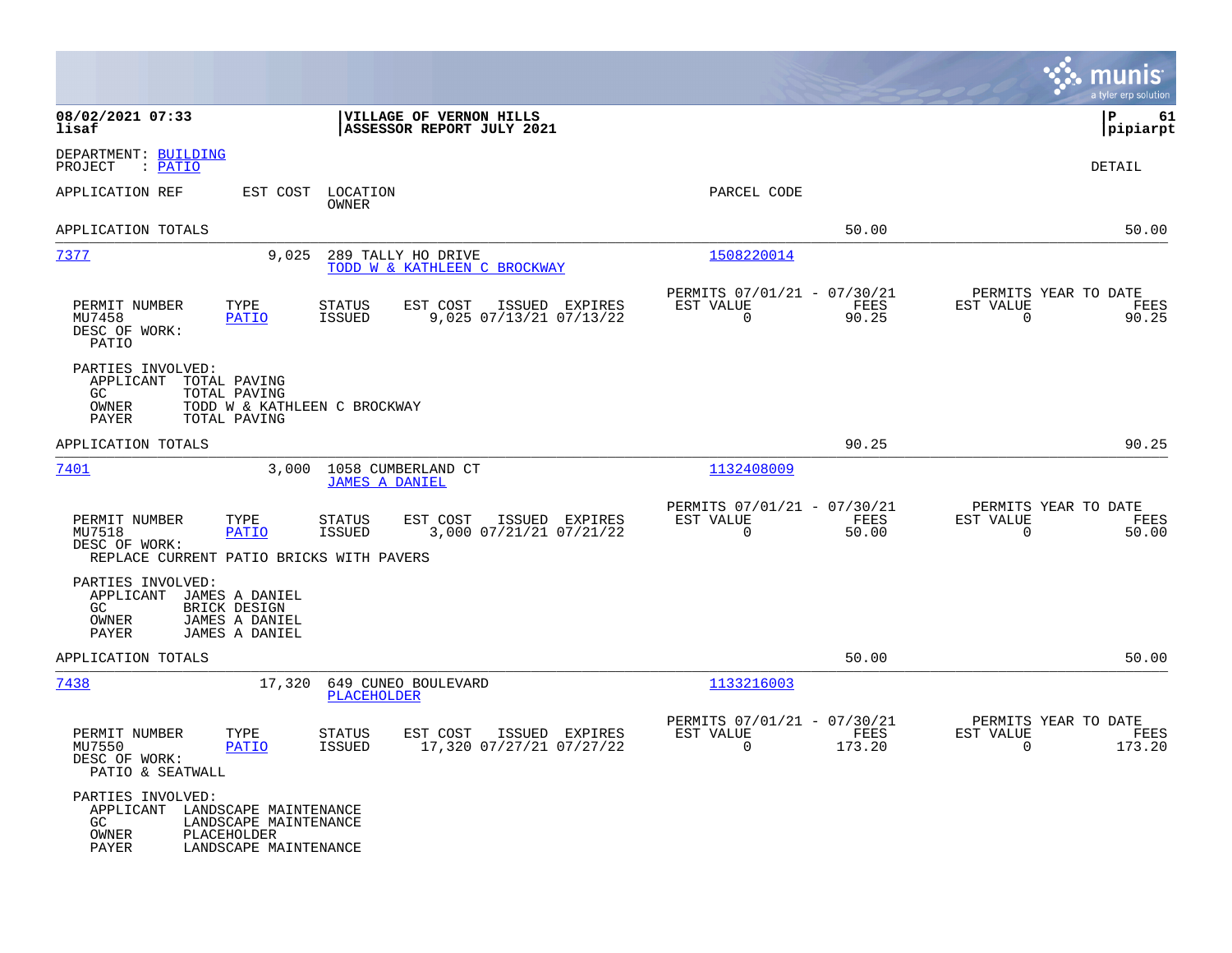|                                                               |                                                                                      |                   |                                                      |         |                                               |                    |           | <b>munis</b><br>a tyler erp solution         |
|---------------------------------------------------------------|--------------------------------------------------------------------------------------|-------------------|------------------------------------------------------|---------|-----------------------------------------------|--------------------|-----------|----------------------------------------------|
| 08/02/2021 07:33<br>lisaf<br>APPLICATION TOTALS               |                                                                                      |                   | VILLAGE OF VERNON HILLS<br>ASSESSOR REPORT JULY 2021 |         |                                               | 173.20             |           | 62<br>${\bf P}$<br><b>pipiarpt</b><br>173.20 |
| DEPARTMENT: BUILDING<br>: PATIO<br>PROJECT                    |                                                                                      |                   |                                                      |         |                                               |                    |           | DETAIL                                       |
| APPLICATION REF                                               | EST COST                                                                             | LOCATION<br>OWNER |                                                      |         | PARCEL CODE                                   |                    |           |                                              |
| 7473                                                          | 24,163                                                                               | PLACEHOLDER       | 639 MARSHALL STREET                                  |         | 1133215003                                    |                    |           |                                              |
| PERMIT NUMBER<br>MU7560<br>DESC OF WORK:<br>PATIO & SEAT WALL | TYPE<br><b>PATIO</b>                                                                 | STATUS<br>ISSUED  | EST COST<br>ISSUED<br>24,163 07/27/21 07/27/22       | EXPIRES | PERMITS 07/01/21 - 07/30/21<br>EST VALUE<br>0 | FEES<br>241.63     | EST VALUE | PERMITS YEAR TO DATE<br>FEES<br>241.63       |
| PARTIES INVOLVED:<br>APPLICANT<br>GC<br>OWNER<br>PAYER        | POUL'S LANDSCAPING<br>POUL'S LANDSCAPING<br><b>PLACEHOLDER</b><br>POUL'S LANDSCAPING |                   |                                                      |         |                                               |                    |           |                                              |
| APPLICATION TOTALS<br>PROJECT TOTALS                          |                                                                                      |                   |                                                      |         | $\mathbf 0$                                   | 241.63<br>1,165.08 | 0         | 241.63<br>1,165.08                           |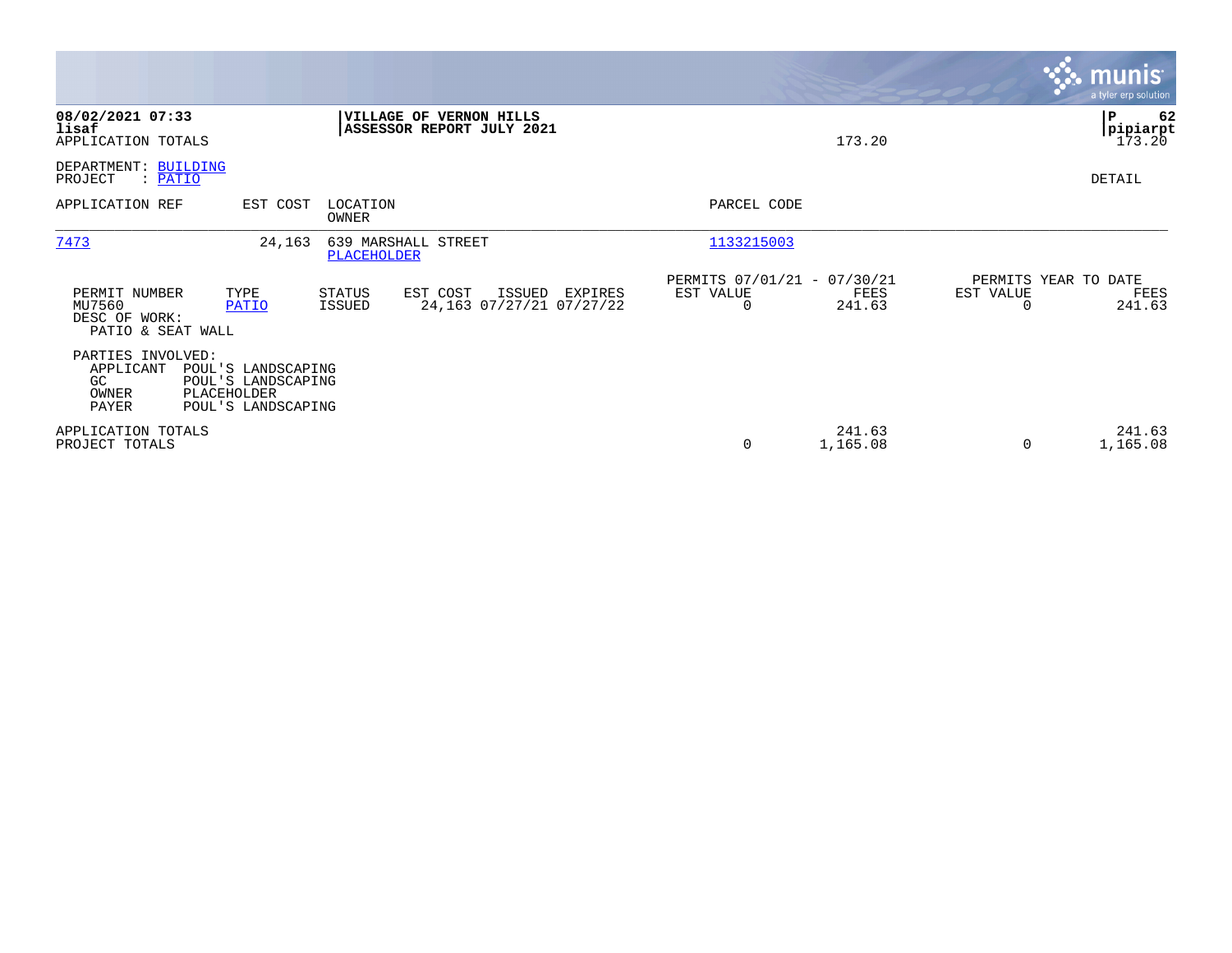|                                                                                                                                                                                                                                                     |                                                                          | munis<br>a tyler erp solution                                   |
|-----------------------------------------------------------------------------------------------------------------------------------------------------------------------------------------------------------------------------------------------------|--------------------------------------------------------------------------|-----------------------------------------------------------------|
| 08/02/2021 07:33<br>VILLAGE OF VERNON HILLS<br>lisaf<br>ASSESSOR REPORT JULY 2021                                                                                                                                                                   |                                                                          | l P<br>63<br> pipiarpt                                          |
| DEPARTMENT: BUILDING<br>: SIDEWALK<br>PROJECT                                                                                                                                                                                                       |                                                                          | DETAIL                                                          |
| APPLICATION REF<br>EST COST<br>LOCATION<br>OWNER                                                                                                                                                                                                    | PARCEL CODE                                                              |                                                                 |
| 6852<br>13,624<br>700 NORTH MILWAUKEE AVE<br>KIMCO REALTY                                                                                                                                                                                           | 1504201051                                                               |                                                                 |
| PERMIT NUMBER<br>TYPE<br><b>STATUS</b><br>EST COST<br>ISSUED EXPIRES<br>MU7465<br><b>SIDEWALK</b><br><b>ISSUED</b><br>13,624 07/15/21 07/15/22<br>DESC OF WORK:<br>PUBLIC SIDEWALK, ADA RAMP AND LANDSCAPE                                          | PERMITS 07/01/21 - 07/30/21<br>FEES<br>EST VALUE<br>$\Omega$<br>545.00   | PERMITS YEAR TO DATE<br>EST VALUE<br>FEES<br>$\Omega$<br>545.00 |
| PARTIES INVOLVED:<br>APPLICANT<br>KIMLEY-HORN ASSOCIATES INC<br>GC.<br>AMG PROPERTY SERVICES<br><b>OCCUPANT</b><br>HAWTHORN HILLS SQUARE 1687 LLC<br>OWNER<br>KIMCO REALTY<br>PAYER<br>KIMLEY-HORN ASSOCIATES INC<br>PAYER<br>AMG PROPERTY SERVICES |                                                                          |                                                                 |
| APPLICATION TOTALS                                                                                                                                                                                                                                  | 545.00                                                                   | 545.00                                                          |
| 7084<br>237 NOBLE CIR<br>16,050<br>ROBYN & LOUIS GOTTLIEB                                                                                                                                                                                           | 1508401071                                                               |                                                                 |
| EST COST<br>PERMIT NUMBER<br>TYPE<br>STATUS<br>ISSUED EXPIRES<br>MU7194<br><b>SIDEWALK</b><br>COMPLT<br>16,050 07/29/21 07/29/22<br>DESC OF WORK:<br>WALK WAY AND SIDEWALK                                                                          | PERMITS 07/01/21 - 07/30/21<br>EST VALUE<br>FEES<br>$\Omega$<br>160.50   | PERMITS YEAR TO DATE<br>EST VALUE<br>FEES<br>$\Omega$<br>160.50 |
| PARTIES INVOLVED:<br>APPLICANT BLADE RUNNERS SERVICES<br>GC<br>BLADE RUNNERS SERVICES<br>ROBYN & LOUIS GOTTLIEB<br>OWNER<br><b>PAYER</b><br>BLADE RUNNERS SERVICES                                                                                  |                                                                          |                                                                 |
| APPLICATION TOTALS                                                                                                                                                                                                                                  | 160.50                                                                   | 160.50                                                          |
| 7205<br>4,600<br>368S HOBBLE BUSH LN<br>WAYNE B & CATHY P GEYER, TRUSTEES                                                                                                                                                                           | 1509105023                                                               |                                                                 |
| PERMIT NUMBER<br><b>STATUS</b><br>EST COST<br>TYPE<br>ISSUED EXPIRES<br>MU7466<br><b>SIDEWALK</b><br><b>ISSUED</b><br>4,600 07/15/21 07/15/22<br>DESC OF WORK:<br>REPLACE FRONT WALK & STEPS/2 BACK TOOPS                                           | PERMITS 07/01/21 - 07/30/21<br>EST VALUE<br>FEES<br>$\mathbf 0$<br>50.00 | PERMITS YEAR TO DATE<br>EST VALUE<br>FEES<br>50.00<br>0         |
| PARTIES INVOLVED:<br>APPLICANT<br>JOHN BUSH CONCRETE<br>JOHN BUSH CONCRETE<br>GC.<br>OWNER<br>WAYNE B & CATHY P GEYER, TRUSTEES<br>PAYER<br>WAYNE B & CATHY P GEYER, TRUSTEES                                                                       |                                                                          |                                                                 |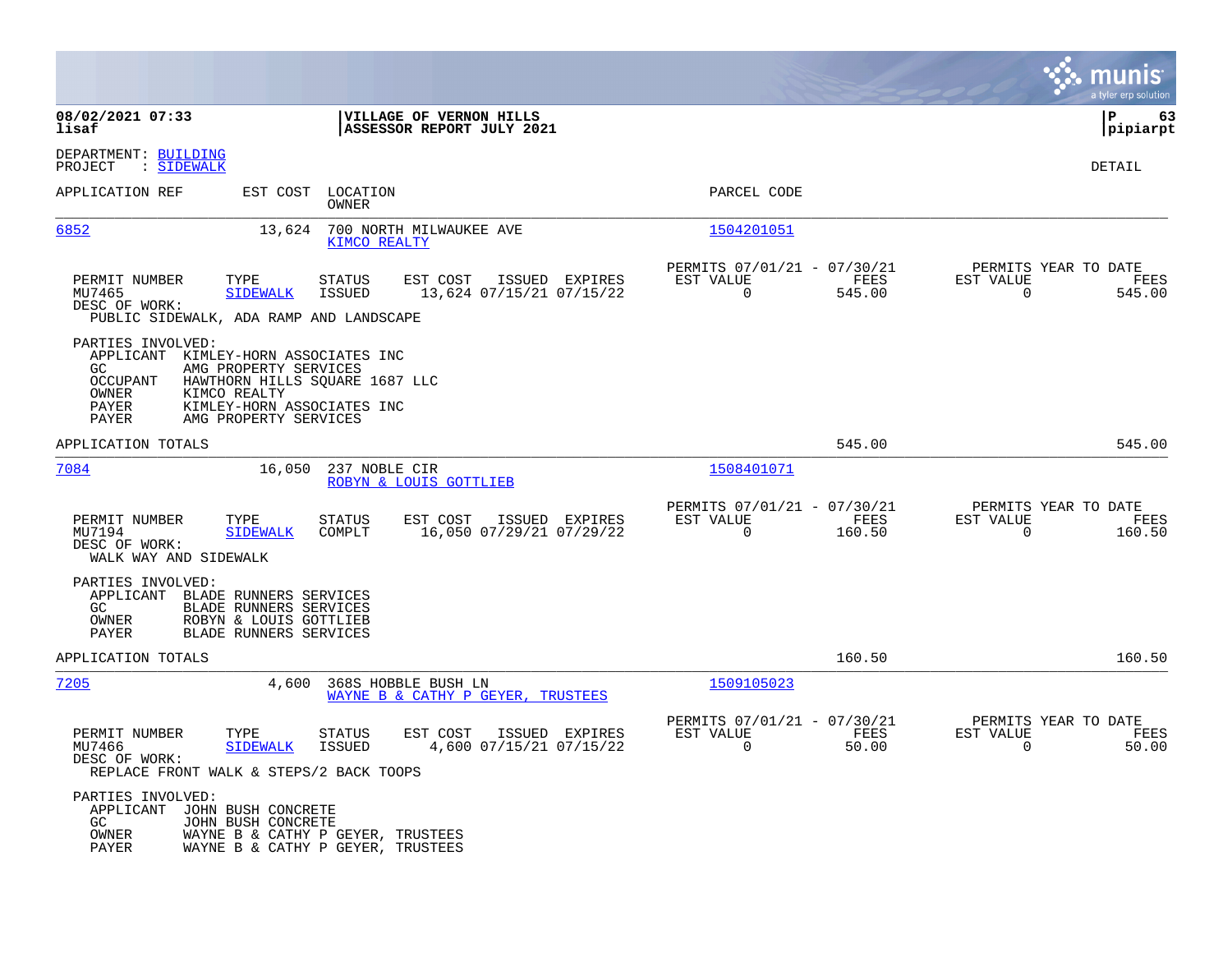|                                                                                                                                                                           |                                                                                         |                                                                           | munis<br>a tyler erp solution                                     |
|---------------------------------------------------------------------------------------------------------------------------------------------------------------------------|-----------------------------------------------------------------------------------------|---------------------------------------------------------------------------|-------------------------------------------------------------------|
| 08/02/2021 07:33<br>lisaf<br>APPLICATION TOTALS                                                                                                                           | VILLAGE OF VERNON HILLS<br>ASSESSOR REPORT JULY 2021                                    | 50.00                                                                     | ΙP<br>64<br> pipiarpt<br>50.00                                    |
| DEPARTMENT: BUILDING<br>PROJECT<br>: SIDEWALK                                                                                                                             |                                                                                         |                                                                           | DETAIL                                                            |
| EST COST<br>APPLICATION REF                                                                                                                                               | LOCATION<br>OWNER                                                                       | PARCEL CODE                                                               |                                                                   |
| 7330<br>32,000                                                                                                                                                            | 101 CORPORATE WOODS PARKWAY<br>VAN VLISSINGEN & CO                                      | 1516205001                                                                |                                                                   |
| TYPE<br>PERMIT NUMBER<br>MU7408<br><b>SIDEWALK</b><br>DESC OF WORK:<br>SIDEWALK                                                                                           | EST COST<br>ISSUED EXPIRES<br>STATUS<br>32,000 07/01/21 07/01/22<br>ISSUED              | PERMITS 07/01/21 - 07/30/21<br>EST VALUE<br>FEES<br>$\mathbf 0$<br>320.00 | PERMITS YEAR TO DATE<br>EST VALUE<br>FEES<br>320.00<br>0          |
| PARTIES INVOLVED:<br>APPLICANT<br>SWC CONCRETE<br>SWC CONCRETE<br>GC.<br><b>OCCUPANT</b><br>SCOTSMAN ICE SYSTEMS<br>OWNER<br>VAN VLISSINGEN & CO<br>PAYER<br>SWC CONCRETE |                                                                                         |                                                                           |                                                                   |
| APPLICATION TOTALS                                                                                                                                                        |                                                                                         | 320.00                                                                    | 320.00                                                            |
| 7355<br>2,725                                                                                                                                                             | 333 SUTCLIFFE CIR<br>RANDALL A & DEBRA J USEN                                           | 1508401019                                                                |                                                                   |
| PERMIT NUMBER<br>TYPE<br>MU7424<br><b>SIDEWALK</b><br>DESC OF WORK:<br>WALK & RIBBONS ON DRIVEWAY                                                                         | EST COST<br>STATUS<br>ISSUED EXPIRES<br>2,725 07/07/21 07/28/22<br>ISSUED               | PERMITS 07/01/21 - 07/30/21<br>EST VALUE<br>FEES<br>$\Omega$<br>50.00     | PERMITS YEAR TO DATE<br>EST VALUE<br>FEES<br>$\mathbf 0$<br>50.00 |
| PARTIES INVOLVED:<br>APPLICANT<br>RANDALL A & DEBRA J USEN<br>GC.<br>RANDALL A & DEBRA J USEN<br>OWNER<br>RANDALL A & DEBRA J USEN<br>PAYER                               | RANGEL PAVERSLOCK & LANDSCAPING                                                         |                                                                           |                                                                   |
| APPLICATION TOTALS                                                                                                                                                        |                                                                                         | 50.00                                                                     | 50.00                                                             |
| 7418<br>9,645                                                                                                                                                             | 644 INSULL DRIVE<br>PLACEHOLDER                                                         | 1133216012                                                                |                                                                   |
| PERMIT NUMBER<br>TYPE<br>MU7557<br><b>SIDEWALK</b><br>DESC OF WORK:<br>PAVER WALKWAY, STOOP & STEPS                                                                       | <b>STATUS</b><br>EST COST<br>ISSUED EXPIRES<br>9,645 07/27/21 07/27/22<br><b>ISSUED</b> | PERMITS 07/01/21 - 07/30/21<br>EST VALUE<br>FEES<br>$\mathbf 0$<br>96.45  | PERMITS YEAR TO DATE<br>EST VALUE<br>FEES<br>$\mathbf 0$<br>96.45 |
| PARTIES INVOLVED:<br>APPLICANT<br>POUL'S LANDSCAPING<br>GC<br>POUL'S LANDSCAPING<br>PLACEHOLDER<br>OWNER<br>PAYER<br>POUL'S LANDSCAPING                                   |                                                                                         |                                                                           |                                                                   |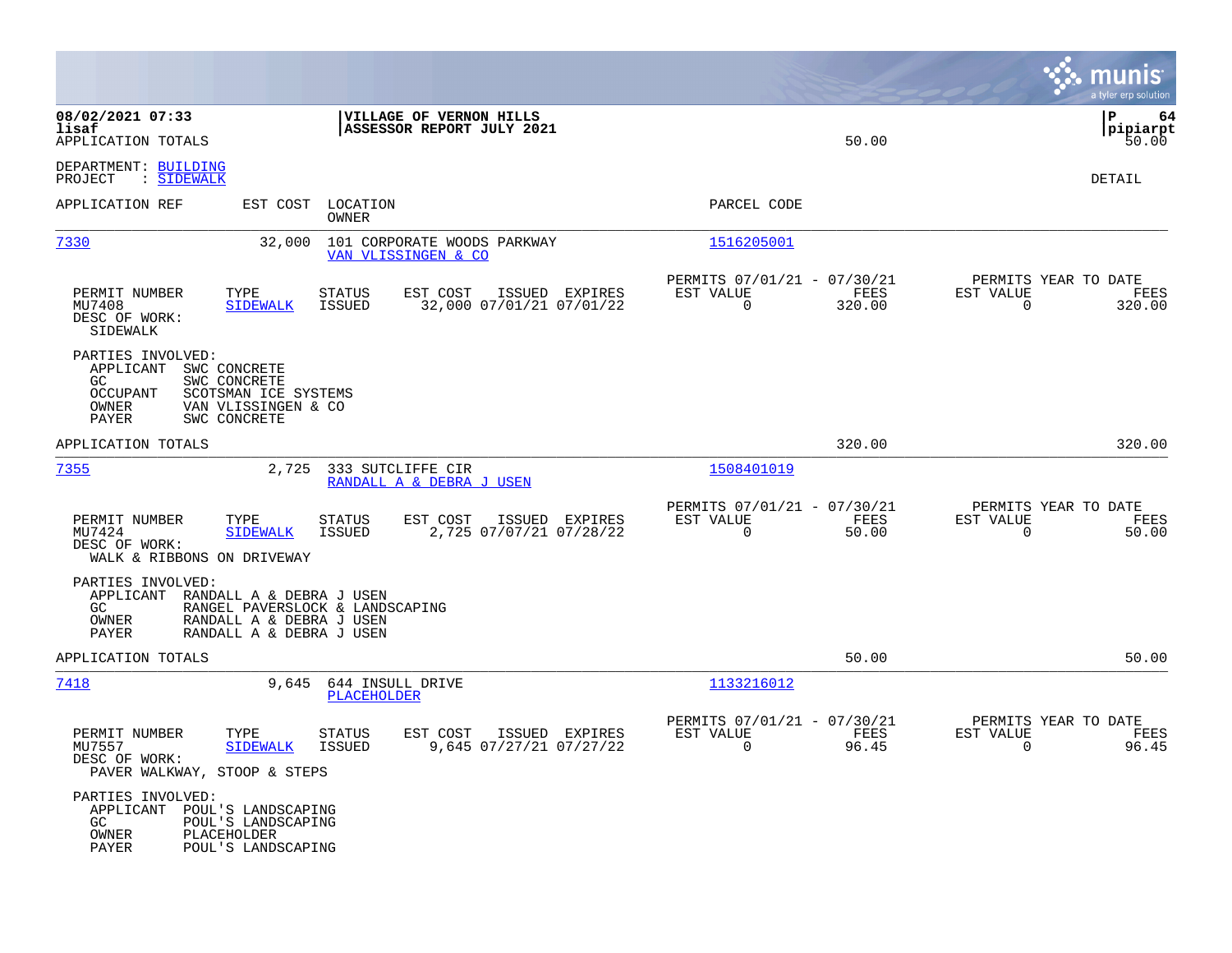|                                                 |          |                                                      |               | munis <sup>®</sup><br>a tyler erp solution |
|-------------------------------------------------|----------|------------------------------------------------------|---------------|--------------------------------------------|
| 08/02/2021 07:33<br>lisaf<br>APPLICATION TOTALS |          | VILLAGE OF VERNON HILLS<br>ASSESSOR REPORT JULY 2021 | 96.45         | 65<br>P<br><b>pipiarpt</b><br>96.45        |
| DEPARTMENT: BUILDING<br>PROJECT<br>: SIDEWALK   |          |                                                      |               | DETAIL                                     |
| APPLICATION REF                                 | EST COST | LOCATION                                             | PARCEL CODE   |                                            |
| PROJECT TOTALS                                  |          | OWNER                                                | 1,221.95<br>0 | 1,221.95<br>0                              |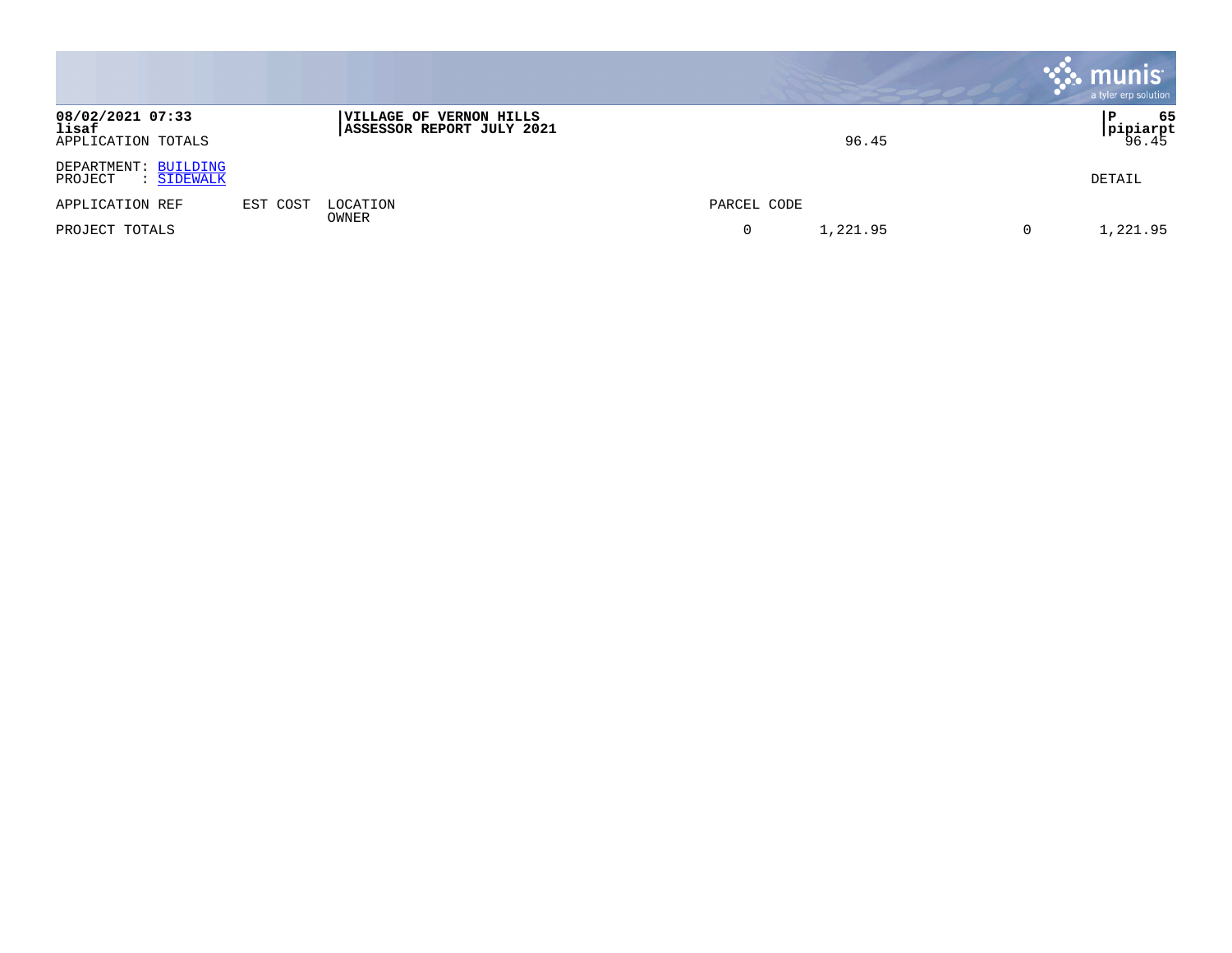|                                                                                                                                                                                                                                                                         |                                            |                                                      |                |                                               | munis<br>a tyler erp solution |
|-------------------------------------------------------------------------------------------------------------------------------------------------------------------------------------------------------------------------------------------------------------------------|--------------------------------------------|------------------------------------------------------|----------------|-----------------------------------------------|-------------------------------|
| 08/02/2021 07:33<br>VILLAGE OF VERNON HILLS<br>lisaf<br>ASSESSOR REPORT JULY 2021                                                                                                                                                                                       |                                            |                                                      |                |                                               | l P<br>66<br> pipiarpt        |
| DEPARTMENT: BUILDING<br>: REROOF<br>PROJECT                                                                                                                                                                                                                             |                                            |                                                      |                |                                               | <b>DETAIL</b>                 |
| APPLICATION REF<br>EST COST<br>LOCATION<br>OWNER                                                                                                                                                                                                                        |                                            | PARCEL CODE                                          |                |                                               |                               |
| 7365<br>18,840<br>15 MONTEBELLO DR<br>VICTOR & TATYANA BRUTMAN                                                                                                                                                                                                          |                                            | 1508206003                                           |                |                                               |                               |
| EST COST<br>PERMIT NUMBER<br>TYPE<br><b>STATUS</b><br>MU7405<br><b>REROOF</b><br><b>ISSUED</b><br>DESC OF WORK:<br><b>REROOF</b>                                                                                                                                        | ISSUED EXPIRES<br>18,840 07/01/21 07/01/22 | PERMITS 07/01/21 - 07/30/21<br>EST VALUE<br>$\Omega$ | FEES<br>188.40 | PERMITS YEAR TO DATE<br>EST VALUE<br>$\Omega$ | FEES<br>188.40                |
| PARTIES INVOLVED:<br>APPLICANT RANDALL & SON ROOFING<br>GC.<br>RANDALL & SON ROOFING<br>OWNER<br>VICTOR & TATYANA BRUTMAN<br>PAYER<br>RANDALL & SON ROOFING<br><b>ROOFER</b><br>RANDALL & SON ROOFING                                                                   |                                            |                                                      |                |                                               |                               |
| APPLICATION TOTALS                                                                                                                                                                                                                                                      |                                            |                                                      | 188.40         |                                               | 188.40                        |
| 7383<br>30,794 306 RICHARD CT<br><b>DOUGLAS P WIESE</b>                                                                                                                                                                                                                 |                                            | 1508108066                                           |                |                                               |                               |
| PERMIT NUMBER<br>TYPE<br>EST COST<br><b>STATUS</b><br>MU7418<br><b>REROOF</b><br><b>ISSUED</b><br>DESC OF WORK:<br>REROOF                                                                                                                                               | ISSUED EXPIRES<br>30,794 07/06/21 07/06/22 | PERMITS 07/01/21 - 07/30/21<br>EST VALUE<br>$\Omega$ | FEES<br>307.94 | PERMITS YEAR TO DATE<br>EST VALUE<br>$\Omega$ | FEES<br>307.94                |
| PARTIES INVOLVED:<br>APPLICANT<br>WINDY CITY ROOFING & SIDING CONTRACTORS<br>GC.<br>WINDY CITY ROOFING & SIDING CONTRACTORS<br>OWNER<br>DOUGLAS P WIESE<br>WINDY CITY ROOFING & SIDING CONTRACTORS<br>PAYER<br><b>ROOFER</b><br>WINDY CITY ROOFING & SIDING CONTRACTORS |                                            |                                                      |                |                                               |                               |
| APPLICATION TOTALS                                                                                                                                                                                                                                                      |                                            |                                                      | 307.94         |                                               | 307.94                        |
| 7397<br>25,399 1137 MEADOW CREEK CT<br>SANTIAGO MAYA                                                                                                                                                                                                                    |                                            | 1507209013                                           |                |                                               |                               |
| PERMIT NUMBER<br>TYPE<br>EST COST<br>STATUS<br>MU7438<br><b>REROOF</b><br>ISSUED<br>PARTIES INVOLVED:<br>APPLICANT RANDALL & SON ROOFING<br>RANDALL & SON ROOFING<br>GC.<br>SANTIAGO MAYA<br>OWNER<br>RANDALL & SON ROOFING<br>PAYER<br>RANDALL & SON ROOFING<br>ROOFER | ISSUED EXPIRES<br>25,399 07/12/21 07/12/22 | PERMITS 07/01/21 - 07/30/21<br>EST VALUE<br>$\Omega$ | FEES<br>253.99 | PERMITS YEAR TO DATE<br>EST VALUE<br>$\Omega$ | FEES<br>253.99                |
| APPLICATION TOTALS                                                                                                                                                                                                                                                      |                                            |                                                      | 253.99         |                                               | 253.99                        |
|                                                                                                                                                                                                                                                                         |                                            |                                                      |                |                                               |                               |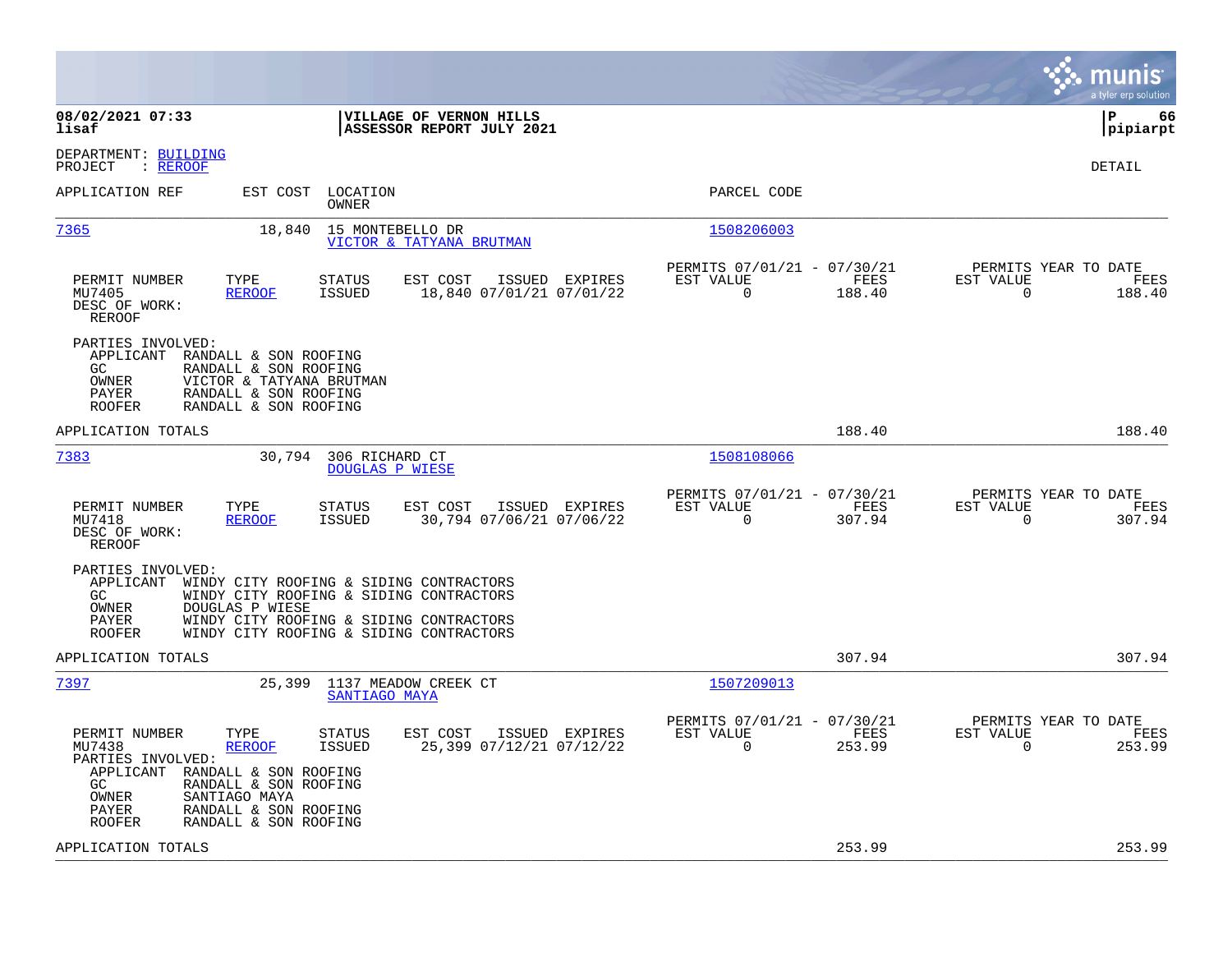|                                                                                                                                                                                                                                                                                                                                            | a tyler erp solution                                                                                                                            |
|--------------------------------------------------------------------------------------------------------------------------------------------------------------------------------------------------------------------------------------------------------------------------------------------------------------------------------------------|-------------------------------------------------------------------------------------------------------------------------------------------------|
| 08/02/2021 07:33<br>VILLAGE OF VERNON HILLS<br>ASSESSOR REPORT JULY 2021<br>lisaf<br>16,787<br>1023 PINE GROVE CT<br>7398<br>MICHAEL J & PATRICIA M MCTAGUE                                                                                                                                                                                | ΙP<br>67<br> pipiarpt<br>1507209069                                                                                                             |
| PERMIT NUMBER<br>TYPE<br>STATUS<br>EST COST<br>ISSUED                                                                                                                                                                                                                                                                                      | PERMITS 07/01/21 - 07/30/21<br>PERMITS YEAR TO DATE<br>EST VALUE<br>FEES<br>EST VALUE<br>EXPIRES<br>FEES                                        |
| DEPARTMENT: BUILDING<br>PROJECT<br>$:$ REROOF                                                                                                                                                                                                                                                                                              | DETAIL                                                                                                                                          |
| APPLICATION REF<br>EST COST<br>LOCATION                                                                                                                                                                                                                                                                                                    | PARCEL CODE                                                                                                                                     |
| OWNER<br>MU7439<br><b>REROOF</b><br><b>ISSUED</b><br>16,787 07/12/21 07/12/22<br>DESC OF WORK:<br>REROOF                                                                                                                                                                                                                                   | 0<br>167.87<br>$\Omega$<br>167.87                                                                                                               |
| PARTIES INVOLVED:<br>APPLICANT<br>RANDALL & SON ROOFING<br>RANDALL & SON ROOFING<br>GC.<br>OWNER<br>MICHAEL J & PATRICIA M MCTAGUE<br>RANDALL & SON ROOFING<br>PAYER<br>RANDALL & SON ROOFING<br><b>ROOFER</b>                                                                                                                             |                                                                                                                                                 |
| APPLICATION TOTALS                                                                                                                                                                                                                                                                                                                         | 167.87<br>167.87                                                                                                                                |
| 7400<br>21,267<br>283 CONGRESSIONAL CT<br>H STEPHEN & SHAUNA D WOOD                                                                                                                                                                                                                                                                        | 1132207026                                                                                                                                      |
| PERMIT NUMBER<br>TYPE<br><b>STATUS</b><br>EST COST<br>ISSUED EXPIRES<br>MU7440<br><b>REROOF</b><br><b>ISSUED</b><br>21,267 07/12/21 07/12/22<br>PARTIES INVOLVED:<br>APPLICANT AFH CONSTRUCTION INC<br>AFH CONSTRUCTION INC<br>GC.<br>OWNER<br>H STEPHEN & SHAUNA D WOOD<br>AFH CONSTRUCTION INC<br>PAYER<br>AFH CONSTRUCTION INC<br>PAYER | PERMITS 07/01/21 - 07/30/21<br>PERMITS YEAR TO DATE<br>EST VALUE<br>FEES<br>EST VALUE<br>FEES<br>$\Omega$<br>$\Omega$<br>212.67<br>212.67       |
| APPLICATION TOTALS                                                                                                                                                                                                                                                                                                                         | 212.67<br>212.67                                                                                                                                |
| 7416<br>11,500<br>221 SHEFFIELD LN<br>BRUCE J & DEBORAH A SANOSHY                                                                                                                                                                                                                                                                          | 1508409006                                                                                                                                      |
| PERMIT NUMBER<br>TYPE<br>STATUS<br>EST COST<br>ISSUED EXPIRES<br>11,500 07/14/21 07/14/22<br>MU7462<br><b>REROOF</b><br><b>ISSUED</b><br>DESC OF WORK:<br>REROOF                                                                                                                                                                           | PERMITS 07/01/21 - 07/30/21<br>PERMITS YEAR TO DATE<br>EST VALUE<br>FEES<br>EST VALUE<br>FEES<br>$\mathbf 0$<br>115.00<br>$\mathbf 0$<br>115.00 |
| PARTIES INVOLVED:<br>APPLICANT<br>CITTRIX BUILDING SERVICES<br>GC<br>CITTRIX BUILDING SERVICES<br>OWNER<br>BRUCE J & DEBORAH A SANOSHY<br>PAYER<br>CITTRIX BUILDING SERVICES<br>CITTRIX BUILDING SERVICES<br>ROOFER                                                                                                                        |                                                                                                                                                 |
| APPLICATION TOTALS                                                                                                                                                                                                                                                                                                                         | 115.00<br>115.00                                                                                                                                |
| 7431<br>9,700 117 SUSSEX CIR                                                                                                                                                                                                                                                                                                               | 1508410003                                                                                                                                      |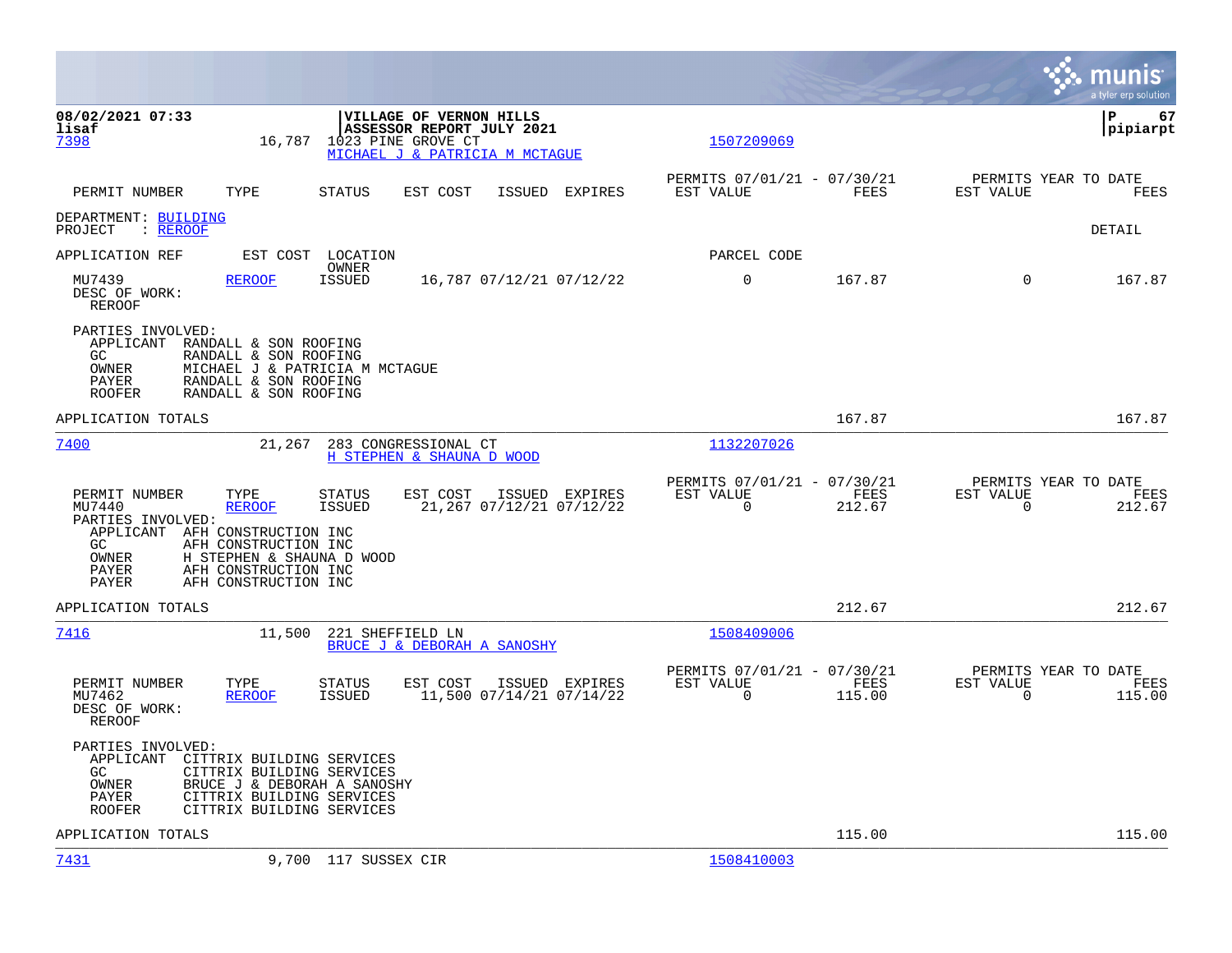|                                                                                                                                   |                                                                                                                                                               |                                                      |                |                                                         |                |                                                  | munis<br>a tyler erp solution |
|-----------------------------------------------------------------------------------------------------------------------------------|---------------------------------------------------------------------------------------------------------------------------------------------------------------|------------------------------------------------------|----------------|---------------------------------------------------------|----------------|--------------------------------------------------|-------------------------------|
| 08/02/2021 07:33<br>lisaf                                                                                                         | <b>CRAIG EINHORN</b>                                                                                                                                          | VILLAGE OF VERNON HILLS<br>ASSESSOR REPORT JULY 2021 |                |                                                         |                |                                                  | l P<br>68<br> pipiarpt        |
| TYPE<br>PERMIT NUMBER                                                                                                             | STATUS                                                                                                                                                        | EST COST<br>ISSUED                                   | EXPIRES        | PERMITS 07/01/21 - 07/30/21<br>EST VALUE                | FEES           | PERMITS YEAR TO DATE<br>EST VALUE                | FEES                          |
| DEPARTMENT: BUILDING<br>PROJECT<br>$:$ REROOF                                                                                     |                                                                                                                                                               |                                                      |                |                                                         |                |                                                  | DETAIL                        |
| APPLICATION REF                                                                                                                   | EST COST LOCATION                                                                                                                                             |                                                      |                | PARCEL CODE                                             |                |                                                  |                               |
| MU7474<br><b>REROOF</b><br>DESC OF WORK:<br>REROOF                                                                                | OWNER<br>ISSUED                                                                                                                                               | 9,700 07/16/21 07/16/22                              |                | 0                                                       | 97.00          | $\Omega$                                         | 97.00                         |
| PARTIES INVOLVED:<br>APPLICANT<br>GC.<br>OWNER<br>CRAIG EINHORN<br>PAYER<br><b>ROOFER</b>                                         | A&D HOME IMPROVEMENT LLC<br>A&D HOME IMPROVEMENT LLC<br>A&D HOME IMPROVEMENT LLC<br>A&D HOME IMPROVEMENT LLC                                                  |                                                      |                |                                                         |                |                                                  |                               |
| APPLICATION TOTALS                                                                                                                |                                                                                                                                                               |                                                      |                |                                                         | 97.00          |                                                  | 97.00                         |
| 7440                                                                                                                              | 20,529<br>2266 SARAZEN DR                                                                                                                                     | ANWULI & UZOMA OKOLI                                 |                | 1129201045                                              |                |                                                  |                               |
| PERMIT NUMBER<br>TYPE<br>MU7480<br><b>REROOF</b><br>DESC OF WORK:<br>REROOF                                                       | STATUS<br>ISSUED                                                                                                                                              | EST COST<br>20,529 07/19/21 07/19/22                 | ISSUED EXPIRES | PERMITS 07/01/21 - 07/30/21<br>EST VALUE<br>$\mathbf 0$ | FEES<br>205.29 | PERMITS YEAR TO DATE<br>EST VALUE<br>0           | FEES<br>205.29                |
| PARTIES INVOLVED:<br>APPLICANT WESTSKY INC<br>WESTSKY INC<br>GC.<br>OWNER<br>PAYER<br>WESTSKY INC<br>WESTSKY INC<br><b>ROOFER</b> | ANWULI & UZOMA OKOLI                                                                                                                                          |                                                      |                |                                                         |                |                                                  |                               |
| APPLICATION TOTALS                                                                                                                |                                                                                                                                                               |                                                      |                |                                                         | 205.29         |                                                  | 205.29                        |
| 7463                                                                                                                              | 7,710 1104 GRANT PL                                                                                                                                           | DAVID L & JOHANNA R SCHWINKE                         |                | 1132201016                                              |                |                                                  |                               |
| PERMIT NUMBER<br>TYPE<br>MU7505<br><b>REROOF</b><br>DESC OF WORK:<br><b>REROOF</b>                                                | STATUS<br>ISSUED                                                                                                                                              | EST COST<br>7,710 07/20/21 07/30/22                  | ISSUED EXPIRES | PERMITS 07/01/21 - 07/30/21<br>EST VALUE<br>$\Omega$    | FEES<br>77.10  | PERMITS YEAR TO DATE<br>EST VALUE<br>$\mathbf 0$ | FEES<br>77.10                 |
| PARTIES INVOLVED:<br>APPLICANT WINDY CITY ROOFING & SIDING CONTRACTORS<br>GC.<br>OWNER<br>PAYER<br><b>ROOFER</b>                  | WINDY CITY ROOFING & SIDING CONTRACTORS<br>DAVID L & JOHANNA R SCHWINKE<br>WINDY CITY ROOFING & SIDING CONTRACTORS<br>WINDY CITY ROOFING & SIDING CONTRACTORS |                                                      |                |                                                         |                |                                                  |                               |
| APPLICATION TOTALS                                                                                                                |                                                                                                                                                               |                                                      |                |                                                         | 77.10          |                                                  | 77.10                         |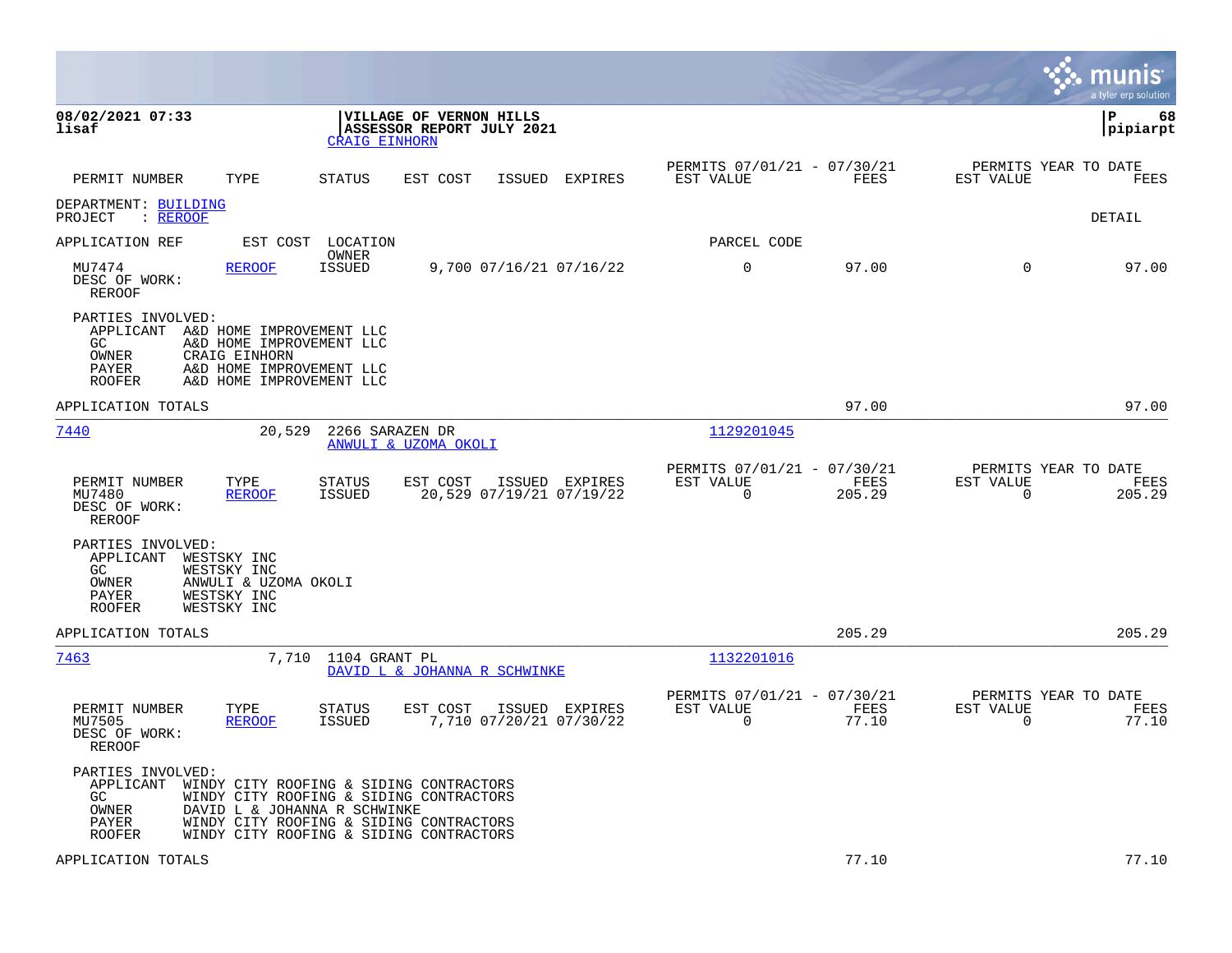|                                                                                         |                                                                                                                                  |                            |                                                          |                                                         |                  |                                               | munis<br>a tyler erp solution |
|-----------------------------------------------------------------------------------------|----------------------------------------------------------------------------------------------------------------------------------|----------------------------|----------------------------------------------------------|---------------------------------------------------------|------------------|-----------------------------------------------|-------------------------------|
| 08/02/2021 07:33<br>lisaf                                                               |                                                                                                                                  |                            | VILLAGE OF VERNON HILLS<br>ASSESSOR REPORT JULY 2021     |                                                         |                  |                                               | 69<br>l P<br> pipiarpt        |
| DEPARTMENT: BUILDING<br>PROJECT<br>: <u>REROOF</u>                                      |                                                                                                                                  |                            |                                                          |                                                         |                  |                                               | DETAIL                        |
| APPLICATION REF                                                                         |                                                                                                                                  | EST COST LOCATION<br>OWNER |                                                          | PARCEL CODE                                             |                  |                                               |                               |
| 7465                                                                                    | 7,740                                                                                                                            | 206 APRIL AVE              | VADIM & YELENA BIRG                                      | 1505421006                                              |                  |                                               |                               |
| PERMIT NUMBER<br>MU7510<br>DESC OF WORK:<br>REROOF                                      | TYPE<br><b>REROOF</b>                                                                                                            | <b>STATUS</b><br>ISSUED    | EST COST<br>ISSUED EXPIRES<br>7,740 07/20/21 07/20/22    | PERMITS 07/01/21 - 07/30/21<br>EST VALUE<br>$\Omega$    | FEES<br>77.40    | PERMITS YEAR TO DATE<br>EST VALUE<br>$\Omega$ | FEES<br>77.40                 |
| PARTIES INVOLVED:<br>APPLICANT<br>GC<br>OWNER<br>PAYER<br><b>ROOFER</b>                 | SMART ROOFING INC<br>SMART ROOFING INC<br>VADIM & YELENA BIRG<br>SMART ROOFING INC<br>SMART ROOFING INC                          |                            |                                                          |                                                         |                  |                                               |                               |
| APPLICATION TOTALS                                                                      |                                                                                                                                  |                            |                                                          |                                                         | 77.40            |                                               | 77.40                         |
| 7466                                                                                    | 12,600                                                                                                                           | 1109 GRANT PL              | JOHN R & AMY E CWIAK                                     | 1132203002                                              |                  |                                               |                               |
| PERMIT NUMBER<br>MU7511<br>DESC OF WORK:<br><b>REROOF</b>                               | TYPE<br><b>REROOF</b>                                                                                                            | <b>STATUS</b><br>COMPLT    | EST COST<br>ISSUED EXPIRES<br>12,600 07/20/21 07/23/22   | PERMITS 07/01/21 - 07/30/21<br>EST VALUE<br>$\mathbf 0$ | FEES<br>126.00   | PERMITS YEAR TO DATE<br>EST VALUE<br>$\Omega$ | FEES<br>126.00                |
| PARTIES INVOLVED:<br>APPLICANT<br>GC<br>OWNER<br>PAYER<br>ROOFER                        | U.S. EXTERIOR BY SEIDEL<br>U.S. EXTERIOR BY SEIDEL<br>JOHN R & AMY E CWIAK<br>U.S. EXTERIOR BY SEIDEL<br>U.S. EXTERIOR BY SEIDEL |                            |                                                          |                                                         |                  |                                               |                               |
| APPLICATION TOTALS                                                                      |                                                                                                                                  |                            |                                                          |                                                         | 126.00           |                                               | 126.00                        |
| 7483                                                                                    |                                                                                                                                  |                            | 213,350 150 NORTH FAIRWAY DR<br>WESTMOUNT REALTY CAPITAL | 1504303179                                              |                  |                                               |                               |
| PERMIT NUMBER<br>MU7524<br>DESC OF WORK:<br>REROOF                                      | TYPE<br><b>REROOF</b>                                                                                                            | STATUS<br><b>ISSUED</b>    | EST COST<br>ISSUED EXPIRES<br>213,350 07/22/21 07/22/22  | PERMITS 07/01/21 - 07/30/21<br>EST VALUE<br>0           | FEES<br>2,133.50 | PERMITS YEAR TO DATE<br>EST VALUE<br>0        | FEES<br>2,133.50              |
| PARTIES INVOLVED:<br>APPLICANT AR COMMERCIAL<br>GC<br><b>OCCUPANT</b><br>OWNER<br>PAYER | AR COMMERCIAL<br>WESTMOUNT REALTY CAPITAL<br>WESTMOUNT REALTY CAPITAL<br>AR COMMERCIAL                                           |                            |                                                          |                                                         |                  |                                               |                               |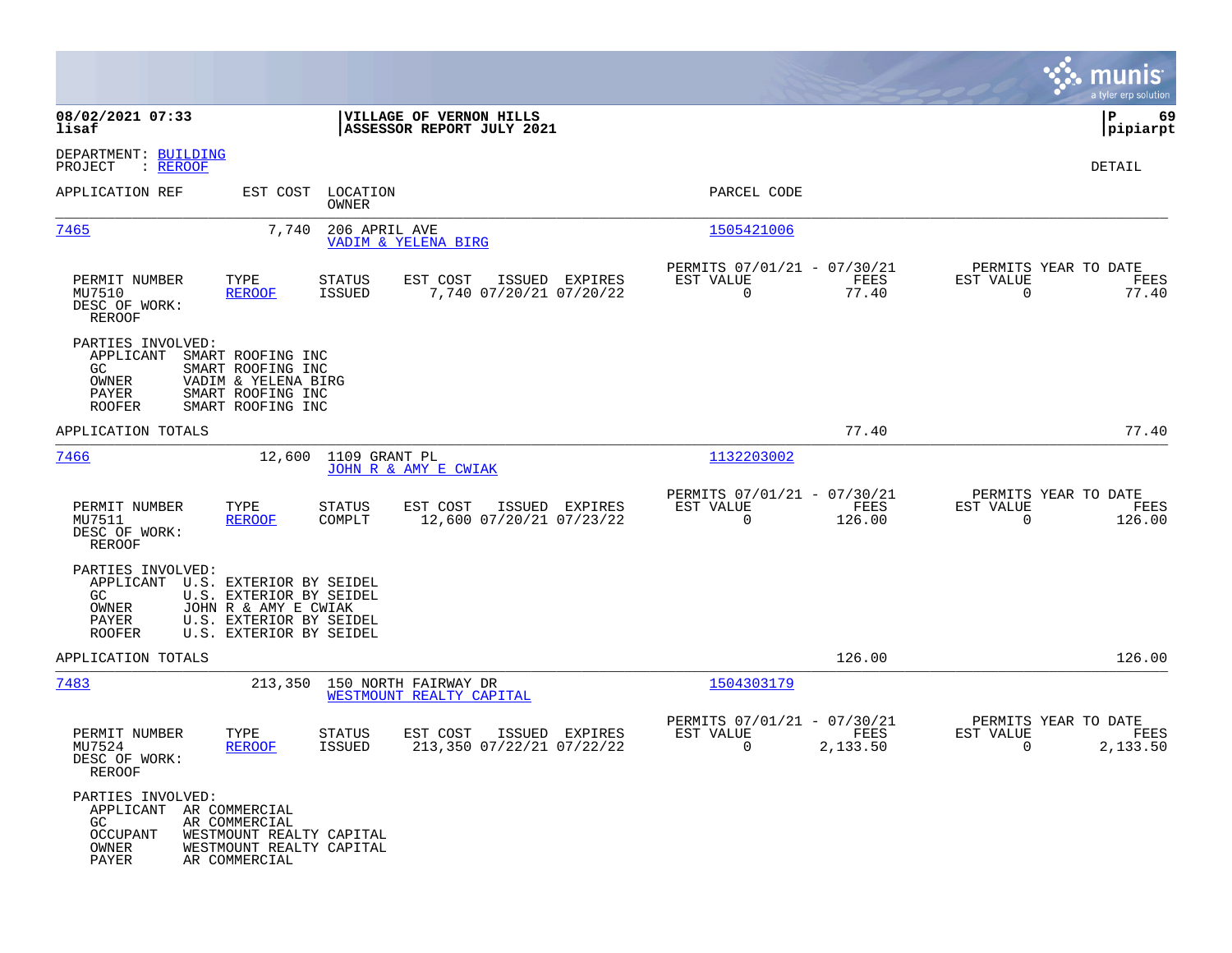|                                                                                                                                                                                                        |                                                                            |                                                                           | munis<br>a tyler erp solution                                   |
|--------------------------------------------------------------------------------------------------------------------------------------------------------------------------------------------------------|----------------------------------------------------------------------------|---------------------------------------------------------------------------|-----------------------------------------------------------------|
| 08/02/2021 07:33<br>lisaf                                                                                                                                                                              | VILLAGE OF VERNON HILLS<br>ASSESSOR REPORT JULY 2021                       |                                                                           | 70<br>ΙP<br> pipiarpt                                           |
| DEPARTMENT: BUILDING<br>PROJECT<br>: REROOF                                                                                                                                                            |                                                                            |                                                                           | DETAIL                                                          |
| APPLICATION REF                                                                                                                                                                                        | EST COST LOCATION<br><b>OWNER</b>                                          | PARCEL CODE                                                               |                                                                 |
| <b>ROOFER</b><br>AR COMMERCIAL                                                                                                                                                                         |                                                                            |                                                                           |                                                                 |
| APPLICATION TOTALS                                                                                                                                                                                     |                                                                            | 2,133.50                                                                  | 2,133.50                                                        |
| 7492<br>15,100                                                                                                                                                                                         | 1684 CYPRESS POINTE DR<br>GURBUX & USHA SALUJA                             | 1129403004                                                                |                                                                 |
| PERMIT NUMBER<br>TYPE<br>MU7534<br><b>REROOF</b><br>DESC OF WORK:<br>REROOF                                                                                                                            | ISSUED EXPIRES<br>STATUS<br>EST COST<br>15,100 07/23/21 07/23/22<br>ISSUED | PERMITS 07/01/21 - 07/30/21<br>FEES<br>EST VALUE<br>$\mathbf 0$<br>151.00 | PERMITS YEAR TO DATE<br>EST VALUE<br>FEES<br>$\Omega$<br>151.00 |
| PARTIES INVOLVED:<br>APPLICANT A&D HOME IMPROVEMENT LLC<br>GC.<br>A&D HOME IMPROVEMENT LLC<br>OWNER<br>GURBUX & USHA SALUJA<br>PAYER<br>A&D HOME IMPROVEMENT LLC<br>ROOFER<br>NICO ROOFING & EXTERIORS |                                                                            |                                                                           |                                                                 |
| APPLICATION TOTALS                                                                                                                                                                                     |                                                                            | 151.00                                                                    | 151.00                                                          |
| 7493<br>14,800                                                                                                                                                                                         | 1937 TURTLE BAY RD<br><b>WASFI BSISU</b>                                   | 1129401017                                                                |                                                                 |
| PERMIT NUMBER<br>TYPE<br>MU7535<br><b>REROOF</b><br>DESC OF WORK:<br>REROOF                                                                                                                            | EST COST<br>ISSUED EXPIRES<br>STATUS<br>14,800 07/23/21 07/23/22<br>ISSUED | PERMITS 07/01/21 - 07/30/21<br>EST VALUE<br>FEES<br>$\mathbf 0$<br>148.00 | PERMITS YEAR TO DATE<br>EST VALUE<br>FEES<br>$\Omega$<br>148.00 |
| PARTIES INVOLVED:<br>APPLICANT A&D HOME IMPROVEMENT LLC<br>GC.<br>A&D HOME IMPROVEMENT LLC<br>OWNER<br>WASFI BSISU<br>PAYER<br>A&D HOME IMPROVEMENT LLC                                                |                                                                            |                                                                           |                                                                 |
| APPLICATION TOTALS                                                                                                                                                                                     |                                                                            | 148.00                                                                    | 148.00                                                          |
| 7495<br>9,000                                                                                                                                                                                          | 390 RANNEY AVE<br>MEENAL SETHNA, TRUSTEE                                   | 1509302044                                                                |                                                                 |
| PERMIT NUMBER<br>TYPE<br>MU7539<br><b>REROOF</b><br>DESC OF WORK:<br>REROOF                                                                                                                            | EST COST ISSUED EXPIRES<br>STATUS<br>ISSUED<br>9,000 07/23/21 07/23/22     | PERMITS 07/01/21 - 07/30/21<br>EST VALUE<br>FEES<br>$\Omega$<br>90.00     | PERMITS YEAR TO DATE<br>EST VALUE<br>FEES<br>$\Omega$<br>90.00  |
| PARTIES INVOLVED:<br>APPLICANT<br>E&L ROOFING & WINDOWS LLC<br>E&L ROOFING & WINDOWS LLC<br>GC<br>OWNER<br>MEENAL SETHNA, TRUSTEE                                                                      |                                                                            |                                                                           |                                                                 |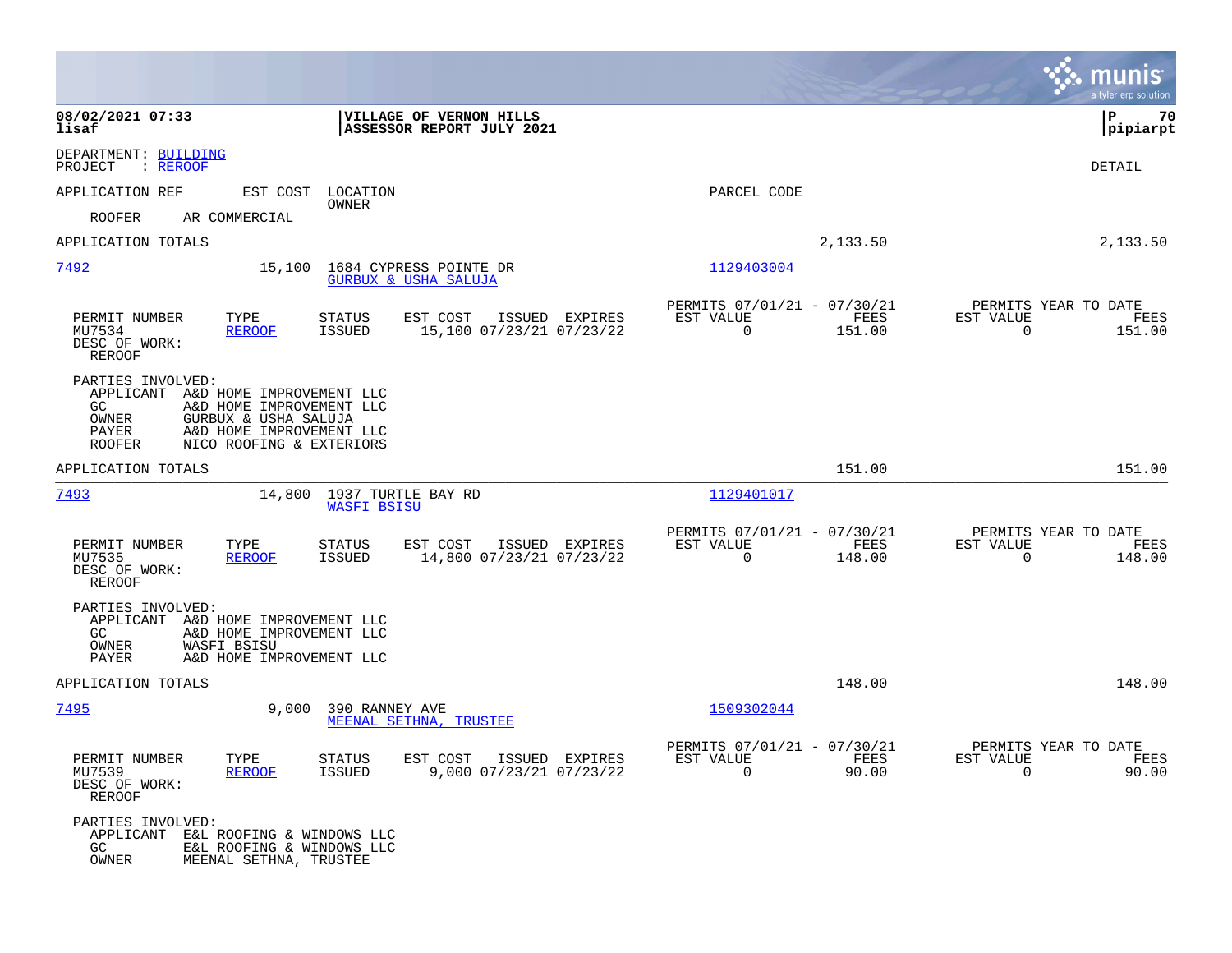|                                                                                          |                                                                                                                  |                                             |                                                      |                |                                                         |                |                                                  | munis<br>a tyler erp solution |
|------------------------------------------------------------------------------------------|------------------------------------------------------------------------------------------------------------------|---------------------------------------------|------------------------------------------------------|----------------|---------------------------------------------------------|----------------|--------------------------------------------------|-------------------------------|
| 08/02/2021 07:33<br>lisaf                                                                |                                                                                                                  |                                             | VILLAGE OF VERNON HILLS<br>ASSESSOR REPORT JULY 2021 |                |                                                         |                |                                                  | ΙP<br>71<br> pipiarpt         |
| DEPARTMENT: BUILDING<br>PROJECT<br>: REROOF                                              |                                                                                                                  |                                             |                                                      |                |                                                         |                |                                                  | DETAIL                        |
| APPLICATION REF                                                                          |                                                                                                                  | EST COST LOCATION<br>OWNER                  |                                                      |                | PARCEL CODE                                             |                |                                                  |                               |
| PAYER<br>PAYER                                                                           | E&L ROOFING & WINDOWS LLC<br>E&L ROOFING & WINDOWS LLC                                                           |                                             |                                                      |                |                                                         |                |                                                  |                               |
| APPLICATION TOTALS                                                                       |                                                                                                                  |                                             |                                                      |                |                                                         | 90.00          |                                                  | 90.00                         |
| 7506                                                                                     | 8,600                                                                                                            | 240 SOUTHFIELD DR<br>HEE YOUNG KIM          |                                                      |                | 1506401035                                              |                |                                                  |                               |
| PERMIT NUMBER<br>MU7551<br>DESC OF WORK:<br><b>REROOF</b>                                | TYPE<br><b>REROOF</b>                                                                                            | <b>STATUS</b><br><b>ISSUED</b>              | EST COST<br>8,600 07/27/21 07/27/22                  | ISSUED EXPIRES | PERMITS 07/01/21 - 07/30/21<br>EST VALUE<br>$\Omega$    | FEES<br>86.00  | PERMITS YEAR TO DATE<br>EST VALUE<br>$\Omega$    | FEES<br>86.00                 |
| PARTIES INVOLVED:<br>APPLICANT LTJ CONSTRUCTION<br>GC<br>OWNER<br>PAYER<br><b>ROOFER</b> | LTJ CONSTRUCTION<br>HEE YOUNG KIM<br>LTJ CONSTRUCTION<br>LTJ CONSTRUCTION                                        |                                             |                                                      |                |                                                         |                |                                                  |                               |
| APPLICATION TOTALS                                                                       |                                                                                                                  |                                             |                                                      |                |                                                         | 86.00          |                                                  | 86.00                         |
| 7523                                                                                     | 19,895                                                                                                           | 2320 HAZELTIME DR                           | MAURICE & MARIA D OROZCO                             |                | 1129207018                                              |                |                                                  |                               |
| PERMIT NUMBER<br>MU7570<br>DESC OF WORK:<br>REROOF                                       | TYPE<br><b>REROOF</b>                                                                                            | <b>STATUS</b><br>ISSUED                     | EST COST<br>19,895 07/29/21 07/29/22                 | ISSUED EXPIRES | PERMITS 07/01/21 - 07/30/21<br>EST VALUE<br>$\Omega$    | FEES<br>198.95 | PERMITS YEAR TO DATE<br>EST VALUE<br>$\Omega$    | FEES<br>198.95                |
| PARTIES INVOLVED:<br>APPLICANT<br>GC<br>OWNER<br>PAYER<br><b>ROOFER</b>                  | ZUNIGA ROOFING INC<br>ZUNIGA ROOFING INC<br>MAURICE & MARIA D OROZCO<br>ZUNIGA ROOFING INC<br>ZUNIGA ROOFING INC |                                             |                                                      |                |                                                         |                |                                                  |                               |
| APPLICATION TOTALS                                                                       |                                                                                                                  |                                             |                                                      |                |                                                         | 198.95         |                                                  | 198.95                        |
| 7529                                                                                     | 8,700                                                                                                            | 216 SOUTHFIELD DR<br><b>CHARMAINE BURKE</b> |                                                      |                | 1506401029                                              |                |                                                  |                               |
| PERMIT NUMBER<br>MU7578<br>DESC OF WORK:<br>REROOF                                       | TYPE<br>REROOF                                                                                                   | STATUS<br>ISSUED                            | EST COST<br>8,700 07/30/21 07/30/22                  | ISSUED EXPIRES | PERMITS 07/01/21 - 07/30/21<br>EST VALUE<br>$\mathbf 0$ | FEES<br>87.00  | PERMITS YEAR TO DATE<br>EST VALUE<br>$\mathbf 0$ | FEES<br>87.00                 |
| PARTIES INVOLVED:<br>APPLICANT OLA CONSTRUCTION                                          |                                                                                                                  |                                             |                                                      |                |                                                         |                |                                                  |                               |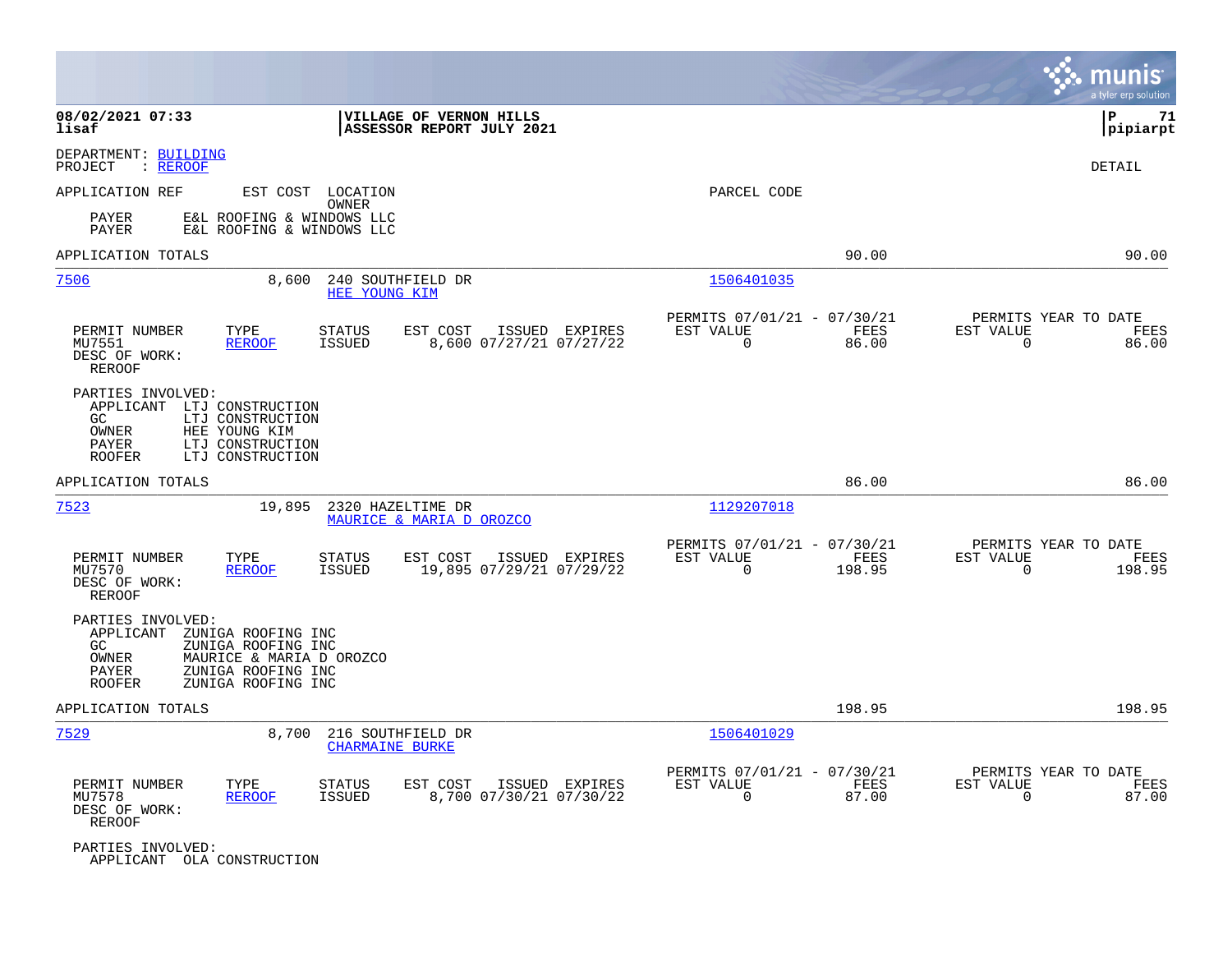|                                                                                                                                                     |                                                      |                        | munis <sup>®</sup><br>a tyler erp solution |
|-----------------------------------------------------------------------------------------------------------------------------------------------------|------------------------------------------------------|------------------------|--------------------------------------------|
| 08/02/2021 07:33<br>lisaf                                                                                                                           | VILLAGE OF VERNON HILLS<br>ASSESSOR REPORT JULY 2021 |                        | 72<br>ΙP<br>pipiarpt                       |
| <b>BUILDING</b><br>DEPARTMENT:<br>PROJECT<br>: REROOF                                                                                               |                                                      |                        | DETAIL                                     |
| APPLICATION REF<br>EST COST<br>GC<br>OLA CONSTRUCTION<br>OWNER<br>CHARMAINE BURKE<br>PAYER<br>OLA CONSTRUCTION<br><b>ROOFER</b><br>OLA CONSTRUCTION | LOCATION<br>OWNER                                    | PARCEL CODE            |                                            |
| APPLICATION TOTALS<br>PROJECT TOTALS                                                                                                                |                                                      | 87.00<br>4,723.11<br>0 | 87.00<br>4,723.11<br>0                     |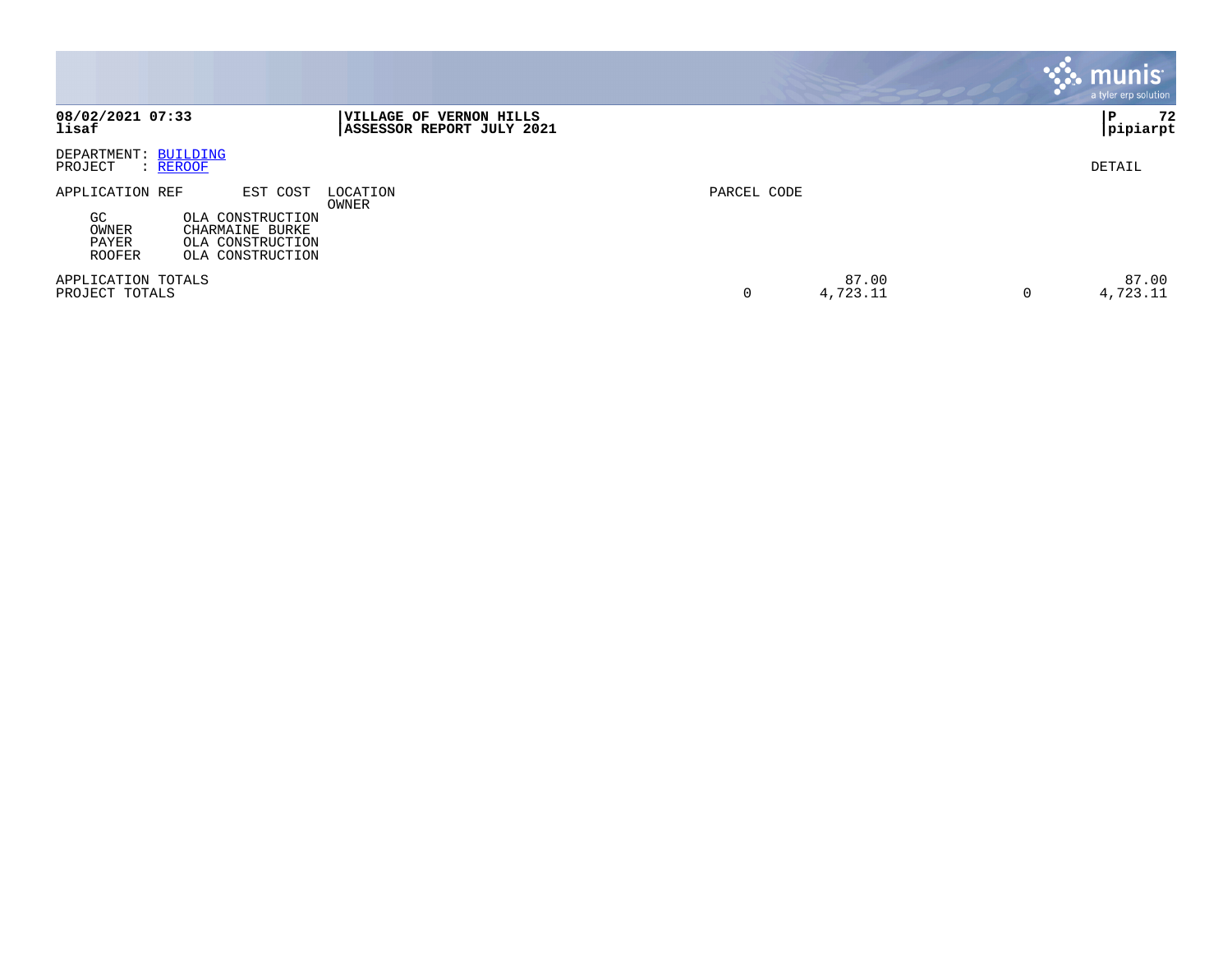|                                                                                                                                                                                                                        |                                                                                                                                          |                                                                          | munis<br>a tyler erp solution                                     |
|------------------------------------------------------------------------------------------------------------------------------------------------------------------------------------------------------------------------|------------------------------------------------------------------------------------------------------------------------------------------|--------------------------------------------------------------------------|-------------------------------------------------------------------|
| 08/02/2021 07:33<br>lisaf                                                                                                                                                                                              | VILLAGE OF VERNON HILLS<br>ASSESSOR REPORT JULY 2021                                                                                     |                                                                          | ΙP<br>73<br> pipiarpt                                             |
| DEPARTMENT: BUILDING<br>PROJECT<br>: <u>SEWER REPAIR</u>                                                                                                                                                               |                                                                                                                                          |                                                                          | DETAIL                                                            |
| APPLICATION REF<br>EST COST                                                                                                                                                                                            | LOCATION<br>OWNER                                                                                                                        | PARCEL CODE                                                              |                                                                   |
| 7419<br>9.000                                                                                                                                                                                                          | 308S CHERRY VALLEY RD<br><b>DUSTIN H HYE H LEE</b>                                                                                       | 1508110015                                                               |                                                                   |
| PERMIT NUMBER<br>TYPE<br>MU7463<br><b>SEWER REP</b><br>DESC OF WORK:<br>SEWER                                                                                                                                          | <b>STATUS</b><br>EST COST<br>ISSUED EXPIRES<br>COMPLT<br>9,000 07/15/21 07/21/22                                                         | PERMITS 07/01/21 - 07/30/21<br>EST VALUE<br>FEES<br>$\mathbf 0$<br>90.00 | PERMITS YEAR TO DATE<br>EST VALUE<br>FEES<br>$\mathbf 0$<br>90.00 |
| PARTIES INVOLVED:<br>APPLICANT<br>GC.<br>OWNER<br>DUSTIN H HYE H LEE<br>PLUMBER<br>PAYER                                                                                                                               | CARLOS & BROTHERS SEWER & DRAIN<br>CARLOS & BROTHERS SEWER & DRAIN<br>CARLOS & BROTHERS SEWER & DRAIN<br>CARLOS & BROTHERS SEWER & DRAIN |                                                                          |                                                                   |
| APPLICATION TOTALS                                                                                                                                                                                                     |                                                                                                                                          | 90.00                                                                    | 90.00                                                             |
| <u>7455</u><br>7,600                                                                                                                                                                                                   | 91 TENNIS LN<br>TEJPAL S & KAMALJEET MATHARU                                                                                             | 1507214001                                                               |                                                                   |
| PERMIT NUMBER<br>TYPE<br>MU7493<br>SEWER REP<br>DESC OF WORK:<br>SEWER REPAIR                                                                                                                                          | EST COST<br>ISSUED EXPIRES<br><b>STATUS</b><br>COMPLT<br>7,600 07/19/21 07/22/22                                                         | PERMITS 07/01/21 - 07/30/21<br>EST VALUE<br>FEES<br>0<br>76.00           | PERMITS YEAR TO DATE<br>EST VALUE<br>FEES<br>$\mathbf 0$<br>76.00 |
| PARTIES INVOLVED:<br>APPLICANT<br>DRAIN & PLUMBING SERVICES<br>GC.<br>DRAIN & PLUMBING SERVICES<br>OWNER<br>TEJPAL S & KAMALJEET MATHARU<br>PLUMBER<br>DRAIN & PLUMBING SERVICES<br>PAYER<br>DRAIN & PLUMBING SERVICES |                                                                                                                                          |                                                                          |                                                                   |
| APPLICATION TOTALS                                                                                                                                                                                                     |                                                                                                                                          | 76.00                                                                    | 76.00                                                             |
| 7498<br>3,550                                                                                                                                                                                                          | 159 WEBSTER PL<br>ALEXANDER & YANINA BARSKY                                                                                              | 1132416018                                                               |                                                                   |
| PERMIT NUMBER<br>TYPE<br>MU7540<br>SEWER REP<br>DESC OF WORK:<br>EMERGENCY SEWER REPAIR                                                                                                                                | EST COST<br>ISSUED EXPIRES<br>STATUS<br>COMPLT<br>3,550 07/26/21 07/27/22                                                                | PERMITS 07/01/21 - 07/30/21<br>EST VALUE<br>FEES<br>0<br>50.00           | PERMITS YEAR TO DATE<br>EST VALUE<br>FEES<br>0<br>50.00           |
| PARTIES INVOLVED:<br>APPLICANT<br>24-7 PLUMBING<br>GC.<br>24-7 PLUMBING<br>OWNER<br>ALEXANDER & YANINA BARSKY<br>PAYER<br>24-7 PLUMBING                                                                                |                                                                                                                                          |                                                                          |                                                                   |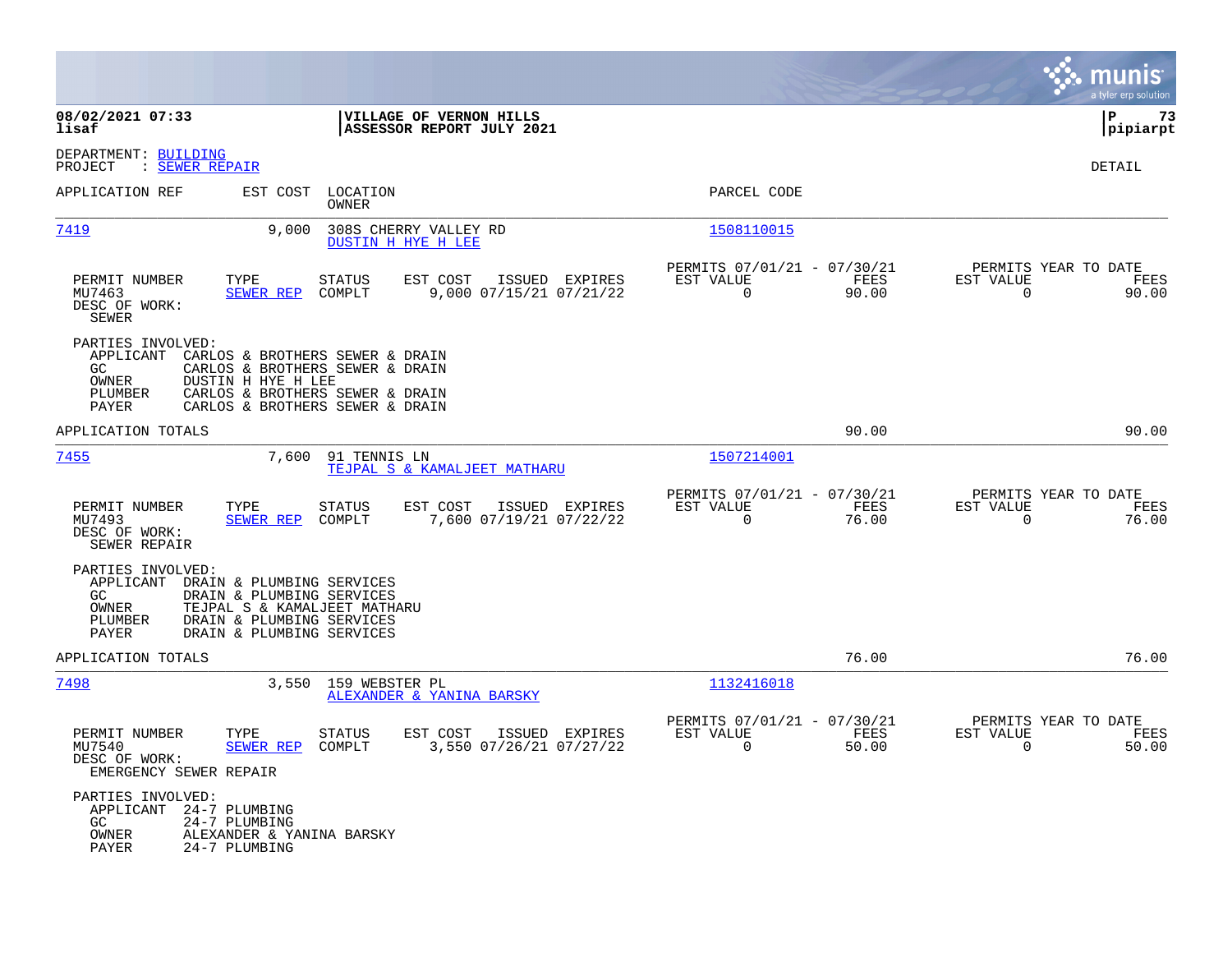|                                                   |          |                                                             |             | , munis <sup>.</sup><br>a tyler erp solution |
|---------------------------------------------------|----------|-------------------------------------------------------------|-------------|----------------------------------------------|
| 08/02/2021 07:33<br>lisaf<br>APPLICATION TOTALS   |          | <b>VILLAGE OF VERNON HILLS</b><br>ASSESSOR REPORT JULY 2021 | 50.00       | 74<br>  P<br><b>pipiarpt</b><br>50.00        |
| DEPARTMENT: BUILDING<br>: SEWER REPAIR<br>PROJECT |          |                                                             |             | DETAIL                                       |
| APPLICATION REF                                   | EST COST | LOCATION                                                    | PARCEL CODE |                                              |
| PROJECT TOTALS                                    |          | OWNER                                                       | 216.00      | 216.00<br>0                                  |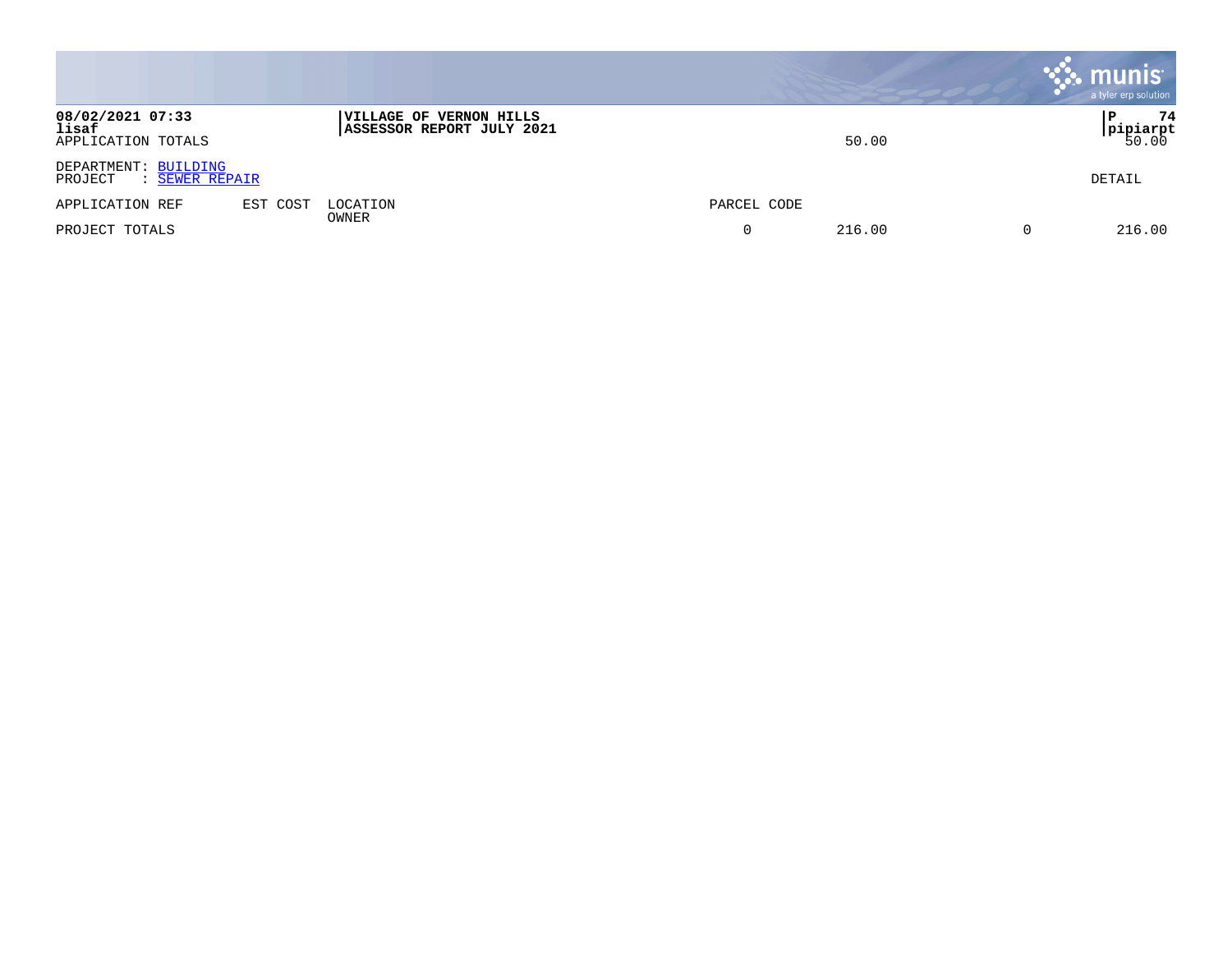|                                                                                                          |                                                                                                                                            |                                |                                                      |                |                                                         |                |                                                  | a tyler erp solution   |
|----------------------------------------------------------------------------------------------------------|--------------------------------------------------------------------------------------------------------------------------------------------|--------------------------------|------------------------------------------------------|----------------|---------------------------------------------------------|----------------|--------------------------------------------------|------------------------|
| 08/02/2021 07:33<br>lisaf                                                                                |                                                                                                                                            |                                | VILLAGE OF VERNON HILLS<br>ASSESSOR REPORT JULY 2021 |                |                                                         |                |                                                  | 75<br>l P<br> pipiarpt |
| DEPARTMENT: BUILDING<br>: SIDING<br>PROJECT                                                              |                                                                                                                                            |                                |                                                      |                |                                                         |                |                                                  | DETAIL                 |
| APPLICATION REF                                                                                          | EST COST                                                                                                                                   | LOCATION<br>OWNER              |                                                      |                | PARCEL CODE                                             |                |                                                  |                        |
| <u>7426</u>                                                                                              | 13,960                                                                                                                                     | 295 SOUTHFIELD DR              | KEITH B REITER, TRUSTEE                              |                | 1506402012                                              |                |                                                  |                        |
| PERMIT NUMBER<br>MU7468<br>DESC OF WORK:<br>SIDING & GUTTERS                                             | TYPE<br><b>SIDING</b>                                                                                                                      | <b>STATUS</b><br><b>ISSUED</b> | EST COST<br>13,960 07/16/21 07/16/22                 | ISSUED EXPIRES | PERMITS 07/01/21 - 07/30/21<br>EST VALUE<br>$\mathbf 0$ | FEES<br>139.66 | PERMITS YEAR TO DATE<br>EST VALUE<br>$\mathbf 0$ | FEES<br>139.66         |
| PARTIES INVOLVED:<br>APPLICANT<br>GC.<br>OWNER<br>PAYER                                                  | STRAFFORD CONSTRUCTION<br>STRAFFORD CONSTRUCTION<br>KEITH B REITER, TRUSTEE<br>STRAFFORD CONSTRUCTION                                      |                                |                                                      |                |                                                         |                |                                                  |                        |
| APPLICATION TOTALS                                                                                       |                                                                                                                                            |                                |                                                      |                |                                                         | 139.66         |                                                  | 139.66                 |
| <u>7429</u>                                                                                              | 6,280                                                                                                                                      |                                | 868 CREEK BEND DRIVE<br>PRASAD & ANUPAMA PULLABHOTLA |                | 1516101003                                              |                |                                                  |                        |
| PERMIT NUMBER<br>MU7473<br>DESC OF WORK:<br>SIDING - NORTH SIDE ONLY                                     | TYPE<br><b>SIDING</b>                                                                                                                      | <b>STATUS</b><br>ISSUED        | EST COST<br>6,280 07/16/21 07/16/22                  | ISSUED EXPIRES | PERMITS 07/01/21 - 07/30/21<br>EST VALUE<br>0           | FEES<br>62.80  | PERMITS YEAR TO DATE<br>EST VALUE<br>0           | FEES<br>62.80          |
| PARTIES INVOLVED:<br>APPLICANT<br>GC.<br>MISCELLANE EUCLID ROOFING & SIDING INC<br><b>OWNER</b><br>PAYER | EUCLID ROOFING & SIDING INC<br>EUCLID ROOFING & SIDING INC<br>PRASAD & ANUPAMA PULLABHOTLA<br>EUCLID ROOFING & SIDING INC                  |                                |                                                      |                |                                                         |                |                                                  |                        |
| APPLICATION TOTALS                                                                                       |                                                                                                                                            |                                |                                                      |                |                                                         | 62.80          |                                                  | 62.80                  |
| 7510                                                                                                     | 43,000                                                                                                                                     | 140 SOUTHFIELD DR              | MARK W & ROBERTA J OHNSTED                           |                | 1506401027                                              |                |                                                  |                        |
| PERMIT NUMBER<br>MU7563<br>DESC OF WORK:<br>SIDING                                                       | TYPE<br>SIDING                                                                                                                             | <b>STATUS</b><br><b>ISSUED</b> | EST COST<br>43,000 07/27/21 07/27/22                 | ISSUED EXPIRES | PERMITS 07/01/21 - 07/30/21<br>EST VALUE<br>$\mathbf 0$ | FEES<br>430.00 | PERMITS YEAR TO DATE<br>EST VALUE<br>$\mathbf 0$ | FEES<br>430.00         |
| PARTIES INVOLVED:<br>APPLICANT<br>GC<br>GC<br>OWNER<br>PAYER                                             | STANLEY 1 CONSTRUCTION<br>STANLEY 1 CONSTRUCTION<br>MARK W & ROBERTA J OHNSTED<br>MARK W & ROBERTA J OHNSTED<br>MARK W & ROBERTA J OHNSTED |                                |                                                      |                |                                                         |                |                                                  |                        |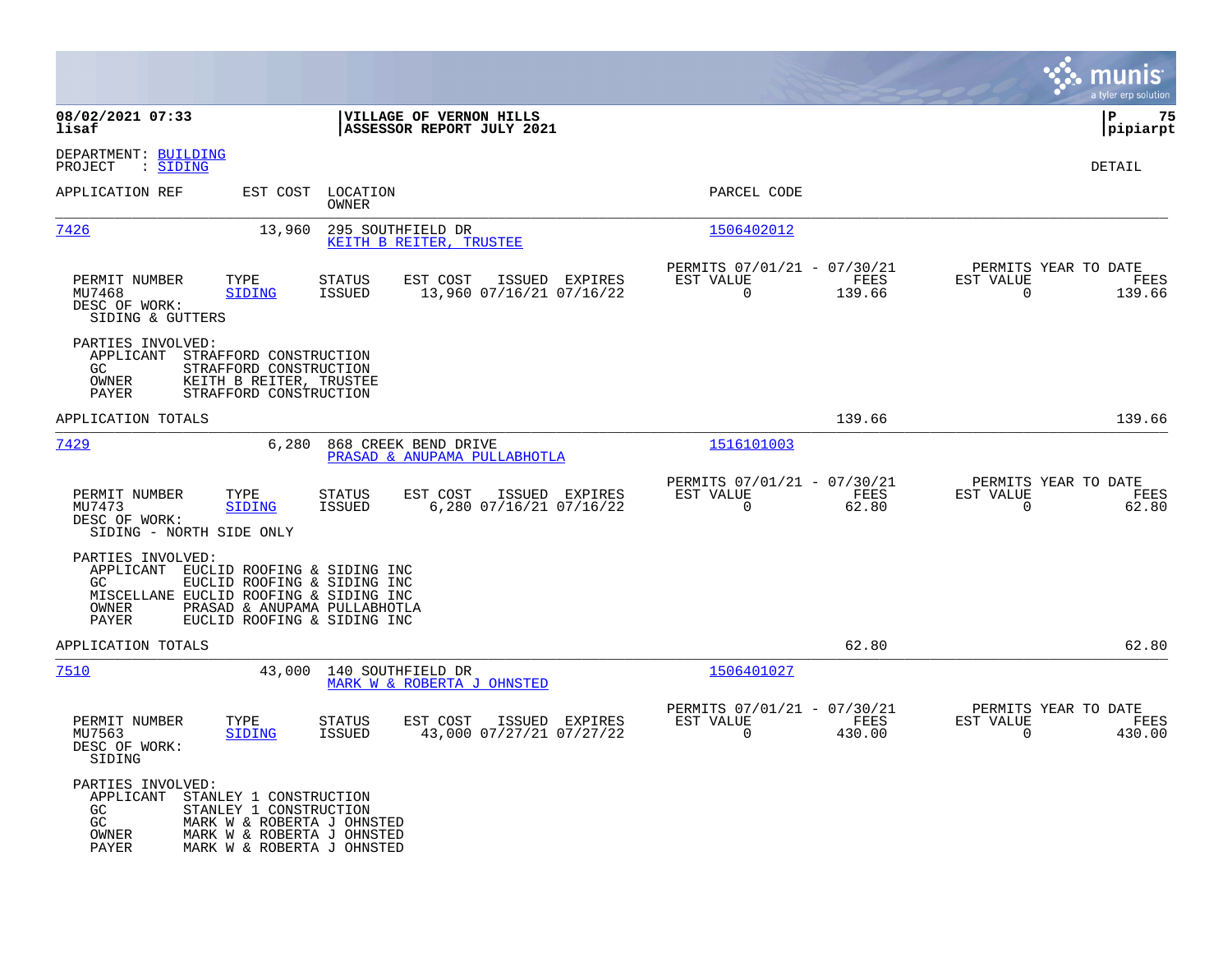|                                                 |          |                                                      |             | munis <sup>®</sup><br>a tyler erp solution |
|-------------------------------------------------|----------|------------------------------------------------------|-------------|--------------------------------------------|
| 08/02/2021 07:33<br>lisaf<br>APPLICATION TOTALS |          | VILLAGE OF VERNON HILLS<br>ASSESSOR REPORT JULY 2021 | 430.00      | 76<br><b>pipiarpt</b><br>430.00            |
| DEPARTMENT: BUILDING<br>PROJECT<br>: SIDING     |          |                                                      |             | DETAIL                                     |
| APPLICATION REF                                 | EST COST | LOCATION<br>OWNER                                    | PARCEL CODE |                                            |
| PROJECT TOTALS                                  |          |                                                      | 632.46<br>0 | 632.46<br>0                                |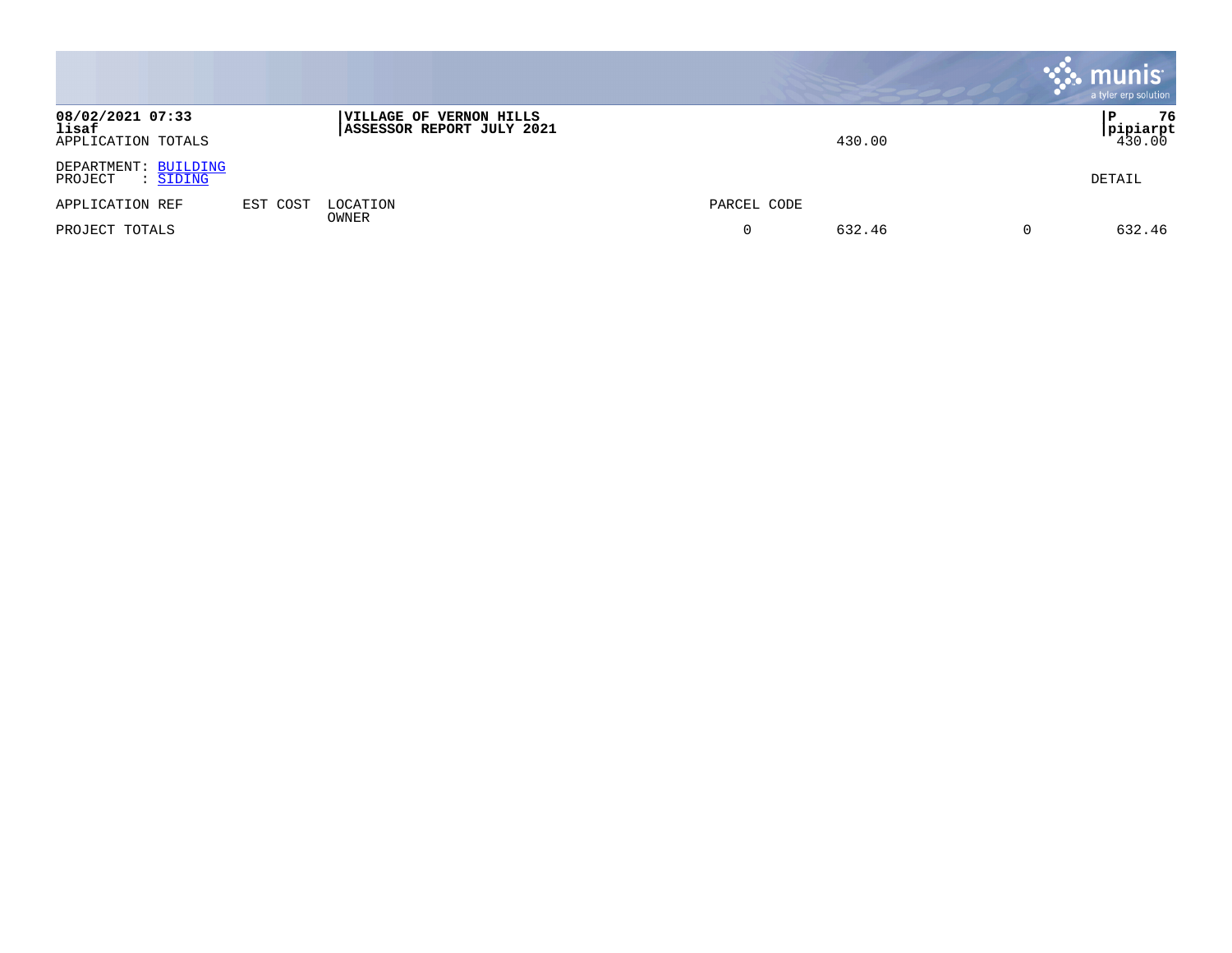|                                                                   |                                                                                                                                                                                  |                   |                                                                                                           |         |                                                      |             |                                   | <b>munis</b><br>a tyler erp solution |
|-------------------------------------------------------------------|----------------------------------------------------------------------------------------------------------------------------------------------------------------------------------|-------------------|-----------------------------------------------------------------------------------------------------------|---------|------------------------------------------------------|-------------|-----------------------------------|--------------------------------------|
| 08/02/2021 07:33<br>lisaf                                         |                                                                                                                                                                                  |                   | VILLAGE OF VERNON HILLS<br>ASSESSOR REPORT JULY 2021                                                      |         |                                                      |             |                                   | 77<br>P<br> pipiarpt                 |
| DEPARTMENT: BUILDING<br>PROJECT<br>: SITE WORK                    |                                                                                                                                                                                  |                   |                                                                                                           |         |                                                      |             |                                   | DETAIL                               |
| APPLICATION REF                                                   | EST COST                                                                                                                                                                         | LOCATION<br>OWNER |                                                                                                           |         | PARCEL CODE                                          |             |                                   |                                      |
| 7476                                                              | 50,000                                                                                                                                                                           |                   | 1101S MILWAUKEE AVE<br>DEMONTE BUILDERS INC                                                               |         | 1515201005                                           |             |                                   |                                      |
| PERMIT NUMBER<br>MU7562<br>DESC OF WORK:                          | TYPE<br><b>SITE WORK</b>                                                                                                                                                         | STATUS<br>ISSUED  | EST COST<br>ISSUED<br>50,000 07/27/21 07/27/22<br>EMERGENCY INTERCONNECT VH AND LINCOLNSHIRE WATER SYSTEM | EXPIRES | PERMITS 07/01/21 - 07/30/21<br>EST VALUE<br>$\Omega$ | FEES<br>.00 | PERMITS YEAR TO DATE<br>EST VALUE | FEES<br>.00                          |
| PARTIES INVOLVED:<br>APPLICANT<br>GC<br>OWNER<br>PLUMBER<br>PAYER | LAKE COUNTY PUBLIC WORKS DEPARTMENT<br>LAKE COUNTY PUBLIC WORKS DEPARTMENT<br>DEMONTE BUILDERS INC<br>LAKE COUNTY PUBLIC WORKS DEPARTMENT<br>LAKE COUNTY PUBLIC WORKS DEPARTMENT |                   |                                                                                                           |         |                                                      |             |                                   |                                      |
| APPLICATION TOTALS<br>PROJECT TOTALS                              |                                                                                                                                                                                  |                   |                                                                                                           |         | $\Omega$                                             | .00<br>.00  |                                   | .00<br>.00                           |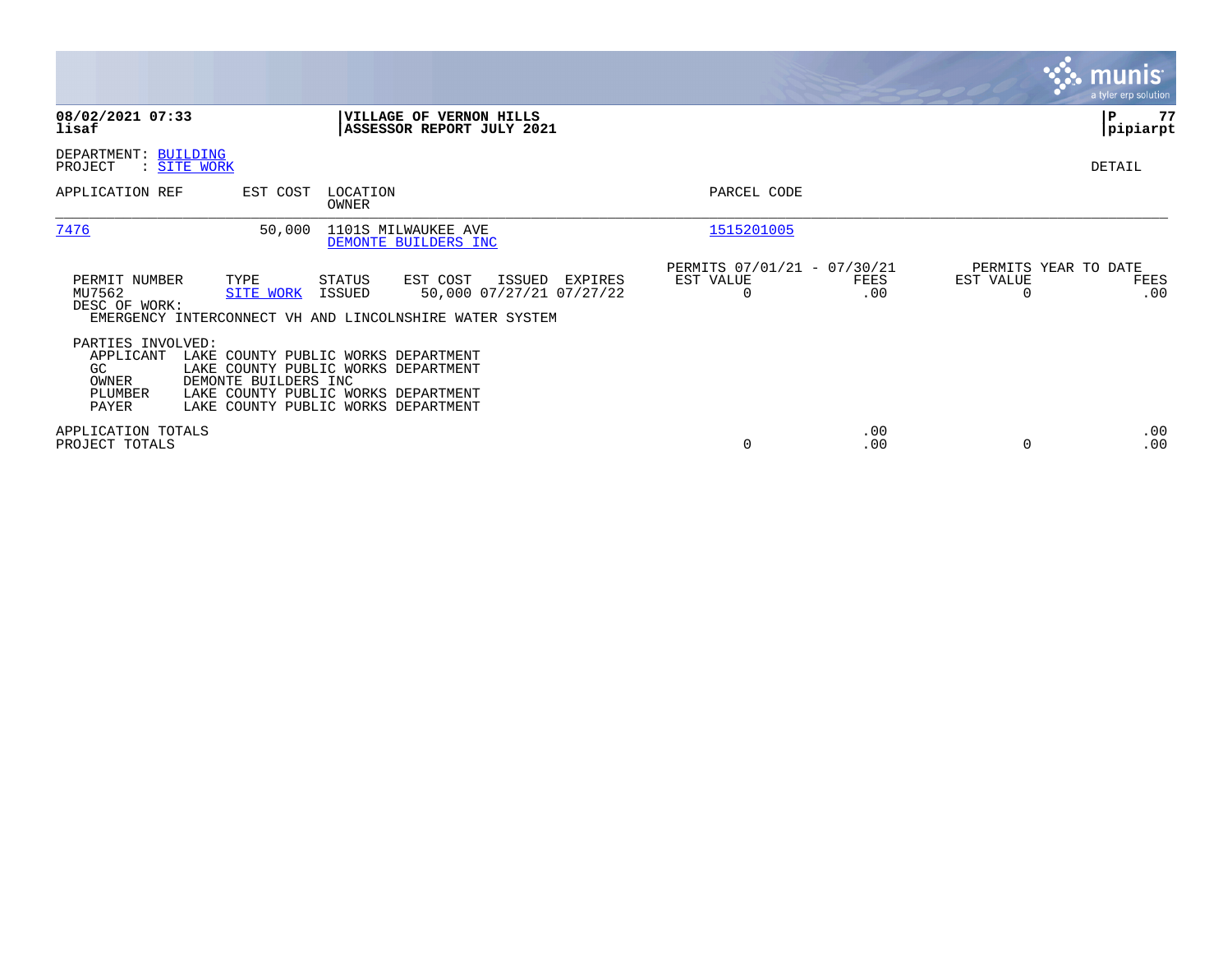|                                                                                         |                                                                                                                              |                                                         |                                                          |                  |                                                     | a tyler erp solution |
|-----------------------------------------------------------------------------------------|------------------------------------------------------------------------------------------------------------------------------|---------------------------------------------------------|----------------------------------------------------------|------------------|-----------------------------------------------------|----------------------|
| 08/02/2021 07:33<br>lisaf                                                               |                                                                                                                              | VILLAGE OF VERNON HILLS<br>ASSESSOR REPORT JULY 2021    |                                                          |                  |                                                     | P<br>78<br> pipiarpt |
| DEPARTMENT: BUILDING<br>PROJECT                                                         | : SWIMMING POOL/HOT TUB                                                                                                      |                                                         |                                                          |                  |                                                     | DETAIL               |
| APPLICATION REF                                                                         | LOCATION<br>EST COST<br>OWNER                                                                                                |                                                         | PARCEL CODE                                              |                  |                                                     |                      |
| 6922                                                                                    | 60,000                                                                                                                       | 151 PALMER CIR<br>SAM GUZZARDO & RENEE GUZZARDO         | 1129404009                                               |                  |                                                     |                      |
| PERMIT NUMBER<br>MU7579<br>DESC OF WORK:<br>INGROUND POOL                               | TYPE<br><b>STATUS</b><br>ISSUED<br>POOL/HOT                                                                                  | EST COST<br>ISSUED EXPIRES<br>60,000 07/30/21 07/30/22  | PERMITS 07/01/21 - 07/30/21<br>EST VALUE<br>0            | FEES<br>600.00   | PERMITS YEAR TO DATE<br>EST VALUE<br>0              | FEES<br>600.00       |
| PARTIES INVOLVED:<br>APPLICANT OUANTUS POOLS<br>FENCE<br>GC.<br>OWNER<br>PLUMBER        | ELECTRICIA ALL SOLUTIONS ELECTRICAL<br>QUANTUS POOLS<br>QUANTUS POOLS<br>SAM GUZZARDO & RENEE GUZZARDO<br>ATVANTAGE PLUMBING |                                                         |                                                          |                  |                                                     |                      |
| APPLICATION TOTALS                                                                      |                                                                                                                              |                                                         |                                                          | 600.00           |                                                     | 600.00               |
| 6933                                                                                    | 136,500                                                                                                                      | 1938 LAKE CHARLES DR<br>SHANE M COLLINS                 | 1128302011                                               |                  |                                                     |                      |
| PERMIT NUMBER<br>MU7566<br>DESC OF WORK:<br>SWIMMING POOL                               | TYPE<br><b>STATUS</b><br>POOL/HOT<br>ISSUED                                                                                  | EST COST<br>ISSUED EXPIRES<br>136,500 07/29/21 07/29/22 | PERMITS 07/01/21 - 07/30/21<br>EST VALUE<br>0            | FEES<br>1,365.00 | PERMITS YEAR TO DATE<br>EST VALUE<br>0              | FEES<br>1,365.00     |
| PARTIES INVOLVED:<br>APPLICANT<br>ELECTRICIA Z TECH<br>GC.<br>OWNER<br>PLUMBER<br>PAYER | SUNSET POOLS & SPAS<br>SUNSET POOLS & SPAS<br>SHANE M COLLINS<br>CHICAGO POOLS INC<br>SUNSET POOLS & SPAS                    |                                                         |                                                          |                  |                                                     |                      |
| APPLICATION TOTALS                                                                      |                                                                                                                              |                                                         |                                                          | 1,365.00         |                                                     | 1,365.00             |
| 7229                                                                                    | 4,000                                                                                                                        | 209 SOUTHFIELD DR<br><b>ADAM KRATER</b>                 | 1506403001                                               |                  |                                                     |                      |
| PERMIT NUMBER<br>MU7549<br>DESC OF WORK:<br>ABOVE GROUND POOL                           | TYPE<br><b>STATUS</b><br>POOL/HOT<br>ISSUED                                                                                  | EST COST<br>ISSUED EXPIRES<br>4,000 07/27/21 07/27/22   | PERMITS 07/01/21 - 07/30/21<br>EST VALUE<br>$\mathbf{0}$ | FEES<br>50.00    | PERMITS YEAR TO DATE<br>EST VALUE<br>$\overline{0}$ | FEES<br>50.00        |
| PARTIES INVOLVED:<br>APPLICANT ADAM KRATER<br>FENCE<br>GC                               | ADVANCE FENCE<br>GM BUILDERS                                                                                                 |                                                         |                                                          |                  |                                                     |                      |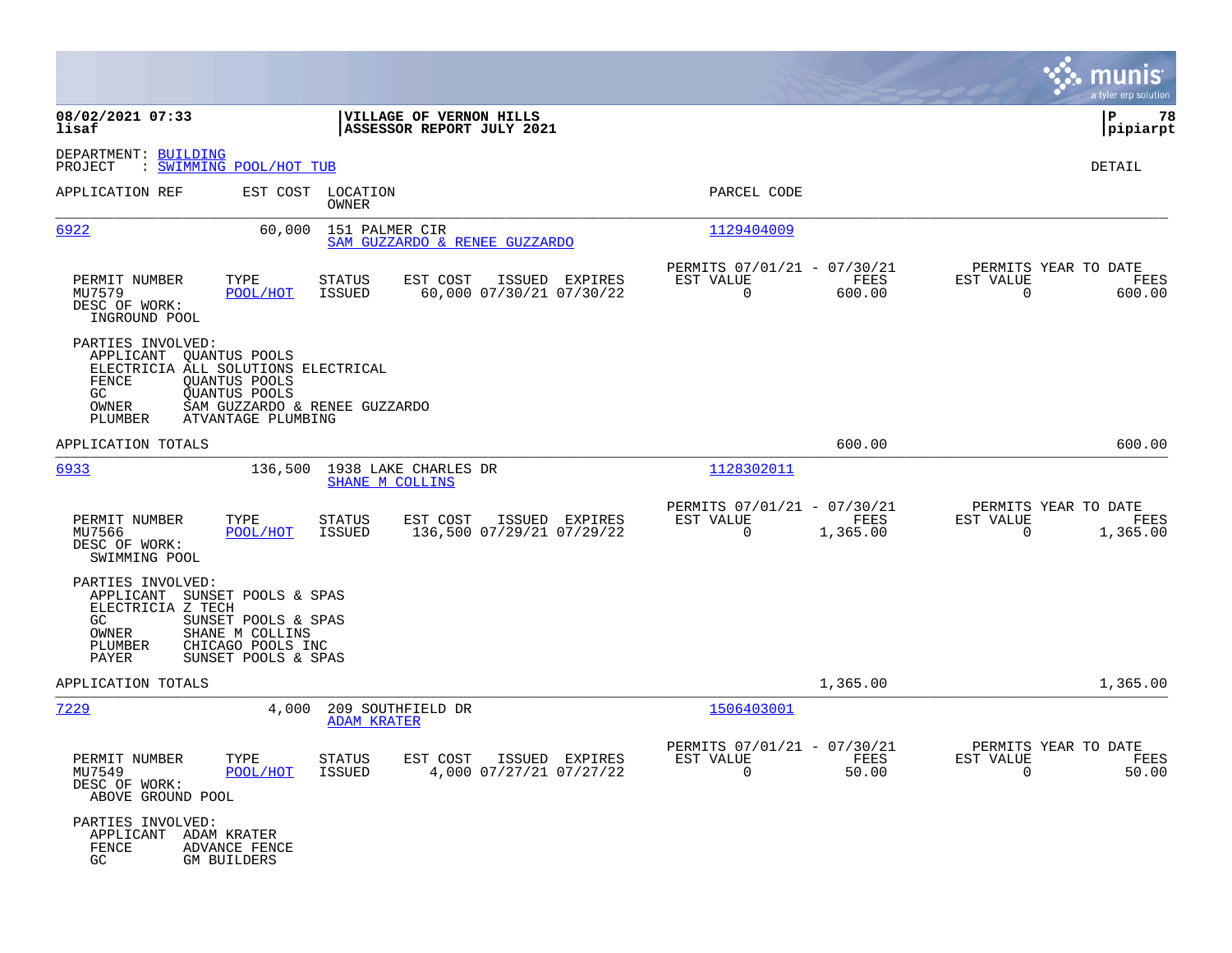|                                                                                                                                                                                                                              |                                                                        | munis<br>a tyler erp solution                       |
|------------------------------------------------------------------------------------------------------------------------------------------------------------------------------------------------------------------------------|------------------------------------------------------------------------|-----------------------------------------------------|
| 08/02/2021 07:33<br>VILLAGE OF VERNON HILLS<br>lisaf<br>ASSESSOR REPORT JULY 2021                                                                                                                                            |                                                                        | ΙP<br>79<br> pipiarpt                               |
| DEPARTMENT: BUILDING<br>: SWIMMING POOL/HOT TUB<br>PROJECT                                                                                                                                                                   |                                                                        | DETAIL                                              |
| APPLICATION REF<br>EST COST<br>LOCATION<br>OWNER                                                                                                                                                                             | PARCEL CODE                                                            |                                                     |
| OWNER<br>ADAM KRATER<br><b>PAYER</b><br>ADAM KRATER                                                                                                                                                                          |                                                                        |                                                     |
| APPLICATION TOTALS                                                                                                                                                                                                           | 50.00                                                                  | 50.00                                               |
| 7350<br>123 NORTH STERLING HEIGHTS RD<br>12,000<br>RYAN & RACHAEL CONNOLLY                                                                                                                                                   | 1506409021                                                             |                                                     |
| PERMIT NUMBER<br>TYPE<br><b>STATUS</b><br>EST COST<br>ISSUED<br>EXPIRES<br>MU7451<br>12,000 07/13/21 07/13/22<br>POOL/HOT<br><b>ISSUED</b><br>DESC OF WORK:<br>HOT TUB                                                       | PERMITS 07/01/21 - 07/30/21<br>EST VALUE<br>FEES<br>$\Omega$<br>120.00 | PERMITS YEAR TO DATE<br>EST VALUE<br>FEES<br>120.00 |
| PARTIES INVOLVED:<br>APPLICANT<br>RYAN & RACHAEL CONNOLLY<br>ELECTRICIA FORZA ELECTRIC INC<br>RUSSO'S POOL INSTALLATION & SERVICES INC<br>GC.<br>RYAN & RACHAEL CONNOLLY<br>OWNER<br><b>PAYER</b><br>RYAN & RACHAEL CONNOLLY |                                                                        |                                                     |
| APPLICATION TOTALS<br>PROJECT TOTALS                                                                                                                                                                                         | 120.00<br>0<br>2,135.00                                                | 120.00<br>2,135.00<br>$\Omega$                      |

**Contract**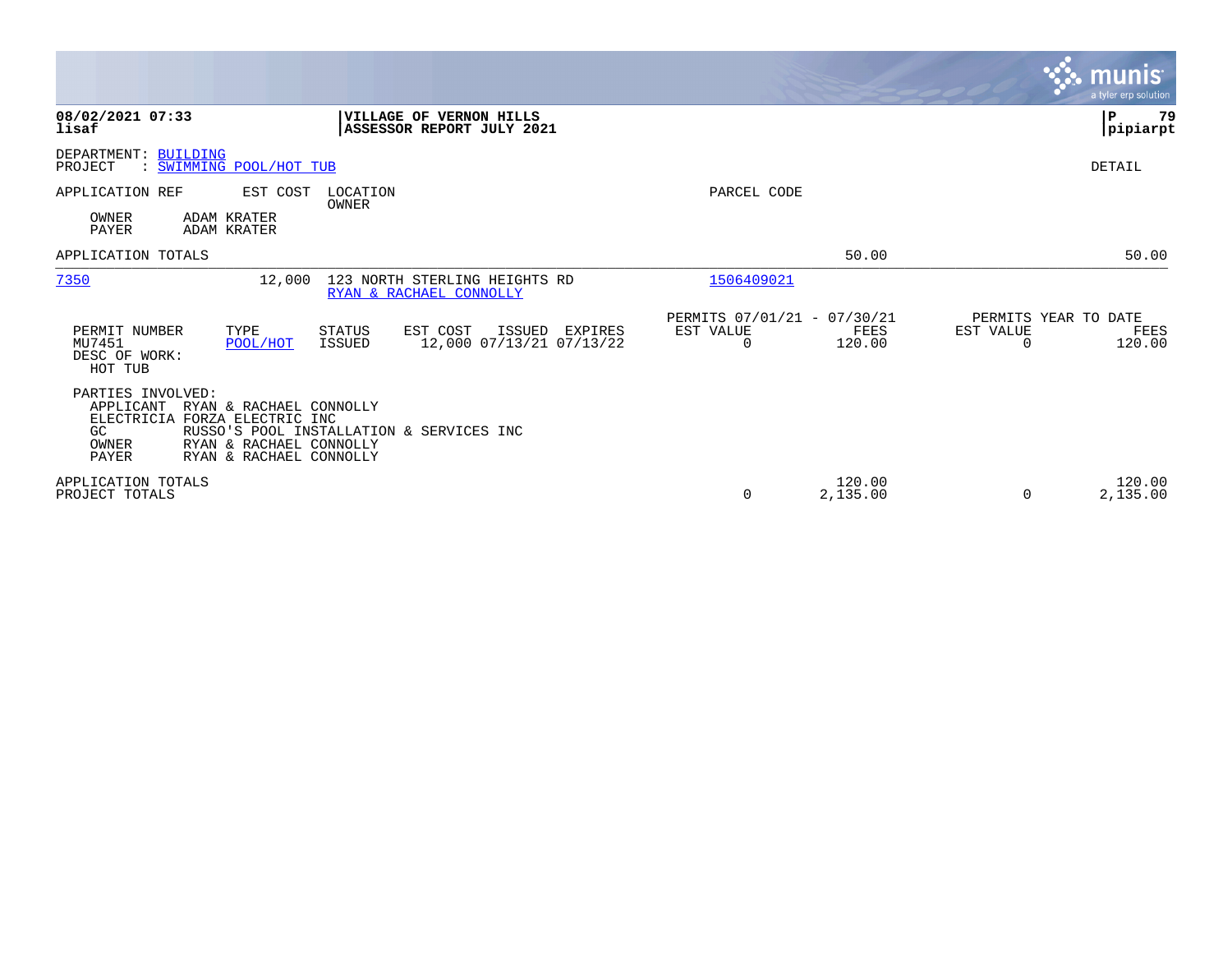|                                                                                                                                                                                                              |                                                                 | munis<br>a tyler erp solution                                   |
|--------------------------------------------------------------------------------------------------------------------------------------------------------------------------------------------------------------|-----------------------------------------------------------------|-----------------------------------------------------------------|
| 08/02/2021 07:33<br>VILLAGE OF VERNON HILLS<br>ASSESSOR REPORT JULY 2021<br>lisaf                                                                                                                            |                                                                 | l P<br>80<br> pipiarpt                                          |
| DEPARTMENT: BUILDING<br>PROJECT<br>$:$ TENT                                                                                                                                                                  |                                                                 | DETAIL                                                          |
| APPLICATION REF<br>LOCATION<br>EST COST<br>OWNER                                                                                                                                                             | PARCEL CODE                                                     |                                                                 |
| 7366<br>300W NIKE PKY<br>0<br>US GOVT. - DEPT OF THE NAVY                                                                                                                                                    | 1509200011                                                      |                                                                 |
| TYPE<br>ISSUED EXPIRES<br>PERMIT NUMBER<br>STATUS<br>EST COST<br><b>ISSUED</b><br>0 07/01/21 07/01/22<br>MU7406<br>TENT<br>DESC OF WORK:<br>TENTS - PIPE CITY                                                | PERMITS 07/01/21 - 07/30/21<br>EST VALUE<br>FEES<br>100.00<br>0 | PERMITS YEAR TO DATE<br>EST VALUE<br>FEES<br>$\Omega$<br>100.00 |
| PARTIES INVOLVED:<br>APPLICANT<br>LACROSSE AMERICA<br>GENERAL RENTAL<br>GC.<br><b>OCCUPANT</b><br>LACROSSE AMERICA<br>US GOVT.-DEPT OF THE NAVY<br>OWNER<br>PAYER<br>GENERAL RENTAL                          |                                                                 |                                                                 |
| APPLICATION TOTALS                                                                                                                                                                                           | 100.00                                                          | 100.00                                                          |
| 7468<br>0<br>730 LAKEVIEW PKY<br>CHICAGO TITLE LAND TRUST CO                                                                                                                                                 | 1504111016                                                      |                                                                 |
| TYPE<br>PERMIT NUMBER<br>STATUS<br>EST COST<br>ISSUED EXPIRES<br>MU7513<br><b>ISSUED</b><br>$0$ $07/21/21$ $07/21/22$<br><b>TENT</b><br>DESC OF WORK:<br>TENT 20 X 30- COMPANY PICNIC                        | PERMITS 07/01/21 - 07/30/21<br>EST VALUE<br>FEES<br>100.00<br>0 | PERMITS YEAR TO DATE<br>EST VALUE<br>FEES<br>$\Omega$<br>100.00 |
| PARTIES INVOLVED:<br>APPLICANT<br>REMKE INDUSTRIES<br>MUNDELEIN LAKE STREET RENTAL<br>GC.<br>REMKE INDUSTRIES<br><b>OCCUPANT</b><br><b>OWNER</b><br>CHICAGO TITLE LAND TRUST CO<br>PAYER<br>REMKE INDUSTRIES |                                                                 |                                                                 |
| APPLICATION TOTALS<br>PROJECT TOTALS                                                                                                                                                                         | 100.00<br>0<br>200.00                                           | 100.00<br>0<br>200.00                                           |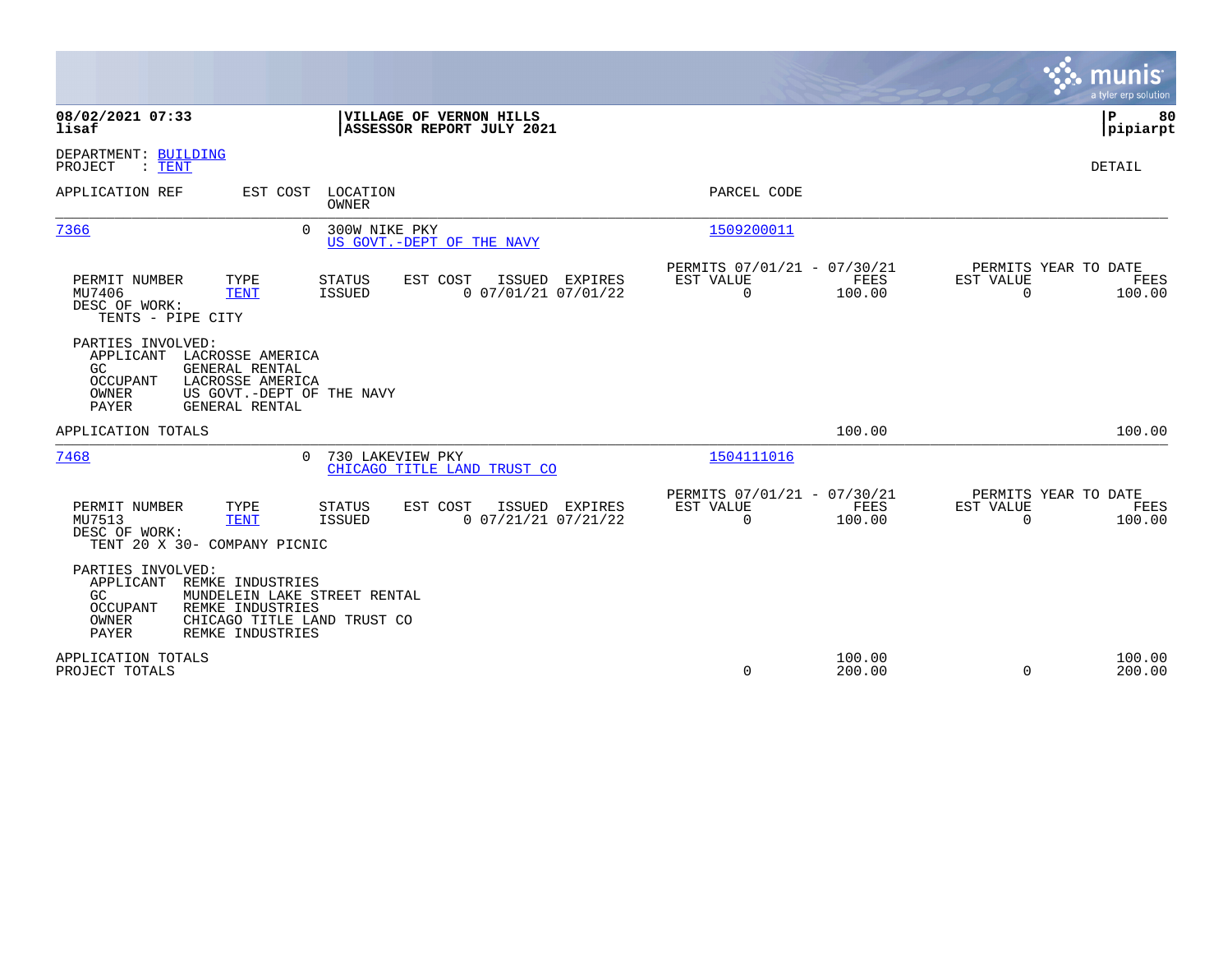|                                                                                                                                                                         |                                                                              | munis<br>a tyler erp solution                                   |
|-------------------------------------------------------------------------------------------------------------------------------------------------------------------------|------------------------------------------------------------------------------|-----------------------------------------------------------------|
| 08/02/2021 07:33<br>VILLAGE OF VERNON HILLS<br>ASSESSOR REPORT JULY 2021<br>lisaf                                                                                       |                                                                              | ΙP<br>81<br> pipiarpt                                           |
| DEPARTMENT: BUILDING<br>PROJECT<br>: VOICE/DATA                                                                                                                         |                                                                              | <b>DETAIL</b>                                                   |
| EST COST LOCATION<br>APPLICATION REF<br><b>OWNER</b>                                                                                                                    | PARCEL CODE                                                                  |                                                                 |
| 7388<br>1,324<br>945 LAKEVIEW PKY 110<br>TOM WARD                                                                                                                       | 1133302013                                                                   |                                                                 |
| TYPE<br>EST COST<br>ISSUED EXPIRES<br>PERMIT NUMBER<br>STATUS<br>MU7427<br><b>VOICE/DATA ISSUED</b><br>1,324 07/07/21 07/07/22<br>DESC OF WORK:<br>LOW VOLTAGE ALARM    | PERMITS 07/01/21 - 07/30/21<br>EST VALUE<br>FEES<br>75.00<br>$\overline{0}$  | PERMITS YEAR TO DATE<br>EST VALUE<br>FEES<br>$\Omega$<br>75.00  |
| PARTIES INVOLVED:<br>APPLICANT ADT LLC<br>ADT LLC<br>GC.<br><b>OCCUPANT</b><br>LANDTRUST NATIONAL TITLE SERVICES CORP<br>OWNER<br>TOM WARD<br><b>PAYER</b><br>ADT LLC   |                                                                              |                                                                 |
| APPLICATION TOTALS                                                                                                                                                      | 75.00                                                                        | 75.00                                                           |
| 7435<br>294 EAST TOWNLINE RD<br>15,000<br>BUCHANAN ENERGY (N), LLC                                                                                                      | 1133302066                                                                   |                                                                 |
| EST COST<br>PERMIT NUMBER<br>TYPE<br>STATUS<br>ISSUED EXPIRES<br>MU7477<br>15,000 07/19/21 07/19/22<br><b>VOICE/DATA ISSUED</b><br>DESC OF WORK:<br>VOICE & DATA        | PERMITS 07/01/21 - 07/30/21<br>EST VALUE<br>FEES<br>$\overline{0}$<br>150.00 | PERMITS YEAR TO DATE<br>EST VALUE<br>FEES<br>150.00<br>$\Omega$ |
| PARTIES INVOLVED:<br>APPLICANT KAISER ELECTRIC<br>ELECTRICIA KAISER ELECTRIC<br>KAISER ELECTRIC<br>GC.<br>BUCHANAN ENERGY (N), LLC<br>OWNER<br>KAISER ELECTRIC<br>PAYER |                                                                              |                                                                 |
| APPLICATION TOTALS<br>PROJECT TOTALS                                                                                                                                    | 150.00<br>0<br>225.00                                                        | 150.00<br>$\mathbf 0$<br>225.00                                 |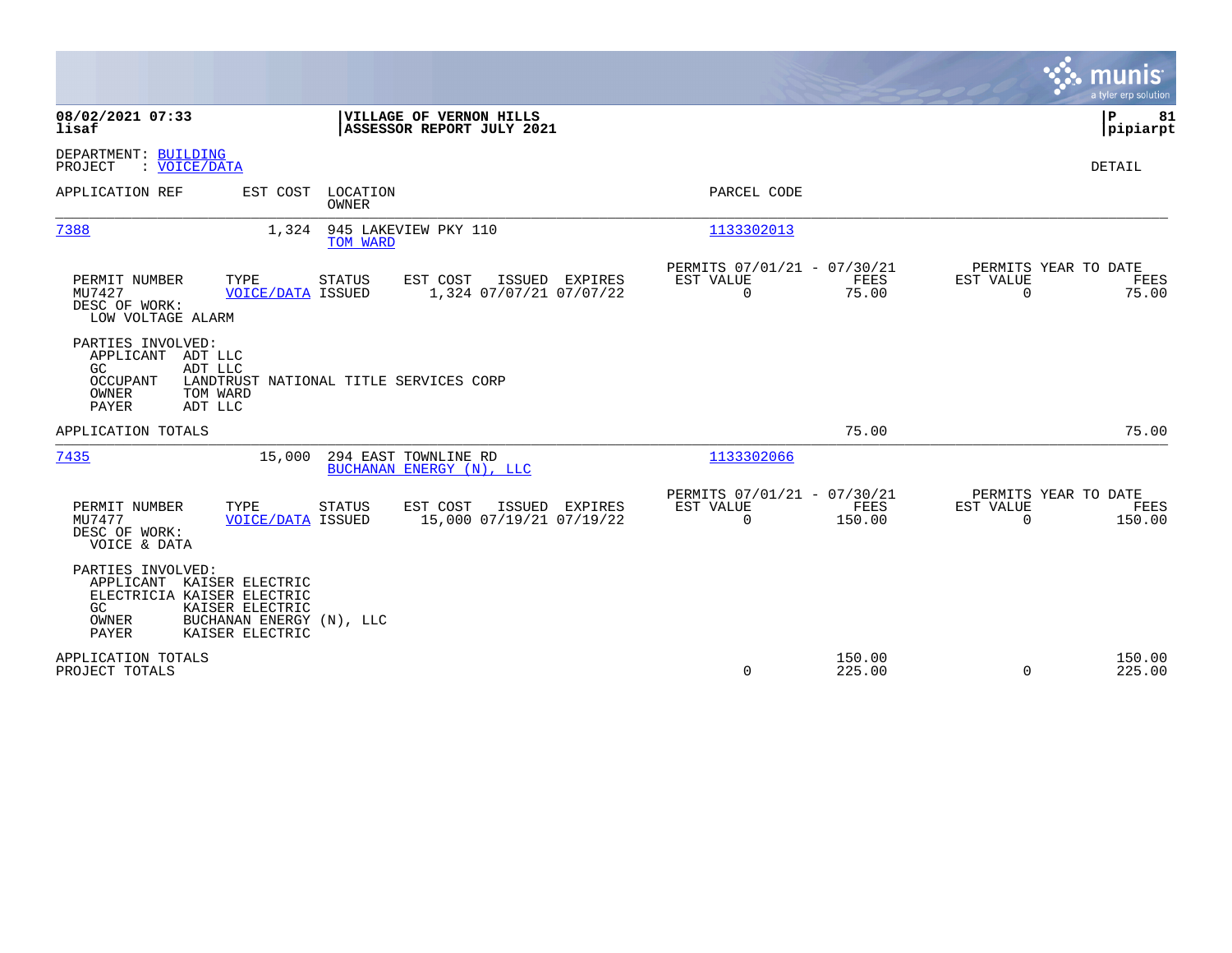|                                                                                                     |                                                                                                                 |                                                         |                                                         |                    |                          | munis<br>a tyler erp solution       |
|-----------------------------------------------------------------------------------------------------|-----------------------------------------------------------------------------------------------------------------|---------------------------------------------------------|---------------------------------------------------------|--------------------|--------------------------|-------------------------------------|
| 08/02/2021 07:33<br>lisaf                                                                           |                                                                                                                 | VILLAGE OF VERNON HILLS<br>ASSESSOR REPORT JULY 2021    |                                                         |                    |                          | 82<br>l P<br> pipiarpt              |
| DEPARTMENT: BUILDING<br>PROJECT<br>: WATER HEATER                                                   |                                                                                                                 |                                                         |                                                         |                    |                          | DETAIL                              |
| APPLICATION REF                                                                                     | EST COST<br>LOCATION<br>OWNER                                                                                   |                                                         | PARCEL CODE                                             |                    |                          |                                     |
| 7376                                                                                                | 7,472<br><b>SANG LEE</b>                                                                                        | 708 COURT OF BIRCH                                      | 1508108061                                              |                    |                          |                                     |
| PERMIT NUMBER<br>MU7414<br>DESC OF WORK:<br>WATER HEATER                                            | TYPE<br>STATUS<br>WATER HEAT COMPLT                                                                             | ISSUED EXPIRES<br>EST COST<br>7,472 07/06/21 07/08/22   | PERMITS 07/01/21 - 07/30/21<br>EST VALUE<br>$\mathbf 0$ | FEES<br>.00        | EST VALUE<br>$\mathbf 0$ | PERMITS YEAR TO DATE<br>FEES<br>.00 |
| PARTIES INVOLVED:<br>APPLICANT<br>SANG LEE<br>GC.<br>DRF<br>OWNER<br>PLUMBER<br><b>DRF</b><br>PAYER | SANG LEE<br>SANG LEE                                                                                            |                                                         |                                                         |                    |                          |                                     |
| APPLICATION TOTALS                                                                                  |                                                                                                                 |                                                         |                                                         | .00                |                          | .00                                 |
| 7409                                                                                                | 2,000                                                                                                           | 2359 HAZELTIME DR<br><b>JOEL &amp; PAMELA S GOTHELF</b> | 1129201058                                              |                    |                          |                                     |
| PERMIT NUMBER<br>MU7478<br>DESC OF WORK:<br>WATER HEATER                                            | STATUS<br>TYPE<br>WATER HEAT ISSUED                                                                             | EST COST<br>ISSUED EXPIRES<br>2,000 07/19/21 07/19/22   | PERMITS 07/01/21 - 07/30/21<br>EST VALUE<br>$\mathbf 0$ | FEES<br>.00        | EST VALUE<br>$\mathbf 0$ | PERMITS YEAR TO DATE<br>FEES<br>.00 |
| PARTIES INVOLVED:<br>APPLICANT<br>GC<br>OWNER<br>PLUMBER<br>PAYER                                   | KWIK SERV PLUMBING<br>KWIK SERV PLUMBING<br>JOEL & PAMELA S GOTHELF<br>KWIK SERV PLUMBING<br>KWIK SERV PLUMBING |                                                         |                                                         |                    |                          |                                     |
| APPLICATION TOTALS                                                                                  |                                                                                                                 |                                                         |                                                         | .00                |                          | .00                                 |
| 7433                                                                                                | 1,542<br><b>PLACEHOLDER</b>                                                                                     | 880 NORTH LAKESIDE DR 1-A                               | 1507200121                                              |                    |                          |                                     |
| PERMIT NUMBER<br>MU7476<br>DESC OF WORK:                                                            | TYPE<br>STATUS<br>WATER HEAT ISSUED                                                                             | ISSUED EXPIRES<br>EST COST<br>1,542 07/19/21 07/19/22   | PERMITS 07/01/21 - 07/30/21<br>EST VALUE<br>0           | <b>FEES</b><br>.00 | EST VALUE<br>0           | PERMITS YEAR TO DATE<br>FEES<br>.00 |
| WATER HEATER<br>PARTIES INVOLVED:<br>APPLICANT LORI GIOLLI<br>GC<br>OWNER<br>PLUMBER<br>PAYER       | LORI GIOLLI<br>PLACEHOLDER<br>DRF TRUSTED PROPERTY SOLUTIONS<br>LORI GIOLLI                                     |                                                         |                                                         |                    |                          |                                     |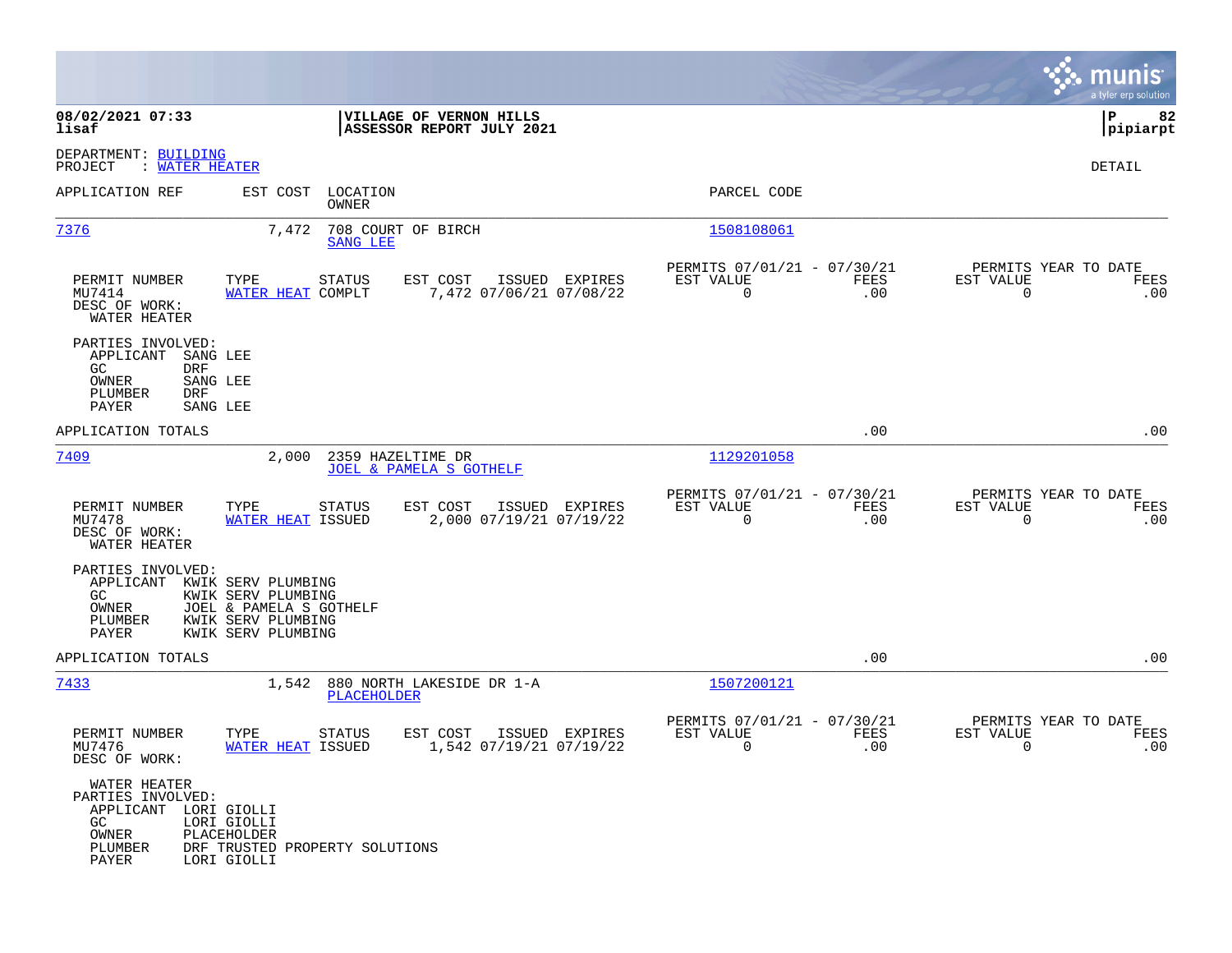|                                                   |          |                                                             |             |            | <b>munis</b><br>a tyler erp solution |
|---------------------------------------------------|----------|-------------------------------------------------------------|-------------|------------|--------------------------------------|
| 08/02/2021 07:33<br>lisaf                         |          | <b>VILLAGE OF VERNON HILLS</b><br>ASSESSOR REPORT JULY 2021 |             |            | 83<br>۱P.<br> pipiarpt               |
| DEPARTMENT: BUILDING<br>PROJECT<br>: WATER HEATER |          |                                                             |             |            | DETAIL                               |
| APPLICATION REF                                   | EST COST | LOCATION<br>OWNER                                           | PARCEL CODE |            |                                      |
| APPLICATION TOTALS<br>PROJECT TOTALS              |          |                                                             |             | .00<br>.00 | .00<br>.00                           |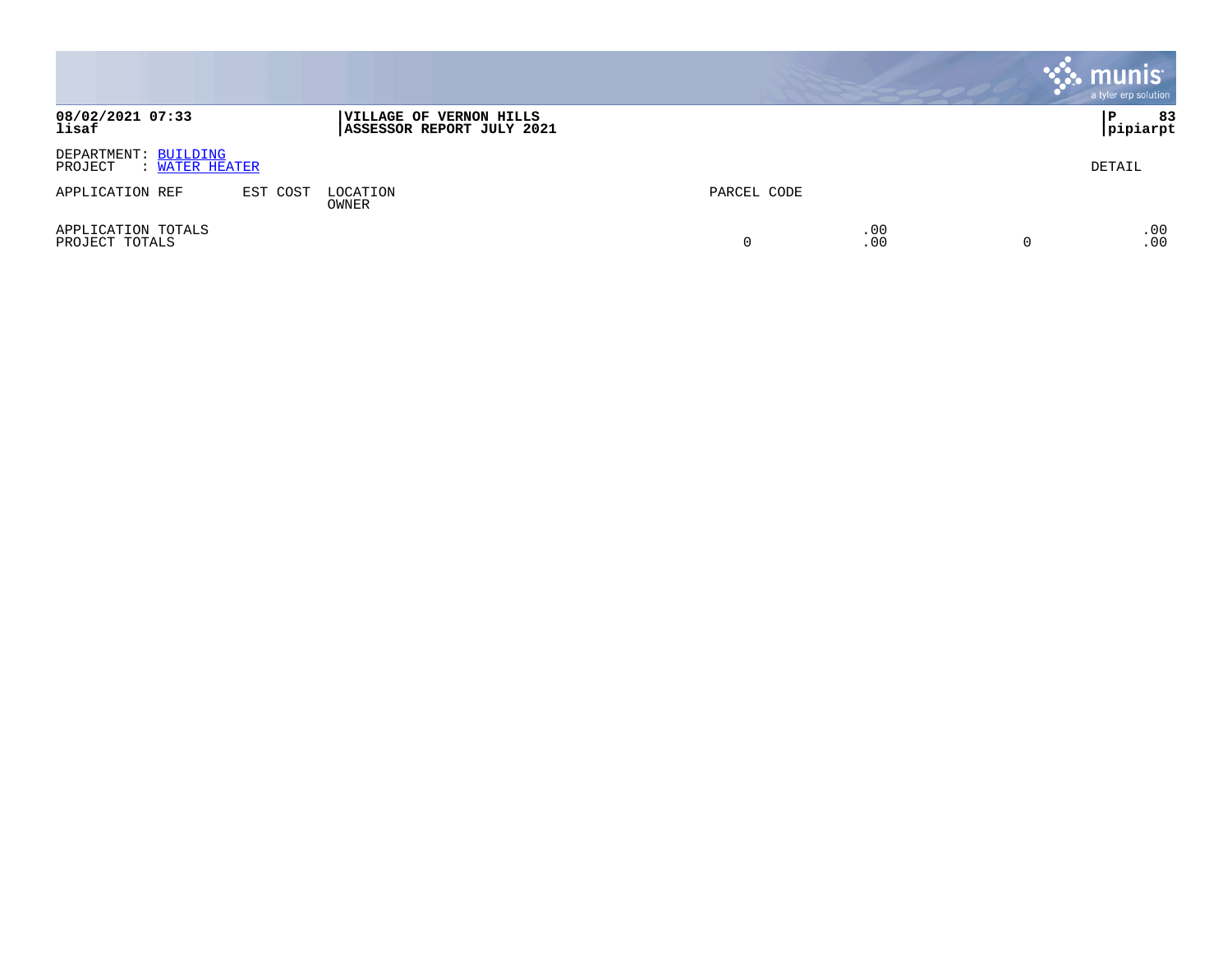|                                                                                                                                                   |                                                                                                                                     |                                                                           | munis<br>a tyler erp solution                                         |
|---------------------------------------------------------------------------------------------------------------------------------------------------|-------------------------------------------------------------------------------------------------------------------------------------|---------------------------------------------------------------------------|-----------------------------------------------------------------------|
| 08/02/2021 07:33<br>lisaf                                                                                                                         | VILLAGE OF VERNON HILLS<br>ASSESSOR REPORT JULY 2021                                                                                |                                                                           | ΙP<br>84<br> pipiarpt                                                 |
| DEPARTMENT: BUILDING<br>PROJECT<br>: SIGN                                                                                                         |                                                                                                                                     |                                                                           | DETAIL                                                                |
| APPLICATION REF<br>EST COST                                                                                                                       | LOCATION<br>OWNER                                                                                                                   | PARCEL CODE                                                               |                                                                       |
| 7104<br>15,000                                                                                                                                    | 555 EAST TOWNLINE RD<br>JDK & OVERLOOK TOWNLINE LLC                                                                                 | 1504201018                                                                |                                                                       |
| TYPE<br>PERMIT NUMBER<br>MU7542<br><b>SIGN</b><br>DESC OF WORK:<br>WALL SIGNS & REPAIRS                                                           | EST COST<br>STATUS<br>ISSUED EXPIRES<br>ISSUED<br>15,000 07/26/21 07/26/22                                                          | PERMITS 07/01/21 - 07/30/21<br>EST VALUE<br>FEES<br>$\mathbf 0$<br>340.00 | PERMITS YEAR TO DATE<br>EST VALUE<br>FEES<br>$\overline{0}$<br>340.00 |
| PARTIES INVOLVED:<br>APPLICANT<br>GC.<br>DOYLE SIGNS<br><b>OCCUPANT</b><br>WALMART<br>OWNER<br>PAYER<br>DOYLE SIGNS                               | PB2 ARCHITECTURE & ENGINEERING<br>JDK & OVERLOOK TOWNLINE LLC                                                                       |                                                                           |                                                                       |
| APPLICATION TOTALS                                                                                                                                |                                                                                                                                     | 340.00                                                                    | 340.00                                                                |
| 7213<br>2,818                                                                                                                                     | 555 EAST TOWNLINE RD 29<br>JDK & OVERLOOK TOWNLINE LLC                                                                              | 1504201018                                                                |                                                                       |
| PERMIT NUMBER<br>TYPE<br>MU7479<br><b>SIGN</b><br>DESC OF WORK:<br>WALL SIGN                                                                      | EST COST<br>ISSUED EXPIRES<br><b>STATUS</b><br><b>ISSUED</b><br>2,818 07/19/21 07/19/22                                             | PERMITS 07/01/21 - 07/30/21<br>EST VALUE<br>FEES<br>0<br>98.00            | PERMITS YEAR TO DATE<br>EST VALUE<br>FEES<br>$\mathbf 0$<br>98.00     |
| PARTIES INVOLVED:<br>APPLICANT<br>TFA SIGNS<br>ELECTRICIA TFA SIGNS<br>GC.<br>TFA SIGNS<br>OWNER<br>PAYER<br>TFA SIGNS                            | JDK & OVERLOOK TOWNLINE LLC                                                                                                         |                                                                           |                                                                       |
| APPLICATION TOTALS                                                                                                                                |                                                                                                                                     | 98.00                                                                     | 98.00                                                                 |
| 7285                                                                                                                                              | 200<br>555 EAST TOWNLINE RD 1<br>JDK & OVERLOOK TOWNLINE LLC                                                                        | 1504201018                                                                |                                                                       |
| PERMIT NUMBER<br>TYPE<br>MU7409<br><b>SIGN</b><br>DESC OF WORK:                                                                                   | STATUS<br>EST COST<br>ISSUED EXPIRES<br><b>ISSUED</b><br>200 07/01/21 07/01/22<br>SIGN FOR SPIRIT HALLOWEEN - SAME AS PREVIOUS YEAR | PERMITS 07/01/21 - 07/30/21<br>EST VALUE<br>FEES<br>0<br>165.00           | PERMITS YEAR TO DATE<br>EST VALUE<br>FEES<br>0<br>165.00              |
| PARTIES INVOLVED:<br>APPLICANT SPIRIT HALLOWEEN<br>SPIRIT HALLOWEEN<br>GC<br><b>OCCUPANT</b><br>SPIRIT HALLOWEEN<br>OWNER<br>PAYER<br>DAWN ACOSTA | JDK & OVERLOOK TOWNLINE LLC                                                                                                         |                                                                           |                                                                       |